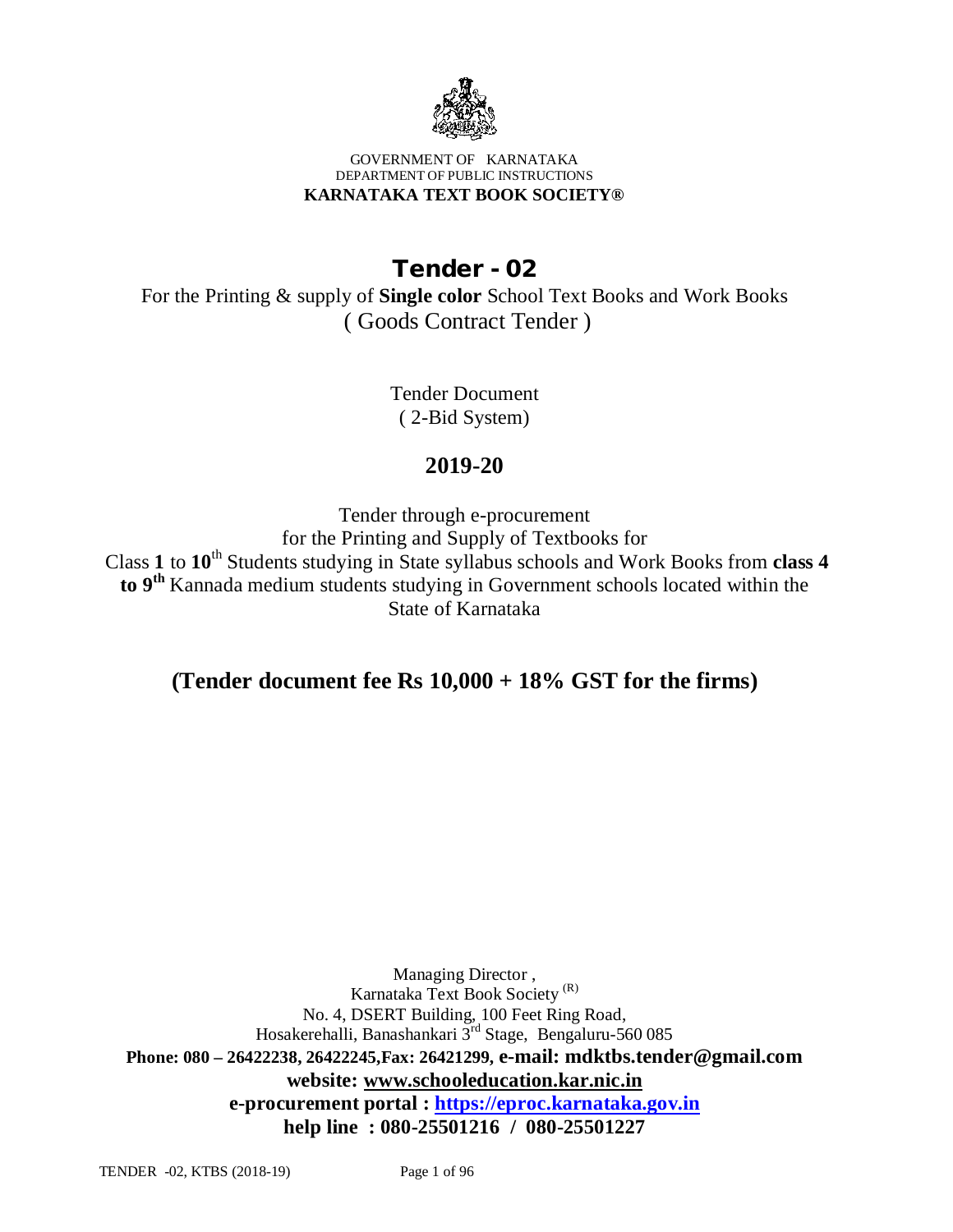# **Index**

| SI No           | <b>Particulars</b>                                                                 |                 |
|-----------------|------------------------------------------------------------------------------------|-----------------|
| 1               | Cover Page                                                                         | 1               |
| $\overline{2}$  | Index                                                                              | $\overline{2}$  |
| $\overline{3}$  | Section 1<br>Notification<br>÷.                                                    | $\overline{3}$  |
| $\overline{4}$  | Section 1<br>Bid schedule                                                          | $\overline{4}$  |
| $\overline{5}$  | Section 1<br>Brief Description of KTBS & Scope of work                             | $\overline{5}$  |
| $\overline{6}$  | Section 1<br>Instruction to Bidders                                                | $6 - 7$         |
| $\overline{7}$  | Section 2<br>General Information to Bidders                                        | $8 - 15$        |
| $\overline{8}$  | Section 3<br>Qualification criteria                                                | $16 - 18$       |
| 9               | Evaluation of Price Proposal<br>Section 4                                          | 19              |
| 10              | Section 5<br><b>Bidding Schedule</b>                                               | 20              |
| $\overline{11}$ | <b>General Conditions of Contract</b><br>Section 6                                 | $21 - 31$       |
| $\overline{12}$ | Section 7<br>Special Conditions of Contract                                        | $32 - 34$       |
| $\overline{13}$ | Section 8<br>: Quality Parameters                                                  | $35 - 37$       |
| $\overline{14}$ | Section 9<br>: Schedule of Place of delivery                                       | 38-43           |
| $\overline{15}$ | Section 10<br>: Schedule of Requirements                                           | $44 - 73$       |
| 16              | Appendix - 1 : Format for Power of Attorney                                        | 74              |
| $\overline{17}$ | Appendix - 2 : Format for letter of proposal                                       | $\overline{75}$ |
| 18              | Appendix - 3 : Details of Bidder                                                   | 76              |
| 19              | Appendix - 4 : Format for Anti-collusion certificate                               | 77              |
| $\overline{20}$ | Appendix - 5 : Format for Performance Security                                     | 78-79           |
| $\overline{21}$ | Appendix - 6: Format for Undertaking of being a Printer                            | 80              |
| $\overline{22}$ | Appendix - 7 : Format for Statement of Experience                                  | 81              |
| 23              | Appendix - 8 : Format for Statement of Financial Capability                        | 82              |
| $\overline{24}$ | Appendix - 9 : Format for Statutory Auditors Certificate for<br>Project Experience | 83              |
| 25              | Appendix -10 : Format for infrastructure Capability                                | $84 - 85$       |
| 26              | Appendix -11 : Format for Bidder declaration regarding his<br>Capacity             | 86              |
| 27              | Declaration of work completion<br>Appendix -12 :                                   | 87              |
| 28              | Appendix -13 : Declaration by bidder                                               | 88-89           |
| 29              | Appendix -14 :<br>Penalty for Deviation in Quality.                                | 90              |
| 30              | Appendix -15 :<br>Mill certificate                                                 | 91              |
| 31              | Format for Delivery Challan<br>Appendix -16 :                                      | 92              |
| 32              | Appendix -17 :<br>Paper quantity approved by DPS                                   | 93              |
| 33              | Appendix -18 :<br>Contract Form                                                    | 94-95           |
| $\overline{34}$ | Appendix -19<br><b>Bid Form</b>                                                    | 96              |

Managing Director Karnataka Text Book Society®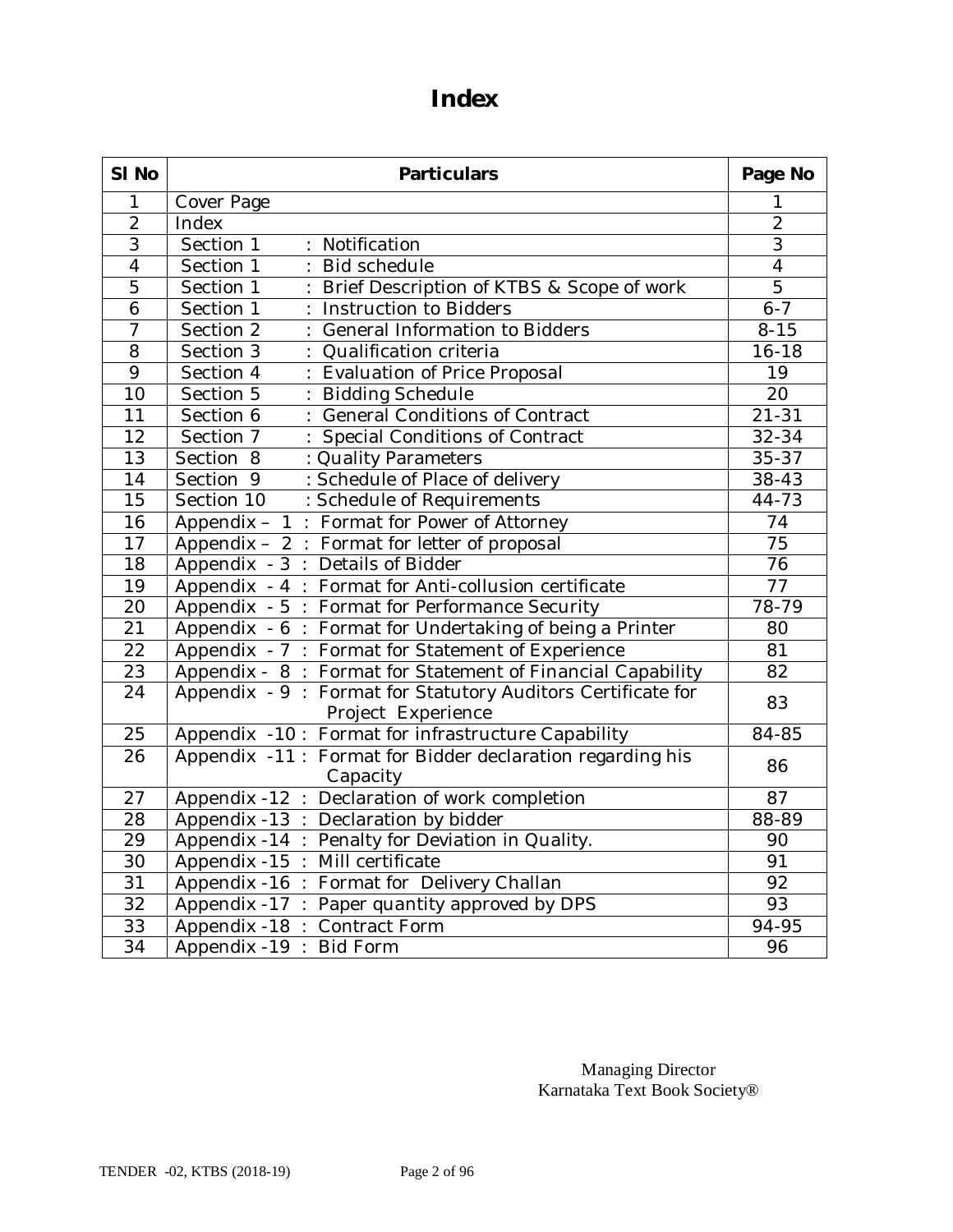# **SECTION – 1**

### **PRINTING AND SUPPLY OF SCHOOL TEXTBOOKS AND WORK BOOKS TENDER NOTIFICATION**



#### **GOVERNMENT OF KARNATAKA** DEPARTMENT OF PUBLIC INSTRUCTION **KARNATAKA TEXT BOOK SOCIETY ®**

**Phone**: 080 – 26422238, 26422245, No. 4, DSERT Building, 100 Feet Ring Road **Fax**: 26421299 Hosakerehalli, Banashankari 3<sup>rd</sup> Stage<br> **e-mail id**: mdktbs.tender @gmail.com Bengaluru – 560085 **e-mail id** : mdktbs.tender [@gmail.com](mailto:@gmail.com) Bengaluru – 560085<br> **No:A7/ KTBS/2019-20 TBP-Tender-01/23/2018-19** Bengaluru – 560085 No:A7/ KTBS/2019-20 TBP-Tender-01/23/2018-19

### **TENDER NOTIFICATION**

(e- procurement)

 Tenders are invited under Two Bid System on Government of Karnataka e-procurement platform from eligible printers having Infrastructure as stipulated in the Tender Document within the States of Karnataka, Maharashtra, Andhra Pradesh, Telangana, Tamil Nadu, Puducherry, Kerala & Goa to print and supply of **about 185 lakhs** textbooks for classes **1 to 10th** students and **about 148 lakhs** of workbooks for **classes 4 to 9th** students studying in kannada medium government schools, located in the Karnataka State for the year **2019-20.**

| <b>E-procurement portal address</b> | https://eproc.karnataka.gov.in |
|-------------------------------------|--------------------------------|
| <b>Portal Help line</b>             | 080-25501216 / 080-25501227    |

 There are in all **279** titles of textbooks and **17** titles of workbooks to be printed, which have been classified Division wise Under Schedules-**E** ,**F,G & H.** All Schedules together contain total of **51 packages** for bidding as mentioned here under.

| Tender<br>Notification No. | Date of the<br><b>Notification</b> | Particulars                                          |                      |                                      | <b>EMD</b> prescribed<br>in lakhs of Rs. |      |
|----------------------------|------------------------------------|------------------------------------------------------|----------------------|--------------------------------------|------------------------------------------|------|
|                            |                                    | <b>Divisions</b>                                     | <b>Sched</b><br>ules | <b>Text books</b><br><b>Packages</b> | Work books<br><b>Packages</b>            |      |
| No: A7/                    |                                    | Bengaluru                                            | E                    | 62 to 70                             | 96 to 99                                 |      |
| KTBS/2019-20               |                                    | Mysuru                                               | F                    | 71 to 76                             | 100 to 102                               |      |
| <b>TBP-Tender-</b>         |                                    | Belagavi                                             | G                    | 77 to 86                             | 103 to 107                               |      |
| 01/23/2018-19              | 03/11/2018                         | Kalaburagi                                           | $\bf H$              | 86 to 95                             | 108 to 112                               | 6.00 |
| Schedules-E,F,G            |                                    | All these packages contain the text book /work       |                      |                                      |                                          |      |
| $\&$ H                     |                                    | bookes in the size of of $1/4^{\text{th}}$ Crown i.e |                      |                                      |                                          |      |
|                            |                                    | $18.3*24.5$ cms and to be printed in Single          |                      |                                      |                                          |      |
|                            |                                    | Colour and                                           | cour                 | pages<br>are                         | printed<br>in                            |      |
|                            |                                    | multicolour.                                         |                      |                                      |                                          |      |

Detailed tender document is available separately in the e-portal and are also published for reference in the department website **[www.schooleducation.kar.nic.in.](http://www.schooleducation.kar.nic.in.)**

The last date for submission of Tender is **05/12/2018 before 17.30 hrs**. The pre-qualification bids (Technical bid) will be opened online on **10/12/2018** at **10.00 hrs**. Online through e-procurement portal. No separate intimation in this regard will be given individually.

The financial bids of only those bidders who satisfy pre-qualification criteria upon evaluation will be opened on specified date mentioned in tender document.

> Managing Director, Karnataka Text Book Society.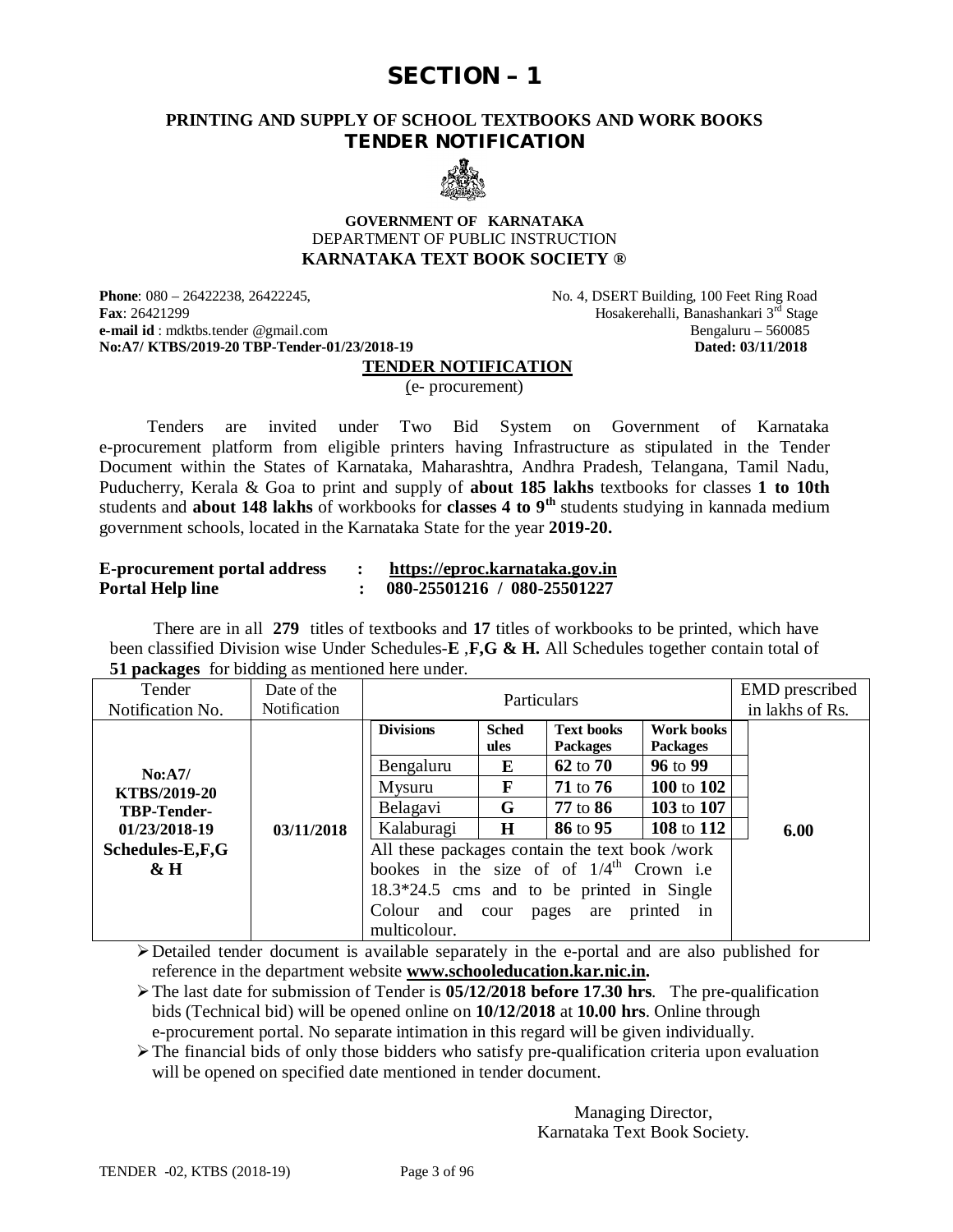# **BID SCHEDULE**



### **GOVERNMENT OF KARNATAKA**

Office of the Managing Director , The Karnataka Text Book Society<sup>(R)</sup>, No. 4, DSERT Building, 100 Feet Ring Road, Hosakerehalli, Banashankari 3rd Stage, Bengaluru-560 085 **Phone Nos. 080-26422238, 080-26422245 FAX: 26421299**

# **Bid schedule**

### TENDER DOCUMENT FOR PRINTING AND SUPPLY OF **SINGLE COLOUR** SCHOOL TEXTBOOKS AND WORK BOOKS TO BLOCK EDUCATIONAL OFFICE (BEO'S)

### **SCHEDULE –E, F, G & H** PACKAGES **(Two Bid system)**

| Sl No          | <b>Particulars</b>                      | <b>Particulars</b>                   |  |
|----------------|-----------------------------------------|--------------------------------------|--|
|                | <b>Bid Reference</b>                    | No:A7/ KTBS/2019-20 TBP-Tender-      |  |
|                |                                         | 01/23/2018-19 Schedules- E, F, G & H |  |
|                |                                         | Dated: 03/11/2018                    |  |
| $\overline{2}$ | Online Availability of Bid Document     | 06/11/2018, 10.00hrs                 |  |
| 3              | Bidding document available on the       | 05/12/2018, 17.30 hrs                |  |
|                | site till                               |                                      |  |
| 4              | <b>Last Date for submission of Bids</b> | 05/12/2018, 17.30 hrs                |  |
| 5              | Pre bid meeting                         | 19/11/2018, 11.00 hrs                |  |
| 6              | Time and Date of opening :              |                                      |  |
|                | <b>Technical Bid</b>                    | 10/12/2018, 10.00 hrs                |  |
|                | <b>Financial Bid</b>                    | On or after 15/12/2018, 10.00 hrs    |  |
| 7              | Opening of Bids                         | Online through e-procurement portal  |  |
| 8              | <b>Address for Communication</b>        | The Managing Director,               |  |
|                |                                         | Karnataka Textbook Society®          |  |
|                |                                         | No.4, DSERT Building,                |  |
|                |                                         | 100 Ft Ring Road, BSK III Stage,     |  |
|                |                                         | Bengaluru - 560 085                  |  |
|                |                                         | Karnataka State, India.              |  |

- $\triangleright$  Bids must be accompanied by bid security (EMD) and Tender Document Fee amount as specified under clause **1.2.1** of **Section 1**.
- $\triangleright$  Bids will be opened online through e-procurement portal. No separate intimation in this regard will be given individually.
- $\triangleright$  In the event of the date specified for bid submission and opening being declared as a holiday for Karnataka Textbook Society, opening of bids will be on the following working day at the scheduled time.
- $\triangleright$  The opening of financial bid date mentioned above is only tentative actual bid will be opened only after finalization of technical bid.

Managing Director Karnataka Text Book Society® Bengaluru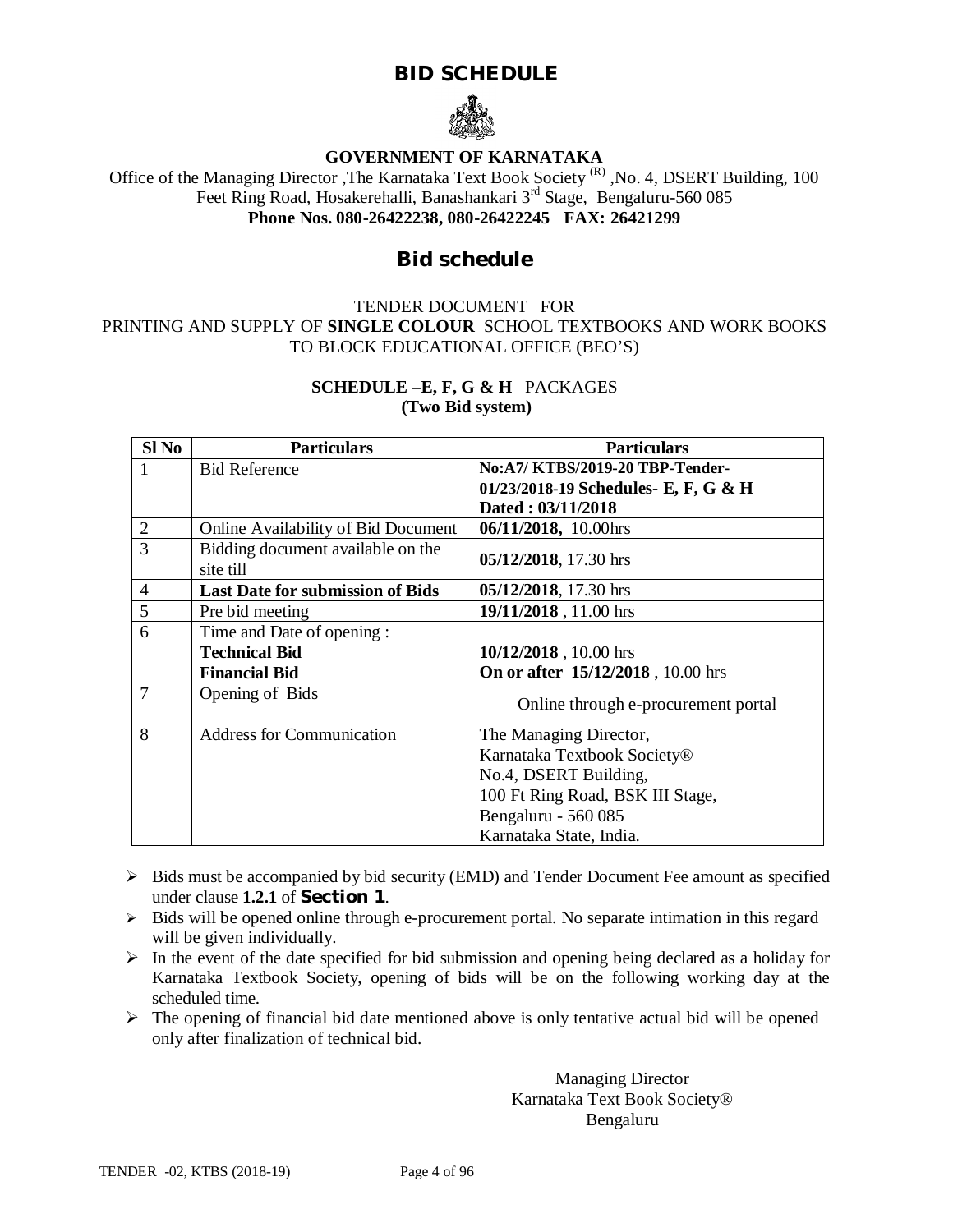# **A BRIEF DESCRIPTION**

### **INTRODUCTION**

- $\triangleright$  The Karnataka Textbook Society® herein after referred to as `The Society` is registered under the Societies Act 1960, functioning under the Education Department, Government of Karnataka. The Society is wholly financed by the Government of Karnataka.
- $\triangleright$  The objective of the Society is to provide quality Textbooks to Primary and Secondary School students of the schools across the state of Karnataka in accordance with the rules.
- Free text books are provided to 1<sup>st</sup> to 10<sup>th</sup> Standard students of all government schools and 9<sup>th</sup> &  $10<sup>th</sup>$  class students of all Aided Schools as per the Government policy and to  $1<sup>st</sup>$  to  $8<sup>th</sup>$  Standard students of all aided schools as sponsored under the project of Samagra Shiksha Abhiyana (SSA), Karnataka .
- $\triangleright$  Sale Textbooks are provided to all students of unaided schools in Karnataka.
- $\triangleright$  Work books are supplied under free category to students studying in classes 4<sup>th</sup> to 9<sup>th</sup> in kannada medium government schools.
- $\triangleright$  This is a tender for printing and supply of Text books under free & sale category and workbooks under free category for the academic year **2019-20**. This tender validity is up to 29th February 2020 or till finalization of the printers for the next academic year text book printing, whichever is earlier. Rates quoted or accepted rates are valid for tender validity period.

### **SCOPE OF WORK**

- $\triangleright$  About 101.14 lakhs children are studying in 60,913 primary schools and 15,140 high schools in Karnataka. For the year 2019-20, out of a total of about **185 lakhs** Textbooks and about **148 lakhs** of workbooks, out of which about **131 lakhs** textbooks , about **148 lakhs** of workbooks have to be printed under free category & about **54 lakhs** textbooks under Sale category under this Tender. Free & Sale category books are to be supplied to the office of all 204 Block Educational Officers (BEO's) as mentioned in **Section-9**, who in turn have to distribute well in time to the schools in their jurisdiction before the commencement of the academic year.
- $\triangleright$  The successful bidder is responsible to enter into an agreement with KTBS. He should procure the paper and shall provide the information about the same to the KTBS and the certifying agency appointed by the Society viz**` the Director of Printing, Stationery & Publications, Government of Karnataka, Bengaluru** and then print and supply Free & Sale Categories of textbooks to BEO's after ensuring the quality.
- $\triangleright$  The successful bidder is also responsible and accountable for all the printing and supply process throughout the contract period. He has to chalk out the programme of work/ route map/ time schedule from the date of commencement of work and up to the completion of the work and intimate the same to the purchaser along with the contract agreement.

### **1.3 DOCUMENTS**

The tender document has been divided into different sections as mentioned in the Index.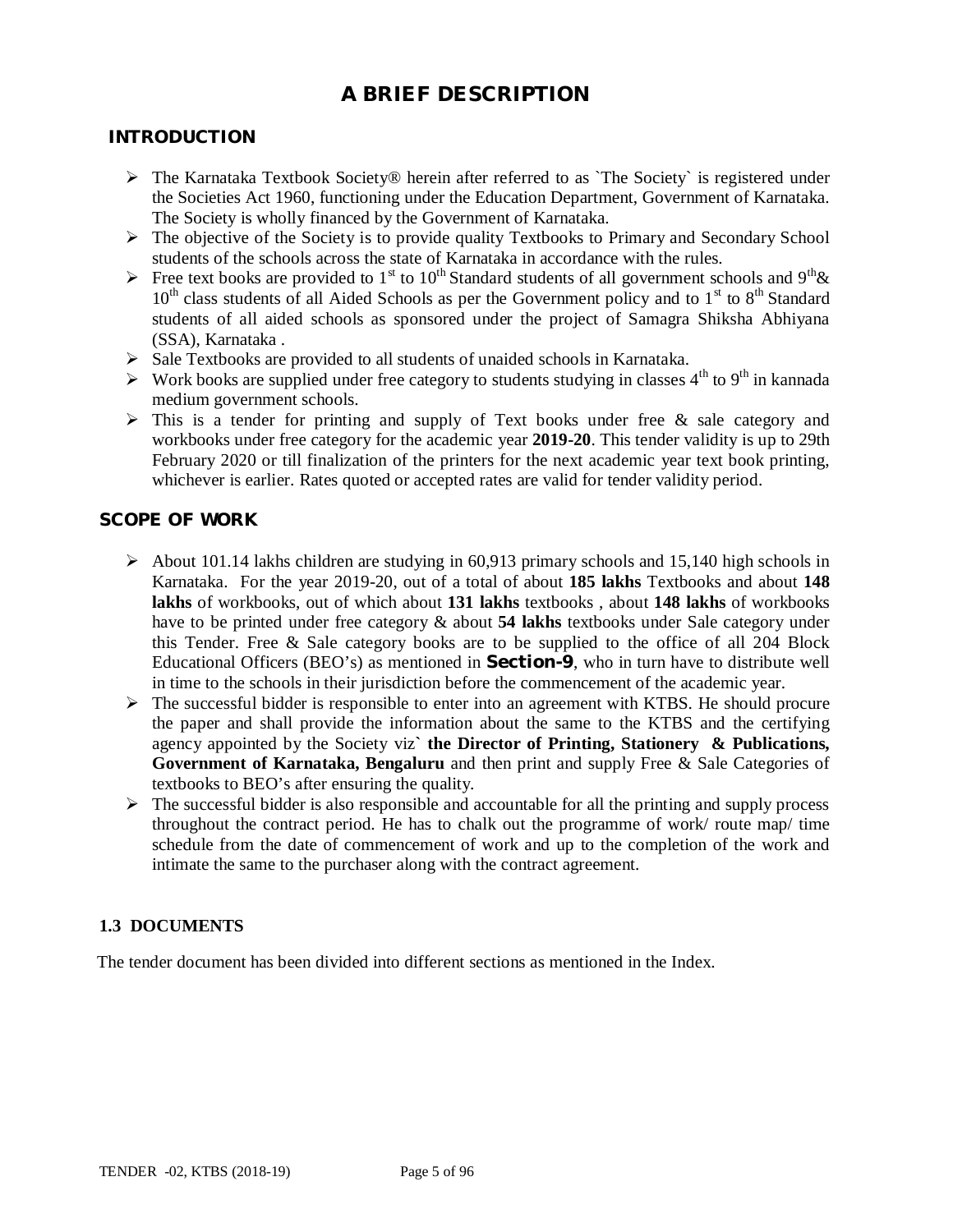# **INSTRUCTION TO BIDDERS**

# **1.1. INTRODUCTION AND BACKGROUND**

- 1.1.1 Government is distributing free textbooks to all the government school students and aided school students of standards 1 to 10 and sale Books to un-aided schools across the state of Karnataka. Government is also distributing free work books to classes  $4<sup>th</sup>$  to  $9<sup>th</sup>$  students studying in Kannada medium government schools.
- 1.1.2 In pursuance of this objective, the Karnataka Textbook Society® of Government of Karnataka invites open tenders from interested parties for the printing and supply of free  $\&$  sale textbooks and free workbooks to BEO's as per Distribution points mentioned in **Section-9** and awarded packages. Interested parties ("Bidders") are invited to submit detailed Bids.
- 1.1.3 The Bids would be evaluated on the basis of the evaluation criteria set out in this document in order to identify the successful Bidder. In order to do so, the Purchaser himself or his authorized representative may inspect the premises of the bidder.
- 1.1.4 The Successful Bidder would then have to enter into an Agreement with The Managing Director, KTBS, and perform the obligations as stipulated there, in respect of the Project. The Draft Contract form is given in **Appendix-18** of this document.
- 1.1.5 The Successful Bidder would be required to print and supply Free & Sale category text books and free category of work books to BEO's of Karnataka as specified **Section-9** in accordance with the terms and conditions laid down for further distribution by them.
- 1.1.6 The period of the contract shall be up to 29th February 2020 or till finalization of the printers for the next academic year text book printing, whichever is earlier.
- 1.1.7 Upon satisfactory completion of the printing and supply of school text books/work books, payments will be made in accordance with the terms and conditions set out in this Document.

### **1.2. BRIEF DESCRIPTION OF BIDDING PROCESS**

1.2.1 The Society intends to follow a single stage, two Bid process for selection of the successful Bidder for the Project.

### **Documents Constituting the Tender (Two Bid)**

The tender (two bids) to be submitted by the Tenderer shall comprise the following components i.e. Technical Bid and Financial Bid. Both shall have to be submitted online in the formats available in the e-portal.

### **Technical Bid**

Earnest money deposit (EMD) of Rs. **6.00 lakhs** and Tender Document fee of Rs.**10,000 + 18%**  GST is prescribed. Tender Document fee is required to be furnished in the form of **Demand draft (DD).** Demand draft should be drawn in favour of **Managing** Director, Karnataka Textbook Society and Payable at Bengaluru.**.** A scanned copy of the DD shall be uploaded and the DD will be collected by the KTBS during office hours on the working days in-between closing time of the bid submission and opening time of the technical bid along with sample papers as mentioned in clause 1.2.3. Non submission of Tender Document fee in the form of DD and sample papers. Non submission of Tender Document fee in the form of DD before the time of opening of Technical bids may lead to rejection of the bid.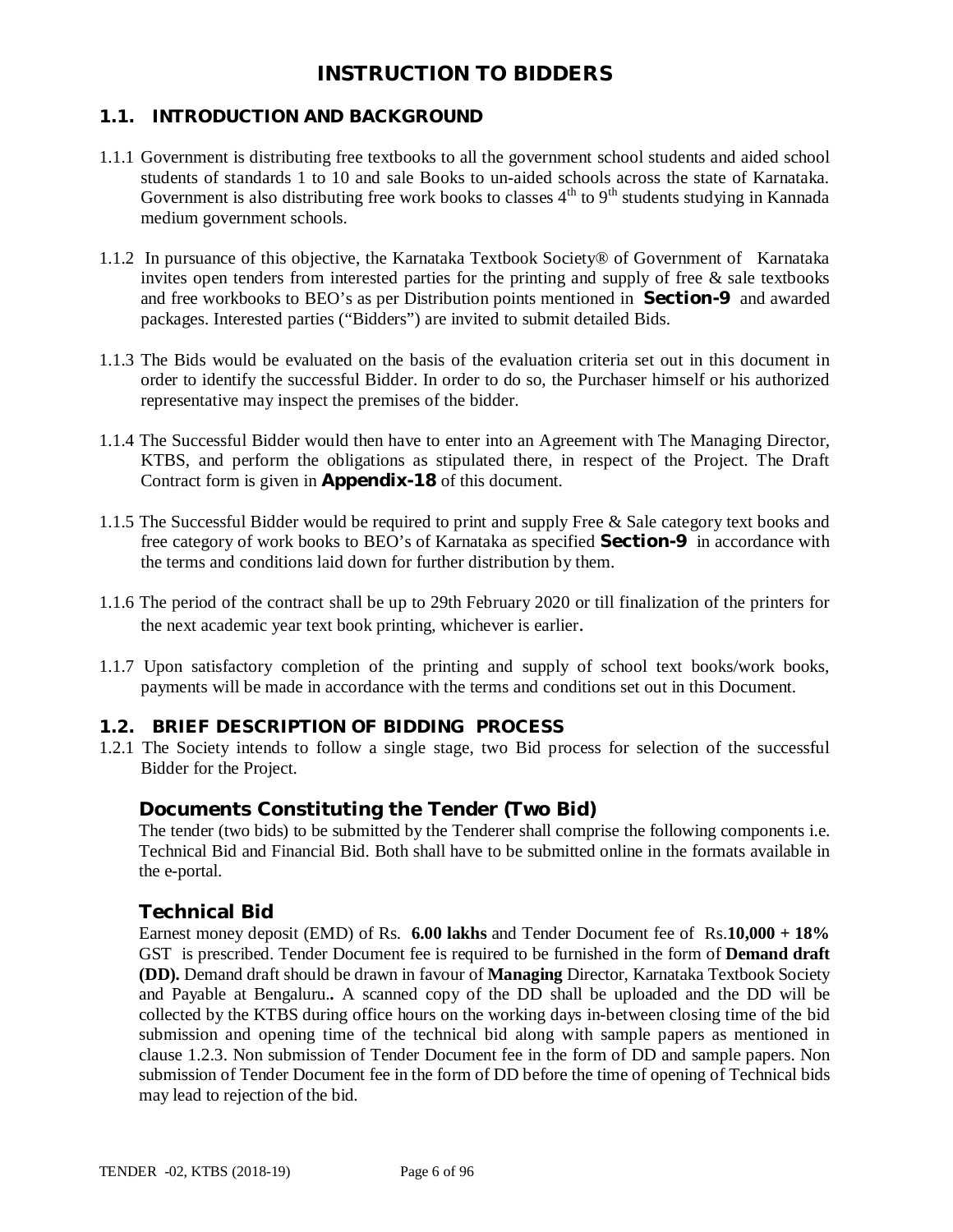# **Scanned images of the following Documents**

The documents listed under clause 2.9.1 of **section-2** of this document.

## **Financial Bid:**

The Tender Form and the Price Schedule which **form** the Financial Bid shall be submitted online in the provided manner . **No additional document is to be uploaded in this regard**.

# **1.2.2 EVALUATION PROCESS**:

### **Technical Evaluation;**

The evaluation of the Proposals would be carried out as follows:-

### **a)***"Test-of- responsiveness"*.

This stage involves an evaluation based on Qualification Submissions. Proposals found to be substantially responsive would be selected for qualification evaluation.

**b)** "*Qualification".*

In this Stage the information of the Bidders relating to their experience, financial and infrastructural capability would be evaluated. Bidders meeting the experience, financial & infrastructure capability criteria as set out in this Document shall be short-listed as *"Qualified Bidders".*

# **Financial Evaluation**:

This stage is called *"Eligibility".* In this stage the Price Bid of the *"Qualified Bidders"* would be evaluated based on the evaluation criteria as mentioned in **Section 4.** for the Price Bid. The successful price bidder shall be declared as the *"Eligible Bidder."*

**1.2.3** The tenderer shall submit samples of the Paper from at least two mills for the Text Printing and Boards for the Cover Printing to the Assistant Director, Karnataka text Book Society in-between closing time of the bid submission and opening time of the technical bid during office hours along with DD drawn in favour of Managing Director, Karnataka Textbook Society and Payable at Bengaluru as Tender Document fee as per clause 1.2.1. These samples are to be packed in separate covers duly indicating name and address of the tenderer on the sealed cover and on all the samples. Non submission of sample papers prior to opening of technical bid shall be categorically rejected. The samples shall bare the manufacturers name, brand, GSM etc., and compliance report to technical specifications prescribed or a mill test report of the respective sample. Extract of specifications from the Website is also acceptable.

### **1.3 AVAILABILITY OF TENDER DOCUMENT**

In the e-procurement portal<https://eproc.karnataka.gov.in>

**1.3.1** All subsequent notifications, changes and amendments on the project or tender document would be posted only on the **e-procurement portal viz** *<https://eproc.karnataka.gov.in>*

### **1.4 PROPOSAL DUE DATE**

The proposal should be uploaded on or before **05-12-2018,** before **17.30hrs**.

### **1.5 OFFICIAL COMMUNICATION FROM KTBS**

- The official communication from KTBS to the bidders will be any mode such as through post, courier, or E-mail.
- E-mail communication from official e-mail ID of KTBS i.e [mdktbs.tender@gmail.com](mailto:mdktbs.tender@gmail.com) should be treated as official communication.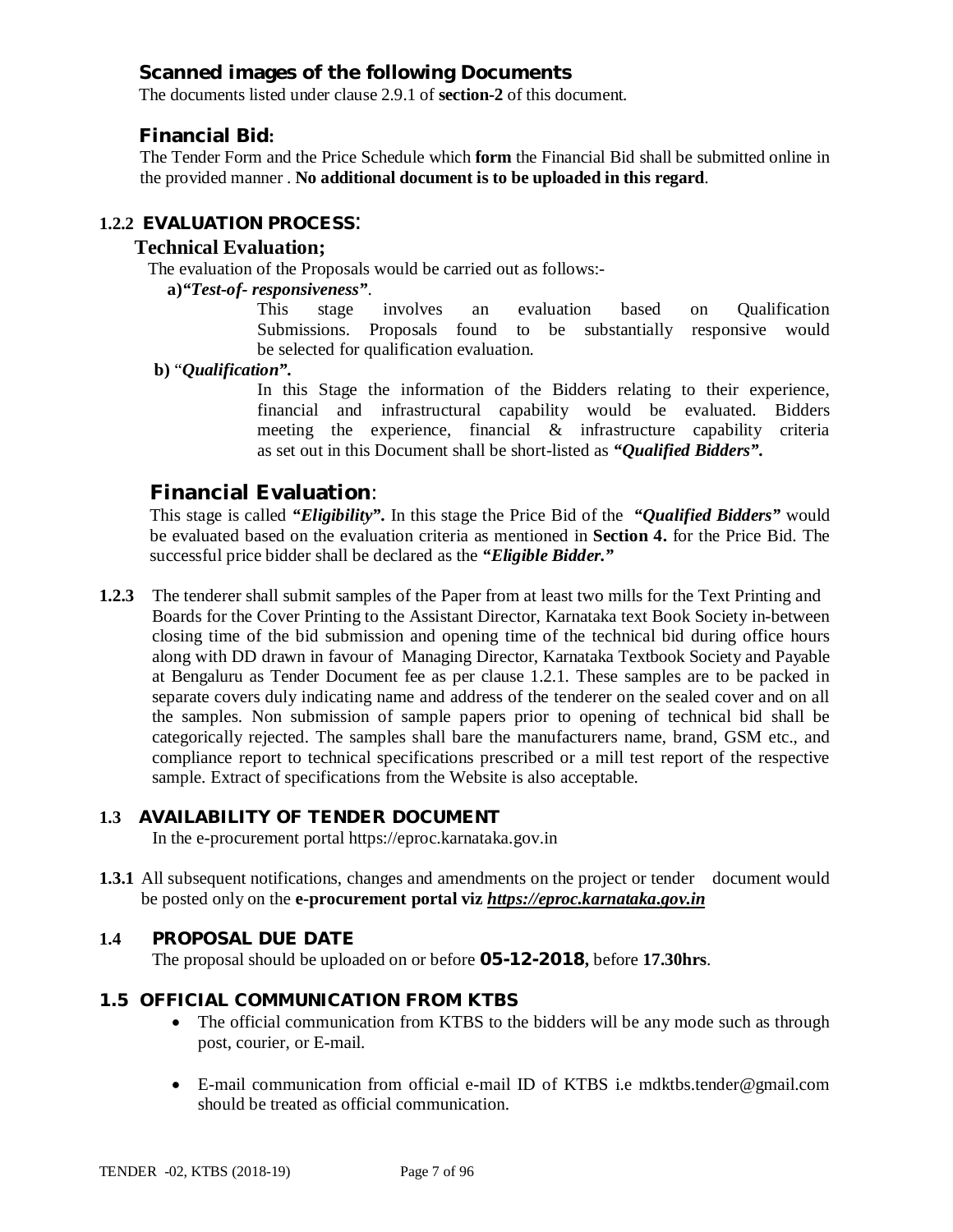# **INFORMATION TO BIDDERS**

### **A. GENERAL INFORMATION**

### **2.1 BIDDERS**

- 2.1.1 The Legal entity eligible for participating in the qualification process shall be `**the Printer**` belonging to any of the States of Karnataka, Maharashtra, Andhra-Pradesh, Telangana, Tamil Nadu, Puducherry, Kerala and Goa.
- 2.1.2 **The Printer** means an entity with the prescribed eligibility who is engaged in the business of printing and supplying of books and who has a Minimum of 3 years experience in printing and supply of books.
- 2.1.3 The legal entity should possess Technical facilities of the required standards to fulfill the requirements of the tender.
- 2.1.4 The Legal Entity should have been registered as printer under Factories Act and shall have separate valid and legal factory registration certificate for each place of production. The Registration shall be renewed up to date and shall also have registrations under Goods and Services Tax Act in their respective States in India; and all other legal and statutory Registrations to fulfill the requirements of this Tender
- 2.1.5 The main business of the Legal Entity in the immediately preceding 3 years should be as a printer in any of the states of Karnataka , Maharashtra , Andhra-Pradesh , Telangana, Tamil-Nadu , Puducherry , Kerala and Goa.
- 2.1.6 The Legal Entity should have achieved an average annual turnover of Rs.**40.00** lakhs in the preceding 3 years i.e. **2015-16 ,2016-17 and 2017-18.**
- 2.1.7 The following documents / information shall be submitted by the Bidders along with the Qualification Submissions:
	- A legal entity incorporated as Private/Public Limited Company shall submit Certificate of incorporation, memorandum & Articles of Association.
	- A Partnership Firm shall submit Partnership Deed.
	- A ownership shall provide Proof of Ownership of a Printing Press as per the criteria prescribed and their location within the states of India
- 2.1.8 Any Entity which has been barred by the Education Department, Government of Karnataka (GoK), any other State Governments(SG) or Government of India (GoI), or any of the agencies of GoK/SG/GoI would not be eligible to submit a Proposal. The Bidder shall execute an undertaking to this effect as per the format enclosed in **Appendix-4**.
- 2.1.9 Any Entity which has been declared as blacklisted by the KTBS would not be eligible to submit a proposal.

### **2.2 NO CONSORTIUM**

Bidder should be an individual entity and should submit their bids individually*.* More specifically, consortium of bidders is barred from participation in the tender.

### **2.3 NUMBER OF PROPOSALS & PACKAGE DETAILS**

- 2.3.1 Each Bidder shall submit only one Proposal in response to this Tender document. Any Bidder, who submits or participates in more than one Proposal, shall be disqualified and shall also cause disqualification of all the proposals in which such Bidder has participated.
- 2.3.2 A Bidder will be allotted a maximum of **3 packages** as per his production capacity but a provision has been made to quote for a maximum of **6** packages by the bidder. List of work packages along with titles is as shown in **Section-10.** If the bidder prefers to participate only in tender-2 in such cases the bidder will be allotted a maximum of **4** packages.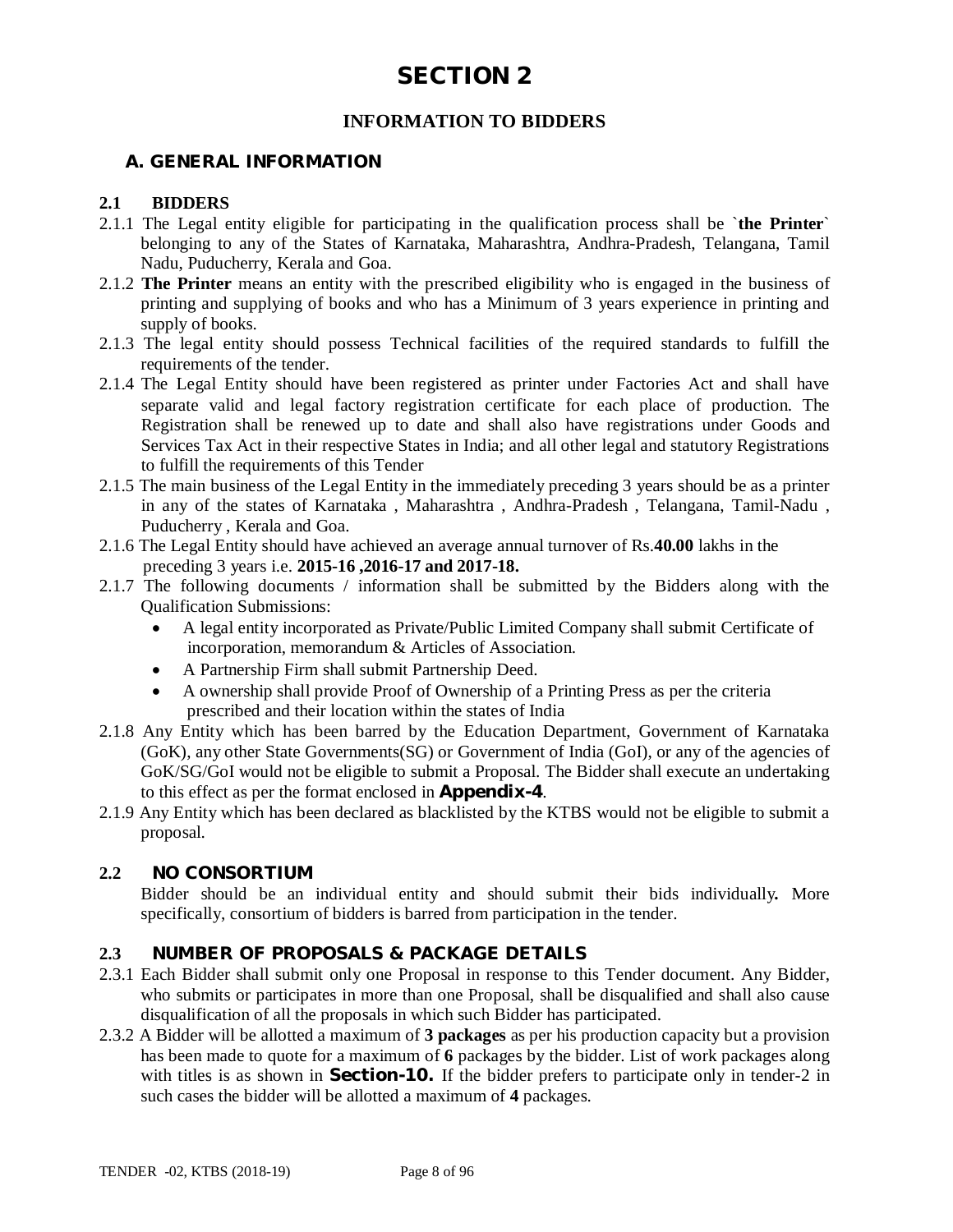- 2.3.3 Packages are allotted as per the terms at the sole discretion of the purchaser. As referred in clause 2.3.2, maximum number of packages to be allotted in this tender is **3/4** only and it shall be decided based on the assessed production capacity and the previous year's performance of the tenderer, the same will be binding on the bidder.
- 2.3.4 A bidder is entitled to bid any of the **6** packages in the order of his preference from among **62- 112** packages from **Section-10** , as per his production capacity. The packages allotted will only be **3/4** packages as per 2.3.3 to the bidder for which he becomes L-1. If in any case the same bidder happens to be L-1 in more than **3** packages, in such circumstances the least quoted **3/4** packages of maximum package value among quoted packages will be allotted to the bidder and the remaining packages will be offered to L2 bidders with or without negotiations to take up the work at L1 rate.
- 2.3.5 What may contain in the preceding clauses, the tender accepting authority may allocate more packages to any of the bidder over and above the packages as prescribed under 2.3.2 based on the assessed production capacity of the bidder. It is left to the discretion of the tender accepting authority to take such decision as may be deemed fit. The same shall be binding on such bidder.
- 2.3.6. Number of textbooks/workbooks to be printed under the Packages as shown in **Section-10** is provisional and indicative and actual numbers of Textbooks/workbooks to be printed and supplied will be as provided in the Purchase Order and the Distribution List. The numbers of pages in a book are all indicative.
- 2.3.7. Number of books to be printed may go up by about **25%** or get reduced by about **25%** as per the actual requirement and they shall be as in the Purchase order and the Distribution List. In exceptional circumstances the numbers may go up or get reduced further.

The accepted rates in the tender shall be valid up to **29th February 2020** or till finalization of the vendors for the next academic year text book printing tender, whichever is earlier. The contract between the bidder and the KTBS will be valid till **29th February 2020** or till finalization of the vendors for the next academic year text book printing tender, whichever is earlier. However, during the period of contract the Managing Director, Karnataka textbook society may give additional order in addition to the main order as per the requirement of the KTBS. The bidder shall be binding to execute the additional orders within the stipulated time frame mentioned in the work order. The time frame for the additional order may be arrived by mutual discussion.

2.3.8. Details of number of textbooks/workbooks (Supply List) to be supplied to each destination shall be provided along with the Purchase order.

# **2.4 PROJECT INSPECTIONS AND VISIT TO THE SITES**

- 2.4.1 It is desirable that each Bidder submits his Proposal after visiting some of the Block Educational Offices as per selected packages and volume-2 mentioned in tender and ascertaining for himself the location, surroundings or any other matter considered relevant. Schedule of place of delivery is shown under **Section-9** of this document.
- 2.4.2 It would be deemed that by submitting the Proposal for Tender document, the Bidder
	- a) Made a complete and careful examination of the Tender Document,
	- b) Received all relevant required information from *KTBS* and
	- c) Made a complete and careful examination of the various aspects and locations of the Project.

### **2.5 RIGHT TO ACCEPT OR REJECT ANY OF THE PROPOSALS**

2.5.1**The Managing Director, Karnataka Textbook Society,** Bengaluru reserves all the rights to accept or reject any bid and to annul the bidding process and reject all bids at any time prior to award of contract, without thereby incurring any liability or any obligation to inform the affected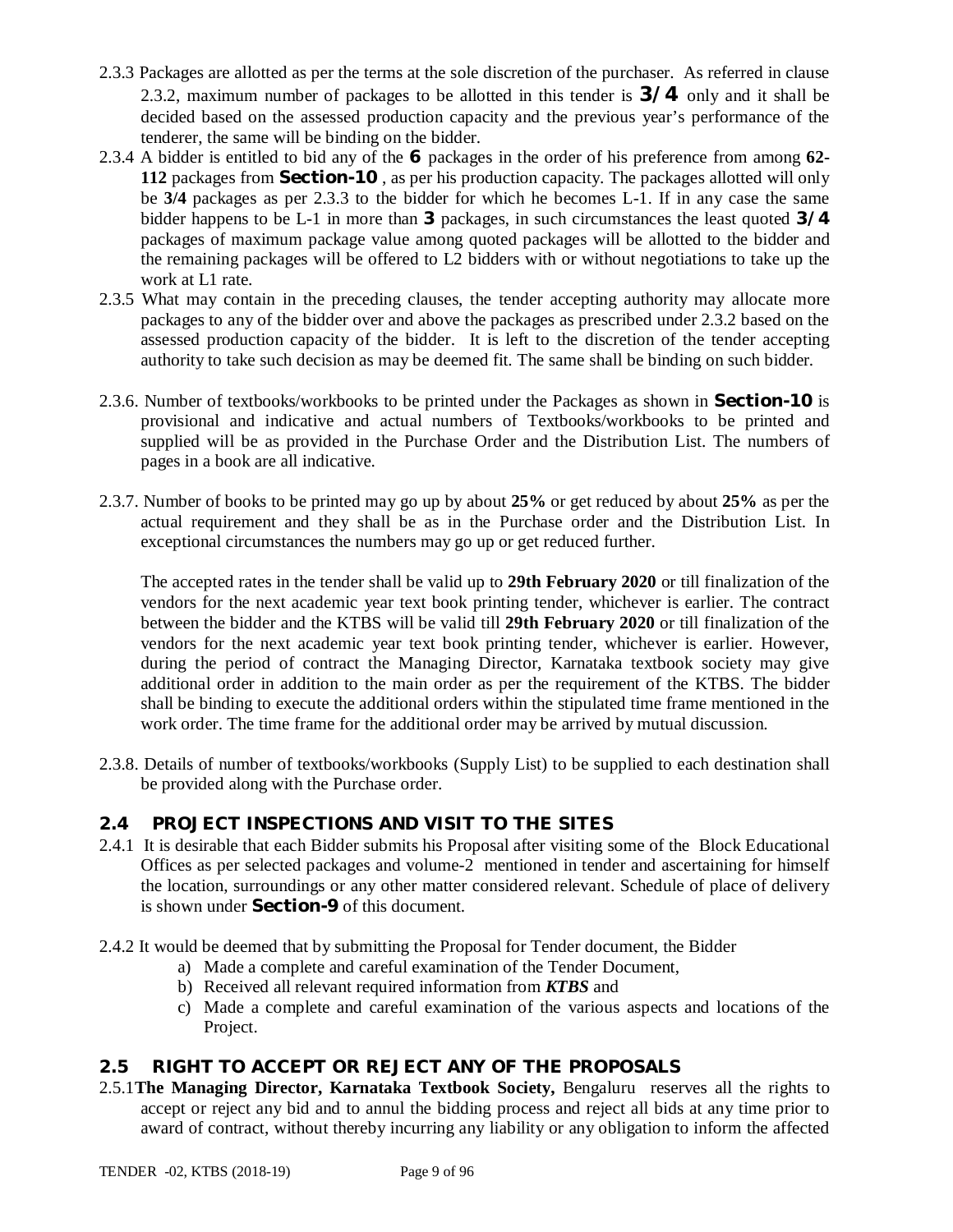bidder or bidders about the grounds for the said action. Any Bid with incomplete information is liable for rejection. For each category of pre-qualification criteria, the documentary evidence is to be produced duly attested by the bidder, serially numbered and enclosed with the bids. If the documentary proof is not enclosed for any criteria the Bid is liable for rejection.

- 2.5.2 **If any information given by the bidder is found to be false / fictitious, the bidder will be debarred and will be blacklisted and his EMD will be forfeited in such a situation the purchaser i.e.** *KTBS,* **may,**
	- **a)** invite the next best Bidder to match the Proposal submitted by the best Bidder;

**OR,** 

b) take any such measure as may be deemed fit in its sole discretion including annulment of the bidding process.

# **B. CLARIFICATIONS**

# **2.6 CLARIFICATIONS/AMENDMENTS / ADDENDA OF TENDER DOCUMENT**

- 2.6.1 A prospective Tenderer requiring any clarification of the tender documents may notify the Purchaser in writing or by fax or by e-mail at the Purchaser's mailing address indicated in the Invitation for Tenders. The Purchaser will respond to any request for clarification of the tender documents which it receives in e-portal no later than **15** days prior to the deadline for submission of tenders prescribed by the Purchaser. Purchaser's response (including an explanation of the query but without identifying the source of inquiry) will be notified in the e-procurement portal.
- 2.6.2 At any time prior to the Proposal Due Date, the purchaser may, for any reason, whether at its own initiative or in response to clarifications requested by a Bidder, modify the Tender Document by the issuance of Addenda, or corrigendum (or) both
- 2.6.3 Any Addendum or corrigendum (or) both thus issued will be hosted on the e-procurement website.
- 2.6.4 In order to provide the Bidders a reasonable time to examine the Addendum, (or) corrigendum (or) both for any other reason, KTBS may, at its own discretion, extend the Proposal Due Date.

# **C. PREPARATION AND SUBMISSION OF PROPOSAL**

# **2.7 LANGUAGE**

The Bid and all related correspondence and documents should be written in English language. Supporting documents and printed literature furnished by the Bidder with the Proposal may be in any other language provided that they are accompanied by appropriate translations of the pertinent passages in the English language. Supporting materials, which are not translated into English, will not be considered for technical evaluation and their bid will be considered as invalid. For the purpose of interpretation and evaluation of the Proposal, The English language translation shall prevail.

# **2.8 BID SECURITY (EMD)**

- 2.8.1 Each Proposal should be accompanied by a Bid Security i.e. Earnest Money Deposit (**EMD**) **of Rs. 6,00,000/-(Rs. Six Lakhs only)for the bidder who participates for these Packages.** The Bid Security shall be kept valid for at least 90 days in addition to the Proposal Validity Period and would need to be extended, if so required, for any extension in Proposal Validity Period.
- 2.8.2 EMD (Bid Security) and Tender processing fee should be paid through **e-payments, credit card, direct debit(internet banking) or NEFT(National Electronic Fund Transfer)**
- 2.8.3 (a) The Bid Security shall be returned to the unsuccessful Bidders within a period of eight (8) weeks from the date of announcement of the Successful Bidder.
	- (b) Every successful bidder shall submit a performance security of **5%** of Package Value as mentioned in L.O.A & in Clause 2.28.
	- (c) The Bid Security (EMD) submitted by the Successful Bidder shall be refunded only after getting the confirmation of performance security from the concerned authorities.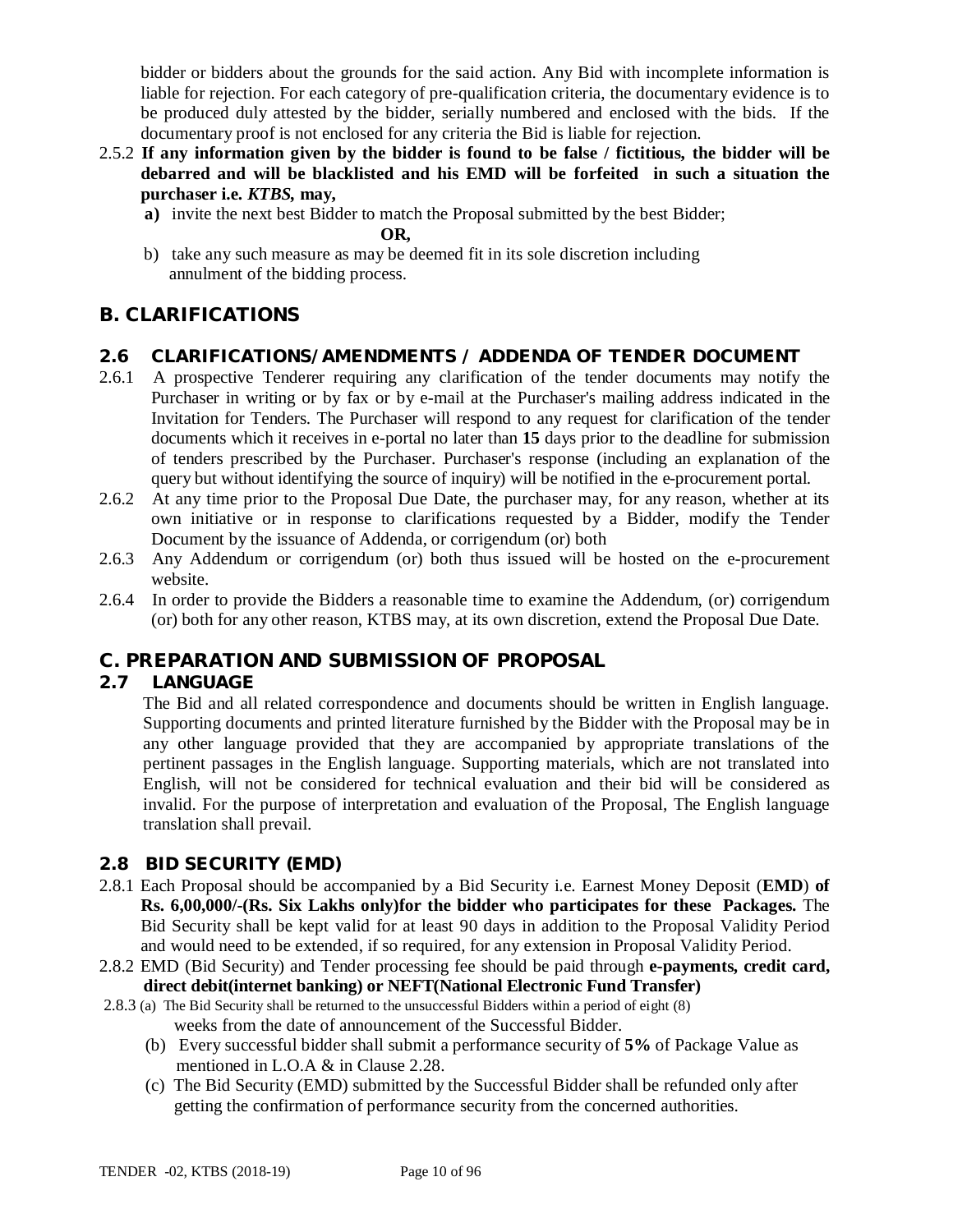2.8.4 The Bid Security shall be forfeited in the following cases:

- a) If the Bidder modifies or withdraws its Proposal except as provided in Clause 2.16.1;
- b) If the Bidder withdraws its Proposal during the interval between the Proposal Due Date and expiration of the Proposal Validity Period.
- c) If the Successful Bidder fails to provide the Performance Security within the stipulated time or the extended time thereof.
- d) If any information or document furnished by the Bidder turns out to be misleading or untrue in any material respect.
- e) on refusal to enter into contract after the award of contract.

# **2.9 QUALIFICATION BID SUBMISSION**

Qualification Submissions shall consist of the following document: Non-submission of any of the documents may lead to disqualification at the discretion of KTBS .

2.9.1. Bidder should upload the following documents in the e- portal in the same manner as mentioned below and file name should only be specified as mentioned below.

| Sl.No.         | <b>File Name</b>        | recomment guardination abcuments shah consist of the following.<br><b>Document description</b> |  |  |
|----------------|-------------------------|------------------------------------------------------------------------------------------------|--|--|
| 1              | <b>GST</b> Registration | <b>GST Registration Certificate. (Scanned Image)</b>                                           |  |  |
|                | Certificate             |                                                                                                |  |  |
| $\overline{2}$ | Annual VAT/GST          | VAT /GST Returns as filed before the proper authority.                                         |  |  |
|                | Returns                 | Annual VAT/GST returns filed for the preceding three years i.e.                                |  |  |
|                |                         | for the years 2015-16, 2016-17 and 2017-18. (Scanned Image)                                    |  |  |
| 3              | <b>Latest GST</b>       | Latest monthly GST returns (Scanned Image)                                                     |  |  |
|                | Returns                 |                                                                                                |  |  |
| $\overline{4}$ | PAN Card                | PAN Certificate. (Scanned Image)                                                               |  |  |
| $\overline{5}$ | <b>IT Returns</b>       | Acknowledgement of IT returns filed for the preceding three years                              |  |  |
|                |                         | i.e. for the Assessment years 2015-16, 2016-17 and 2017-18.                                    |  |  |
|                |                         | (Scanned Image)                                                                                |  |  |
| 6              | Factory                 | Registration certificate Under Factories Act Which is Valid and                                |  |  |
|                | Registration            | Renewed up to date. (Scanned Image)                                                            |  |  |
|                | Certificate             | (If this certificate is in any language other than English then                                |  |  |
|                |                         | translated English version should be uploaded)                                                 |  |  |
| $\overline{7}$ | Tenancy                 | Copy of the title deed or lease agreement in support of ownership /                            |  |  |
|                | agreement               | Tenancy of infrastructure facilities like building, Go-down etc.,                              |  |  |
|                |                         | (Scanned Image)declaration has to be submitted in this regard                                  |  |  |
|                |                         | having details such as validity period of the agreement                                        |  |  |
|                |                         | availability of space in sq feet should be mentioned and duly                                  |  |  |
|                |                         | signed by the CA                                                                               |  |  |
| 8              | Address and             | Copy of the address and official e-mail ID, Contact persons names,                             |  |  |
|                | contact person.         | their status in the organization and their phone numbers.                                      |  |  |
| 9              | <b>GST</b>              | Declaration about the rate of GST included in the price proposal.                              |  |  |
| 10             | Certificate of          | Certificate of Incorporation or equivalent or a declaration about the                          |  |  |
|                | Incorporation /         | constitution of the firm. / Copy of the documents as required under                            |  |  |
|                | Legal Entity            | clause 2.1.7(Scanned Image)                                                                    |  |  |
| 11             | Bid security            | Declaration having Paid the Bid Security (EMD) in provided                                     |  |  |
|                |                         | format.                                                                                        |  |  |
| 12             | Proof of                | Proof of Ownership of the machines owned(invoice or declaration                                |  |  |
|                | Ownership               | by the CA)                                                                                     |  |  |
| 13             | Being a Printer         | Registration Certificate issued by a Labor Department/competent                                |  |  |
|                |                         | authority certifying that the firm/companies business as Printer                               |  |  |
|                |                         | /Web offset Printing as required under clause 2.1.1, 2.1.2 and 2.1.5                           |  |  |

### **Qualification Documents***–***Technical Qualification documents shall consist of the following:**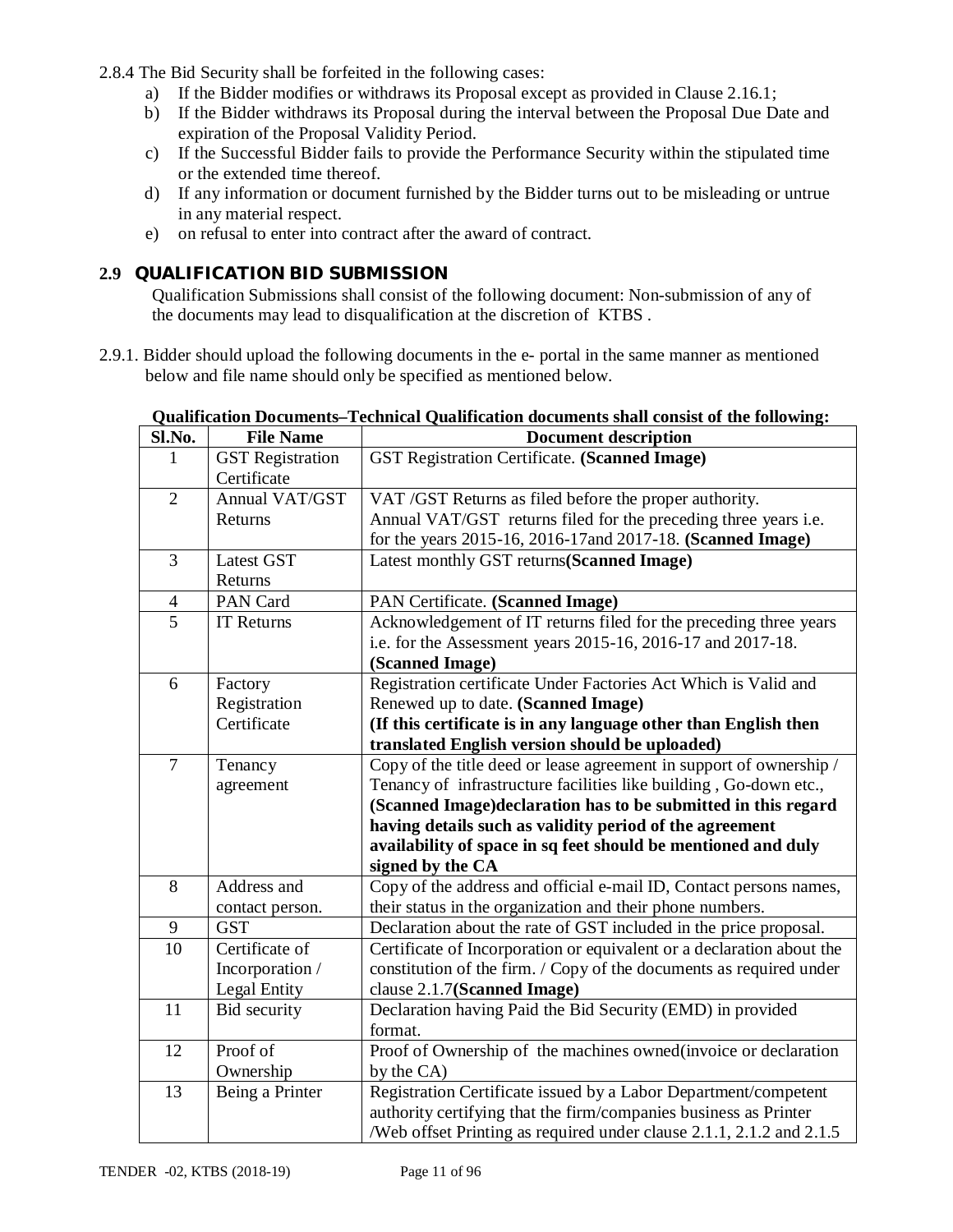| 14 | Demand draft             | Demand Draft as Tender Document fee. (Scanned Image) as                |  |
|----|--------------------------|------------------------------------------------------------------------|--|
|    |                          | required under clause 1.2.1                                            |  |
| 15 | Minimum Billing          | Billing of at least Rs.10,00,000/-(Ten Lakhs only) from a single       |  |
|    |                          | project of printing and supply of books/textbooks during any one       |  |
|    |                          | year of these 3 years i.e., 2015-16, 2016-17 & 2017-18.As required     |  |
|    |                          | under clause 3.1.1(Only copy of Invoice to be uploaded)                |  |
| 16 | <b>Audited Financial</b> | Audited annual financial statements of the Bidder for the last         |  |
|    | <b>Statements</b>        | three (3) completed financial years i.e., 2015-16, 2016-17 $\&$        |  |
|    |                          | 2017-18. As required under clause 3.3.3                                |  |
| 17 | Appendix - 1             | Power of Attorney, authorizing the signatory of the Proposal to        |  |
|    |                          | commit on behalf of the Bidder                                         |  |
| 18 | Appendix - 2             | Letter of Proposal                                                     |  |
| 19 | Appendix - 3             | Details of Bidder                                                      |  |
| 20 | Appendix - 4             | <b>Anti-Collusion Certificate</b>                                      |  |
| 21 | Appendix - 6             | Undertaking of being a Printer                                         |  |
| 22 | Appendix - 7             | <b>Statement of Experience</b>                                         |  |
| 23 | Appendix - 8             | Statutory Auditor's Certification of Financial Capability or A         |  |
|    |                          | declaration as mentioned in the Clause 3.3.3 of Section 3              |  |
| 24 | Appendix - 9             | Statutory Auditor's Certificate for Project Experience of Printing     |  |
|    |                          | and Supply of books for the following years 2015-16, 2016-17 $\&$      |  |
|    |                          | 2017-18                                                                |  |
| 25 | Appendix - 10            | Qualification Proposal to establish infrastructural capability         |  |
| 26 | Appendix - 11            | Indicating he is Web offset printer and his printing capacity.         |  |
| 27 | Appendix - 12            | Declaration of work completion.                                        |  |
| 28 | Appendix - 13            | An oath for having read the document.                                  |  |
| 29 | Appendix - 19            | Bid form.                                                              |  |
| 30 | <b>Declarations</b>      | Letter of acceptance for Appendix-14, appendix-16, Appendix $-18$      |  |
|    |                          | and to <b>furnish the information</b> as per Appendix-15, Appendix -17 |  |
|    |                          | and abide by the conditions mentioned at appropriate time during       |  |
|    |                          | the Contract Period.                                                   |  |

# **2.10 PRICE PROPOSAL**

2.10.1 Price Proposal shall consist of;

- a) Price Proposal is required to be submitted online in the formats available in the **e-portal**.
- b) The bidders can quote their lowest quote title wise, for the packages and Prices should be inclusive of printing of text pages, cover page printing, Varnish/lamination, binding, packing cost, transportation cost, transit insurance, all taxes and applicable duties etc. and the cost per page shall be quoted in Indian Rupees to the last **4 decimal places**.
- c) In case, price is quoted for the package for which the bidder is not eligible to quote and the rate turns out be L1 then bidder shall be penalized in accordance with the provisions available in the previous clause 2.3 of this document.
- d) The rates quoted in the e-portal only prevail.
- e) The rates quoted shall be firm during the contract period and shall not be varied for whatsoever reason. However any increase in the statutory levies will be compensated by the purchaser and similarly any reduction shall be to the credit of the purchaser.

# **2.11 VALIDITY OF PROPOSAL**

Tenders shall remain valid for a period not less than ninety days(90 days) after the last date of tender submission. A tender valid for a shorter period shall be rejected by the purchaser as nonresponsive.

# **2.12 EXTENSION OF VALIDITY OF PROPOSAL**

In exceptional circumstances, prior to expiry of the original time limit, the purchaser may request the Tenderers to extend the period of validity for a specified additional period. The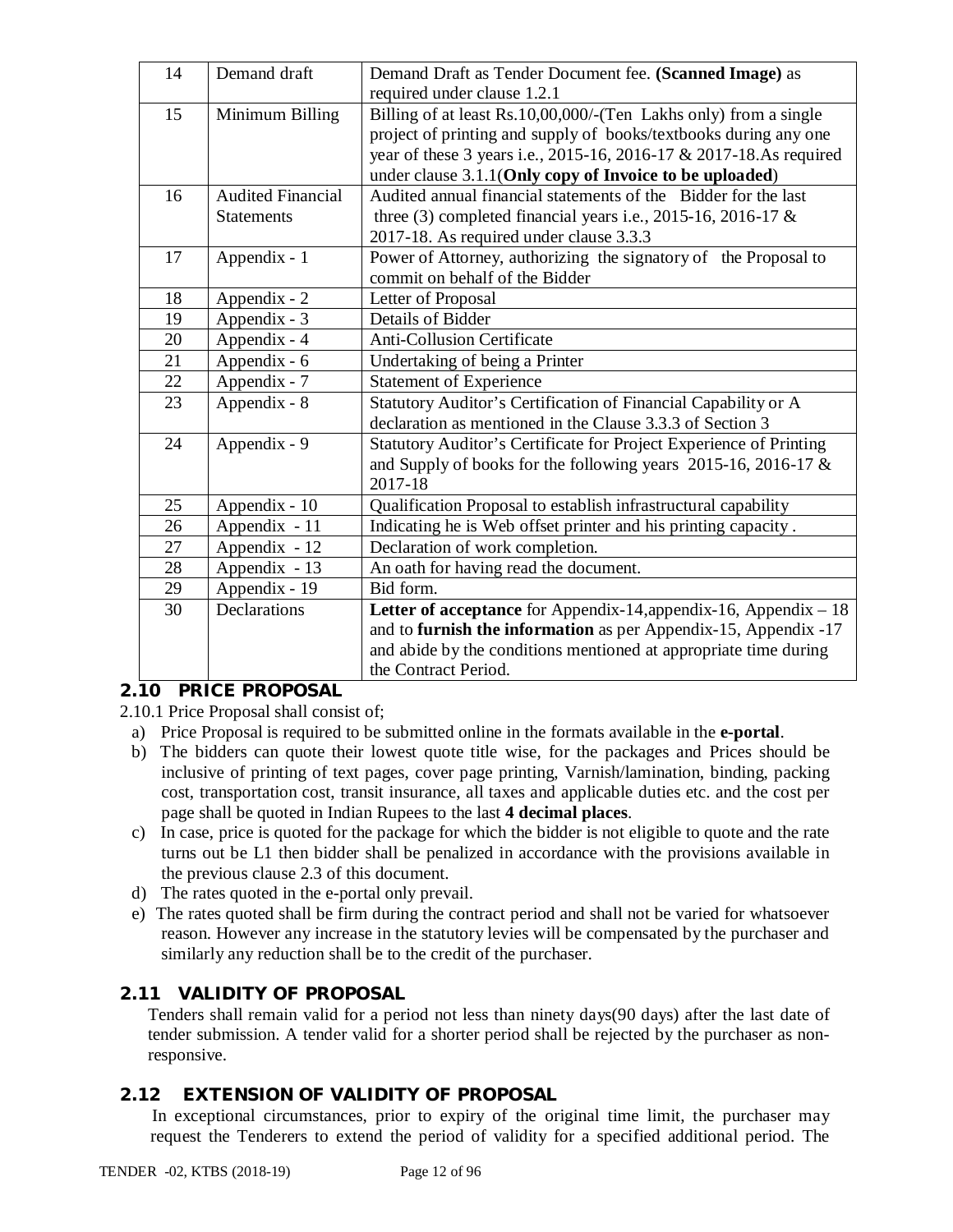request and the Tenderers responses shall be made in writing or by e-mail. A tenderer may refuse the request without forfeiting his earnest money deposit. A Tenderer agreeing to the request will not be required or permitted to modify his tender, but will be required to extend the validity of his earnest money deposit for a period of the extension and in compliance.

# **2.13 FORMAT AND SIGNING OF PROPOSAL**

- 2.13.1 The Bidder would provide information in the prescribed format required as per this Tender Document. **KTBS** reserves the right to evaluate only those Proposals that are received in the required format and is complete in all respects.
- 2.13.2 The Bidder shall submit the proposal in two Bids online, namely,
	- a) Technical Bid, consisting of the details mentioned in **section 2** of this tender document
	- b) Price Bid, consisting of the Bidders quoted rate inclusive of all statutory taxes being the financial proposal for the project.

# **2.14 METHOD OF SUBMISSION OF PROPOSALS**

- 2.14.1 The proposals shall be submitted online in the e-portal in the Provided formats only. Scanned copies of the same shall be uploaded where ever sought
- 2.14.2 The e-portal itself will disqualify the improper and delayed Bids and KTBS shall assume no responsibility for any such eventualities.
- 2.14.3 The tenderer shall submit the Samples of Paper and Board to the Managing Director, Karnataka Text Book Society, as explained in Clause 1.2.3.

# **2.15 PROPOSAL DUE DATE**

- 2.15.1 Proposals should be submitted only on-line and through the notified Government of Karnataka e-procurement platform before **17.30hrs** on the Proposal Due Date mentioned in the Bidding Schedule in the manner and form as detailed in this Tender Document. Proposals submitted in any other mode shall not be acceptable.
- 2.15.2 *KTBS* may, in exceptional circumstances, and for reasons to be recorded in writing, extend the Proposal Due Date, by issuing an Addendum in accordance with Clause 2.6, uniformly for all Bidders.

# **2.16 MODIFICATIONS/SUBSTITUTION/WITHDRAWAL OF PROPOSALS**

2.16.1 Any modification, Substitution, withdrawal of proposal can be made by the tenderer only through the said e-portal in the form and manner as provided within the last day and time specified for submitting the bid.

# **D. EVALUATION OF PROPOSAL**

### **2.17 PROPOSAL OPENING**

- 2.17.1 *KTBS* would open the bids in online platform only, the Qualification, Submissions as per the schedule for the purpose of evaluation.
- 2.17.2 Proposals for which an acceptable notice of withdrawal has been submitted in accordance with **Clause 2.16** will not be opened. However for technical reason if it opens it will not be considered.
- 2.17.3 *KTBS* would subsequently examine and evaluate Proposals in accordance with the criteria set out in Sections 3, 4 and 5 of this Tender Document.
- 2.17.4 To assist in the examination, evaluation, and comparison of Proposals, KTBS may utilize the services of consultant(s) or advisor(s)

### **2.18 CONFIDENTIALITY**

Information relating to the examination, clarification, evaluation, and recommendation for the Bidders shall not be disclosed to any person not officially concerned with the process. *KTBS* will treat all information submitted as part of Proposal in confidence and would require all those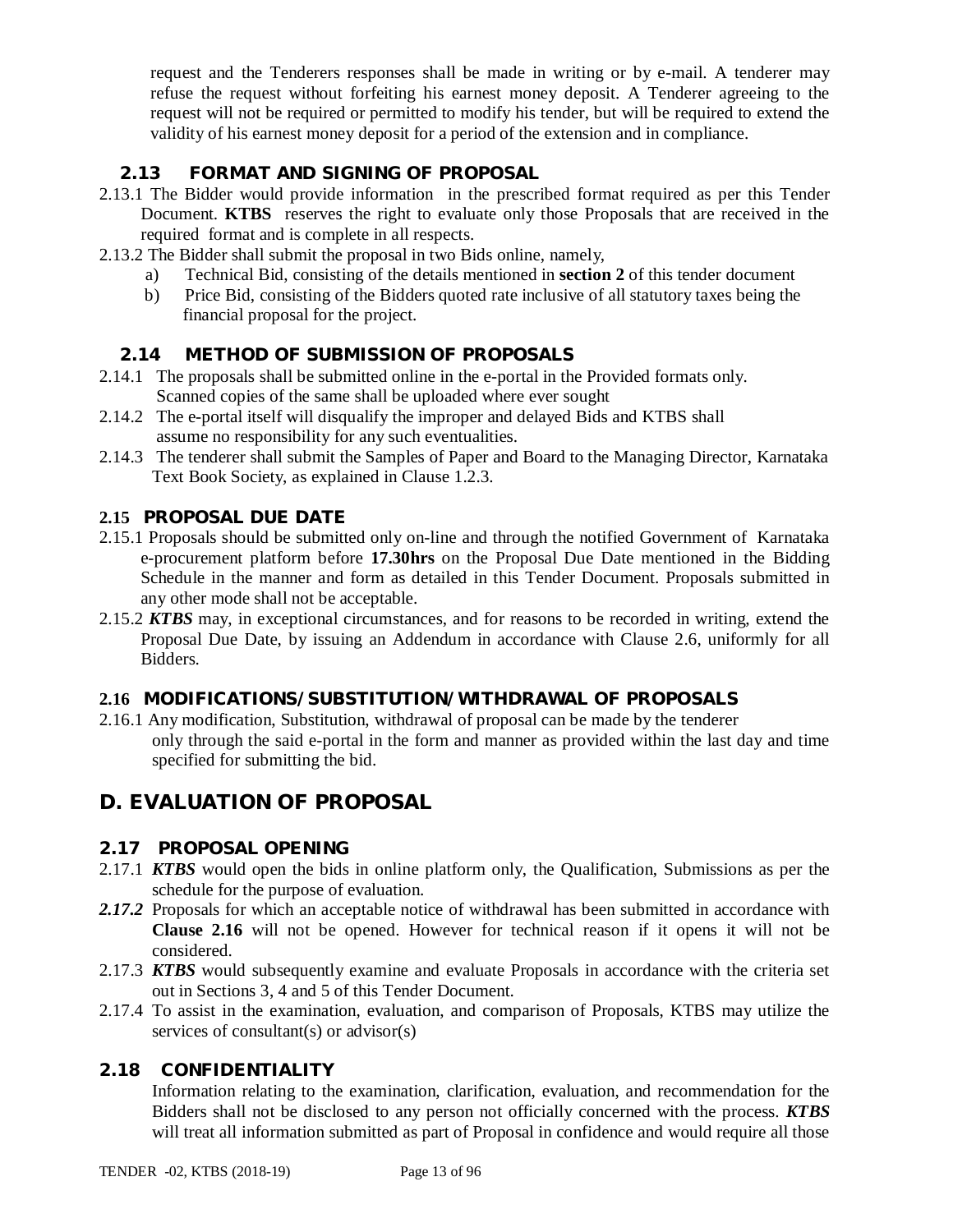who have access to such material to treat the same in confidence. *KTBS* will not divulge any such information unless it is ordered to do so by any authority pursuant to applicable law or order of a competent court or tribunal, which requires its disclosure.

## **2.19 TESTS OF RESPONSIVENESS**

- 2.19.1 Prior to evaluation of Proposals, *KTBS* will determine whether each Proposal is responsive to the requirements of the Tender Document. A Proposal shall be considered responsive if the Proposal:
	- **a)** Is received/deemed to be received by the Proposal Due Date including any extension there of pursuant to Clause 2.15
	- **b)** Is accompanied by the documents as mentioned under 2.9.1 and 2.10.
- **2.19.2 The purchaser may waive any minor informality or non-conformity or irregularity in a Tender which does not constitute a material deviation.**
- 2.19.3 *KTBS* reserves all the rights to reject any Proposal which is non-responsive and no request for alteration, modification, substitution or withdrawal shall be entertained by *KTBS* in respect of such Proposals.

### **2.20 CLARIFICATIONS**

To facilitate evaluation of Proposals, *Purchaser* may, at its discretion, seek clarifications in writing from any Bidder regarding its Proposal.

### **2.21 QUALIFICATION SUBMISSIONS**

- 2.21.1The Qualification & Submissions of the Bidders would first be checked for responsiveness as set out in Clause 2.19 above (Document verification). All Proposals found to be substantially responsive shall be evaluated as per the Qualification Criteria set out in Section 3. (Infrastructure verification).
- 2.21.2 Bidders who meet the qualification criteria shall be short-listed *("Qualified Bidders")* for further evaluation.
- 2.21.3 The Price Bid of the Bidders who do not meet the Qualification Criteria shall not be opened.
- 2.21.4 The Qualification Submissions of the Qualified Bidders would be evaluated as per the Qualification Evaluation Criteria set out in Section 3. The Purchaser either himself or through his representative may inspect the factory premises of the bidder regarding the availability of the facilities as per qualification documents submitted.

### **2.22 QUALIFIED BIDDERS**

 Bidders who are found to be acceptable as *"Qualified Bidders"* would be considered for evaluation in the next stage i.e., financial evaluation

### **2.23 PROPOSAL EVALUATION: PRICE BID**

 Price Proposal of only the *Technically Qualified Bidders* would be opened and evaluated as per process set out in Section 4 to identify an *Eligible Bidder*.

### **2.24 DECLARATION OF SUCCESSFUL BIDDER**

- 2.24.1 *KTBS* may either choose to accept the Proposal of an *Eligible Bidder* or invite him for negotiations.
- 2.24.2 Upon acceptance of the Proposal of the *Eligible Bidder* with or without negotiations, *KTBS*  shall declare the *Eligible Bidder* as the *Successful Bidder*.

### **2.25 NOTIFICATIONS**

 *KTBS* will notify the Successful Bidder through e-procurement platform or by facsimile or e-mail and by a Letter of Acceptance (LOA) that his Proposal has been accepted.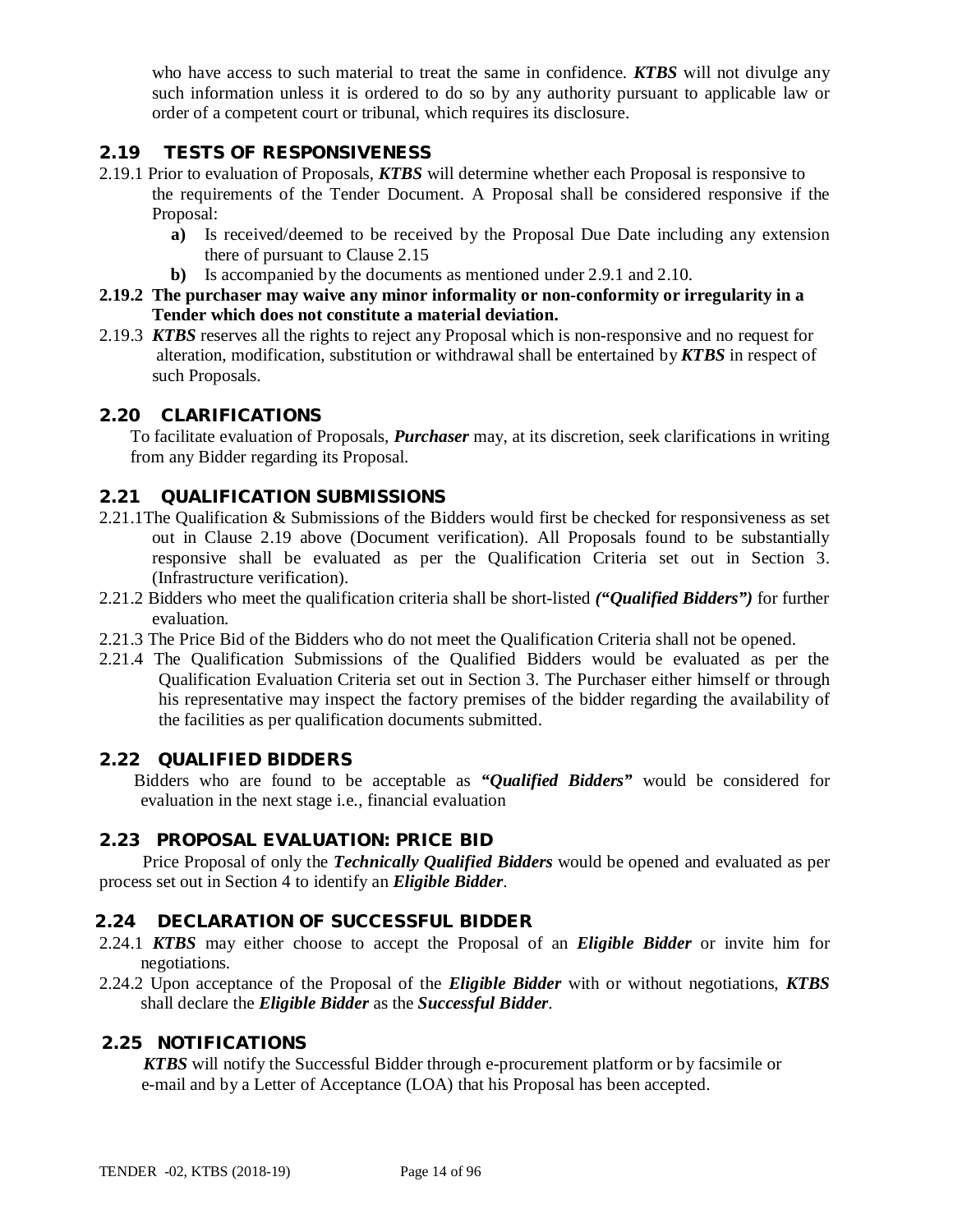# **2.26 KTBS's RIGHT TO ACCEPT OR REJECT PROPOSAL**

- 2.26.1 *KTBS r*eserves all the rights to accept or reject any or all of the Proposals without assigning any reason and to take any measure as it may deem fit, including annulment of the bidding process, at any time prior to award of the Project, without liability or any obligation for such acceptance, rejection or annulment.
- 2.26.2 *KTBS* reserves all the rights to invite revised Proposals from Bidders with or without amendment of the Tender Document at any stage, without liability or any obligation for such invitation and without assigning any reason.
- 2.26.3 *KTBS* reserves the right to reject any Proposal at any time if:
	- **a)** A material misrepresentation made at any stage in the bidding process is uncovered; or
	- **b)** The Bidder does not respond promptly and thoroughly to requests for supplemental information required for the evaluation of the Proposal. This would lead to the disqualification of the Bidder. If such disqualification / rejection occurs after the Proposals have been opened and the Successful Bidder gets disqualified / rejected, then *KTBS* reserves the right to:
		- **i.** declare the Bidder with second lowest Price Proposal/ Modified Price Proposal as the Eligible Bidder and where warranted, invite such Bidder for negotiations; or,
		- **ii.** take any such measure as may be deemed fit in the sole discretion of *KTBS*, including annulment of the bidding process.

### **2.27 SUBMISSION OF ACCEPTANCE LETTER AND EXECUTION OFAGREEMENT**

- 2.27.1 Within **3** days of issue of LOA, the successful bidder shall accept the LOA and return the same to KTBS, The successful bidder shall furnish a security deposit of **5% of Package value**  mentioned in the LOA and will sign the agreement and deliver it to the purchaser, **within 7 days** of the issue of LOA or within such further time as **KTBS** may agree to at its discretion.
- 2.27.2 If the Successful Bidder wants to authorize any person on behalf of him to sign the agreement, he shall, before signing of the Agreement, submit to *KTBS***,** a power of attorney to sign the Agreement with *KTBS***.**
- 2.27.3 **KTBS** will promptly notify other Bidders that their Proposal has not been accepted and their Bid Security shall be discharged /returned as promptly as possible, within a period of eight (8) weeks from the date of announcement of the Successful Bidder.

# **2.28 PERFORMANCE SECURITY**

- 2.28.1 The successful Bidder shall furnish Performance Security in the form of an Irrevocable Bank Guarantee issued by a Nationalized bank or a Public Sector Bank in India or an Accepted Scheduled Bank in favour of "The Managing Director, Karnataka Text Book Society, Bengaluru", for a sum equivalent to **5%** of the package value separately for all the packages which may be allotted to the successful bidder within **07** days from issue of Letter of Acceptance(LOA) . The performance bank guarantee should be valid till 31st of **March 2020.**
- 2.28.2 Failure of the Successful Bidder to comply with the requirements of Clause 2.28.1 shall constitute sufficient grounds for the annulment of the purchase order and forfeiture of the Bid Security. In such an event, *KTBS* reserves all the rights to take any such measure as may be deemed fit in the sole discretion of KTBS, including annulment of the bidding process, forfeit of EMD and blacklist of the bidder.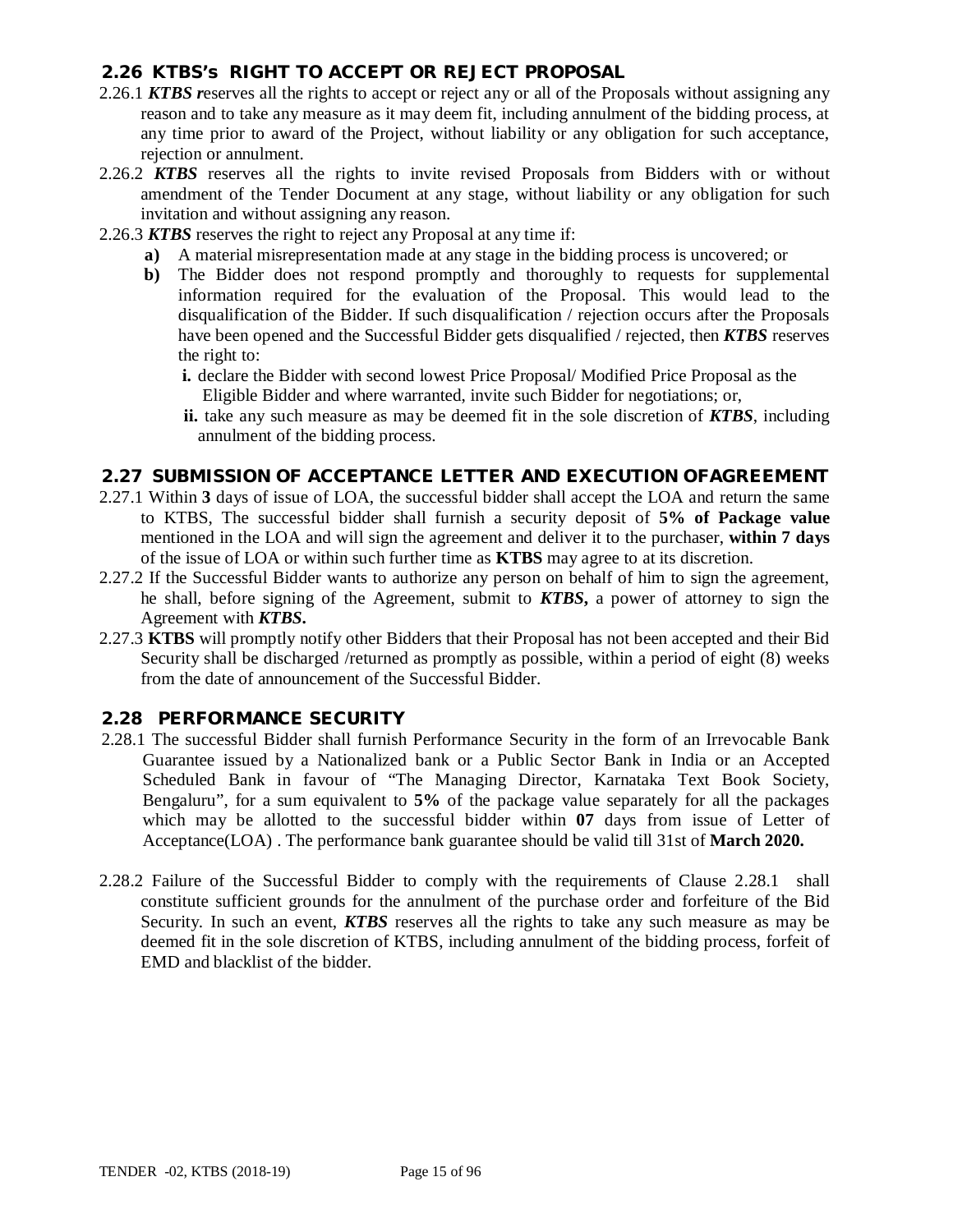# **QUALIFICATION CRITERIA**

### **3.1 EVALUATION PARAMETERS**

3.1.1 The Bidder's competence and capability is proposed to be established by the following parameters based on the document provided by the bidder as per clause 2.9 of this tender document.

### *A. EXPERIENCE IN TERMS OF*

- i. Printing and Supply of books / Textbooks;
- ii. In accordance with time Schedule; and
- iii. Quality of material delivered.
- iv. Previous performance as assessed by the KTBS or any other authorities.

| SI. No | <b>Experience Criteria</b>                                                                                                 |
|--------|----------------------------------------------------------------------------------------------------------------------------|
|        | Billing of at least $\mathbf{Rs.10,}00,000$ /-(Ten Lakhs only) from a single                                               |
|        | project of printing and supply of books/textbooks during any one<br>year of these 3 years i.e., 2015-16, 2016-17 & 2017-18 |

The bidder should have 3 years of experience in printing of books. The Bidder shall furnish evidence to support its claim as per **Appendix – 7.**

### **3.2 INFRASTRUCTURE CAPABILITY REQUIREMENTS**

| Sl no | Category and the Description of the machinery prescribed                                                                                                                                                                                                                                                                                                                                                                     | Quantity  |  |  |  |
|-------|------------------------------------------------------------------------------------------------------------------------------------------------------------------------------------------------------------------------------------------------------------------------------------------------------------------------------------------------------------------------------------------------------------------------------|-----------|--|--|--|
|       | <b>Pre-Printing machinery</b>                                                                                                                                                                                                                                                                                                                                                                                                |           |  |  |  |
| 1     | Computer to Plate making plant with processor capable of making plates<br>Double Crown, A-1 and such similar sizes                                                                                                                                                                                                                                                                                                           |           |  |  |  |
|       | or<br>Plate exposing system with processor capable of making plates Double<br>Crown, A-1 and such similar sizes<br>(Note: Since it is single colour books the plates can be made by making                                                                                                                                                                                                                                   | one unit  |  |  |  |
|       | Positives or taking tracing sheet output.)<br><b>Printing machinery</b>                                                                                                                                                                                                                                                                                                                                                      |           |  |  |  |
| 1     | Single or multi printing unit web offset machine with a minimum of 508<br>mm cut off, reel width of 760 mm or more, with one quarter folder. The<br>rated speed of the machine with quarter folding shall not be less than<br>10,000 cycles per hour.                                                                                                                                                                        | one unit  |  |  |  |
|       | Or<br>Single Colour sheet fed printing machines with a production speed of<br>about 5000 SPH, with a printing format of at least 20X30 inches.<br>(Note: If for any reason like bigger format or both sides printing etc., the<br>requirement of number of units will be proportionately less.)                                                                                                                              | Two units |  |  |  |
| 2     | Four colour sheet fed CPC offset printing machine with a Sheet size of<br>485mm X 660mm (19"x26") or above, capable of printing on Boards of at<br>least 220 GSM.<br>(Note: This has been made as an Optional condition since in these<br>packages only cover pages are to be printed in 4 colour which may be<br>outsourced. If so an MOU with the firm possessing the 4 colour printing<br>machine made shall be provided) | one unit  |  |  |  |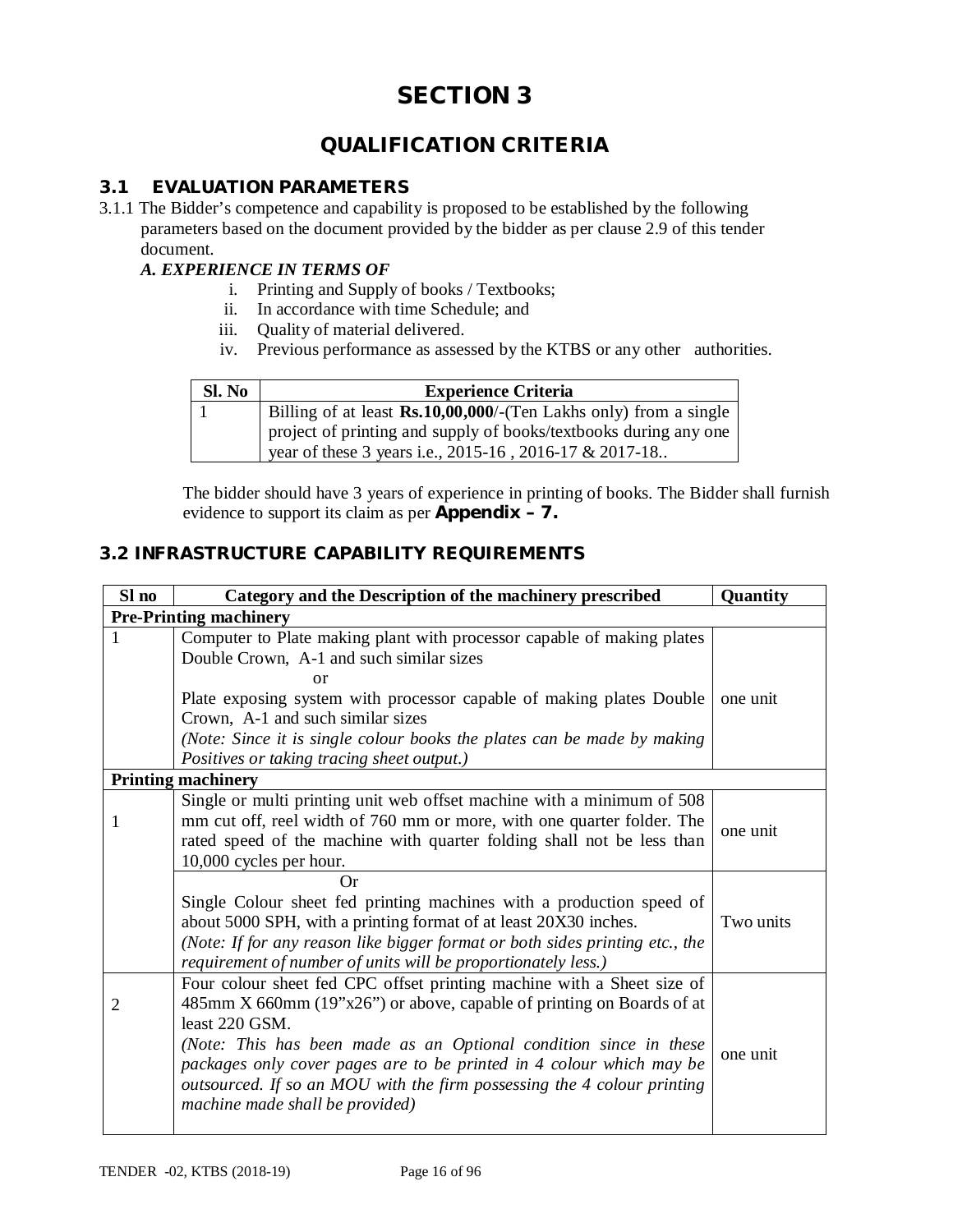|                | <b>Binding and Finishing Machinery</b>                                                                                                                                                                                                                       |             |
|----------------|--------------------------------------------------------------------------------------------------------------------------------------------------------------------------------------------------------------------------------------------------------------|-------------|
|                | Fully automatic stand alone perfect binding machine of minimum 6<br>clamps with 2000 cycles per hour OR equivalent production or more.<br>(Note: required to achieve at least a production of at least 15,000 books)<br>per shift.)                          | One unit    |
| $\overline{2}$ | Fully automatic 3 side cutting machine capable trimming books of crown<br>$1/4^{\text{th}}$ size on 3 sides at a time.<br>(Note: It is essential to trim the books in a three side trimmer to achieve<br>the speed and correct right angles at the corners.) | one unit    |
| 3              | Fully automatic programmatic cutting machine 92 cm (32 inches) size<br>(min)<br>(Note: Required to cut the Cover Boards etc.)                                                                                                                                | one unit    |
| $\overline{4}$ | Offline or inline varnishing machine<br>0r<br>Wet / thermal lamination machine of Minimum feed width of 18"                                                                                                                                                  | one unit    |
| 5              | Wire stitching machine capable of pinning at least 12.5 mm at the speed<br>of about 40 cycles per minute.                                                                                                                                                    | three units |
| 6              | Fully automatic folding machine capable folding sheets in the size of<br>Double Crown to crown $1/4^{\text{th}}$ size.<br>(Note: Required only for the sheet fed printers)                                                                                   | Two units   |
|                | <b>Manpower, Factory and Storage Space</b>                                                                                                                                                                                                                   |             |
| Monpower       |                                                                                                                                                                                                                                                              |             |

#### **Manpower**

The plant shall be operated by qualified and trained manpower with qualified supervisors for quality checking in the production line.

### **Factory and Storage Space**

The plant shall be well planned and is required to be in easily accessible location. It is expected to be laid out in an area of about 5,000 sq feet to have easy and safe movement of the materials. The storage space shall be at least another 5,000 sq feet covered area for the safe storage of finished goods as well as to stock the paper.

### **Note** :

### a. **The Specifications mentioned above are at minimum configurations expected, but Superior Machinery in the similar class are also acceptable. However, decision of the Purchaser in this regard shall be final and binding**.

- b. The cutoff of the web machine has been fixed to ensure that the books can be produced with stipulated sizes without any difficulty. If any printer has a machine with a cut off that can produce double parallel fold etc shall have to establish to the satisfaction of the Purchaser that he can produce the books without compromising on the dimensions.
- c. In the table above, the bidder should own the required number of Printing machines. Additional Machinery may be hired or taken on lease if required if a necessity arises during the course of production. Infrastructure, viz., minimum space and storage space can be either owned or hired or leased. Where the infrastructure capability/facilities are either hired or leased, the period of hire or lease should be double the period for which performance guarantee is to be furnished by the successful bidder.
- d. Mode of ownership and the period of lease or rent of infrastructure capability should be certified by the Statutory Chartered Accountant of the bidder. A chartered Accountant who issues such a certificate shall mention, in the certificate so issued, his name, address, membership number and the documents he has verified to issue the certificate.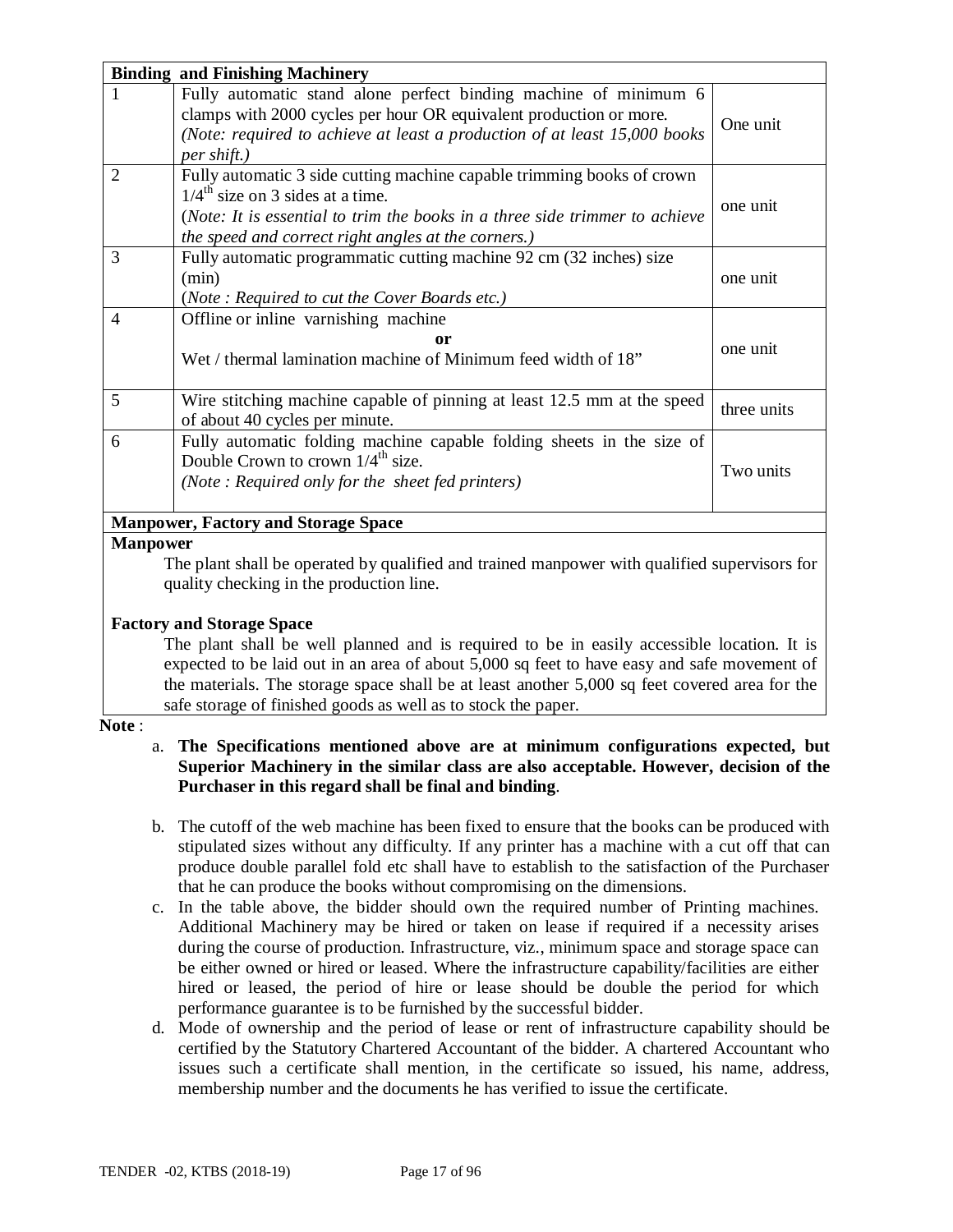- e. A perfect binding machine with the same output capacity with lesser number of clamps may also be considered. However the number of clamps shall not be less than four. The purchaser will be the final authority to assess the capacity of the machine.
- f. Since the specifications of Binding process has been changed the wire stitching machine becomes essential for the execution of contract satisfactorily therefore the said machine has been included in the required infrastructure.
- g. With an objective of eliminating plastic as much as possible in the text books and make them eco friendly varnishing has been introduced in addition to BOPP film Lamination as an alternative.

# **3.3 FINANCIAL CAPABILITY**

3.3.1 Financial Capability of the Bidder would be evaluated on the basis of the following:

### **FINANCIAL CAPABILITY IN TERMS OF**

- i. Annual sales turnover.
- ii. Net worth.

### The Bidder shall furnish evidence to support its claim as per **Appendix - 8**

Turnover of the bidder shall be certified by his statutory auditor who should mention his name, address and membership number. Turnover certificate shall be based on the audited accounts of the bidders, or based on the returns filed with the Income tax authority or the Commercial Tax authority

| Sl No. | <b>Financial Capability Criteria</b>                                            |
|--------|---------------------------------------------------------------------------------|
|        | Average annual turnover of at least Rs.40,00,000/- (Rupees Forty lakhs only) in |
|        | the preceding three years i.e 2015-16, 2016-17 & 2017-18.                       |

- 3.3.2 The Bidder should provide information regarding the above based on audited annual accounts for the respective financial years. The financial year would be the same as the one normally followed by the Bidder for its Annual Report.
- 3.3.3 The Proposal must be accompanied by the audited annual financial statements of the Bidder for the last three (3) completed financial years.
- 3.3.4 Turnover and net worth of the bidder shall be certified by his statutory auditor who should mention his name, address and membership number. Turnover certificate shall be based on the audited accounts of the bidders, or based on the returns filed with the tax authority.
- 3.3.5 On each of these parameters, the Bidder would be required to meet the evaluation criteria as detailed in this Section.

### **3.4 QUALIFICATION CRITERIA FOR FINANCIAL CAPABILITY**

- 3.4.1 For the purpose of Qualification the Bidder is required to demonstrate the infrastructure and financial capability as set out in 3.2 and 3.3 of this tender document.
- 3.4.2 For the purposes of evaluation financial data from the latest three annual accounts would be considered.
- 3.4.3 For the purpose of qualification the bidder must have Positive net worth.

**3.5 QUALIFIED BIDDERS:** Bidders meeting Experience Criteria infrastructure and Financial Capability Criteria as mentioned above shall be declared as **Qualified Bidders**. The Proposals of only the Qualified Bidders shall be considered for further evaluation.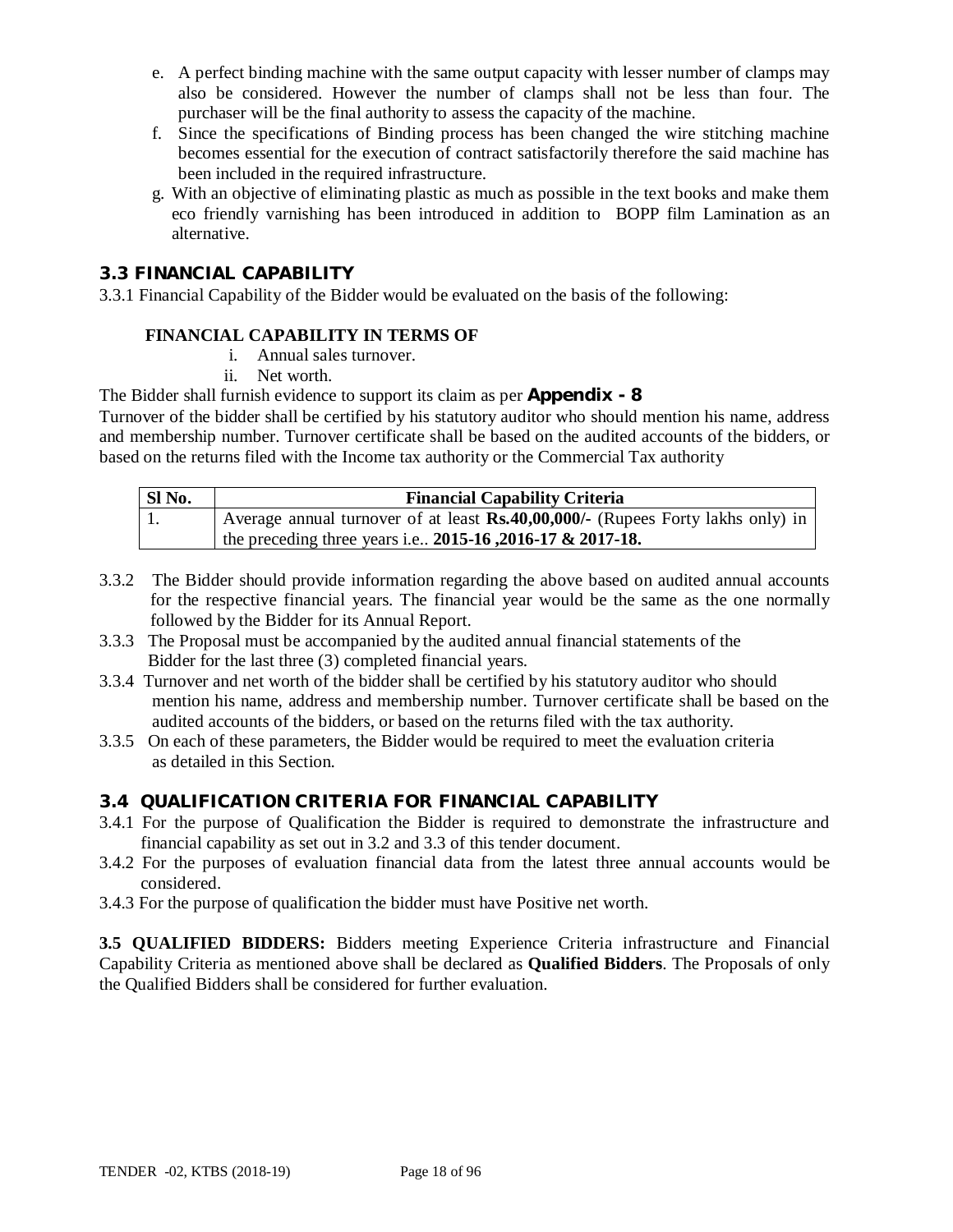# **EVALUATION OF PRICE PROPOSAL**

### **4.1 EVALUATION PARAMETERS**

The Price Bids of 'qualified bidders' alone will be evaluated on the basis of

- a. Price proposals
- b. The satisfactory completion of the printing and supply of textbooks within the time schedule as per any earlier contractual obligations handled.

### **4.2 EVALUATION METHODOLOGY**

- 4.2.1 The financial bid evaluation will be done on package wise, Based on the number of copies of Textbooks/workbooks required to be printed and the rate per page quoted for each title, the cost of production of the total number of copies of textbooks/workbooks in a package will be calculated and Lowest Rate (L1 Rate) will be determined based on the lowest total cost of production of the required number of copies of all the titles in that package. The Bidders shall be ranked based on the lowest quoted price proposal determined as above and the bidder with the lowest price shall be ranked L1 and other proposals ranked in ascending order.
- 4.2.2. In case the Price Bid of any Bidder does not comply with the aforesaid condition, KTBS may, at its own discretion, reject such Proposal as non responsive.
- 4.2.3 In the event that two or more Bidders have been ranked L1, **KTBS** may;
	- **a.** Consider Technical evaluation including Capacity Evaluation.
	- **b.** Invite fresh Price Bids from such Bidders within time schedule as notified by Purchaser, **OR**
	- **c.** Take any such measure as may be deemed fit in its discretion.
- 4.2.4 If any of the packages are left unquoted, then KTBS may,
	- a. Invite fresh Price Bids from qualified Bidders within time schedule as notified by Purchaser,

### **OR**

- b. Invite fresh tender or take any such measure as may be deemed fit in its discretion.
- 4.2.5 The **successful Bidder** and **KTBS** shall proceed with finalizing the agreement in accordance with Clause 2.27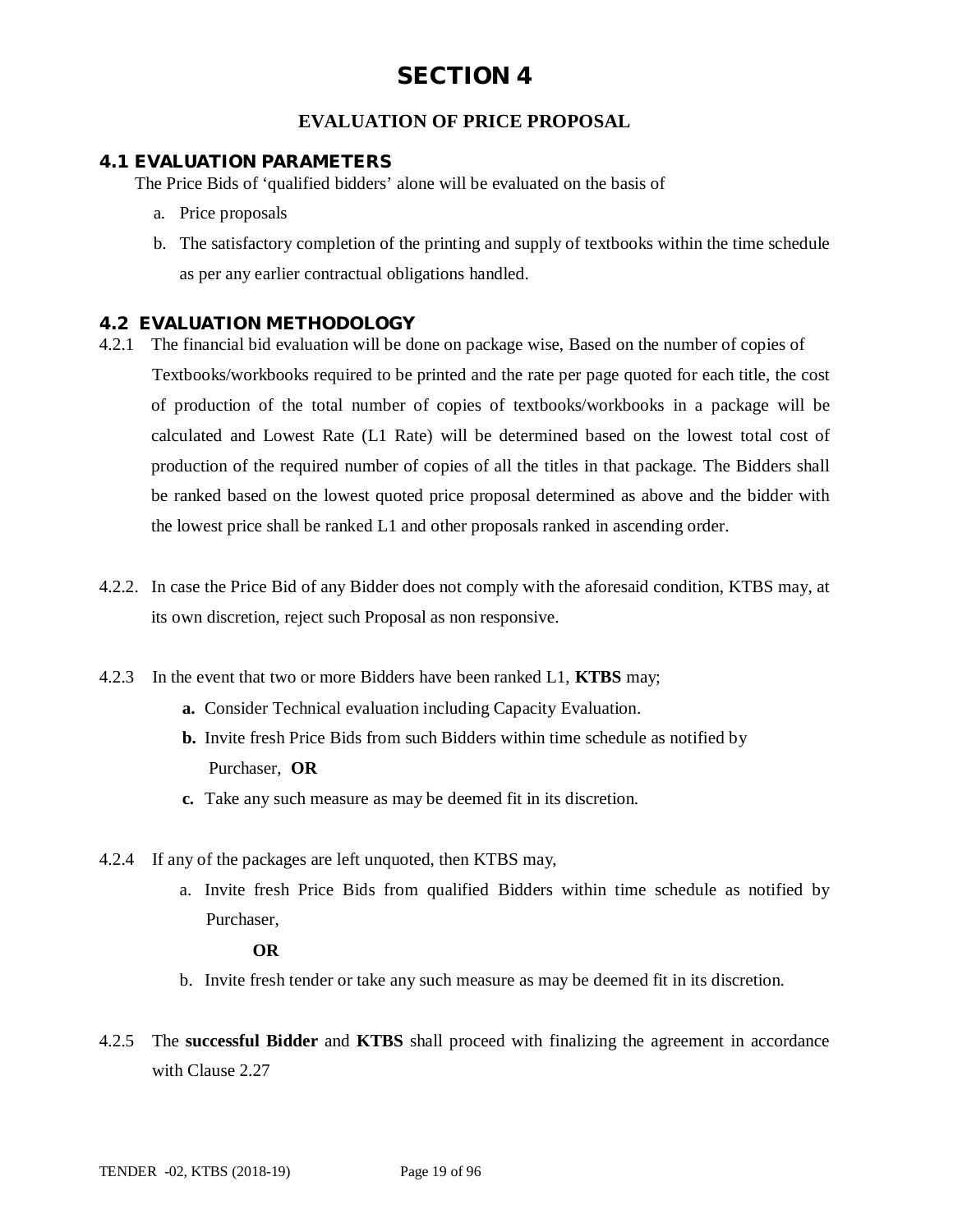# **BIDDING SCHEDULE**

*KTBS* would endeavor to adhere to the bid schedule as noted in the **Section–1** of the Tender document, The same has been reproduced hereunder.

# **BID SCHEDULE**

For printing of Single Colour school textbooks and work books mentioned in **Schedule –E,F,G and H packages** and supply to Block Educational Offices as mentioned in **Section-9** in **Two Bids system**

| Sl No          | <b>Particulars</b>                             | <b>Particulars</b>                                                                           |
|----------------|------------------------------------------------|----------------------------------------------------------------------------------------------|
| $\mathbf{1}$   | <b>Bid Reference</b>                           | No:A7/KTBS/2019-20 TBP-Tender-01/23/<br>2018-19, Schedules- E,F,G and H,Dated:<br>03/11/2018 |
| $\overline{2}$ | <b>Online Availability of Bid Document</b>     | 06/11/2018, 10.00hrs                                                                         |
| 3              | Bidding document available on the<br>site till | 05/12/2018, 17.30 hrs                                                                        |
| $\overline{4}$ | <b>Last Date for submission of Bids</b>        | 05/12/2018, 17.30 hrs                                                                        |
| 5              | Pre bid meeting                                | 19/11/2018, 11.00 hrs                                                                        |
| 6              | Time and Date of opening :                     |                                                                                              |
|                | <b>Technical Bid</b>                           | 10/12/2018, 10.00 hrs                                                                        |
|                | <b>Financial Bid</b>                           | On or after 15/12/2018, 10.00 hrs                                                            |
| $\overline{7}$ | Opening of Bids                                | Online through e-procurement portal                                                          |
| 8              | <b>Address for Communication</b>               | The Managing Director,                                                                       |
|                |                                                | Karnataka Textbook Society®                                                                  |
|                |                                                | No.4, DSERT Building,                                                                        |
|                |                                                | 100 Ft Ring Road, BSK III Stage,                                                             |
|                |                                                | Bengaluru - 560 085                                                                          |
|                |                                                | Karnataka State, India.                                                                      |

- $\triangleright$  Bids must be accompanied by bid security (EMD) and Tender Document Fee amount as specified under clause **1.2.1** of **Section 1**.
- $\triangleright$  Bids will be opened online through e-procurement portal. No separate intimation in this regard will be given individually.
- $\triangleright$  In the event of the date specified for bid submission and opening being declared as a holiday for Karnataka Textbook Society, opening of bids will be on the following working day at the scheduled time.
- $\triangleright$  The opening of financial bid date mentioned above is only tentative actual bid will be opened only after finalization of technical bid.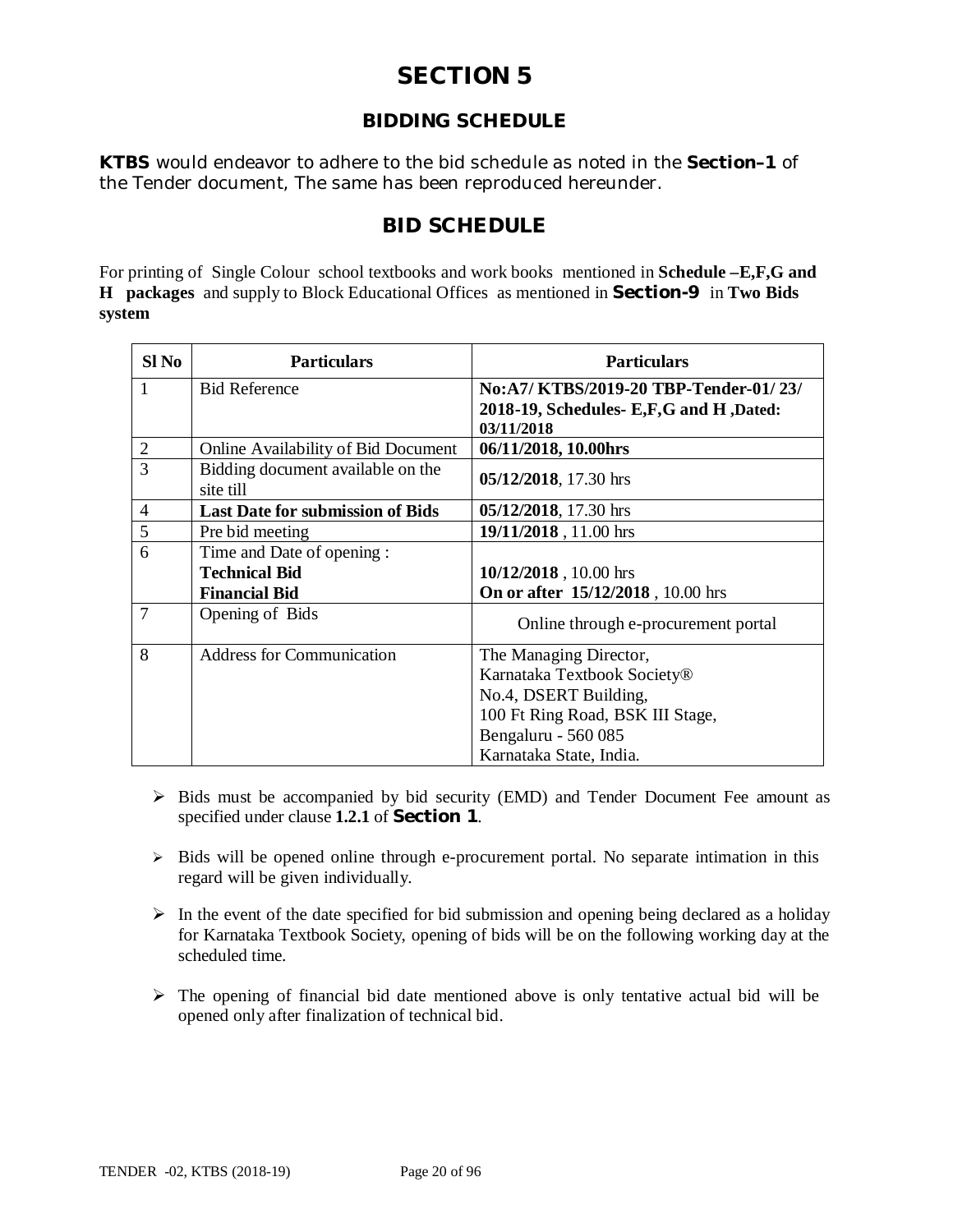# **GENERAL CONDITIONS OF CONTRACT**

### **6.1 DEFINITIONS**

- 6.1.1 In this Contract, the following terms shall mean and be interpreted as indicated:
	- **(a)** *"The Contract"* means the agreement entered into between the Purchaser and the Supplier, as recorded in the Contract Form signed by the parties, including all the attachments and appendices thereto and all documents incorporated under reference therein;
	- **(b)** *"The Contract Price"* means the price payable to the Supplier under the Contract for the full and proper performance of its contractual obligations;
	- **(c)** *"The Contract Period"* means the period which the tender connotes*;*
	- **(d)** "*The School Text Books"* means printed and supplied textbooks which the Supplier is required to supply to the Purchaser under the Contract;
	- **(e)** "**Work books**" means printed and supplied which the Supplier is required to supply to the Purchaser under the Contract;
	- **(f)** *"Services"* means services rendered to Block Education Officers (BEOs)in case of Free & sale category textbooks inclusive of transportation, insurance, and any other incidental cost.
	- **(g)** *"GCC"* means the General Conditions of Contract contained in this section.
	- **(h)** *"SCC"* means the Special Conditions of Contract.
	- **(i)** *"The Purchaser"* means the Managing Director, The Karnataka Textbook society® Karnataka, in short " the **KTBS**"
	- **(j)** *"The Purchaser's Country"* is India and State is Karnataka.
	- **(k)** *"The Supplier"* means the *LEGAL ENTITY* supplying the School Text Books under this Contract.
	- **(l)** *"The Government"* means the Government of Karnataka.
	- **(m)***"Block Education Officer",* means an authority to whom the free & sale category Textbooks are to be supplied at the places scheduled for supply of text books.
	- **(n)** *"Deputy Director for Public Instruction*" means the DDPI.
	- **(o)** *"Day"* means calendar day.
	- **(p)** *"Tender"* means the formal offer made for printing and supply of goods or services in response to an invitation for tender published / notified .
	- **(q)** *"Tender Document"* means the set of papers detailing the schedule of works, calendar of events, requirement of goods and services, technical specifications, procurement criteria and such other particulars, as may be prescribed for evaluation and comparison of tender.
	- **(r)** *"Tender inviting Officer"* means the Managing Director of The Karnataka Text Book Society ®, Karnataka.
	- **(s)** *"Tender accepting authority"* means the Managing Director, The Karnataka Text Book Society ®, Karnataka.
	- **(t)** *"Tender Scrutinizing& Evaluating authority"* means Authority as constituted by the Managing Director of The Karnataka Text Book Society ®, Karnataka.
	- **(u)** *"Tender Appellate Authority" means the Commissioner for Public Instructions(CPI) Bengaluru.*
	- **(v)** *"Notification of award of Contract"* means the intimation in the form of a letter of acceptance by KTBS to the successful bidder. Acceptance by the successful bidder within 03 days notified period of time from the date of its issue will constitute the formation of Contract.
	- **(w)** *"***DPS***"* **`** means the ` Director of Printing , Stationery & Publications , Government of Karnataka, Bengaluru`, the third party quality certifying agency appointed for the purpose of Tender by the Purchaser.
	- **(x)** *"***LOA***"* means Letter of acceptance.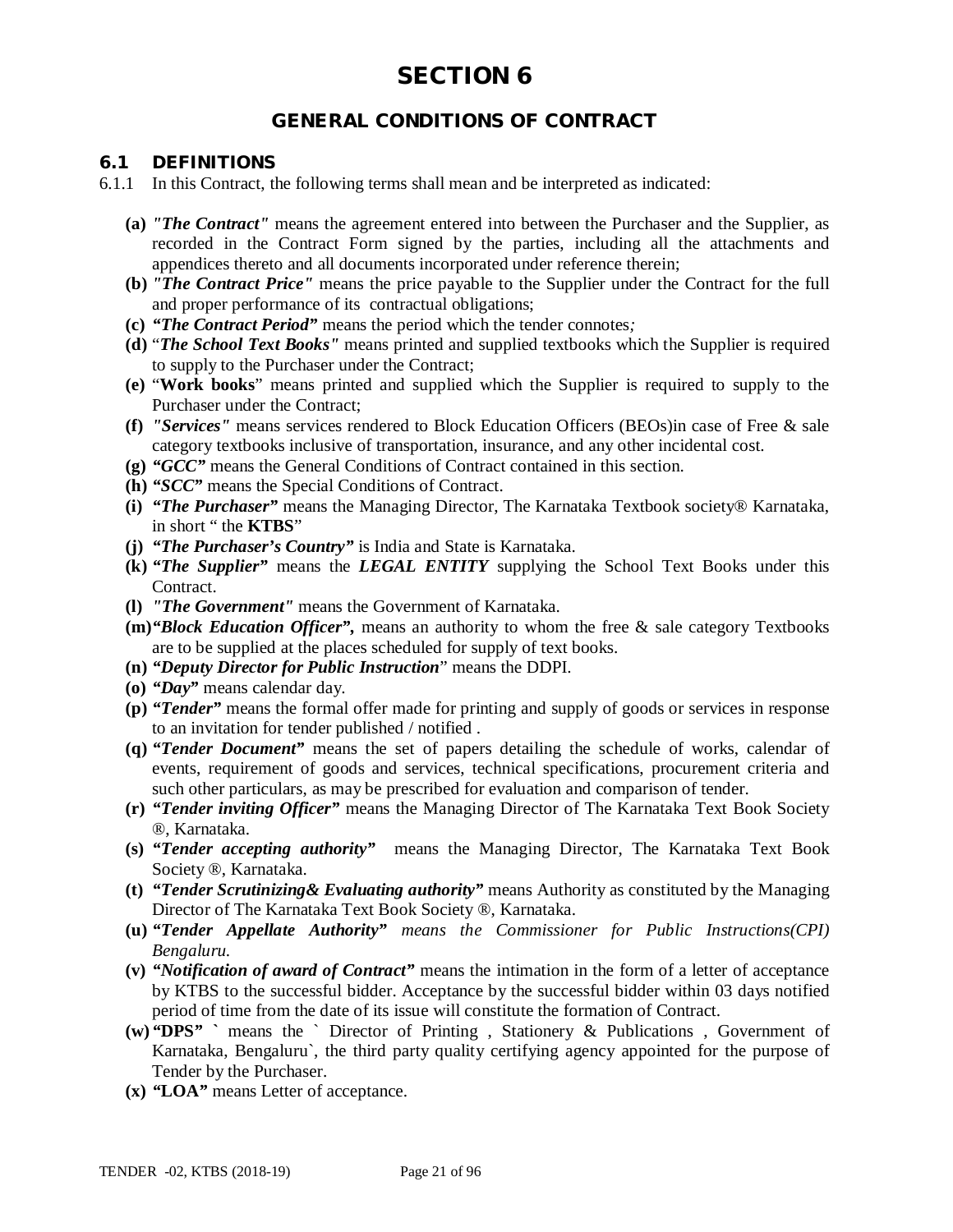# **6.2 APPLICATION**

These General Conditions shall apply to the extent that they are not superseded by any provisions in other parts of the Contract.

### **6.3 STANDARDS**

The school text books supplied under this contract shall conform to the standards mentioned in the Technical Specifications and where no applicable standard is mentioned, the authoritative standard appropriate to the School Text Books will apply.

## **6.4 USE OF CONTRACT DOCUMENTS AND INFORMATION**

- 6.4.1 The Supplier shall not, without the Purchaser's prior written consent, disclose the Contract, or any provision thereof, or any specification, sample or information furnished by or on behalf of the Purchaser in connection therewith, to any person other than a person employed by the Supplier in performance of the Contract. Disclosure to any such employed person shall be made in confidence and shall extend only so far as may be necessary for purposes of such performance.
- 6.4.2 The Supplier shall not, without the Purchaser's prior written consent, make use of any document, pre-press material or information enumerated in GCC Clause 6.4.1 except for purposes of performing the Contract.
- 6.4.3 Any document, other than the Contract itself, enumerated in GCC Clause 6.4.1 shall remain the property of the Purchaser and shall be returned (in all titles) to the Purchaser on completion of the Supplier's performance under the Contract.
- 6.4.4 The supplier shall permit the purchaser to inspect the Supplier's accounts and records relating to the performance of the Supplier and to have them audited by auditors appointed by the purchaser if so required.

### **6.5 COPY RIGHTS**

The Managing Director, The Karnataka Text Book Society® is the **copyright holder** and the publisher to all the titles related to textbooks shown in packages **62 to 95**.

The Director of State Education Research and Training is the **copyright holder** for workbooks from classes 4<sup>th</sup> to 9<sup>th</sup> Kannada, English languages and Mathematics shown in packages 96 to 112.

However, The Managing Director, The Karnataka Text Book Society ®. is the Publisher for both Text books and Workbooks printed under this Tender. The textbooks printed under the Tender are to be supplied only to the Purchaser, viz., The Managing Director, The Karnataka Text Book Society ®. However, the purchaser indemnifies the supplier against all third-party claims of infringement of copyright, trademark arising from use in the school text books/workbooks.

The supplier shall not print the name and address of his firm / office / organization on the outer page of the cover pages. More specifically, the Supplier shall print the name, address and Contact number of his firm / office / organization only on the inner cover page, with prior approval

### **6.6 PERFORMANCE SECURITY**

- 6.6.1 Within **07** days of issue of the LOA, the Supplier shall furnish performance security, as mentioned in 2.28. The performance bank guarantee should be valid covering a period of up to **March 31st 2020** and enter into an MOU with KTBS as per the contract form specified in **Appendix-18** of this tender document.
- 6.6.2 The proceeds of the performance security shall be payable to the Purchaser as compensation for any loss resulting from the Supplier's failure to complete any one of its obligations under the Contract.
- 6.6.3 The Performance Security will be discharged by the Purchaser and returned to the Supplier after **March 31st 2020** or 30 days after the Contract Validity, whichever is earlier, subject to the fulfillment of all performance obligations under the contract.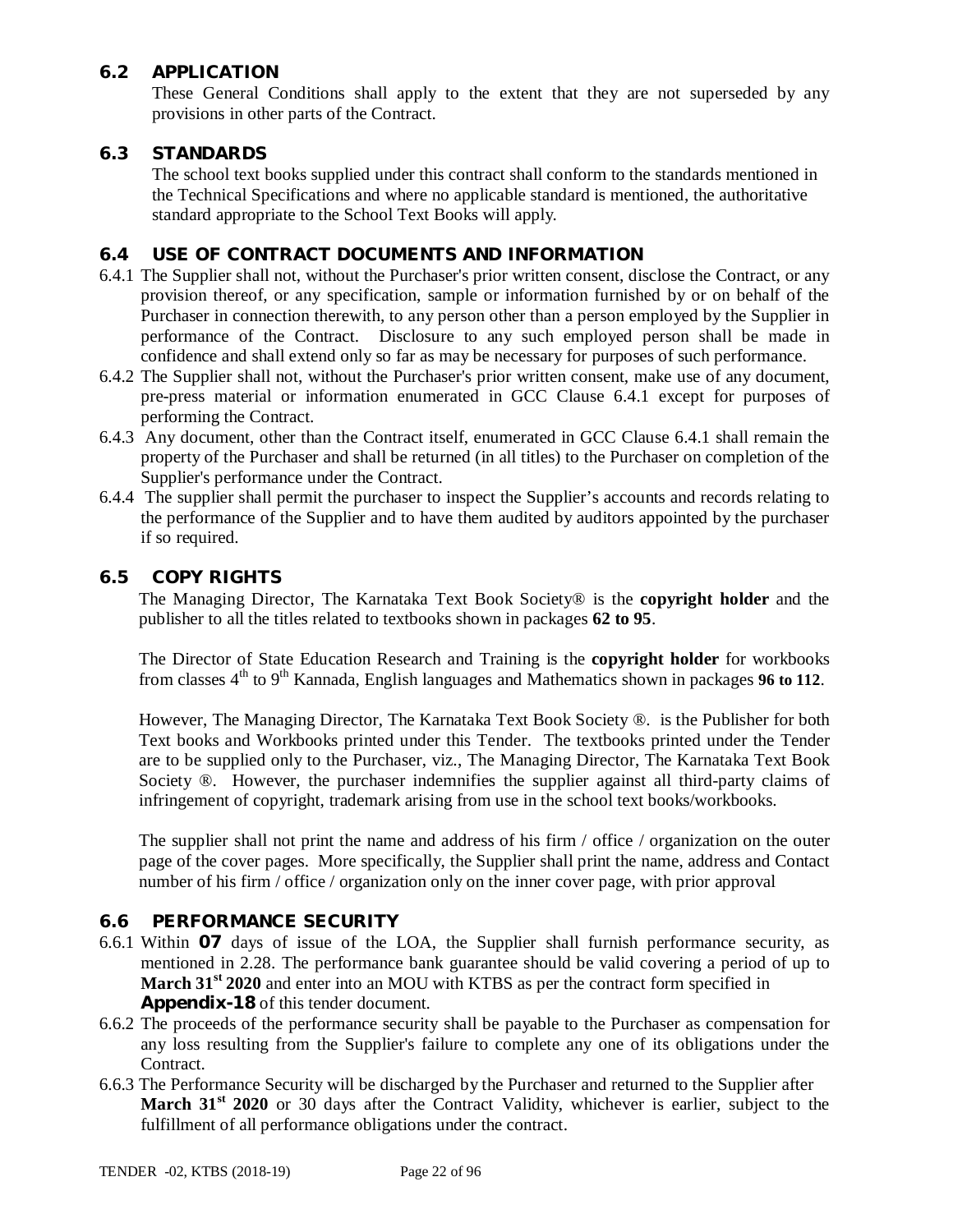- 6.6.4 In the event of any contract amendment, the Supplier shall, within 20 days of receipt of such amendment, furnish the amendment to the Performance Security, rendering the same valid for the duration of the Contract.
- 6.6.5 Failure to submit the performance bank guarantee for the period specified above will constitute sufficient ground for cancellation of the contract and forfeiture of the security deposit.

# **6.7 INSPECTIONS AND TESTS**

- 6.7.1 The Purchaser or its representative shall have the right to inspect and/or to test the school text books to ascertain their conformity to the Contract specifications. The Purchaser shall notify the Supplier in writing in a timely manner of the identity of any representatives retained for these purposes.
- 6.7.2 The paper to be used for printing of the text book may be inspected and tested based on the "mill certificate" submitted by the printer, from the KTBS official or its approved agencies. The finished Text books shall be inspected at the printer's premises or any other facility as decided by KTBS.
- 6.7.3 If the inspected or tested school books /formes of the books fail to conform to the specifications, the Purchaser may reject such quantity of books/formes and the Supplier shall either replace the rejected text books/Work books or make necessary alterations to meet specification requirements free of cost to the Purchaser.
- 6.7.4 The Supplier shall compulsorily obtain "Mill Certification" regarding the quality of the paper purchased. "Mill Certification" shall be for the general quality of paper and more specifically regarding the GSM of the paper, Brightness of the paper and whether the paper is manufactured out of A-grade pulp. The officials of Karnataka Text Book Society® or persons duly authorized by KTBS shall inspect the progress in Printing, Binding, Varnish/Lamination and Dispatch of text books/ Work books from time to time. If the bidder /printer fail to provide the necessary information regarding the progress to the authorities, at the time of inspection, KTBS has all the rights to necessary action against the bidder on the basis of the report by the authorities. In case any textbook/ Work books is found to be defective, they shall be replaced by the Supplier at his own cost.
- 6.7.5 The Purchaser's right to inspect, test and wherever necessary, reject the school text books/ Work books after arrival at Block Education Office *(BEO)* /school level shall, in no way, be limited or waived by reason of the books having previously been inspected, tested and passed by the Purchaser or its representative.
- 6.7.6 The pre-delivery inspection will be carried out by the purchaser or by any one authorized by the purchaser for this purpose.
- 6.7.7 Nothing in GCC shall in any way release the Supplier from any other obligations under this Contract.
- 6.7.8 Saving all the clauses above and in addition, the Purchaser shall appoint a Third party Quality testing & certifying agency viz Director of Printing & Stationery (D.P.S) for assessing the Technical Capability of the Bidder in the first instance and then for certifying the quality of the textbooks/ Work books printed & distributed. The 'D.P.S.' shall as per the requirement and on his own initiative may visit the Bidder premises any time beginning from the time of Technical Assessment and till the entire process is in progress. The 'D.P.S.' shall also monitor the progress . The 'D.P.S.' shall certify both for the physical progress and for the quality. The DPS may also conduct random checking at the Godowns of the Purchaser to ascertain the quality levels.

**The quality parameters that will be put for testing, tolerance limits, method of Inspection, Sample size etc are given in Section-8 .**

### **6.8 OPERATIONAL CHARTS**

The Supplier along with the contract shall furnish in advance, Operational Chart which includes;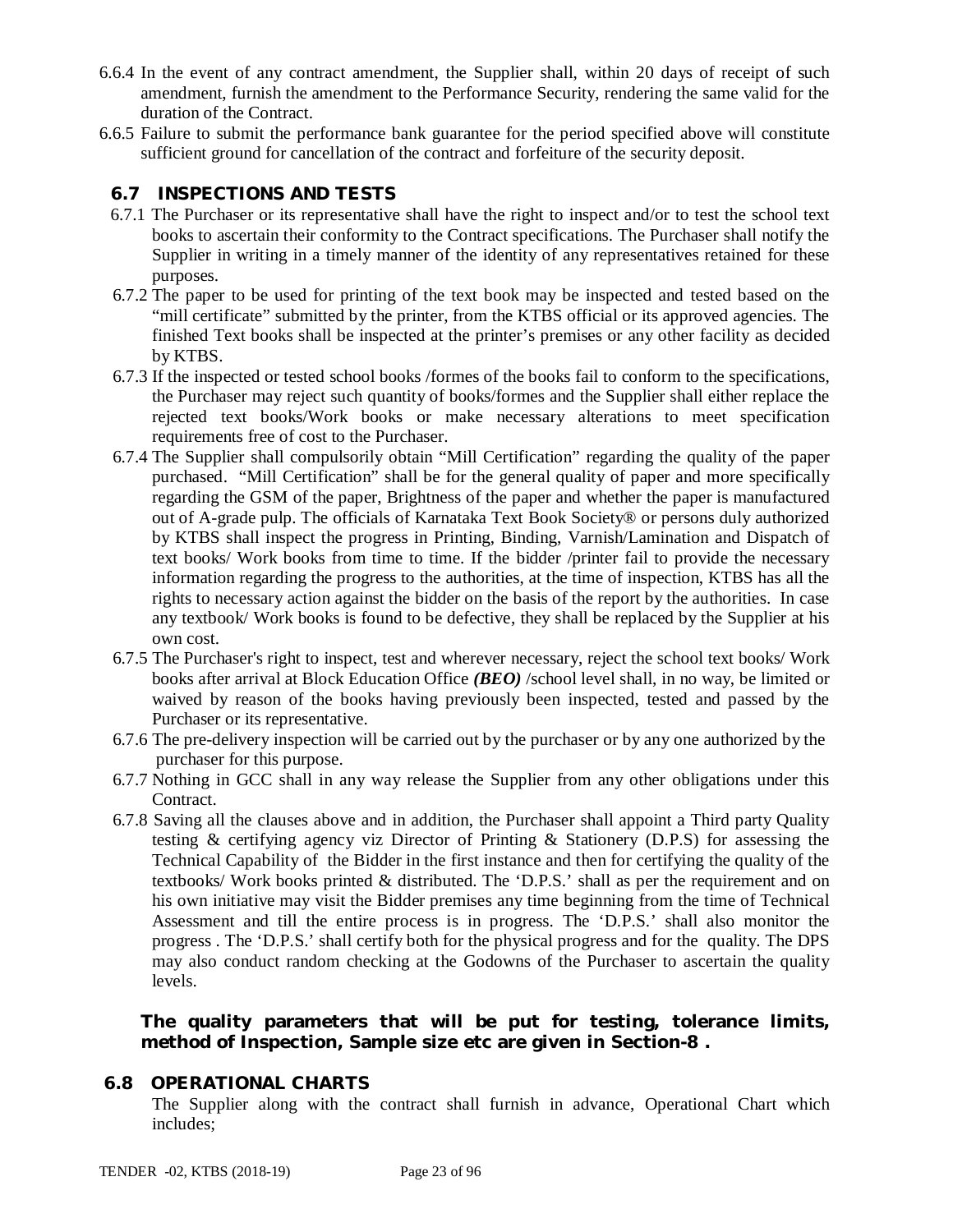- program of work
- Time schedule of the printing & supply of the School Text Books/ Work books to the Purchaser.

# **6.9 PACKING& SUPPLY**

- 6.9.1 Pre-dispatch inspection of the bales / reels of paper, at the Mill and at the printer's premises may be Carried out by the authorized third party quality testing and certifying agency appointed by the Society viz`D P S `.
- 6.9.2 The Supplier at the time of delivery of School Textbooks/ Work books shall give proper account of supply to the concerned Block Educational Officer by bundling the School text books/ Work books in the number of **50 books in each bundle only.**
- 6.9.3 The Supplier after the satisfactory delivery of School Text Books/ Work books to the concerned Blocks shall obtain due acknowledgement from the Block Educational Officers concerned or his authorized representative and submit the same along with the District-wise Bills for payment. The Supplier shall provide such packing of the School Text Books/ Work books as is required to prevent their damage or deterioration during transit to their final destination as indicated in the Contract.
- 6.9.4 **"ShikshanaKirana"**, the Students Achievement Tracking System (SATS) that tracks every child enrolled in school, by unique identity and name, academic performance, promotions, transfers, identify drop outs etc., has captured **student specific data** of about **1 crore students** studying in all schools of the state. The system is designed for online monitoring of the performance of students, teachers, school managements and Text Book Distribution. As part of the SATS, it has been initiated to automate the process of Text Book Society including Collection of Indent, packaging, Printer details, Schedule of supply, Delivery Challan, Distribution to Taluka/Schools and also distribution to Students. The partial functionality of Indenting is already in use by the schools. It is expected that, the complete functionality is made available within reasonable time. If the process is operationalized through SATS, the same shall be used by the Suppliers. Necessary training and handholding will be provided accordingly.

### **6.10 DELIVERY AND DOCUMENTS**

Delivery of the School Text Books/ Work books shall be made by the Supplier in accordance with the terms specified in the Purchase Order. The details of printing & transportation and or other documents to be furnished by the supplier are as specified in Tender Document.

### **6.11. TRANSPORTATION**

Where the Supplier is required under the Contract to transport the Free & Sales category School Text Books**/** Work books and conditions shall be specified in the Contract, it shall be arranged by the Supplier and the related cost including insurance, shall be included in the Contract Price.

### **6.12. PAYMENT**

### **6.12.1 The payment to the supplier shall be made only on seniority basis as under**

- **a**) The bills should be submitted in three stages in each package only.
- **b**) The first bill should be raised only after the supply of 30% of Textbooks/ Work books,

in each package.

- **c)** The second bill should be raised only after achieving 60% of progress, in each package.
- **d)** The final bill should be raised only after completion of tender obligation, in each package.
- **e)** The bidder can raise the single bill if he has achieved more than 60% of progress, in each package.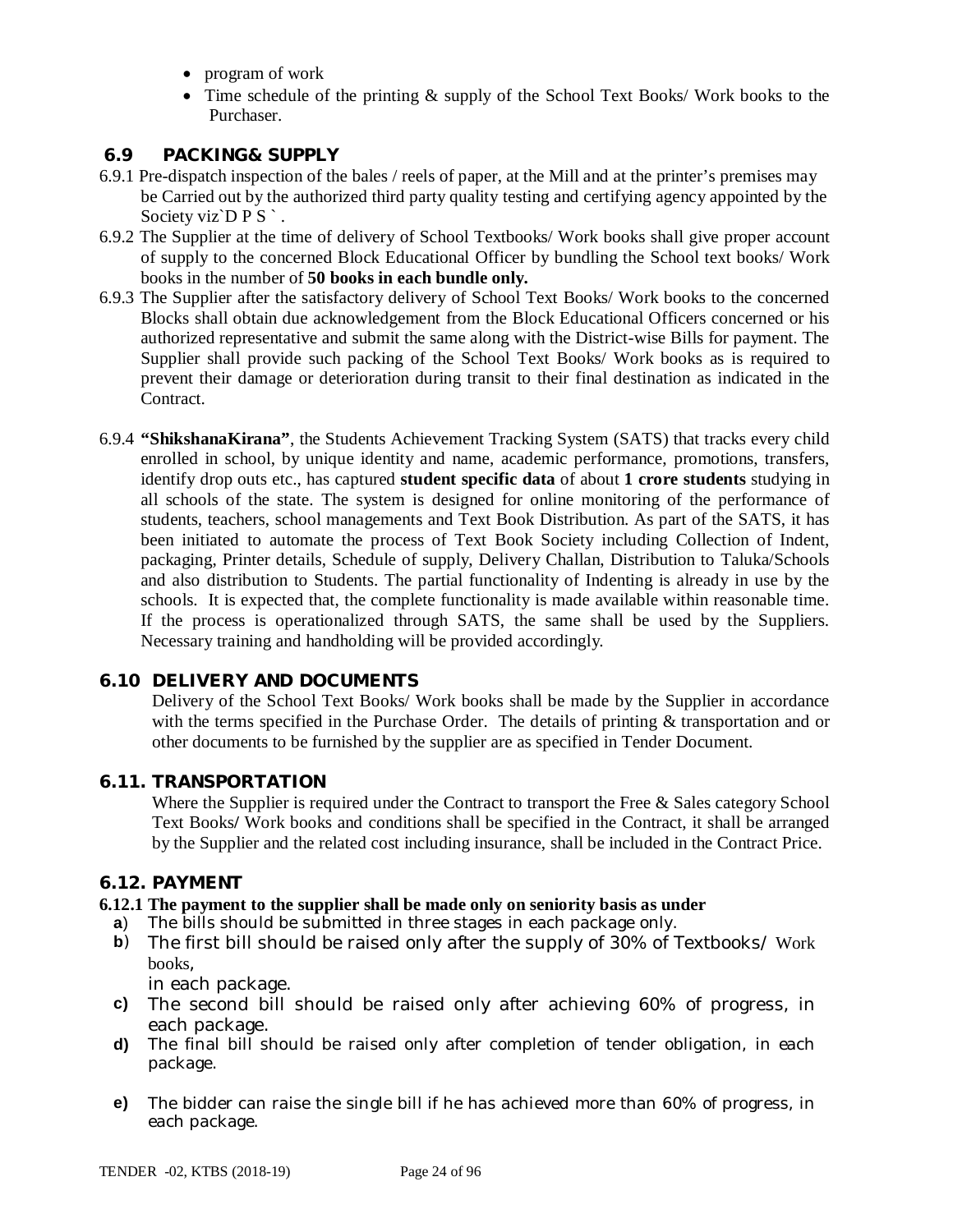- **f)** List of Documents submitted along with the Bill/invoice which are mandatory to settle the Payment;
	- 1. Invoice bill in triplicate having bidders and KTBS GSTIN duly mentioned.
	- 2. Page approval by the program officer for each title.
	- 3. Copy of the Work order issued by the Purchaser.
	- 4. Copy of the Contract form.
	- 5. Copy of the Bank guarantee.
	- 6. Quality certificate title wise issued by DPS or the officers deputed by DPS for this work.
	- 7. Mill certificate in the prescribed format in original along with invoice copy as given in **Appendix -15.**
	- 8. **Appendix – 17** issued by DPS in original.
	- 9. Acknowledgement of Sample Books submitted as mentioned in GCC clause **6.34 of Section-6.**
	- 10. Summary of Delivery challans title wise and Block wise.
	- 11. Delivery challans in original with seal, Date, Signature of the competent authority.
	- 12.Acknowledgement of pre-press materials returned to the concerned program officers as per clause **6.18.3** for final bill**.**
- **f)** Failure to comply the above will lead to withholding of payments and cancellation of seniority for payment. **The payments will be made as above subject to availability of fund.**

### **6.13. CHANGE ORDERS**

The purchaser may at any time by written order given to the supplier pursuant to GCC clause, make changes within the general scope of the contract in any one or more of the following:

- a. Method of transportation or packing
- b. The place of delivery
- c. Copies to be supplied

### **6.13.(a) PERIOD OF CONTRACT VALIDITY OF TENDER**

This tender validity is up to 29th February 2020 or till finalization of the vendors for the next academic year text book printing tender, whichever is earlier. Rates quoted or accepted rates are valid for tender validity period.

### **6.13.(b) INTERPRETATION**

If any question / doubt arise with reference to the interpretation of any provisions of the Tender Document, the decision of the Managing Director of the Karnataka textbook society shall be final and binding.

### **6.14. CONTRACT AMENDMENTS**

Subject to GCC Clause 6.13, no variation in or modification of the terms of the Contract shall be made except by written amendment signed by both the parties.

### **6.15. ASSIGNMENT**

The Supplier shall not assign to any other firms in whole or in part of its obligations to perform under the Contract, except with the Purchaser's prior written consent.

### **6.16. SUBCONTRACTS**

Subcontract in printing and supply of textbooks is strictly prohibited.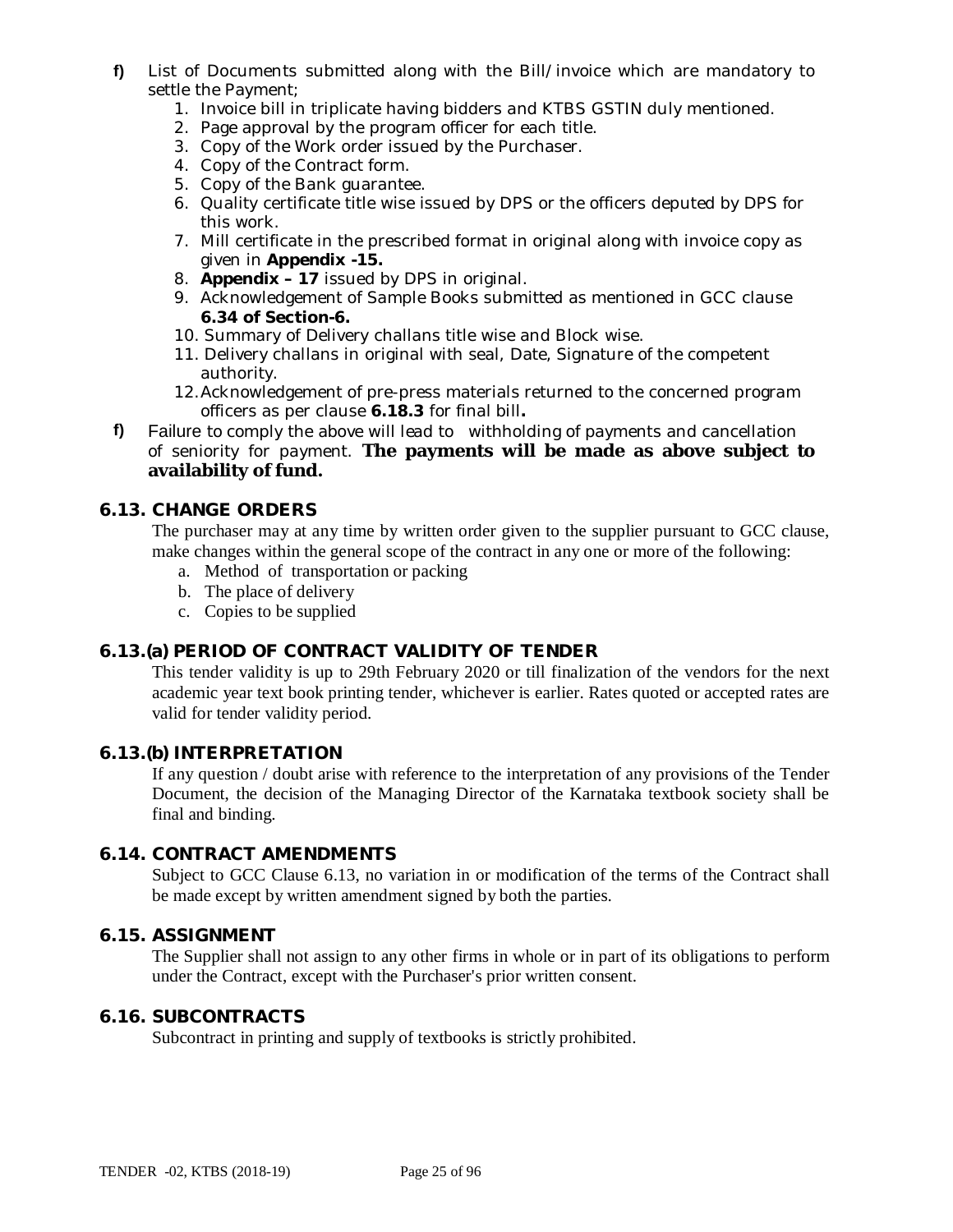## **6.17. DELAYS IN THE SUPPLIER'S PERFORMANCE**

- 6.17.1 Delivery of the School Text Books/workbooks shall be made by the Supplier in accordance with the time schedule specified by the Purchaser as per distribution list provided by the purchaser failure to do so will attract liquidity damage as per clause 6.18.
- 6.17.2 If at any time during performance of the Contract, the Supplier should encounter conditions impeding timely delivery of the School Text Books/workbooks, the Supplier shall promptly notify the Purchaser in writing of the fact of the delay, it's likely duration and its cause(s). As soon as practicable after receipt of the Supplier's reply, the Purchaser shall evaluate the situation and may, at its discretion, extend the Supplier's time for performance with or without liquidated damages, in which case the extension shall be effected by amendment of the Contract.
- 6.17.3 Except as provided under GCC Clause 6.23, a delay by the Supplier in the performance of its delivery obligations shall render the Supplier liable to the imposition of liquidated damages pursuant to GCC Clause 6.18, unless an extension of time is agreed upon pursuant to revision in contract without the application of liquidated damages.

# **6.18. LIQUIDATED DAMAGES FOR DELAY & PENALTY FOR DEFECTIVE BOOKS**

### **6.18.1 Liquidity damages for Delay in Supplies :**

If supplier does not execute the work as per the implementation schedule, liquidity damages will be imposed at the rate of 2% per week for the first 3 weeks, 4% per week for the next 3 weeks. 8% per week for the next 2 weeks and 15% per week thereafter for the contract value until completion of supplies if the purchaser decides to accept the supplies. Part of the week will be considered as one week. In any event the liquidity damage will be limited to the package value.

### **6.18.2 Liquidity damages for dummy approval**

If the bidders deviate from the number of pages printed in excess of approved dummy. Then the Payment will be restricted to as per dummy approval only. Any deviation from the approved number of pages for any of the technical reasons shall have to be made only with the prior approval pages.

### **6.18.3 Returning of Pre-press materials :**

The bidder should safely return all the original pre-press materials in good condition before submission of final bill. The final bill will not be processed until the acknowledgement is produced for returning the pre-press materials. The final bill will be forfeited if the original prepress materials and printer CD are not returned even after 30 days of submitting final bill.

### **6.18.4 Penalty for defective materials**

If any defect is found / any report in this regard is received from the Block Educational Officers, such defective materials may be rejected and the Supplier shall have to replace such defective materials within 15 days and will have to bear the cost of replacement, **however the purchaser**  reserves the right to use the materials with minor defects that serve the overall objectives. under such circumstances the purchaser will impose the penalty for deviations as defined in **Appendix - 14.**

**6.18.5** While Calculating penalty in case of default, or violation of any conditions of this tender total cost of a particular package including transportation and insurance cost will be taken into consideration and penalty will be imposed.

### **6.18.6 Time schedule**

Printing & Supply of text books/workbooks to specified destinations should be completed *within one hundred twenty days* from the next date of **issue of the Purchase order or date of CD issued whichever is later** including Pre-Printing Activities. Supplier shall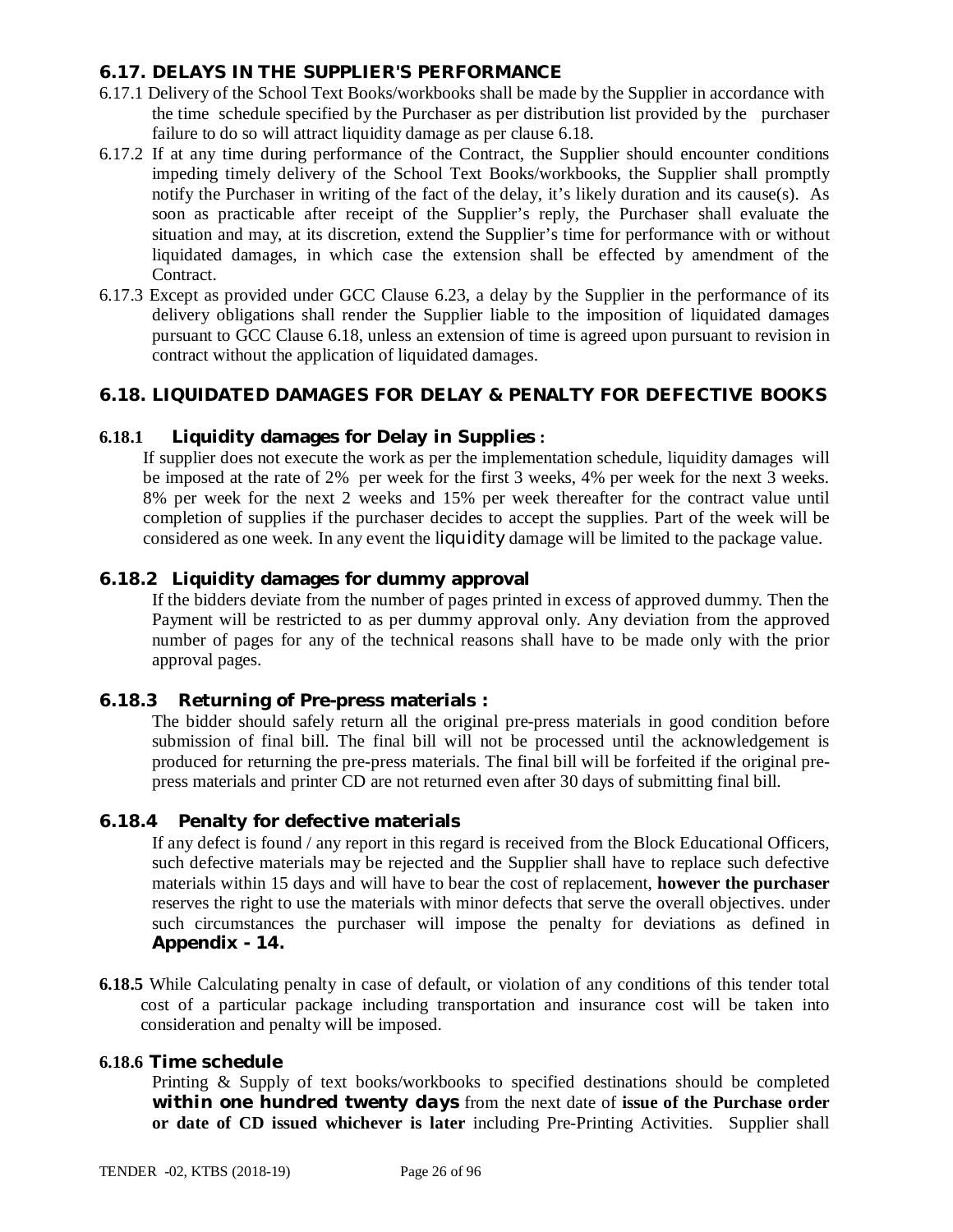submit a Weekly progress report to the purchaser. The Supplier is also bound by the conditions of the Purchaser and shall submit the progress in the modes as required by the Purchaser. Herein, non-compliance shall be construed as breach of contract terms.

# **Time Schedule for Pre-Printing, Printing, Binding, Packing and Distribution of School Text books;**

| SI.<br>no      | <b>Timeline</b>                     | % of work completion by Bidder           | <b>Schedule for KTBS</b>                          |  |
|----------------|-------------------------------------|------------------------------------------|---------------------------------------------------|--|
|                | Within 2 days after                 | <b>Preprinting activities includes ;</b> | Giving CD's to                                    |  |
|                | issuing Purchase order              | collection of CD's from KTBS Officials.  | Printers.                                         |  |
| $\mathbf{1}$   | Within 08 days from                 | Submission of Dummy to KTBS officials    | Approval of                                       |  |
|                | the next Date of issue              | for approval and collecting<br>Approved  | Dummy and return                                  |  |
|                | Purchase order.                     | Dummy's from KTBS officials.             | To the Printers.                                  |  |
| $\overline{2}$ | $38th$ day from the next            |                                          |                                                   |  |
|                | date of issue of CD                 | 20% of work completed                    |                                                   |  |
| 3              | $60th$ day from the next            | 30% of work completed                    |                                                   |  |
|                | date of issue of CD                 |                                          | Monitoring by KTBS $\&$<br>it's authorized agency |  |
| $\overline{4}$ | $90th$ day from the next            | 50% of work completed                    |                                                   |  |
|                | date of issue of CD                 |                                          |                                                   |  |
| 5              | $110^{\text{th}}$ day from the next | 90 % of work completed                   |                                                   |  |
|                | date of issue of CD                 |                                          |                                                   |  |
| 6              | $120th$ day from the next           |                                          | Monitoring by KTBS                                |  |
|                | date of issue of CD                 | 100 % of work completed                  | officials.                                        |  |

The supplier should adhere to the time schedule specified in the contract. Since it is a time bound process .Otherwise Purchaser reserves the right to terminate the contract, at any time without assigning any reasons and the Supplier cannot claim any compensation in this respect.

The purchaser reserves the right to withdraw **50%** of the contract if the supplier do not complete 30% of quantum of total contract on 60<sup>th</sup> day from the date of **issue of the Purchase order or date of CD issued whichever is later** including Pre-Printing Activities, without issuing any prior notice. Such withdrawn work from the default supplier will be given to L2 tenderer or any other Supplier who has the capability to execute the work and the difference in cost if any will be recovered from the default supplier. However this will not provide any immunity for the defaulted supplier from any other penal action.

Also for the Printers who happen to default even after **90 days** then non started quantity of work would be withdrawn after analysis of the quantity of paper already procured, printed, capacity available, balance of the workload etc.,

**6.18.7** In the event of violation of Clause **6.16** and **6.30,** the performance security submitted by the Successful Bidder will be forfeited.

# **6.19 TERMINATION FOR DEFAULT**

- 6.19.1 The Purchaser may, without prejudice to any other remedy for breach of contract, by written notice of default sent to the Supplier, terminate the Contract in whole or part:
	- a) if the Supplier fails to deliver any or all of the School Text Books/workbooks within the period(s) specified in the Contract, or within any extension thereof granted by the Purchaser, or,
	- b) if the Supplier fails to perform any other obligation(s) under the Contract, or,
	- c) if the Supplier, in the judgment of the Purchaser, has engaged in corrupt or fraudulent practices in competing for or in executing the Contract.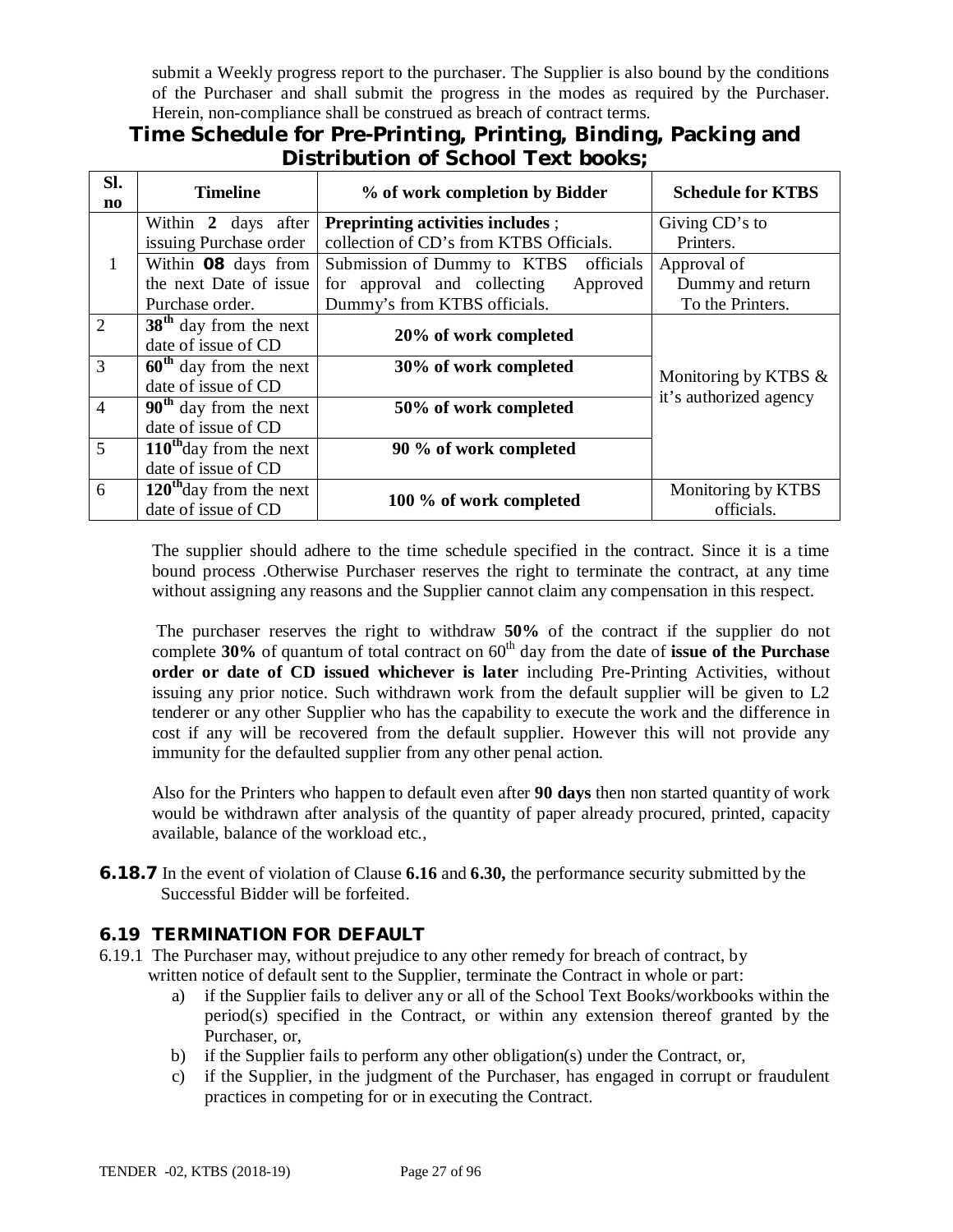### **For the purpose of this Clause:**

*"Corrupt practice"* means the offering, giving, receiving or soliciting of anything of value to influence the action of a public official in the procurement process or in contract execution.

*"Fraudulent practice"* means a misrepresentation of facts in order to influence a procurement process or the execution of a contract to the detriment of the Purchaser, and includes collusive practice among Bidders (prior to or after bid submission) designed to establish bid prices at artificial non-competitive levels and to deprive the purchaser of the benefits of free and open competition.

6.19.2 In the event the Purchaser terminates the Contract in whole or in part, pursuant to GCC Clause 6.22.1, the Purchaser may procure, upon such terms and in such manner as it deems appropriate, School Text Books similar to those undelivered, and the Supplier shall be liable to the Purchaser for any excess costs for such similar School Text Books/workbooks. However, the Supplier shall continue the performance of the Contract to the extent not terminated.

### **6.20 FORCE MAJEURE**

- 6.20.1 Notwithstanding the provisions of GCC Clauses 6.17, 6.18, 6.19, the Supplier shall not be liable for forfeiture of its performance security, liquidated damages or termination for default, if and to the extent that, its delay in performance or other failure to perform its obligations under the Contract is the result of an event of Force Majeure.
- 6.20.2 For the purposes of this Clause, *"Force Majeure"* means an event beyond the control of the Supplier and not involving the Supplier's fault or negligence and not foreseeable. Such events may include, but are not limited to, acts of the Purchaser either in its sovereign or contractual capacity, wars or revolutions, fires, floods, epidemics, quarantine restrictions, Strikes and freight embargoes etc.
- 6.20.3 If a *Force Majeure* situation arises, the Supplier shall promptly notify the Purchaser in writing of such conditions and the cause thereof through e-mail **within 24 hours of such events. The email communication shall be followed by report with documentary evidence to be sent to the Managing director KTBS within 3 days** from the date of occurrence of such event. Unless otherwise directed by the Purchaser in writing, the Supplier shall continue to perform its obligations under the Contract as far as is reasonably practical extent and shall seek all reasonable alternative means for effective performance of the contract in time. Not prevented by the *Force Majeure* event.
- 6.20.4 The price quoted by the bidder and accepted by the purchaser shall remain fixed and firm during the delay in performance or extended period during which Force Majeure was in existence. Force Majeure shall not have any bearing on the price quoted by the supplier in the tender.

### **6.21 TERMINATION FOR INSOLVENCY**

The Purchaser may at any time terminate the Contract by giving written notice to the Supplier, if the Supplier becomes bankrupt or otherwise insolvent. In this event, termination will be without compensation to the Supplier, provided that such termination will not prejudice or affect any right of action or remedy which has accrued or will accrue thereafter to the Purchaser.

### **6.22 TERMINATION FOR CONVENIENCE**

- 6.22.1 The Purchaser, by written notice sent to the Supplier, may terminate the Contract, in whole or in part, at any time for its convenience. The notice of termination shall specify that termination is for the Purchaser's convenience, the extent to which performance of the Supplier under the Contract is terminated, and the date upon which such termination becomes effective.
- 6.22.2 The School Text Books/workbooks that are complete and ready for transport within **15** days after the Supplier's receipt notice of termination shall be accepted by the Purchaser at the Contract terms and prices. For the remaining School Text Books/workbooks, the Purchaser may elect:
	- **(a)** to have any portion completed and delivered at the Contract terms and prices; and/or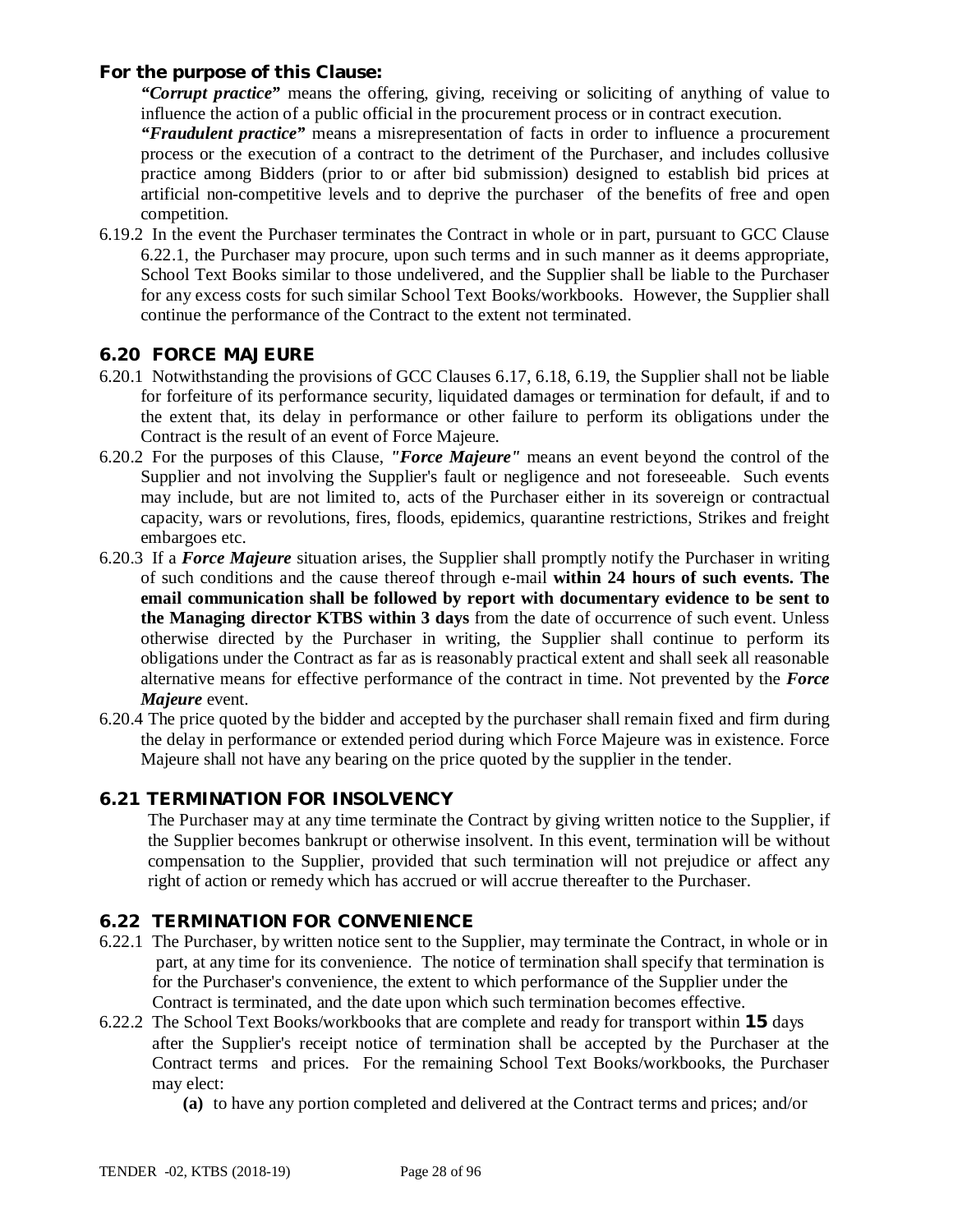**(b)** to cancel the remainder and pay to the Supplier an agreed amount for partially completed School Text Books/workbooks and for materials previously procured by the Supplier.

# **6.23 RESOLUTION OF DISPUTES**

- 6.23.1 The Purchaser and the supplier shall make every effort to resolve amicably by direct informal negotiation any disagreement or dispute arising between them under or in connection with the Contract.
- 6.23.2 If, after **thirty (30) days** the parties fail to resolve their dispute or difference by such consultations, then either the Purchaser or the Supplier may give notice to the other party of its intention to commence arbitration, as hereinafter provided, as to the matter in dispute, and no arbitration in respect of this matter may be commenced unless such notice is given.
- 6.23.3 Any dispute or difference in respect of which a notice of intention to commence arbitration has been given in accordance with this clause shall be finally settled by arbitration. Arbitration may be commenced prior to or after delivery of the School Text Books/workbooks under the contract.
- 6.23.4 Arbitration proceedings shall be conducted in accordance with the rules of procedure specified in SCC.
- 6.23.5 Notwithstanding to any reference to arbitration herein;
	- (a) The parties shall continue to perform their respective obligations under the contract unless they otherwise agree, and,
	- (b) The purchaser shall pay the supplier any money due to the supplier.

### **6.24 LIMITATION OF LIABILITY**

Except in case of criminal negligence or willful misconduct, and in the case of infringement pursuant to clause 6.5

- **(a)** The supplier shall not be liable to the Purchaser, whether in contract, tort, or otherwise, for any indirect or consequential loss or damage, loss of use, loss of profits or interest costs, provided that this exclusion shall not apply to any obligation of the supplier to pay liquidated damage to the purchaser; and this exclusion shall not apply to any obligation of the supplier to pay liquidated damages to the Purchaser; and,
- **(b)** The aggregate liability of the supplier to the Purchaser, whether under the contract, in tort or otherwise, shall not exceed the total contract price.

### **6.25 GOVERNING LANGUAGE**

The contract shall be written in English language. All correspondence and other documents pertaining to the Contract which are exchanged by the parties shall be written in the same language.

### **6.26 APPLICABLE LAW**

The Contract shall be interpreted in accordance with the laws of the State of Karnataka. And any disputes shall only be addressed at the jurisdictional courts located in Bengaluru .

### **6.27 NOTICES**

- 6.27.1 Any notice given by one party to the other pursuant to this Contract shall be sent to other party in writing or by facsimile or email and confirmed in writing to the other Party's address specified in Tender document.
- 6.27.2 A notice shall be effective when delivered or on the notice's effective date, whichever is later.

# **6.28 TAXES AND DUTIES**

Suppliers shall be entirely responsible for all taxes, duties, license fees, Octroi, road permits, etc., incurred until delivery of the contracted School Text Books/workbooks to the Purchaser and the rate quoted in the portal shall include all the above costs.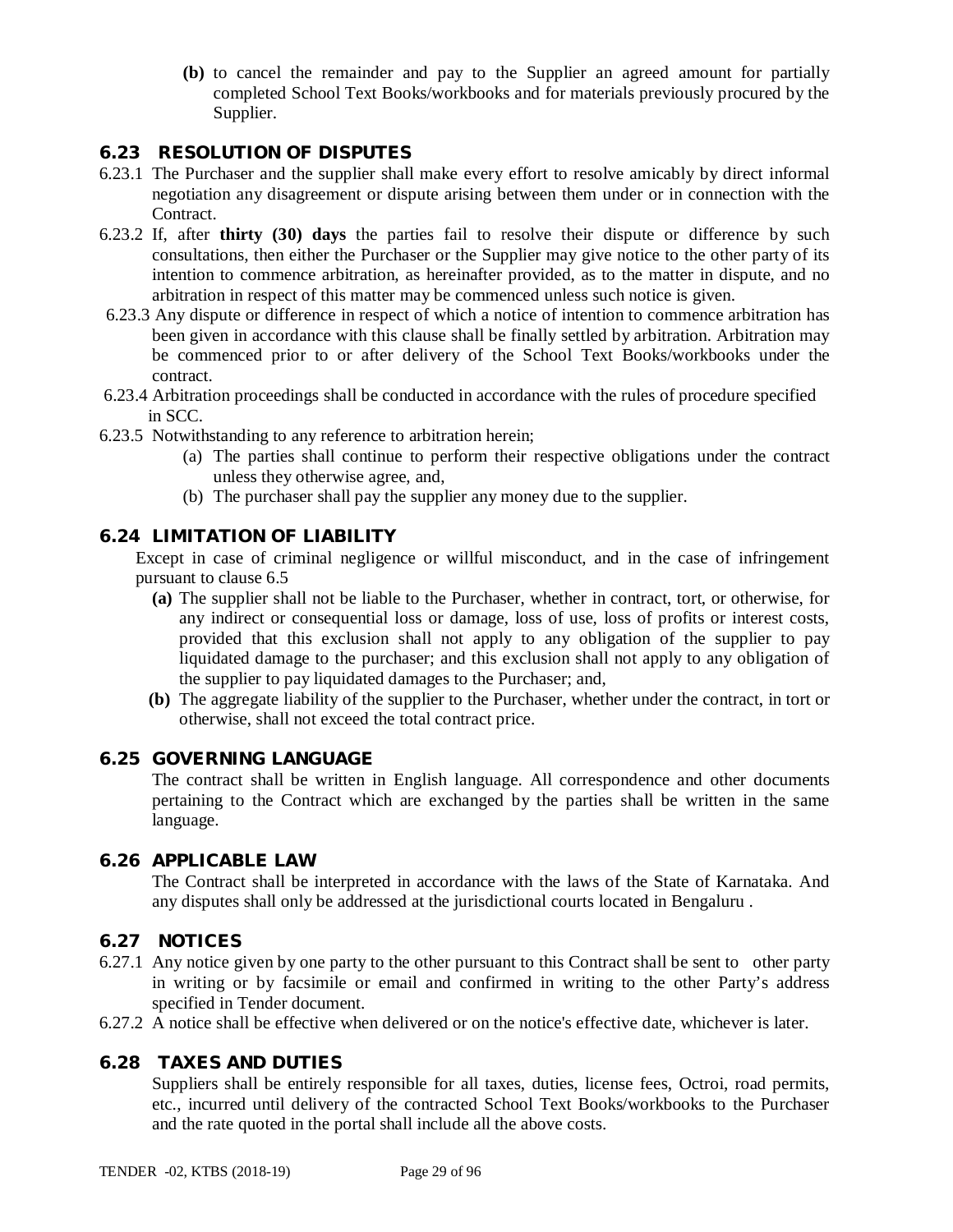### **6.29 IMPLEMENTATION OF THE CONTRACT**

The Supplier, immediately after receiving the purchase order should begin the process for implementation of the Contract. Purchaser should collect pre press approvals from KTBS, purchasing printing paper and other materials at his own cost and bearing entire investment from printing to transportation. The Supplier further agrees to get sample testing from the Purchaser. The work relating to supply of School text Books/workbooks should be implemented by the Supplier as per the implementation schedule. The purchaser may at his discretion extend the above time schedule if he desires so. However, supplier cannot claim this as matter of right.

The successful bidders should give their acceptance of the Execution schedule in the agreement. The entire work of printing and supply should be completed within *One hundred and twenty* days from the next date of **issue of the Purchase order or date of CD issued whichever is later** including Pre-Printing Activities.

# **6.30 ASSIGNING OF TENDER IN WHOLE OR PART**

The Supplier shall not assign or make over the contract, the benefit or burden thereof to any other person or persons or body corporate. No under letting or subletting to any persons or body corporate for the execution of the contract or any other part thereof is permitted, without the written consent of the Managing Director, Karnataka Textbook Society®.

### **6.31 GENERAL POINTS TO BE OBSERVED**

- **6.31.1** The Supplier should execute an undertaking in the prescribed form stipulating that he has agreed to the Terms  $\&$  Conditions mentioned in the tender for submission of Technical  $\&$ Commercial Bids(**Appendix - 13)**
- **6.31.2** The Commissioner for Public Instruction and chairman of Executive committee the Karnataka Textbook Society(R) and being a appellate authority reserves the right to allot the package other than those indicated by the bidder in the bid and the bidder shall be bound by the decision of the Commissioner for Public Instruction.
- **6.31.3** The Commissioner for Public Instruction and chairman of Executive committee the Karnataka Textbook Society $(R)$  and being a appellate authority, reserves the right to award the contract to more than one bidder and fix the number of packages to different bidders based on the financial, technical and Service/production capability of the bidder.
- 6.31.4 The total quantities of School Text Books to be printed are subject to variation during the course of Contract period.

# **6.32 DISCRIPTION OF PACKAGES**

- 6.32.1 Number of titles (**296**)to be printed is divided into **51** packages are shown in **Section-10** i.e. Schedule of Requirement, under **Schedules-E,F,G & H**. i.e., Division wise. Each package may consist of different Titles / Languages / Mediums .Textbooks are in  $1/4^{\text{th}}$  crown size. All books shall have single colour text pages and multi colour cover page and inner cover pages.
- 6.32.2 The packages contains sale, free text books and free workbooks.
- 6.32.3 Number of titles in the package, no of copies of the books and page numbers of books specified in the tender are **approximate.**
- 6.32.4 The details of packages are shown in **Section-10.**

### **6.33 BARRING OF SELLING TEXTBOOKS IN THE MARKET**

The Supplier shall execute an undertaking that he shall supply the entire quantity of textbooks printed, only to the purchaser and he is not permitted to sell or reproduce the textbooks**/** work books in open market. Failing to adhere to this clause shall lead to legal action against the supplier and also shall be liable for blacklisting.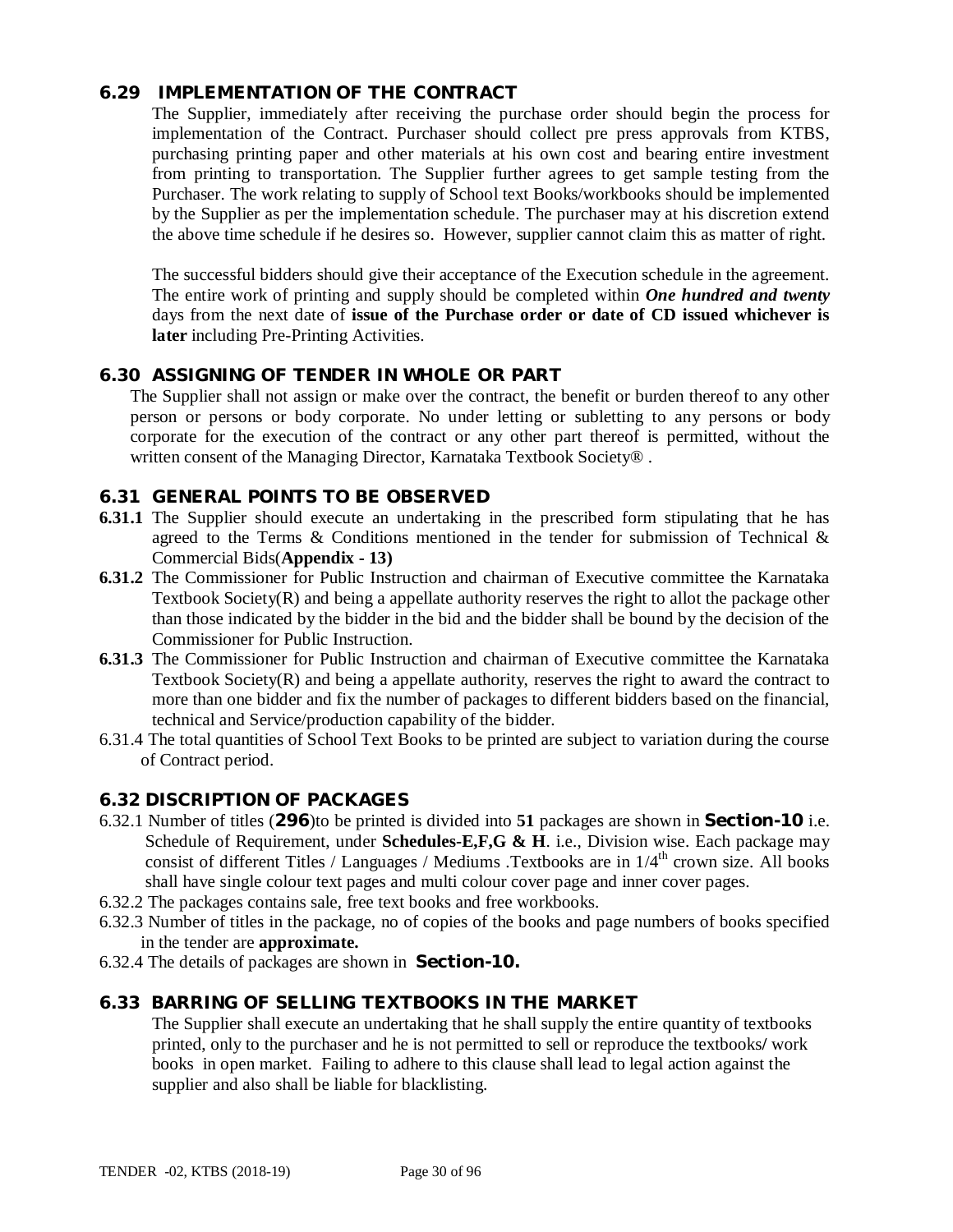# **6.34 SAMPLE COPIES**

Supplier shall supply 50 sample copies of each titles in each Package free of cost, to the copyright holder failing which, it shall be treated as breach of Contract terms.

### **6.35 APPROVAL FOR PRINTING**

- 6.35.1 The successful bidder will be given soft copy of the book to be printed as per the package allotted to them. The bidder shall take all the necessary action to prepare the dummy book.
- 6.35.2 Before printing, two dummy copies shall be submitted to the Officer authorized by the Managing Director of the Karnataka Text Book Society®, Bengaluru for approval.
	- 1. Titles related to Package number from **62 to 95** –get the prepress approval from The Managing director, Karnataka Textbook society, Bengaluru or its authorized officials.
	- 2. Titles related to Package number from **96 to 112** –get the prepress approval from The Director, DSERT, Bengaluru or its authorized officials.

### **6.36 LIMITATIONS FOR TENDERERS**

The Supplier shall not

- a. Publish or sell or encourage any guides / workbooks/key books (Questions and Answers) for any text book brought out by the Karnataka Text Book Society®.
- b. Insert any advertisement on any text books in any form.
- c. Employ child labour for printing, binding, packing and supply of text books.

### **6.37 CATEGORY OF BOOKS**

- There are Free and Sale category of Textbooks and Free category of Workbooks are printed under this Tender.
- $\triangleright$  On all Free Category of text Books and Work Books printer shall print on the cover page prominently as "**FREE SUPPLY**" within the Box in Bold letters.
- $\triangleright$  On Sale Textbooks The Price of books as given by the purchaser should be prominently printed in the printer's page and on the back cover page in a box suitably inserted.
- **Class, title name** and **Free Supply** shall be printed on the Spine for Free Books Category. In the same way **Class, title name** and **Price** shall be printed on the Spine for Sale Books Category.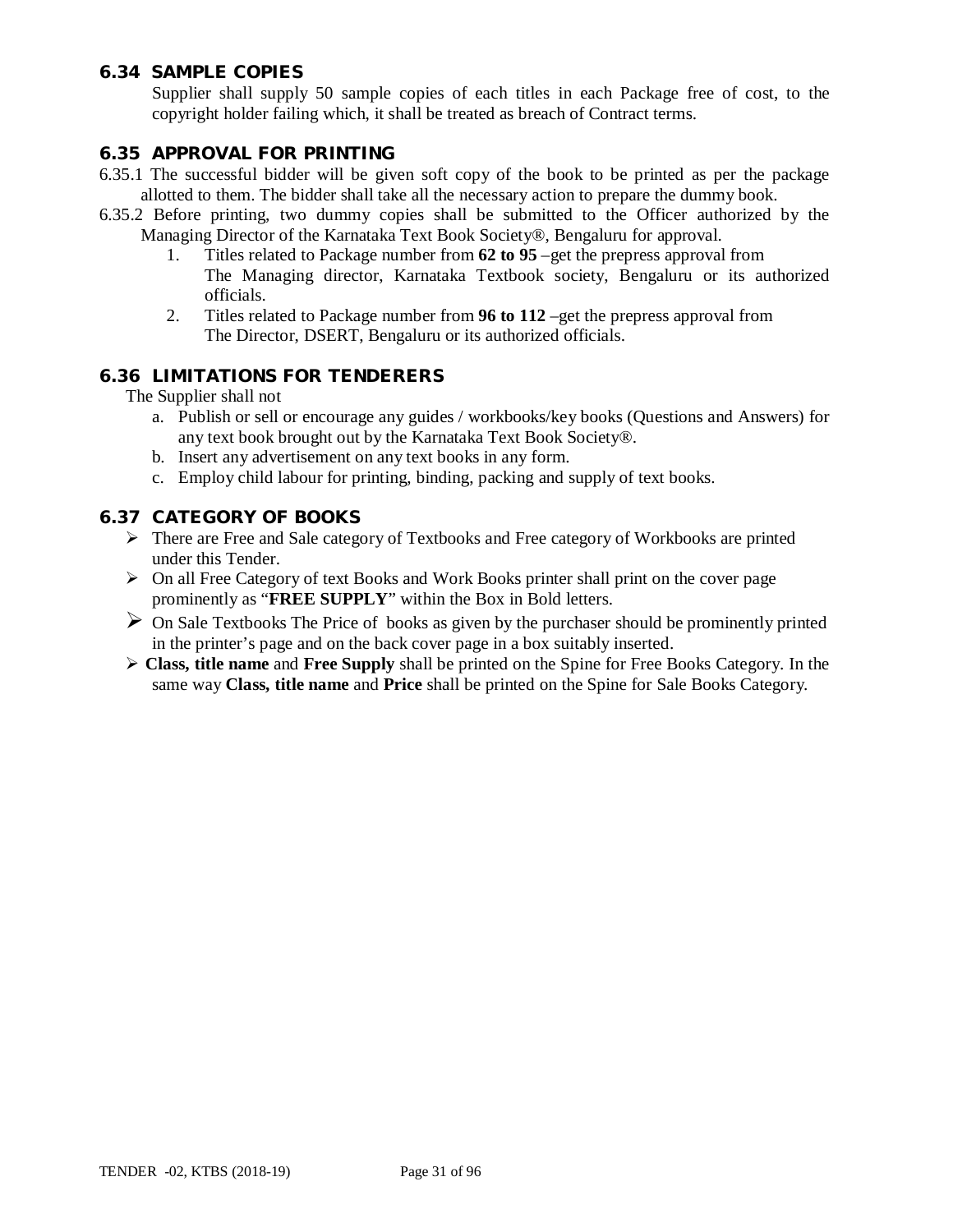# **SPECIAL CONDITIONS OF CONTRACT**

The following Special Conditions of Contract shall supplement the General Conditions of Contract. Whenever there is a conflict, the provisions herein shall prevail over those in the **General Conditions of Contract.** The corresponding clause number of the General Conditions is indicated in parentheses, wherever applicable.

## **7.1 DEFINITIONS (GCC CLAUSE 6.1)**

**"The Supplier"** is (to be filled at the time of issue and acceptance of Purchase Order)

# **7.2 INSPECTION AND TESTS (GCC CLAUSE 6.7)**

### 7.2.1 **Place of Inspection and manufacturer of Paper**

Inspection of base paper for printing and cover may be carried out by the authorized third party quality testing and certifying agency appointed by the Society viz`the D P S` prior to dispatch to printers, in the mill premises of the manufacturer. The final inspection may be carried out at the godawn of the printers in association with the representative of the Managing Director, Karnataka Text Book Society®. The successful bidders are advised to purchase papers for text book and cover page from the paper mill capable of manufacturing the quality paper as per contract specifications and having adequate quality control and in-house testing facilities as per IS:1848/1991 with the latest amendments. The capacity/capability assessment on the paper manufacturing mill may be carried out by the Quality Assurance Wing before placing the order if the circumstances warrant.

The reel width of the paper purchased shall not be of less than 76 cms and the copy of the invoices shall be submitted to the Purchaser on a regular basis .

- 7.2.2 Inspection and tests prior to transportation of School Text Books/work books, at final acceptance and at schools at any time within the contracted period are as given below and the successful bidder shall comply with the technical specifications fixed for the books:
- 7.2.3 The Managing Director, KTBS is empowered to test the quality through an independent third party agency as specified in various clauses and take such action as deems fit, if quality of text book/work books falls below the prescribed standards.
- 7.2.4 The work relating to supply of School Books should be executed without any delay as per the implementation schedule mentioned in this document.
- 7.2.5 The Purchaser reserves the right to depute authorized representatives from his office for the supervision and inspection at the time of implementation of the contract. The supplier should submit periodical progress report to the purchaser regarding the implementation of the contract.
- 7.2.6 The supplier should supply School Books by using good quality material strictly in accordance with the samples submitted along with qualification Bid. If any defect in the material comes to the notice of the purchaser after the supply to the schools, the same will have to be replaced by the supplier at his own expense.
- 7.2.7 If the contract is not executed within the stipulated period as per implementation schedule the Purchaser reserves the right to cancel the contract and the Purchaser will not be liable for any pecuniary loss or damage incurred by the supplier in this regard.
- 7.2.8 The purchaser or his representative shall have the right of entry into the work premises of the supplier to monitor quality and progress.
- 7.2.9 The supplier shall supply School Textbooks/work books strictly as per the prescribed quality paper, size, colours, specification and measurements to the Educational Blocks as prescribed by the purchaser. He should comply with all the tests specified by the purchaser or any other Officer authorized for this purpose, satisfactorily. The supplier shall ensure timely delivery of quality School Textbooks/work books as per the implementation schedule given in the contract.
- 7.2.10 Prices quoted by the Tenderer shall be fixed during the Tenderer's performance of the Contract and not subject to variation on any account. A tender submitted with an adjustable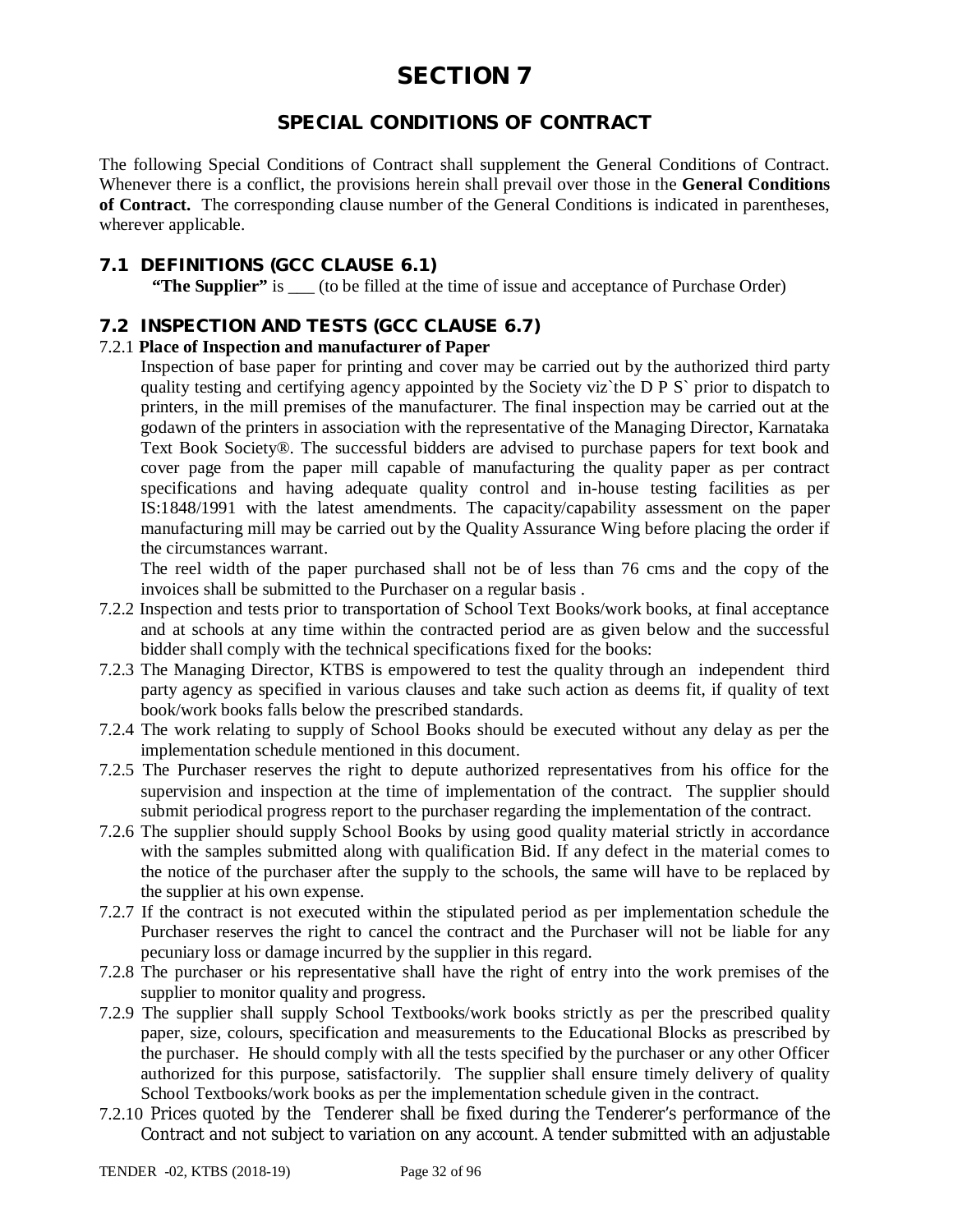price quotation will be treated as non-responsive and rejected, pursuant to ITT Clause 22. However, any increase in the statutory levies will be compensated by the purchaser. Similarly any reduction shall be to the credit of the purchaser.

# **7.3 DELIVERY AND DOCUMENTS (GCC CLAUSE 6.10)**

Upon delivery of the School Text Books, the supplier shall notify the purchaser and the insurance company by fax / e-mail / letter, the full details of the transport including contact number, vehicle receipt number and date, description of School Text Books, quantity, name of the consignee etc. The supplier shall mail the following documents to the purchaser with a copy to the insurance company:

- a) Three copies of the Supplier invoice showing School Text Books description, quantity, unit price, total amount;
- b) Vehicle receipt/acknowledgment of receipt of School Text Books from the consignee(s);
- c) Inspection Certificate issued by the third party inspection agency viz the **D P S**

The above documents shall be received by the Purchaser before arrival of the School Text Books (except where the School Text Books have been delivered directly to the Consignee with all documents) and, if not received, the Supplier will be responsible for any consequent expenses.

### **7.4 PAYMENT (GCC Clause 6.12)**

7.4.1 The Supplier's request(s) rate applicable and GST amount claimed for payment shall be made to the Purchaser in writing, accompanied by an invoice describing class, title of the book, number of copies of the School Text Books delivered, and by related documents, submitted pursuant to GCC Clause 6.9, 6.10 & 6.12 and upon fulfillment of other obligations stipulated in the contract including the original delivery Challan copy.

Use 70GSM and above quality paper for Delivery challans and shall be in **White for Free category and Yellow for Sale category**. Use Prescribed format for delivery challans and shall be printed legibly, hand written DC's are not accepted for the payment. Submit DC's with Signature, Seal of the receiving authority with Date i.e. BEOs/Authorized representative of BEOs for having received title wise number of Textbooks in good condition. DC's without Original Seal and Signature of the concerned shall not be considered for payments under any circumstances

7.4.2 Payments shall be made by the Purchaser after submission of the invoice claim by the Supplier duly enclosing the **Dated Acknowledgement with seal** of the receiver in the accepted Delivery Challan format within 60 working days. The invoices/bills shall always be submitted along with the Mill certification regarding the paper and the report / certification of the Authorized Third Party Quality checking and certifying agency.

# **7.5 SETTLEMENT OF DISPUTES (GCC CLAUSE 6.23)**

- 7.5.1 In case of Dispute or difference arising between the Purchaser and Supplier relating to any matter arising out of or connected with this agreement, such dispute or difference shall be settled in accordance with the Arbitration and Conciliation Act, 1996, by a Sole Arbitrator. The Sole Arbitrator shall be appointed by agreement between the parties; failing such agreement, by the appointing authority namely the Indian Council of Arbitration/President of the Institution of Engineers (India)/The International Centre for Alternative Dispute Resolution (India). A certified copy of the appointment Order shall be supplied to each of the Parties.
- 7.5.2 Arbitration proceedings shall be held at Bengaluru, Karnataka, and the language of the arbitration proceedings and that of all documents and communications between the parties shall be English.
- 7.5.3 The decision of arbitrators shall be final and binding upon both parties. The cost and expenses of Arbitration proceedings will be as determined by the Arbitrator and paid equally by the parties to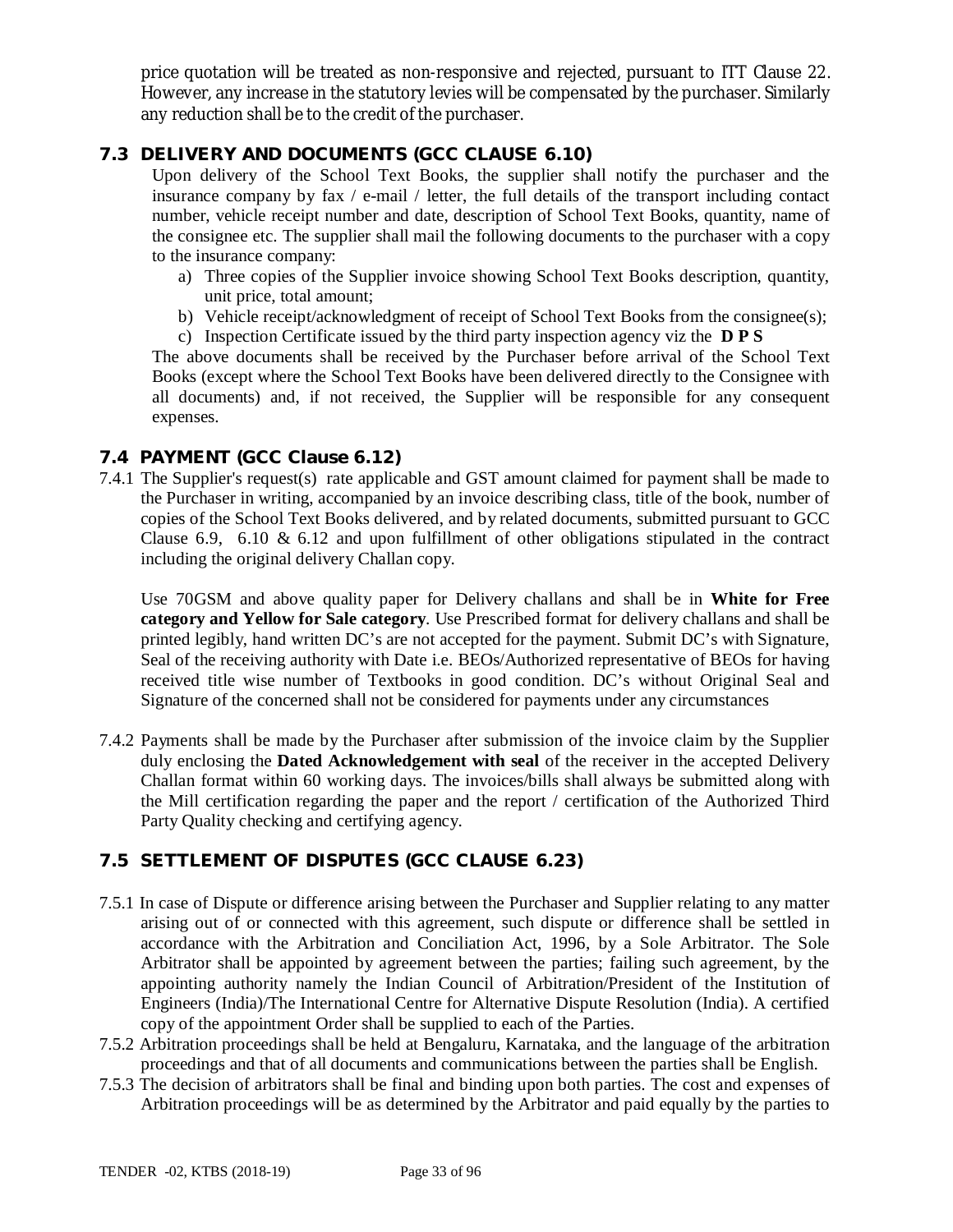the arbitration. However, the expenses incurred by each party in connection with the preparation, presentation etc. of its proceedings shall be borne by each party themselves

# **7.6 NOTICES (GCC CLAUSE 6.27)**

For the purpose of all notices, the following shall be the address of the Purchaser and Supplier.

| <b>Purchaser</b> | $\sim$ 100 $\sim$ | The Managing Director,                  |  |
|------------------|-------------------|-----------------------------------------|--|
|                  |                   | Karnataka Textbook Society®,            |  |
|                  |                   | No.4, DSERT Building, 100 Ft ring Road, |  |
|                  |                   | BSK III Stage, Bengaluru - 560 085      |  |
|                  |                   | Karnataka, India                        |  |
|                  |                   |                                         |  |

**Supplier** : (To be filled in at the time of Contract signature)

### **7.7 PROGRESS OF SUPPLY**

Supplier shall regularly intimate progress of supply, in writing to the Purchaser on a weekly basis as under and also in the form and manner as may be stipulated by the Purchaser .

- $\triangleright$  Package wise/Title wise Quantity offered for inspection and date
- $\triangleright$  Package wise/Title wise Quantity accepted/rejected by inspection agency and date
- Package wise/Title wise Quantity printed and Binding completed.
- $\triangleright$  Package wise/Title wise Quantity dispatched/delivered to consignees.
- $\triangleright$  Probable Date of completion of entire contracted work, and
- $\triangleright$  Package wise Paper requirement and paper procurement details.
- $\triangleright$  Any other reports as required by the Purchaser.

### \***Failure of the above may lead to the termination of the contract**.

### **7.8 SUPPLIER INTEGRITY**

The supplier is responsible for and obliged to conduct all contracted activities in accordance with the Contract using state-of-the-art methods and economic principles and exercising all means available to achieve the performance specified in the Contract.

# **7.9 SUPPLIER'S OBLIGATIONS**

- 7.9.1 The Supplier is obliged to work closely with the Purchaser's staff, act within its own authority and abide by directives issued by the Purchaser and implementation activities.
- 7.9.2 The Supplier will abide by the job safety measures prevalent in India and will free the Purchaser from all demands or responsibilities arising from accidents or loss of life the cause of which is the Supplier's negligence. The Supplier will pay all indemnities arising from such incidents and will not hold the Purchaser responsible or obligated.
- 7.9.3 The Supplier is responsible for managing the activities of its personnel or sub-contracted personnel and will hold itself responsible for any misdemeanors.
- 7.9.4 The Supplier will treat as confidential, all data and information about the Purchaser, obtained in the execution of his responsibilities, in strict confidence and will not reveal such information to any other party without the prior written approval of the Purchaser.
- 7.9.5 The supplier should safely return all the Original pre-press materials along with Printer CD in good condition to the purchaser or he will be penalized as per tender clause 6.18.3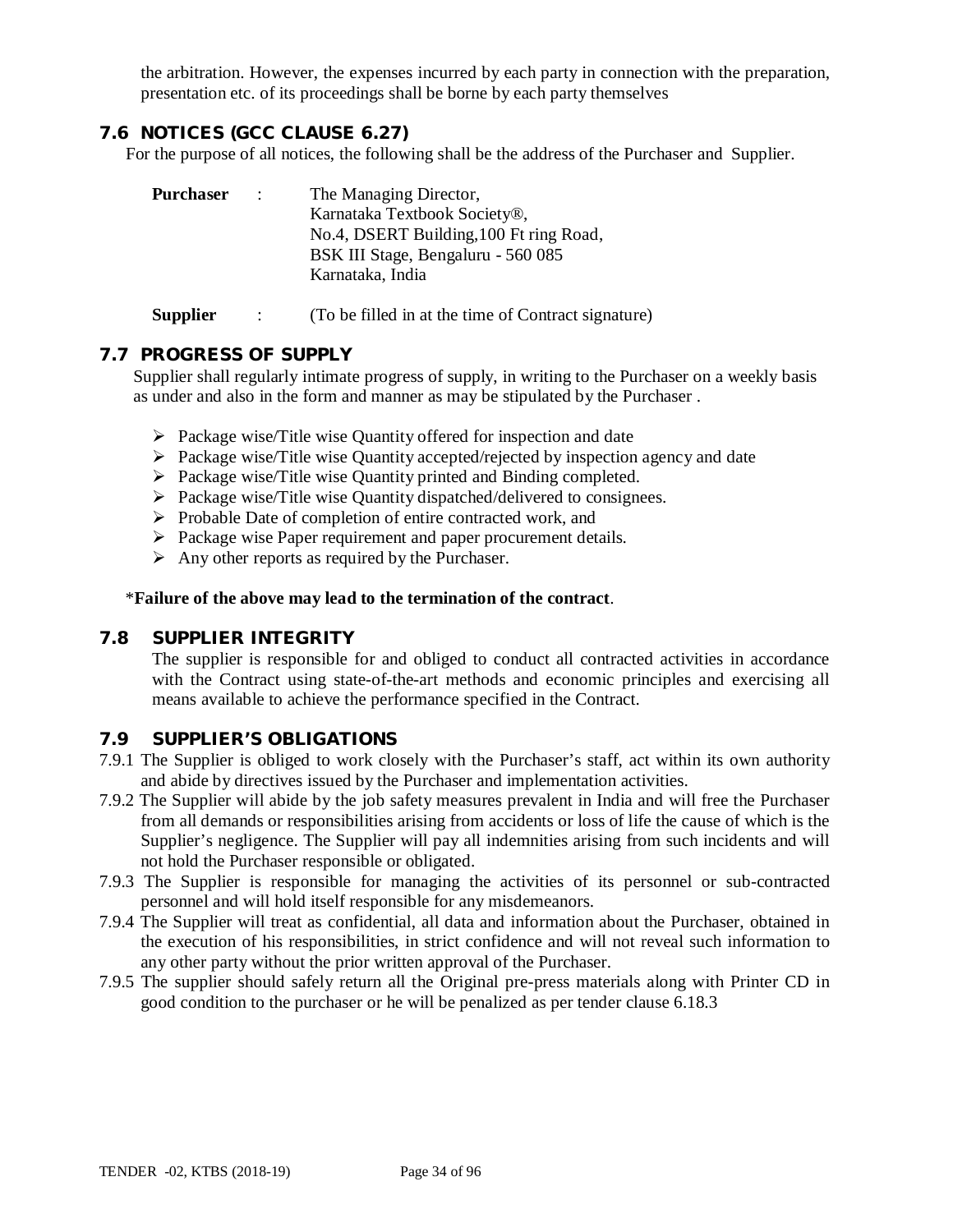# **Quality Parameters**

The following quality parameters with tolerance limits prescribed by BIS are required to be strictly adhered to by the Suppliers;

### **Raw Materials**

| SI no.         | <b>Properties</b>         | <b>Requirement</b> | Reference    |
|----------------|---------------------------|--------------------|--------------|
|                | <b>GSM</b>                | 60 GSM             |              |
| $\overline{2}$ | Tensile Index: CD/MD      | 20/40              | IS 1848:1991 |
| $\overline{2}$ | Brightness (Minimum) %    | 80                 | $-do-$       |
| 3              | Opacity (Minimum)         | 85                 | $-do-$       |
| 4              | Cobb, max avg             | 28                 | $-do-$       |
| 5              | Wax pick                  | No. 10A Clear      | $-do-$       |
| 6              | Smoothness ml/min,<br>Top | <b>Max 200</b>     | $-do-$       |
|                | (Bendsten) max<br>Wire    | Max 250            | $-do-$       |
| 8              | Colour                    | White              |              |
| 9              | Type of Pulp              | Type-A             | IS 1848:1991 |

### **1. Paper: The Paper shall be Maplitho with the following specifications**

**Note :**

- Paper shall be of A Grade from reputed mills suggested hereunder, made out of Virgin Pulp and shall not contain any recycled pulp or mechanical pulp not exceeding 20%.
- The reel width for crown  $1/4^{\text{th}}$  books shall invariably minimum of 760 mm. Similarly the cut off shall be minimum of 508 mm. Usage of lesser width reels is strictly not acceptable. The cut off may be slightly more. No weight age will be given for any increase in the cut off though it is treated as a positive deviation.
- **List of Reputed Paper Mills whose quality parameters are tested and proven and the printers are advised to procure the paper required for the printing of Text Books for the academic year 2019-20 preferably of these mills or of the mills of equivalent capacity and who can produce the paper of equivalent quality. The equivalence shall be certified by the DPS and will be final.**
	- 1. M/s West Coast Paper Mills, Dandeli, Karnataka
	- 2. M/s TNPL, Tamilnadu
	- 3. M/s Andhra Pradesh Paper Mills, Rajamundry, Andhra Pradesh
	- 4. M/s Seshasai Paper and Boards Limited, Erode, Tamilnadu
	- 5. JK Paper Limited, Orissa
	- 6. Century Paper and Pulp
	- 7. Ballarpur Industries Limited (BILT)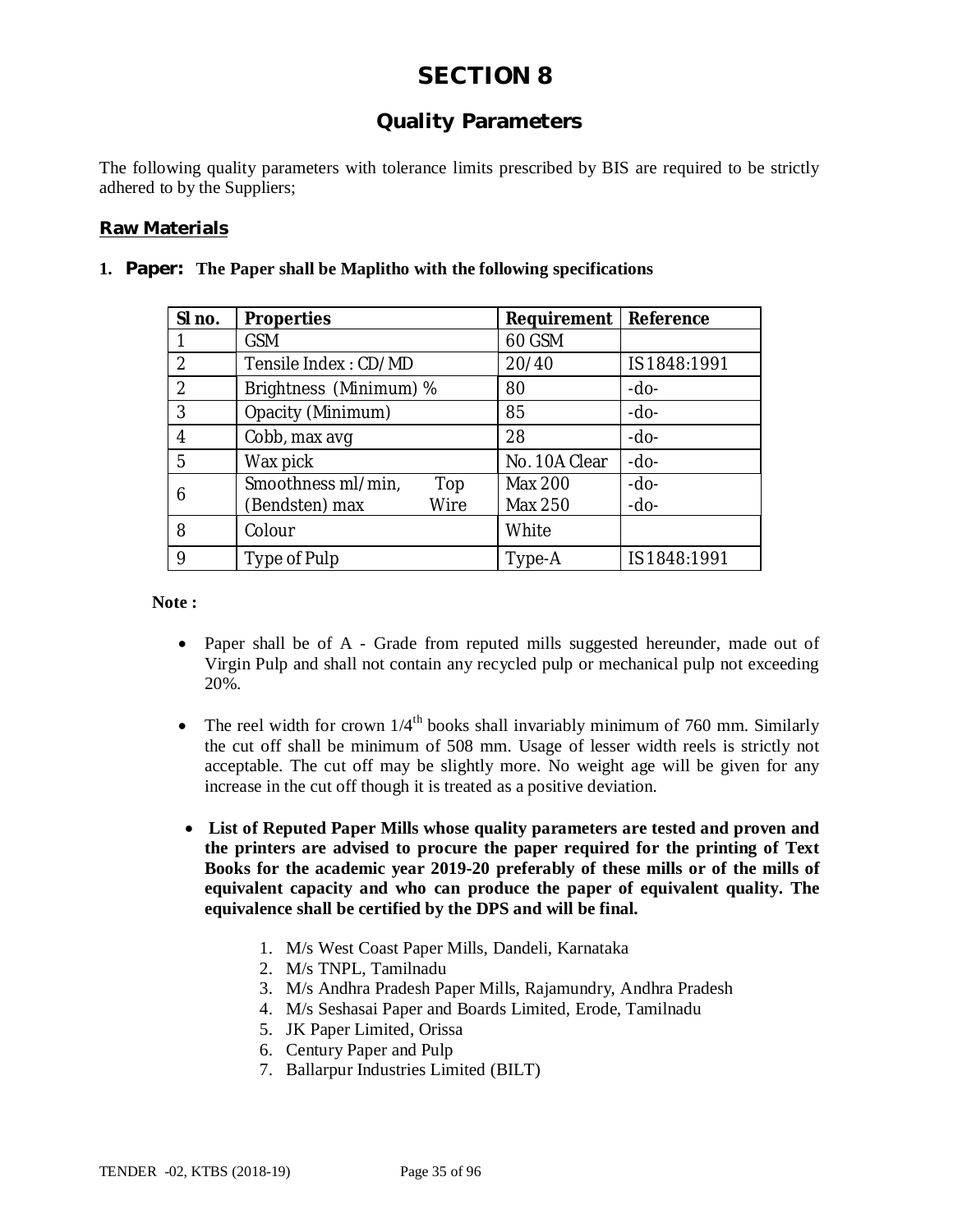## **2. Art Board/Ivory Board/BS coated Pulp Board**

The Printer shall use both sides coated Art Boards or Ivory Boards or virgin pulp Boards with the following specifications.

| SI. No.        | <b>Properties</b>                         | Requirement  | <b>Tolerence</b> |  |
|----------------|-------------------------------------------|--------------|------------------|--|
|                | <b>GSM</b>                                | $220$ gsm    | $+/- 2.5%$       |  |
| $\mathfrak{D}$ | <b>Bulk</b>                               | $0.86$ cc/gm | $+/- 0.03$       |  |
|                | Bending stiffness                         |              | minimum          |  |
|                | 11/20<br>CD/MD                            |              |                  |  |
|                | Brightness (Minimum) %                    | $88 + 2%$    | $-do-$           |  |
| 5              | Gloss (applicable only for<br>Art Boards) | $75 + 5%$    | -do-             |  |
|                | Colour                                    | White        |                  |  |

It is recommended to use the Boards of the following Mills or the Mills of equivalent capacity and who can produce the Boards with equivalent quality parameters. The equivalence shall be certified by the DPS and which shall be final.

- a) Art Board manufactured by JK Paper mill **or** Ballarpur Industries Limited (BILT) **or** Imported or equivalent
- b) Ivory Boards of JK Paper mills **or** equivalent
- c) BSC Boards manufactured by TNPL **or** Equivalent.

### **3. Inks**

The Supplier shall use only branded inks and other chemicals.

### **4. Printing Plates**

The Supplier shall use only branded printing plates. Only soft copies are provided by the purchaser. the plate making shall be by CTP method and only good quality and branded chemicals shall be used for the making of plates.

### **5. Varnish/BOPP Film**

The Book Covers shall be coated on one side with Varnish. The coating may be made inline along with the printing of the covers or Offline. This shall ensure good gloss and shall also make the printed area scratch resistant and moisture resistant. The thickness of the coating shall be atleast 3 gsm. The Book Covers may also be laminated by using atleast 12 micron BOPP film by wet lamination method or Thermal Lamination method.

### **6. Hot Melt Adhesive**

Branded hot melt adhesives compatible for the perfect binding machine shall only be used.

### **Book size**

For Crown ¼ Size the print area to be 330sqcm. The trimmed Book size has to be **18.3x24.5** cms.

**If the variations are found beyond the specified size in more than 5% of the lot then it will be treated as deviation from specifications. However, the Supplier shall not construe this to be a stipulation and shall read it as an exception**.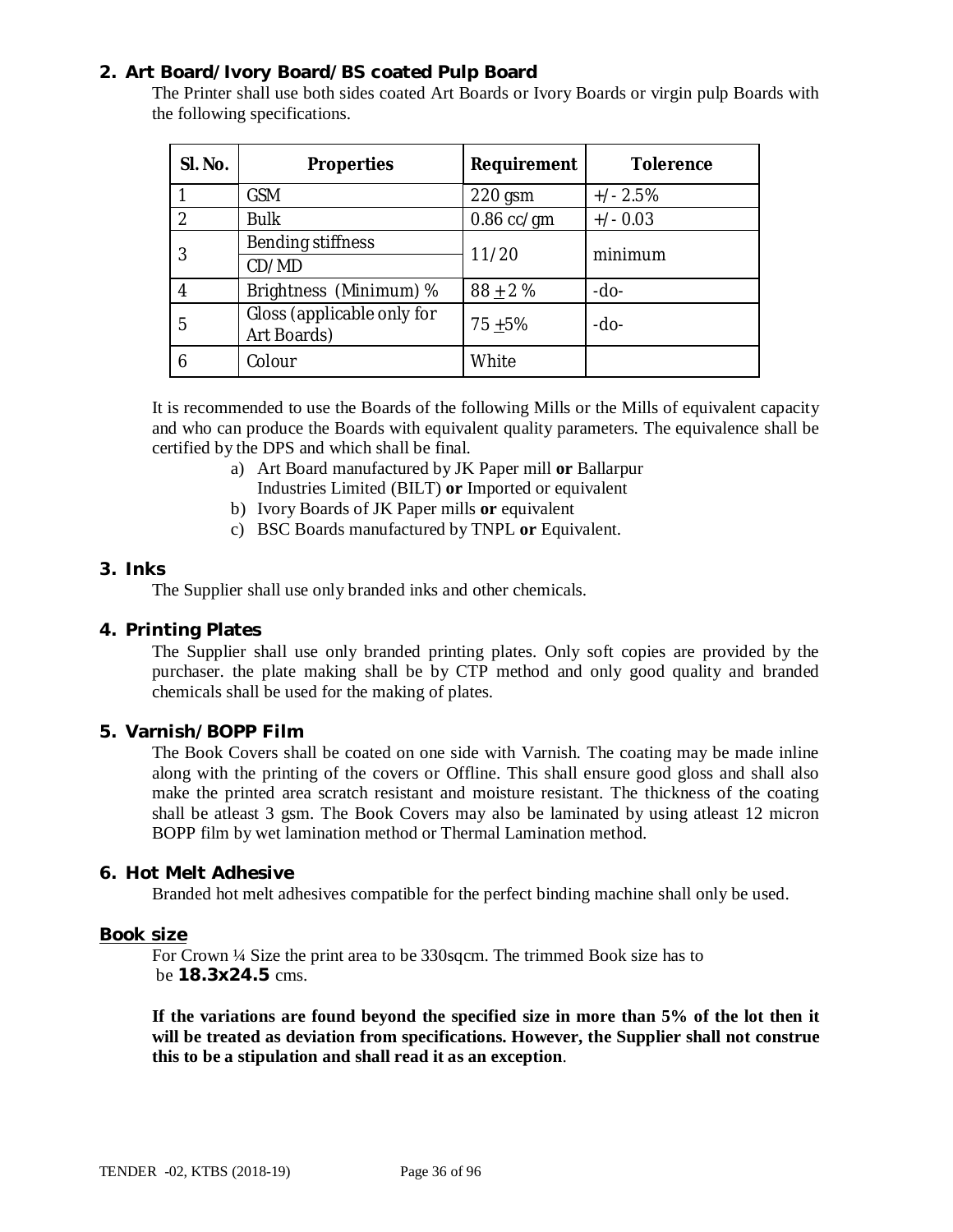### **Printing Quality**

- 1. Printing shall be good, having uniform inking of sufficient depth.
- 2. There shall be no aberration of colours, wherever colour printing is done. In other words colour registration shall be flawless.
- 3. The texts shall be strong, legible and readable.
- 4. The printed illustrations shall be clearly well defined.
- 5. The prints shall be free from defects like offsetting, smudging, tilting, mis-register, scumming, slur, ragged print, light and dark shades etc.,
- 6. The text must have balanced margin in each page as per the design provided.
- 7. The Text book/work books should be in conformity with the approved dummy.

#### **Binding quality and Specifications;**

Binding shall ensure good appearance, Proper Cutting, proper Cover adhesion, good Page strength, no Cavity Spines, no Concave spine, no Adhesive running in, no Chip out at the head etc. The Binding Process shall be executed as mentioned here under;

| <b>SI.No</b>   No.of Text Pages**<br><b>Method of Binding</b> |                                 |  |  |  |  |
|---------------------------------------------------------------|---------------------------------|--|--|--|--|
| 128 and Less $\left(\leq 128\right)$ Center pinning           |                                 |  |  |  |  |
| Above 128                                                     | Side pinning & perfect Binding. |  |  |  |  |

#### **\*\* No., of Text Pages - excluding Cover pages**

#### **Packing**

- a) The Supplier shall provide such packing of the Goods as is required to prevent their damage or deterioration during transit to their final destination. The packing shall be sufficient to withstand, without limitation, rough handling during transit and exposure to extreme temperatures, salt and precipitation during transit and open storage.
- b) It is preferred to make bundles with top and bottom supporting boards by mechanical strapping.
- **c) Each bundle shall contain 50 books only for easy counting and handling.**

#### **Method of quality Checking**

Method of quality checking adopted is random sampling technique. The quality inspection staff conduct tests at the point of production to ensure that prescribed quality materials only are used and machines that are in good condition are adopted and the manpower engaged has the required technical skills. It is the responsibility of the supplier to provide the proof to establish this.

Approximately 5% of the books will be put for quality testing before they are despatched in the premises of the supplier. The supplier shall inform before they are packed and despatched.

The Books will be tested for the above parameters and method adopted is random sampling and physical testing only. Generally by visual and measuring methods. Only when warranted chemical testing will be conducted.

The total sample size shall be approximately 5%.

#### **No of the books to be subjected for the quality checking will be recorded by the quality checking officers**.

If the defects are found in more than 5% of the lot then it will be construed that the lot is defective beyond the tolerance limits and it will be rejected. Then it will be the responsibility of the Supplier to conduct testing of the complete lot and then replace the defective books and shall invite the purchaser for the quality inspection.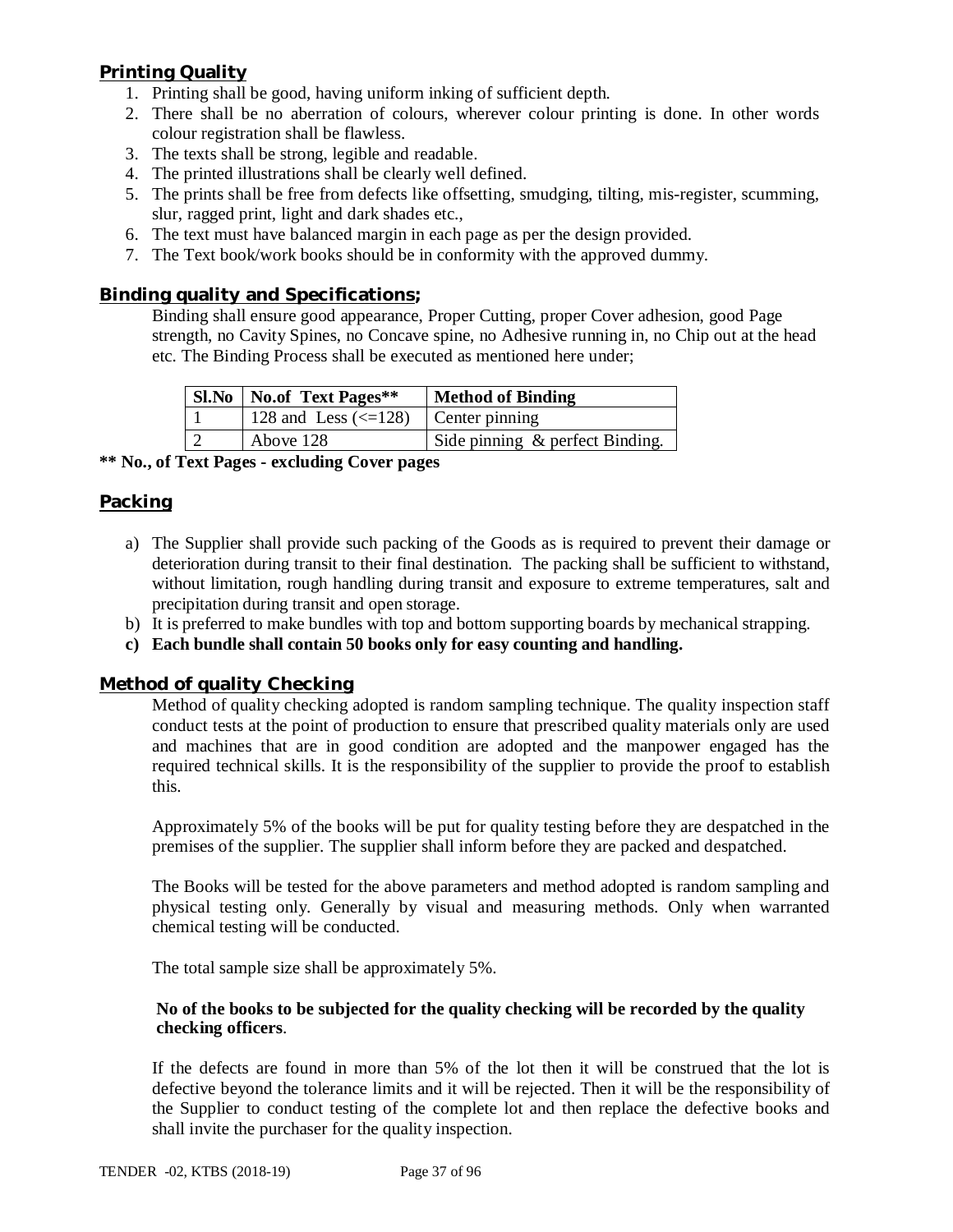## **SECTION - 9**

#### **SCHEDULE OF PLACE OF DELIVERY**

The School Textbooks/work books under free & sale categories will have to be supplied to the Block Educational Offices Godowns present in the Respective divisions in the state. The actual number of copies of text books to be supplied to the delivery points shall be provided as "**Distribution List**" along with the Purchase Order.

### **Bengaluru Division Distribution Points : From Packages 62 to 70**

| <b>Slno</b>    | <b>District</b>           | <b>Taluka</b>      |  |  |  |  |
|----------------|---------------------------|--------------------|--|--|--|--|
| 1              | <b>Bangalore North</b>    | North 1            |  |  |  |  |
| $\overline{2}$ | <b>Bangalore North</b>    | North 2            |  |  |  |  |
| 3              | <b>Bangalore North</b>    | North <sub>3</sub> |  |  |  |  |
| $\overline{4}$ | <b>Bangalore North</b>    | North 4            |  |  |  |  |
| 5              | <b>Bangalore South</b>    | South 1            |  |  |  |  |
| 6              | <b>Bangalore South</b>    | South 2            |  |  |  |  |
| 7              | <b>Bangalore South</b>    | South <sub>3</sub> |  |  |  |  |
| 8              | <b>Bangalore South</b>    | South 4            |  |  |  |  |
| 9              | <b>Bangalore South</b>    | Anekal             |  |  |  |  |
| 10             | Bangalore rural           | Devanahally        |  |  |  |  |
| 11             | Bangalore rural           | Doddaballapura     |  |  |  |  |
| 12             | Bangalore rural           | Hoskote            |  |  |  |  |
| 13             | Bangalore rural           | Nelamangala        |  |  |  |  |
| 14             | Ramanagara<br>Channapatna |                    |  |  |  |  |
| 15             | Ramanagara                | Kanakapura         |  |  |  |  |
| 16             | Ramanagara                | Magadi             |  |  |  |  |
| 17             | Ramanagara                | Ramanagara         |  |  |  |  |
| 18             | Kolar                     | Bangarpet          |  |  |  |  |
| 19             | Kolar                     | <b>KGF</b>         |  |  |  |  |
| 20             | Kolar                     | Kolar              |  |  |  |  |
| 21             | Kolar                     | Malur              |  |  |  |  |
| 22             | Kolar                     | Mulabagal          |  |  |  |  |
| 23             | Kolar                     | Srinivaspur        |  |  |  |  |
| 24             | Chikkaballapur            | Bagepally          |  |  |  |  |
| 25             | Chikkaballapur            | Chikkaballapur     |  |  |  |  |
| 26             | Chikkaballapur            | Chinthamani        |  |  |  |  |
| 27             | Chikkaballapur            | Gowribidanur       |  |  |  |  |
| 28             | Chikkaballapur            | Gudibande          |  |  |  |  |
| 29             | Chikkaballapur            | Shidlagatta        |  |  |  |  |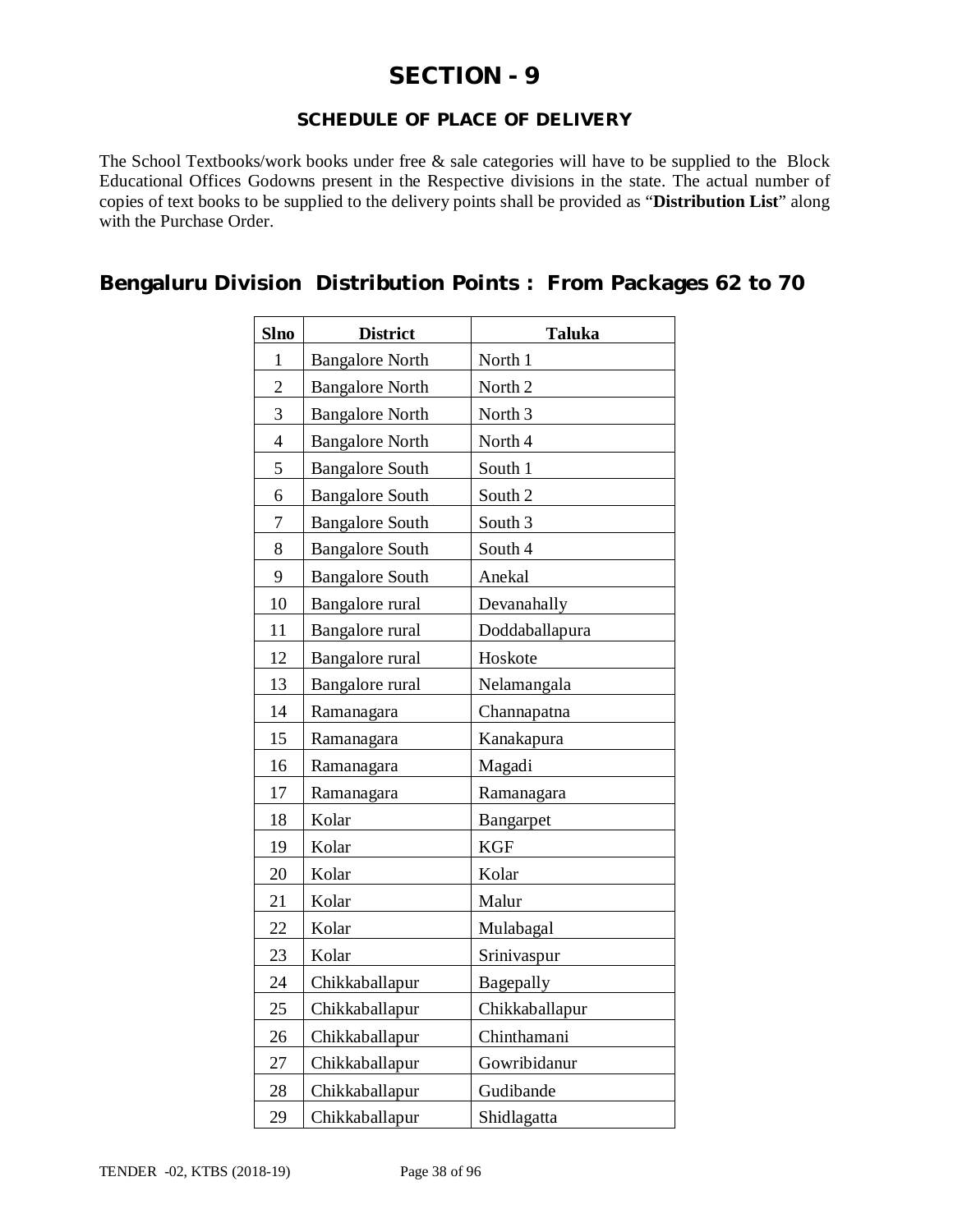| 30 | Tumkuru     | Chikkanayakanahally |  |  |  |  |
|----|-------------|---------------------|--|--|--|--|
| 31 | Tumkuru     | Gubbi               |  |  |  |  |
| 32 | Tumkuru     | Kunigal             |  |  |  |  |
| 33 | Tumkuru     | Tiptur              |  |  |  |  |
| 34 | Tumkuru     | Tumakuru            |  |  |  |  |
| 35 | Tumkuru     | Turuvekere          |  |  |  |  |
| 36 | Madhugiri   | Koratagere          |  |  |  |  |
| 37 | Madhugiri   | Madhugiri           |  |  |  |  |
| 38 | Madhugiri   | Pavagada            |  |  |  |  |
| 39 | Madhugiri   | Sira                |  |  |  |  |
| 40 | Davangere   | Channagiri          |  |  |  |  |
| 41 | Davangere   | Davangere North     |  |  |  |  |
| 42 | Davangere   | Davangere South     |  |  |  |  |
| 43 | Davangere   | Harapanahalli       |  |  |  |  |
| 44 | Davangere   | Harihara            |  |  |  |  |
| 45 | Davangere   | Honnali             |  |  |  |  |
| 46 | Davangere   | Jagalur             |  |  |  |  |
| 47 | Chitradurga | Hiriyuru            |  |  |  |  |
| 48 | Chitradurga | Chitradurga         |  |  |  |  |
| 49 | Chitradurga | Challakere          |  |  |  |  |
| 50 | Chitradurga | Holalkere           |  |  |  |  |
| 51 | Chitradurga | Hosadurga           |  |  |  |  |
| 52 | Chitradurga | Molakalmuru         |  |  |  |  |
| 53 | Shivamogga  | Bhadravathi         |  |  |  |  |
| 54 | Shivamogga  | Hosanagara          |  |  |  |  |
| 55 | Shivamogga  | Sagara              |  |  |  |  |
| 56 | Shivamogga  | Shikaripura         |  |  |  |  |
| 57 | Shivamogga  | Shivamogga          |  |  |  |  |
| 58 | Shivamogga  | Soraba              |  |  |  |  |
| 59 | Shivamogga  | Tirthahalli         |  |  |  |  |

## **Mysuru Division Distribution Points : From Packages 71 to 76**

| <b>Slno</b> | <b>District</b> | <b>Taluka</b>  |
|-------------|-----------------|----------------|
|             | Chamaraj Nagar  | Chamaraj nagar |
| 2           | Chamaraj Nagar  | Gundlupet      |
| 3           | Chamaraj Nagar  | Kollegal       |
| 4           | Chamaraj Nagar  | Hanuru         |
| 5           | Chamaraj Nagar  | Yalanduru      |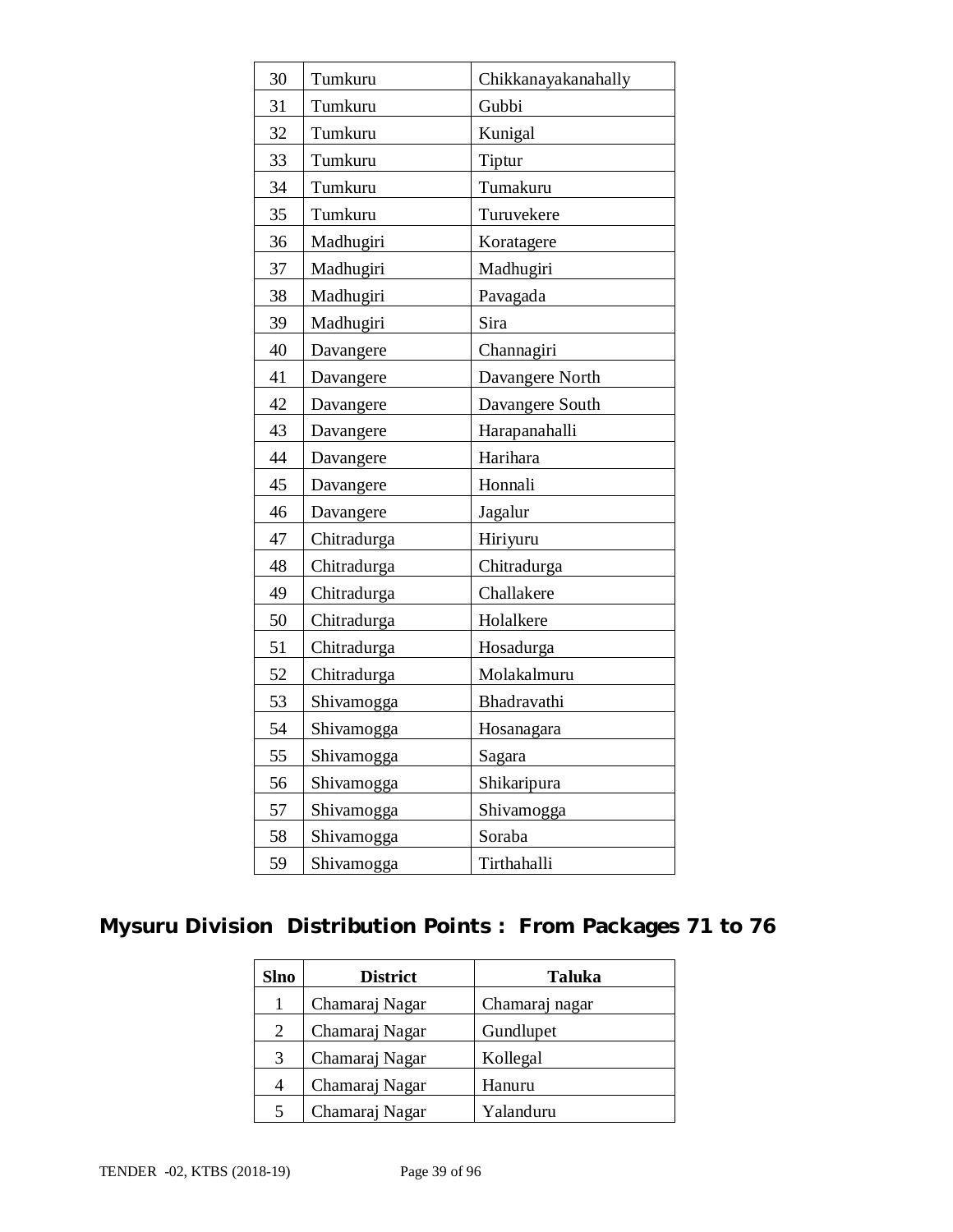| 6  | Mysuru          | Heggada devanakote |  |  |  |
|----|-----------------|--------------------|--|--|--|
| 7  | Mysuru          | Hunsur             |  |  |  |
| 8  | Mysuru          | K R Nagara         |  |  |  |
| 9  | Mysuru          | Mysuru North       |  |  |  |
| 10 | Mysuru          | Mysuru Taluk       |  |  |  |
| 11 | Mysuru          | Mysuru South       |  |  |  |
| 12 | Mysuru          | Nanjangud          |  |  |  |
| 13 | Mysuru          | Periyapatna        |  |  |  |
| 14 | Mysuru          | T Narasipur        |  |  |  |
| 15 | Mandya          | KR pet             |  |  |  |
| 16 | Mandya          | Maddur             |  |  |  |
| 17 | Mandya          | Malavally          |  |  |  |
| 18 | Mandya          | Mandya South       |  |  |  |
| 19 | Mandya          | Mandya North       |  |  |  |
| 20 | Mandya          | Nagamangala        |  |  |  |
| 21 | Mandya          | Pandavapura        |  |  |  |
| 22 | Mandya          | <b>SR</b> Patna    |  |  |  |
| 23 | Dakshinakannada | Bantwala           |  |  |  |
| 24 | Dakshinakannada | Belthangady        |  |  |  |
| 25 | Dakshinakannada | Mangaluru City     |  |  |  |
| 26 | Dakshinakannada | Mangaluru Taluk    |  |  |  |
| 27 | Dakshinakannada | Mudigere           |  |  |  |
| 28 | Dakshinakannada | Putturu            |  |  |  |
| 29 | Dakshinakannada | Sullya             |  |  |  |
| 30 | Udupi           | <b>Byndoor</b>     |  |  |  |
| 31 | Udupi           | Kundapura          |  |  |  |
| 32 | Udupi           | Brahmmavara        |  |  |  |
| 33 | Udupi           | Udupi              |  |  |  |
| 34 | Udupi           | Karkala            |  |  |  |
| 35 | Kodagu          | Madikeri           |  |  |  |
| 36 | Kodagu          | Somawarpet         |  |  |  |
| 37 | Kodagu          | Virajpet           |  |  |  |
| 38 | Chikkamagaluru  | <b>Biruru</b>      |  |  |  |
| 39 | Chikkamagaluru  | Chikkamagaluru     |  |  |  |
| 40 | Chikkamagaluru  | Kadur              |  |  |  |
| 41 | Chikkamagaluru  | Koppa              |  |  |  |
| 42 | Chikkamagaluru  | Mudigere           |  |  |  |
| 43 | Chikkamagaluru  | NR Pura            |  |  |  |
| 44 | Chikkamagaluru  | Sringeri           |  |  |  |
| 45 | Chikkamagaluru  | Tarikere           |  |  |  |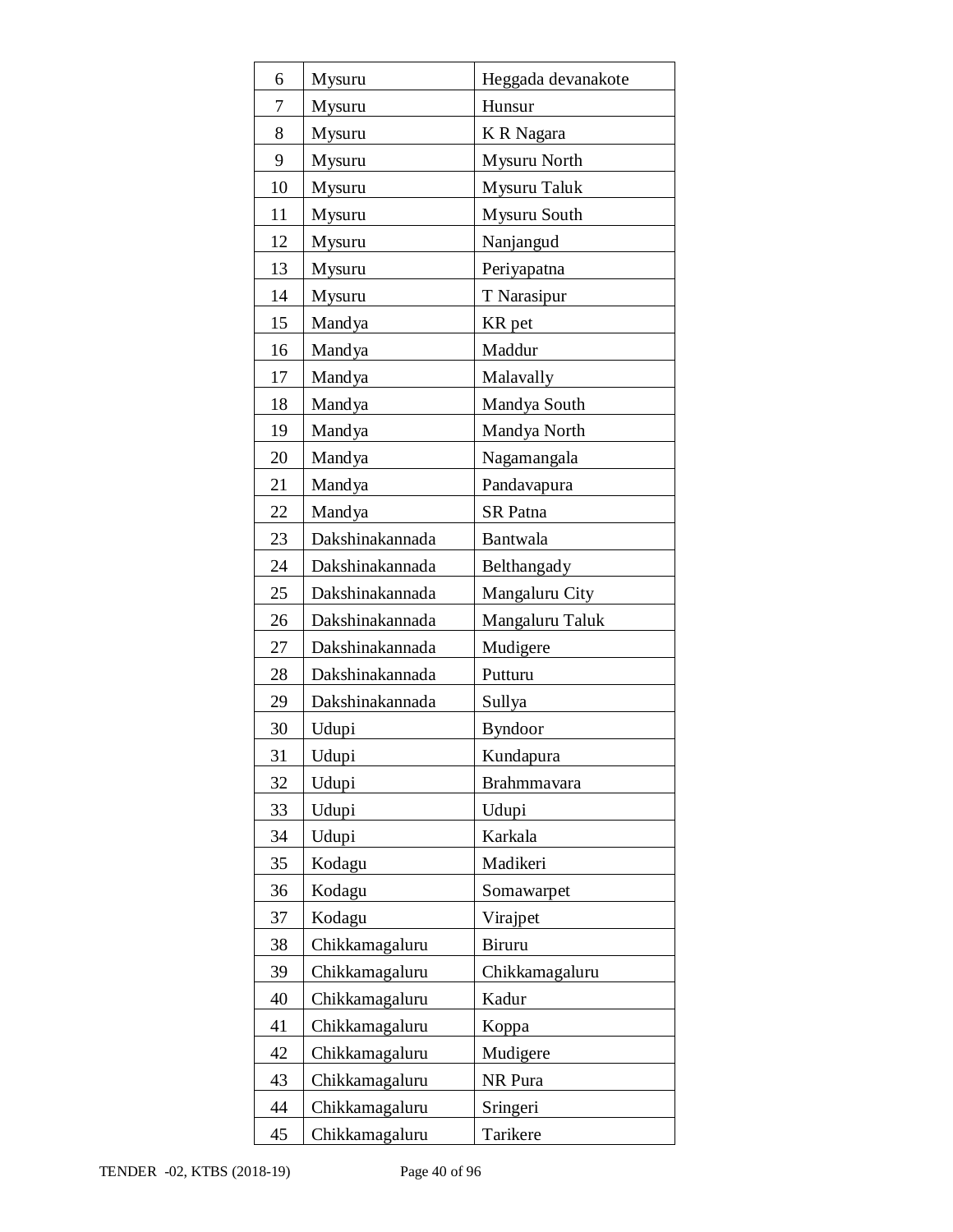| 46 | Hassan | Aluru          |
|----|--------|----------------|
| 47 | Hassan | Arakalagudu    |
| 48 | Hassan | Arasikere      |
| 49 | Hassan | Belur          |
| 50 | Hassan | Channapatna    |
| 51 | Hassan | Hassan         |
| 52 | Hassan | Holenarasipura |
| 53 | Hassan | Sakaleshpura   |

## **Belagavi Division Distribution Points : From Packages 77 to 86**

| <b>Slno</b>    | <b>District</b> | <b>Taluka</b>    |  |  |  |  |
|----------------|-----------------|------------------|--|--|--|--|
| 1              | Bagalkote       | Badami           |  |  |  |  |
| $\overline{2}$ | Bagalkote       | <b>Bagalkote</b> |  |  |  |  |
| 3              | Bagalkote       | Biligi           |  |  |  |  |
| $\overline{4}$ | Bagalkote       | Hungund          |  |  |  |  |
| 5              | Bagalkote       | Jamakhandi       |  |  |  |  |
| 6              | Bagalkote       | Mudhol           |  |  |  |  |
| 7              | Belagavi        | Belagavi city    |  |  |  |  |
| 8              | Belagavi        | Belagavi taluk   |  |  |  |  |
| 9              | Belagavi        | Bailhongal       |  |  |  |  |
| 10             | Belagavi        | Kittur           |  |  |  |  |
| 11             | Belagavi        | Khanapur         |  |  |  |  |
| 12             | Belagavi        | Ramadurga        |  |  |  |  |
| 13             | Belagavi        | Savadatti        |  |  |  |  |
| 14             | Vijayapura      | Bagewadi         |  |  |  |  |
| 15             | Vijayapura      | Vijayapura City  |  |  |  |  |
| 16             | Vijayapura      | Vijayapua Rural  |  |  |  |  |
| 17             | Vijayapura      | Chadchan         |  |  |  |  |
| 18             | Vijayapura      | Indi             |  |  |  |  |
| 19             | Vijayapura      | Muddebihal       |  |  |  |  |
| 20             | Vijayapura      | Sindagi          |  |  |  |  |
| 21             | Chikkodi        | Athani           |  |  |  |  |
| 22             | Chikkodi        | Kagwad           |  |  |  |  |
| 23             | Chikkodi        | Chikkodi         |  |  |  |  |
| 24             | Chikkodi        | Nippani          |  |  |  |  |
| 25             | Chikkodi        | Gokak            |  |  |  |  |
| 26             | Chikkodi        | Mudalagi         |  |  |  |  |
| 27             | Chikkodi        | Hukkeri          |  |  |  |  |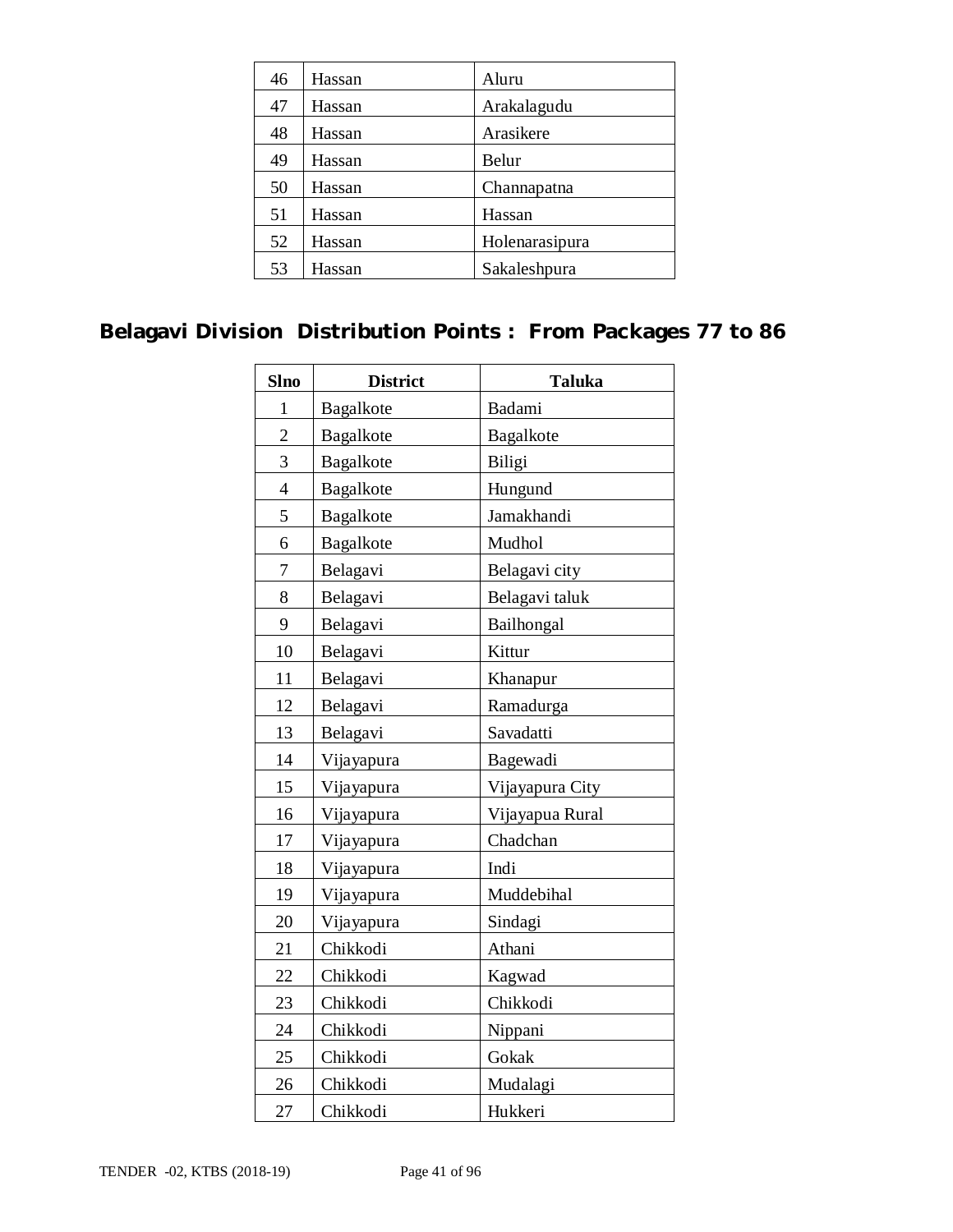| 28 | Chikkodi      | Raibag             |  |  |  |  |  |
|----|---------------|--------------------|--|--|--|--|--|
| 29 | Dharwad       | Dharwad Rural      |  |  |  |  |  |
| 30 | Dharwad       | Dharwad City       |  |  |  |  |  |
| 31 | Dharwad       | Hubballi Rural     |  |  |  |  |  |
| 32 | Dharwad       | Hubballi City      |  |  |  |  |  |
| 33 | Dharwad       | Kalagatagi         |  |  |  |  |  |
| 34 | Dharwad       | Kundagola          |  |  |  |  |  |
| 35 | Dharwad       | Navalgunda         |  |  |  |  |  |
| 36 | Gadag         | Gadag city         |  |  |  |  |  |
| 37 | Gadag         | <b>Gadag Rural</b> |  |  |  |  |  |
| 38 | Gadag         | Mundargi           |  |  |  |  |  |
| 39 | Gadag         | Nargund            |  |  |  |  |  |
| 40 | Gadag         | Ron                |  |  |  |  |  |
| 41 | Gadag         | Shirahatti         |  |  |  |  |  |
| 42 | Haveri        | Byadagi            |  |  |  |  |  |
| 43 | Haveri        | Hanagal            |  |  |  |  |  |
| 44 | Haveri        | Haveri             |  |  |  |  |  |
| 45 | Haveri        | Hirekerur          |  |  |  |  |  |
| 46 | Haveri        | Ranebennur         |  |  |  |  |  |
| 47 | Haveri        | Savanur            |  |  |  |  |  |
| 48 | Haveri        | Shiggao            |  |  |  |  |  |
| 49 | Sirsi         | Sirsi              |  |  |  |  |  |
| 50 | Sirsi         | Siddapur           |  |  |  |  |  |
| 51 | Sirsi         | Yellapur           |  |  |  |  |  |
| 52 | Sirsi         | Mundagod           |  |  |  |  |  |
| 53 | Sirsi         | Haliyal            |  |  |  |  |  |
| 54 | Sirsi         | Joida              |  |  |  |  |  |
| 55 | Uttar kannada | Karwar             |  |  |  |  |  |
| 56 | Uttar kannada | Ankola             |  |  |  |  |  |
| 57 | Uttar kannada | Kumta              |  |  |  |  |  |
| 58 | Uttar kannada | Honnavar           |  |  |  |  |  |
| 59 | Uttar kannada | <b>Bhatkal</b>     |  |  |  |  |  |

## **Kalaburagi Division Distribution Points : From Packages 87 to 95**

| <b>Slno</b> | <b>District</b> | <b>Taluka</b>       |  |  |  |  |
|-------------|-----------------|---------------------|--|--|--|--|
|             | <b>Ballary</b>  | <b>Ballari</b> East |  |  |  |  |
|             | <b>Ballary</b>  | Kurugodu            |  |  |  |  |
| 3           | <b>Ballary</b>  | Hadagali            |  |  |  |  |
|             | <b>Ballary</b>  | HB halli            |  |  |  |  |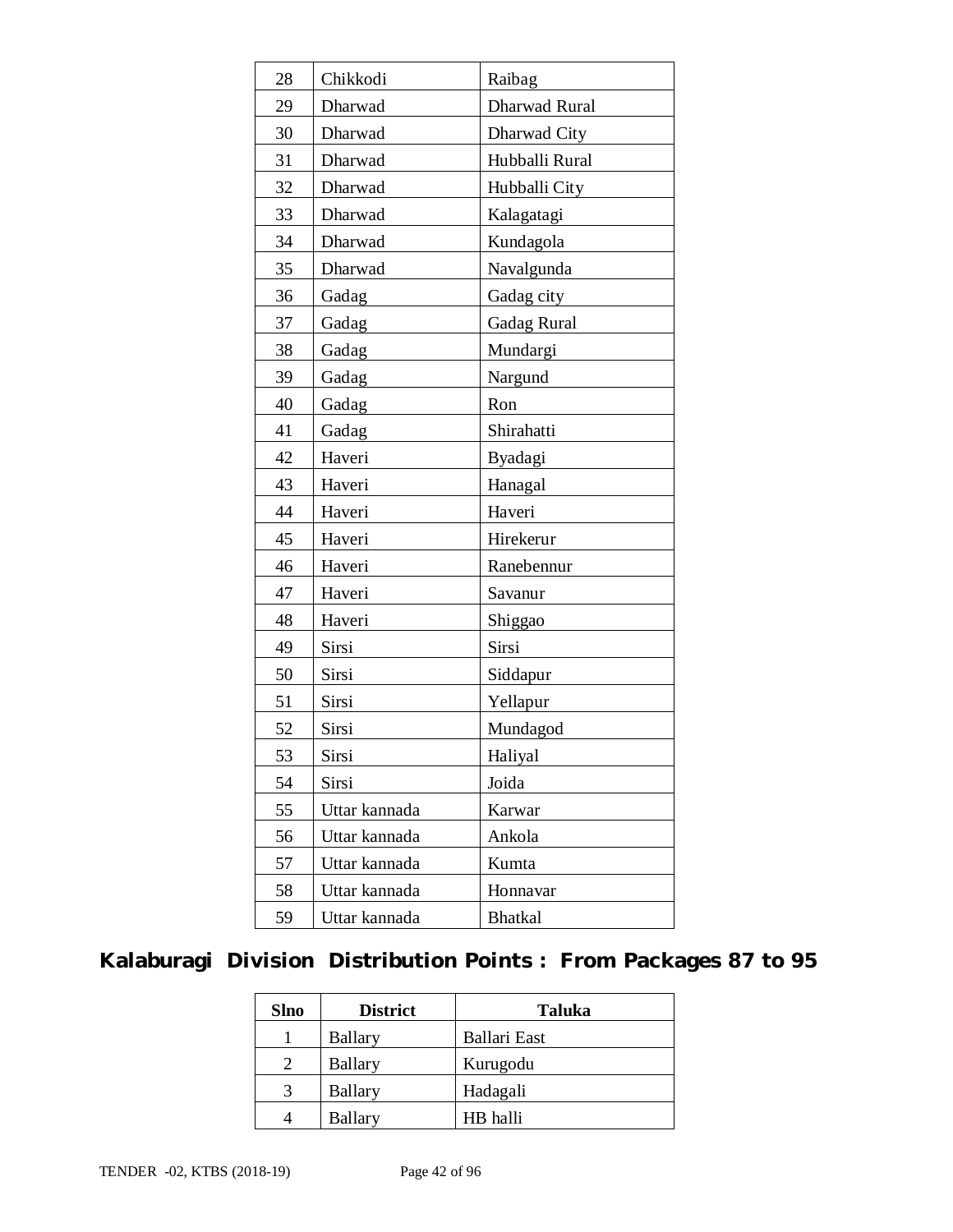| 5  | <b>Ballary</b> | Hospet          |
|----|----------------|-----------------|
| 6  | <b>Ballary</b> | Kudligi         |
| 7  | <b>Ballary</b> | Sandur          |
| 8  | <b>Ballary</b> | Siruguppa       |
| 9  | <b>Bidar</b>   | Aurad           |
| 10 | <b>Bidar</b>   | Basavakalyan    |
| 11 | <b>Bidar</b>   | <b>Bhalki</b>   |
| 12 | <b>Bidar</b>   | <b>Bidar</b>    |
| 13 | <b>Bidar</b>   | Humnabad        |
| 14 | Kalaburgi      | Afzalpur        |
| 15 | Kalaburgi      | Alanda          |
| 16 | Kalaburgi      | Chincholi       |
| 17 | Kalaburgi      | Chittapur       |
| 18 | Kalaburgi      | Kalaburgi North |
| 19 | Kalaburgi      | Kalaburgi South |
| 20 | Kalaburgi      | Jewargi         |
| 21 | Kalaburgi      | Sedam           |
| 22 | Koppal         | Koppal          |
| 23 | Koppal         | Gangavati       |
| 24 | Koppal         | Kustagi         |
| 25 | Koppal         | Yelburga        |
| 26 | Raichur        | Devdurga        |
| 27 | Raichur        | Lingasuguru     |
| 28 | Raichur        | Manvi           |
| 29 | Raichur        | Raichur         |
| 30 | Raichur        | Sindhanur       |
| 31 | Yadgiri        | Shahapur        |
| 32 | Yadgiri        | Surpur          |
| 33 | Yadgiri        | Yadgiri         |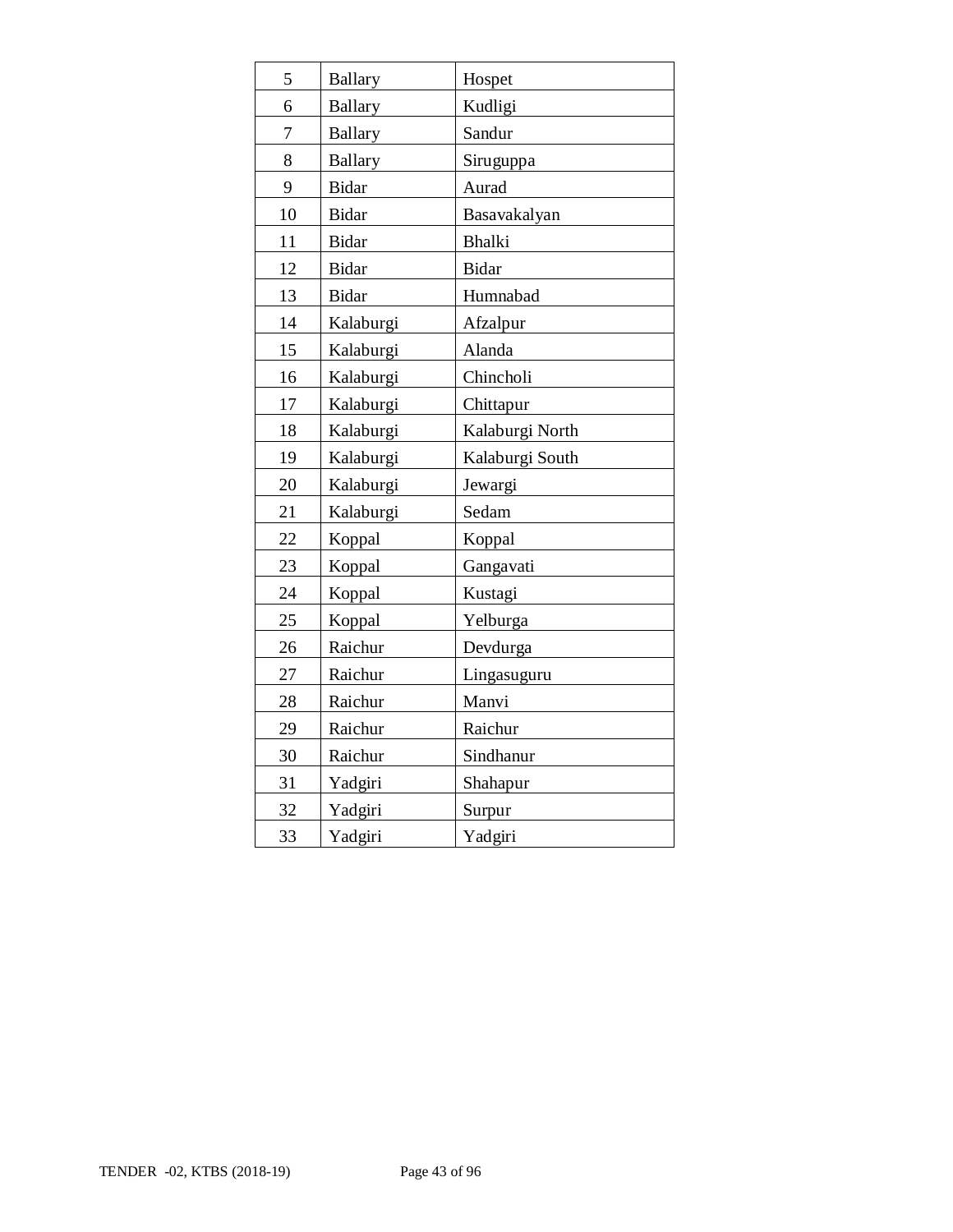## **SECTION - 10**

## **SCHEDULE OF REQUIREMENTS**

## **Schedule – E : For Bengaluru Division**

Bengaluru Division **Packages from 62 to 70** 

|                    |                 | <b>Titl</b>         |                         |                                  |            |                | Pa        |                    |                    |
|--------------------|-----------------|---------------------|-------------------------|----------------------------------|------------|----------------|-----------|--------------------|--------------------|
| Sln<br>$\mathbf 0$ | Pakag<br>e no., | $\mathbf{e}$<br>Cod | <b>Clas</b><br>S        | <b>Titles</b>                    | Colou<br>r | size           | ge<br>no  | Approx.,<br>copies | Approx., Pag<br>es |
|                    |                 | e                   |                         |                                  |            |                | S.,       |                    |                    |
| 1                  | 62              | 21                  | 1                       | HINDI_READER                     | B/W        | 1/4th crown    | 152       | 5082               | 772464             |
| $\overline{2}$     | 62              | 22                  | $\mathbf{1}$            | HINDI_MATHS                      | B/W        | 1/4th crown    | 220       | 12                 | 2640               |
| 3                  | 62              | 23                  | $\mathbf{1}$            | HINDI PARISARA ADHYAYANA         | B/W        | 1/4th crown    | 116       | 12                 | 1392               |
| $\overline{4}$     | 62              | 24                  | $\mathbf{1}$            | TAMIL_ KARPAVA_MAGALOM           | B/W        | $1/4$ th crown | 160       | 250                | 40000              |
| 5                  | 62              | 25                  | $\mathbf{1}$            | TAMIL_MATHS                      | $\rm\,B/W$ | $1/4$ th crown | 220       | 250                | 55000              |
| 6                  | 62              | 26                  | $\mathbf{1}$            | TAMIL_PARISARA_ADHYAYANA         | B/W        | 1/4th crown    | 116       | 254                | 29464              |
| $\overline{7}$     | 62              | 27                  | $\mathbf{1}$            | PASIDI TELUGU                    | $\rm\,B/W$ | 1/4th crown    | 212       | 42                 | 8904               |
| 8                  | 62              | 28                  | $\mathbf{1}$            | <b>TELUGU_MATHS</b>              | B/W        | 1/4th crown    | 220       | 42                 | 9240               |
| 9                  | 62              | 268                 | $\overline{7}$          | TEL_MED_SOCIAL SCIENCE PART<br>1 | $\rm\,B/W$ | 1/4th crown    | 148       | 71                 | 10508              |
| 10                 | 62              | 269                 | 7                       | TEL MED SOCIAL SCIENCE PART<br>2 | B/W        | 1/4th crown    | 140       | 71                 | 9940               |
| 11                 | 62              | 270                 | 7                       | TEL_MED_ SCIENCE PART 1          | B/W        | $1/4th$ crown  | 160       | 71                 | 11360              |
| 12                 | 62              | 271                 | 7                       | TEL_MED_ SCIENCE PART 2          | B/W        | 1/4th crown    | 180       | 71                 | 12780              |
| 13                 | 62              | 272                 | 7                       | TEL_MED_MATHS PART 1             | B/W        | 1/4th crown    | 224       | 71                 | 15904              |
| 14                 | 62              | 273                 | $\overline{7}$          | TEL_MED_MATHS PART 2             | B/W        | 1/4th crown    | 208       | 71                 | 14768              |
| 15                 | 62              | 274                 | $\overline{7}$          | TEL_MED_PHY_EDU                  | B/W        | $1/4$ th crown | 136       | 71                 | 9656               |
| 16                 | 62              | 275                 | 7                       | SAN_TL                           | $\rm B/W$  | $1/4$ th crown | 116       | 1506               | 174696             |
| 17                 | 62              | 276                 | $\overline{7}$          | $Kon_{o}(Dev) _TL$               | $\rm\,B/W$ | $1/4$ th crown | 115       | 5                  | 575                |
| 18                 | 62              | 277                 | $\overline{7}$          | $Kon_{Kan}$ $TL$                 | $\rm\,B/W$ | $1/4th$ crown  | 108       | 82                 | 8856               |
| 19                 | 62              | 279                 | 7                       | Arabic_TL                        | B/W        | 1/4th crown    | 84        | 23                 | 1932               |
| 20                 | 62              | 281                 | 8                       | KAN_FL                           | B/W        | 1/4th crown    | 172       | 218762             | 37627064           |
| 21                 | 62              | 282                 | 8                       | KAN_MATHS PART 1                 | B/W        | 1/4th crown    | 212       | 119227             | 25276124           |
| 22                 | 62              | 283                 | 8                       | KAN_MATHS PART 2                 | B/W        | 1/4th crown    | 192       | 119177             | 22881984           |
| 23                 | 62              | 286                 | 8                       | KAN_SOCIAL SCIENCE PART 1        | B/W        | $1/4$ th crown | 140       | 119345             | 16708300           |
| Package-62-Total   |                 |                     |                         |                                  |            | 584568         | 103683551 |                    |                    |
| 24                 | 63              | 287                 | 8                       | KAN_SOCIAL SCIENCE PART 2        | B/W        | 1/4th crown    | 140       | 119244             | 16694160           |
| 25                 | 63              | 289                 | 8                       | KAN_SL                           | B/W        | 1/4th crown    | 124       | 44645              | 5535980            |
| 26                 | 63              | 290                 | ${\bf 8}$               | Kan_TL                           | B/W        | $1/4$ th crown | 116       | 13847              | 1606252            |
| 27                 | 63              | 291                 | 8                       | ENG_FL                           | $\rm\,B/W$ | 1/4th crown    | 164       | 43650              | 7158600            |
| 28                 | 63              | 292                 | 8                       | <b>ENGLISH_MATHS PART 1</b>      | B/W        | 1/4th crown    | 196       | 132599             | 25989404           |
| 29                 | 63              | 114                 | $\overline{\mathbf{4}}$ | TAMIL_KARPAVA_MAGALOM            | B/W        | 1/4th crown    | 172       | 365                | 62780              |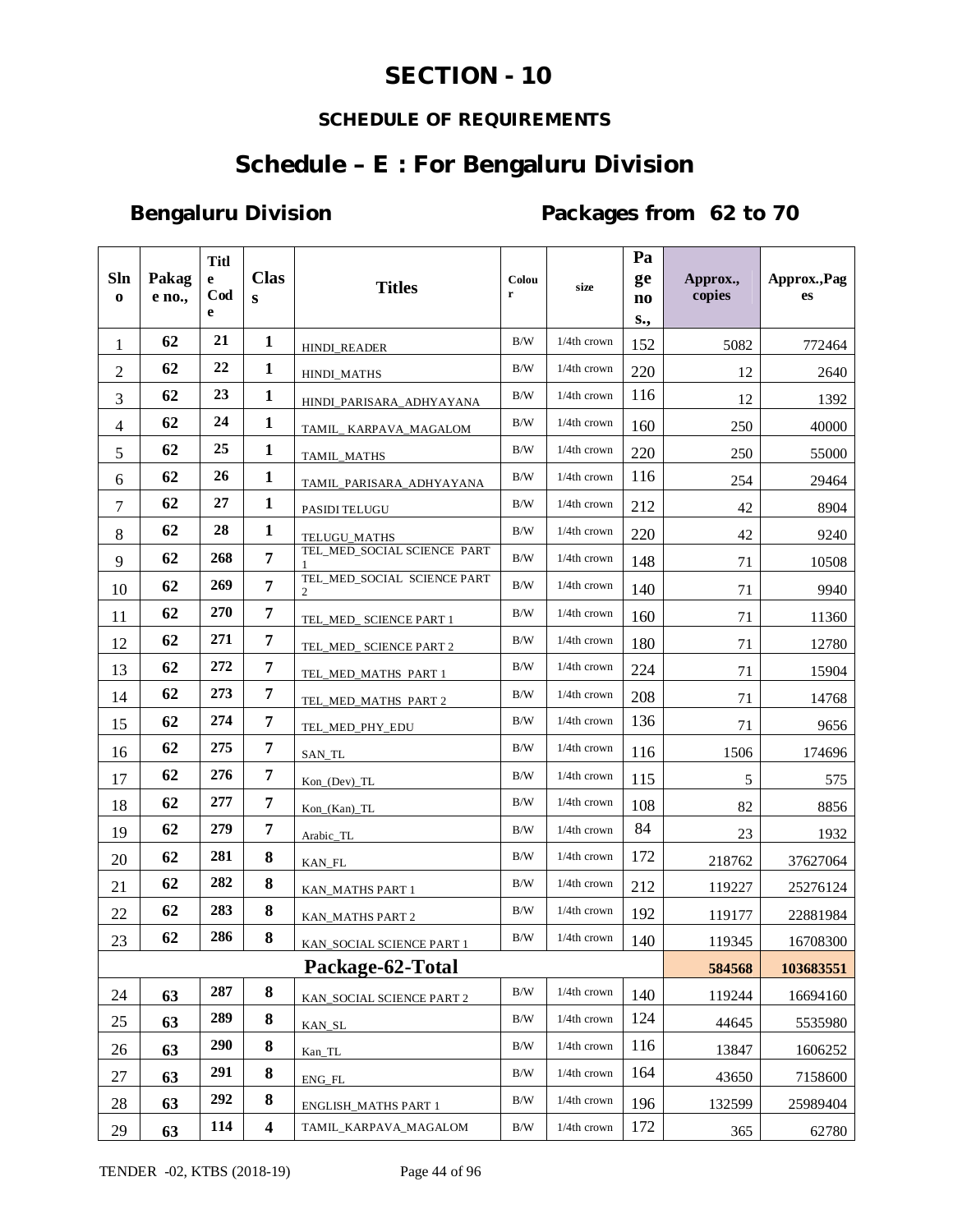| 30               | 63 | 115 | $\overline{\mathbf{4}}$ | TAMIL_MATHS PART 1            | B/W        | $1/4$ th crown | 172    | 355      | 61060    |
|------------------|----|-----|-------------------------|-------------------------------|------------|----------------|--------|----------|----------|
| 31               | 63 | 116 | $\overline{\mathbf{4}}$ | TAMIL_MATHS PART 2            | B/W        | 1/4th crown    | 138    | 365      | 50370    |
| 32               | 63 | 117 | $\overline{\mathbf{4}}$ | TAMIL_PARISARA_ADHYAYANA      | B/W        | 1/4th crown    | 248    | 365      | 90520    |
| 33               | 63 | 118 | 4                       | PASIDI TELUGU                 | B/W        | 1/4th crown    | 108    | 73       | 7884     |
| 34               | 63 | 119 | $\overline{\mathbf{4}}$ | TELUGU_MATHS PART 1           | B/W        | 1/4th crown    | 172    | 54       | 9288     |
| 35               | 63 | 120 | $\overline{\mathbf{4}}$ | TELUGU_MATHS PART 2           | B/W        | 1/4th crown    | 140    | 73       | 10220    |
| 36               | 63 | 121 | $\overline{\mathbf{4}}$ | TELUGU_PARISARA_ADHYAYAN<br>A | B/W        | 1/4th crown    | 248    | 73       | 18104    |
| 37               | 63 | 140 | 5                       | HINDI FL                      | B/W        | $1/4$ th crown | 140    | 2661     | 372540   |
| 38               | 63 | 293 | 8                       | ENGLISH_MATHS PART 2          | $\rm B/W$  | $1/4$ th crown | 176    | 132525   | 23324400 |
| 39               | 63 | 29  | $\mathbf{1}$            | TELUGU_PARISARA_ADHYAYAN<br>A | $\rm\,B/W$ | $1/4$ th crown | 116    | 42       | 4872     |
| 40               | 63 | 50  | $\overline{2}$          | HINDI_READER                  | B/W        | $1/4$ th crown | 124    | 4879     | 604996   |
| 41               | 63 | 51  | $\overline{2}$          | HINDI_MATHS                   | B/W        | $1/4$ th crown | 264    | 11       | 2904     |
| 42               | 63 | 52  | $\boldsymbol{2}$        | HINDI_PARISARA_ADHYAYANA      | B/W        | 1/4th crown    | 172    | 11       | 1892     |
| 43               | 63 | 53  | $\overline{2}$          | TAMIL_KARPAVA_MAGALOM         | B/W        | 1/4th crown    | 172    | 284      | 48848    |
| 44               | 63 | 54  | $\boldsymbol{2}$        | TAMIL_MATHS                   | B/W        | 1/4th crown    | 264    | 279      | 73656    |
| 45               | 63 | 55  | $\boldsymbol{2}$        | TAMIL_PARISARA_ADHYAYANA      | B/W        | 1/4th crown    | 172    | 287      | 49364    |
| 46               | 63 | 56  | $\boldsymbol{2}$        | PASIDI TELUGU (FL)            | $\rm B/W$  | 1/4th crown    | 100    | 79       | 7900     |
| Package-63-Total |    |     |                         |                               |            |                | 496766 | 81785994 |          |
| 47               | 64 | 296 | 8                       | ENGLISH_SOCIALSCIENCE         | B/W        | $1/4$ th crown | 284    | 132682   | 37681688 |
| 48               | 64 | 298 | 8                       | ENG_SL                        | $\rm\,B/W$ | $1/4$ th crown | 196    | 212131   | 41577676 |
| 49               | 64 | 299 | 8                       | ENG_TL                        | B/W        | 1/4th crown    | 108    | 6654     | 718632   |
| 50               | 64 | 300 | 8                       | URDU_FL                       | B/W        | $1/4$ th crown | 116    | 9177     | 1064532  |
| 51               | 64 | 301 | 8                       | <b>URDU_MATHS PART 1</b>      | $\rm B/W$  | $1/4$ th crown | 212    | 4382     | 928984   |
| 52               | 64 | 302 | 8                       | URDU_MATHS PART 2             | B/W        | $1/4$ th crown | 196    | 4430     | 868280   |
| 53               | 64 | 305 | 8                       | URDU_SOCIAL SCIENCE_PART 1    | B/W        | 1/4th crown    | 164    | 4367     | 716188   |
| 54               | 64 | 306 | 8                       | URDU_SOCIAL SCIENCE_ PART 2   | B/W        | 1/4th crown    | 164    | 4487     | 735868   |
| 55               | 64 | 308 | 8                       | URDU_TL                       | B/W        | $1/4$ th crown | 100    | 620      | 62000    |
| 56               | 64 | 309 | 8                       | MAYA MARTI (FL)               | B/W        | 1/4th crown    | 164    | 29       | 4756     |
| 57               | 64 | 141 | 5                       | HINDI_PARISARA_ADHYAYANA      | B/W        | $1/4$ th crown | 260    | 28       | 7280     |
| 58               | 64 | 142 | 5                       | HINDI_MED_MATHS PART 1        | B/W        | 1/4th crown    | 164    | 28       | 4592     |
| 59               | 64 | 143 | 5                       | HINDI_MED_MATHS PART 2        | B/W        | $1/4$ th crown | 140    | 28       | 3920     |
| 60               | 64 | 144 | 5                       | TAMIL FL                      | B/W        | $1/4$ th crown | 168    | 307      | 51576    |
| 61               | 64 | 145 | 5                       | TAMIL PARISARA ADHYAYANA      | B/W        | 1/4th crown    | 260    | 311      | 80860    |
| 62               | 64 | 146 | 5                       | TAMIL_MED MATHS PART 1        | B/W        | 1/4th crown    | 164    | 312      | 51168    |
| 63               | 64 | 147 | 5                       | TAMIL_MED MATHS PART 2        | B/W        | 1/4th crown    | 144    | 312      | 44928    |
| 64               | 64 | 148 | 5                       | TELUGU MANJARI _(FL)          | B/W        | 1/4th crown    | 116    | 69       | 8004     |
|                  |    |     | 5                       | TELUGU_PARISARA_ADHYAYAN      | B/W        | 1/4th crown    | 260    | 69       | 17940    |
| 65               | 64 | 149 |                         | A                             |            |                |        |          |          |
| 66               | 64 | 491 | 10                      | $Kon_{n}(Kan)_{n}TL$          | B/W        | $1/4$ th crown | 116    | 48       | 5568     |
| 67               | 64 | 492 | 10                      | $Kon_ (Dev) _ TL$             | B/W        | $1/4$ th crown | 108    | 50       | 5400     |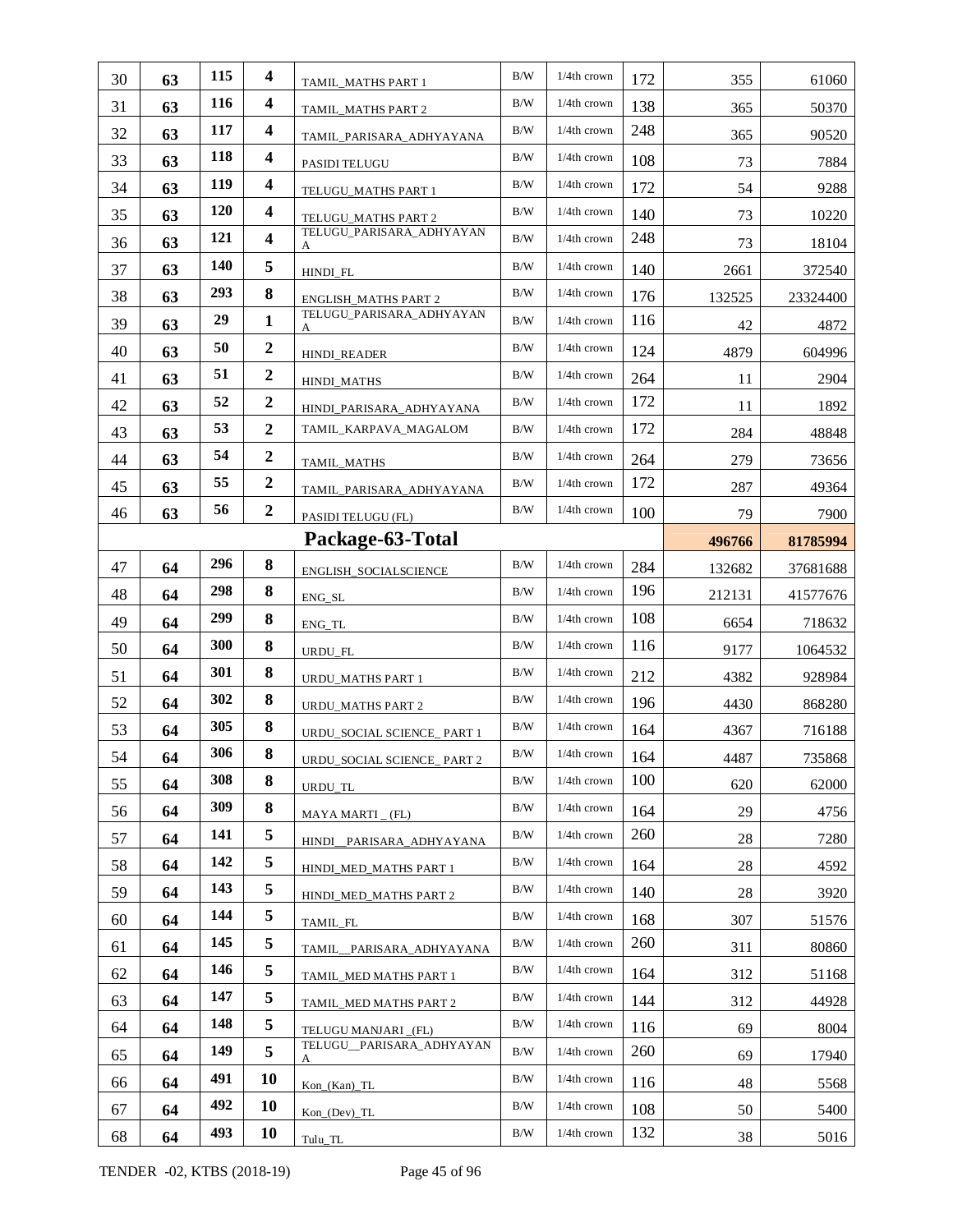| 69  | 64 | 495        | 10               | Persian TL                       | B/W        | 1/4th crown    | 76  | 100            | 7600      |
|-----|----|------------|------------------|----------------------------------|------------|----------------|-----|----------------|-----------|
| 70  | 64 | 316        | 8                | HINDI_FL (SUMAN)                 | B/W        | 1/4th crown    | 244 | 1254           | 305976    |
| 71  | 64 | 324        | 8                | HINDI_TL (VALLARI)               | $\rm\,B/W$ | $1/4$ th crown | 148 | 229403         | 33951644  |
|     |    |            |                  | Package-64-Total                 |            |                |     | 611316         | 118910076 |
| 72  | 65 | 325        | 8                | TAMIL_FL                         | $\rm\,B/W$ | $1/4th$ crown  | 156 | 352            | 54912     |
| 73  | 65 | 326        | 8                | TAMIL_MATHS PART 1               | B/W        | 1/4th crown    | 220 | 77             | 16940     |
| 74  | 65 | 327        | 8                | TAMIL_MATHS PART 2               | B/W        | 1/4th crown    | 204 | 77             | 15708     |
| 75  | 65 | 328        | 8                | TAMIL_SCIENCE PART 1             | B/W        | 1/4th crown    | 194 | 77             | 14938     |
| 76  | 65 | 329        | 8                | TAMIL_SCIENCE PART 2             | B/W        | $1/4$ th crown | 208 | $77 \,$        | 16016     |
| 77  | 65 | 330        | 8                | TAMIL_SOCIAL SCIENCE PART 1      | B/W        | $1/4$ th crown | 148 | $77 \,$        | 11396     |
| 78  | 65 | 331        | 8                | TAMIL_SOCIAL SCIENCE PART 2      | B/W        | $1/4$ th crown | 148 | 77             | 11396     |
| 79  | 65 | 332        | 8                | TAM_MED_PHY_EDU                  | B/W        | $1/4$ th crown | 172 | 77             | 13244     |
| 80  | 65 | 333        | 8                | TELUGU MANJARI _ (FL)            | B/W        | 1/4th crown    | 140 | 87             | 12180     |
| 81  | 65 | 334        | 8                | TELUGU_MATHS PART 1              | B/W        | 1/4th crown    | 220 | 62             | 13640     |
| 82  | 65 | 335        | 8                | TELUGU_MATHS PART 2              | B/W        | 1/4th crown    | 204 | 62             | 12648     |
| 83  | 65 | 336        | 8                | TELUGU_SCIENCE PART 1            | B/W        | 1/4th crown    | 164 | 62             | 10168     |
| 84  | 65 | 337        | 8                | TELUGU_SCIENCE PART 2            | $\rm\,B/W$ | 1/4th crown    | 164 | 62             | 10168     |
| 85  | 65 | 338        | 8                | TELUGU_SOCIAL SCIENCE _PART      | B/W        | $1/4$ th crown | 139 | 62             | 8618      |
| 86  | 65 | 339        | 8                | TELUGU_SOCIAL SCIENCE_PART       | B/W        | $1/4$ th crown | 140 | 62             | 8680      |
| 87  | 65 | 340        | 8                | TEL_MED_ PHY_EDU                 | B/W        | $1/4$ th crown | 136 | 62             | 8432      |
| 88  | 65 | 341        | 8                | SANSKRIT_FL                      | B/W        | $1/4$ th crown | 172 | 6168           | 1060896   |
| 89  | 65 | 342        | 8                | SANSKRIT_TL                      | $\rm\,B/W$ | $1/4$ th crown | 140 | 3444           | 482160    |
| 90  | 65 | 150        | 5                | TELUGU_MED_MATHS PART 1          | B/W        | $1/4$ th crown | 164 | 54             | 8856      |
| 91  | 65 | 151        | 5                | TELUGU_MED_MATHS PART 2          | B/W        | 1/4th crown    | 140 | 69             | 9660      |
| 92  | 65 | 185        | 6                | HIN_FL (SUMAN)                   | B/W        | $1/4$ th crown | 148 | 2464           | 364672    |
| 93  | 65 | 186        | 6                | HIN_MED_SOCIAL SCIENCE<br>PART 1 | B/W        | $1/4$ th crown | 164 | 3              | 492       |
| 94  | 65 | 187        | 6                | HIN_MED_SOCIAL SCIENCE PART<br>2 | B/W        | 1/4th crown    | 172 | 3              | 516       |
| 95  | 65 | 188        | 6                | HIN_MED_SCIENCE                  | B/W        | 1/4th crown    | 180 | 3              | 540       |
| 96  | 65 | 189        | 6                | HIN_MED_MATHS PART 1             | B/W        | 1/4th crown    | 168 | $\mathfrak{Z}$ | 504       |
| 97  | 65 | <b>190</b> | 6                | HIN MED MATHS PART 2             | B/W        | 1/4th crown    | 196 | 3              | 588       |
| 98  | 65 | 191        | 6                | HIN MED PHY EDU                  | B/W        | 1/4th crown    | 132 | 3              | 396       |
| 99  | 65 | 343        | 8                | $Kon_{Kan}$ $TL$                 | B/W        | 1/4th crown    | 108 | 29             | 3132      |
| 100 | 65 | 344        | 8                | $Kon_ (Dev) _ TL$                | B/W        | 1/4th crown    | 100 | 120            | 12000     |
| 101 | 65 | 345        | 8                | Tulu_TL                          | B/W        | 1/4th crown    | 140 | 29             | 4060      |
| 102 | 65 | 346        | 8                | Arabic_TL                        | $\rm B/W$  | 1/4th crown    | 92  | 51             | 4692      |
| 103 | 65 | 347        | 8                | Persian_TL                       | B/W        | 1/4th crown    | 72  | 100            | 7200      |
| 104 | 65 | 354        | 9                | KAN_FL                           | $\rm B/W$  | 1/4th crown    | 172 | 212230         | 36503560  |
| 105 | 65 | 355        | 9                | KAN_SOCIAL SCIENCE PART 1        | B/W        | 1/4th crown    | 148 | 118806         | 17583288  |
| 106 | 65 | 356        | 9                | KAN_SOCIAL SCIENCE PART 2        | B/W        | 1/4th crown    | 148 | 118706         | 17568488  |
| 107 | 65 | 359        | $\boldsymbol{9}$ | KAN_MATHS PART 1                 | B/W        | 1/4th crown    | 180 | 118806         | 21385080  |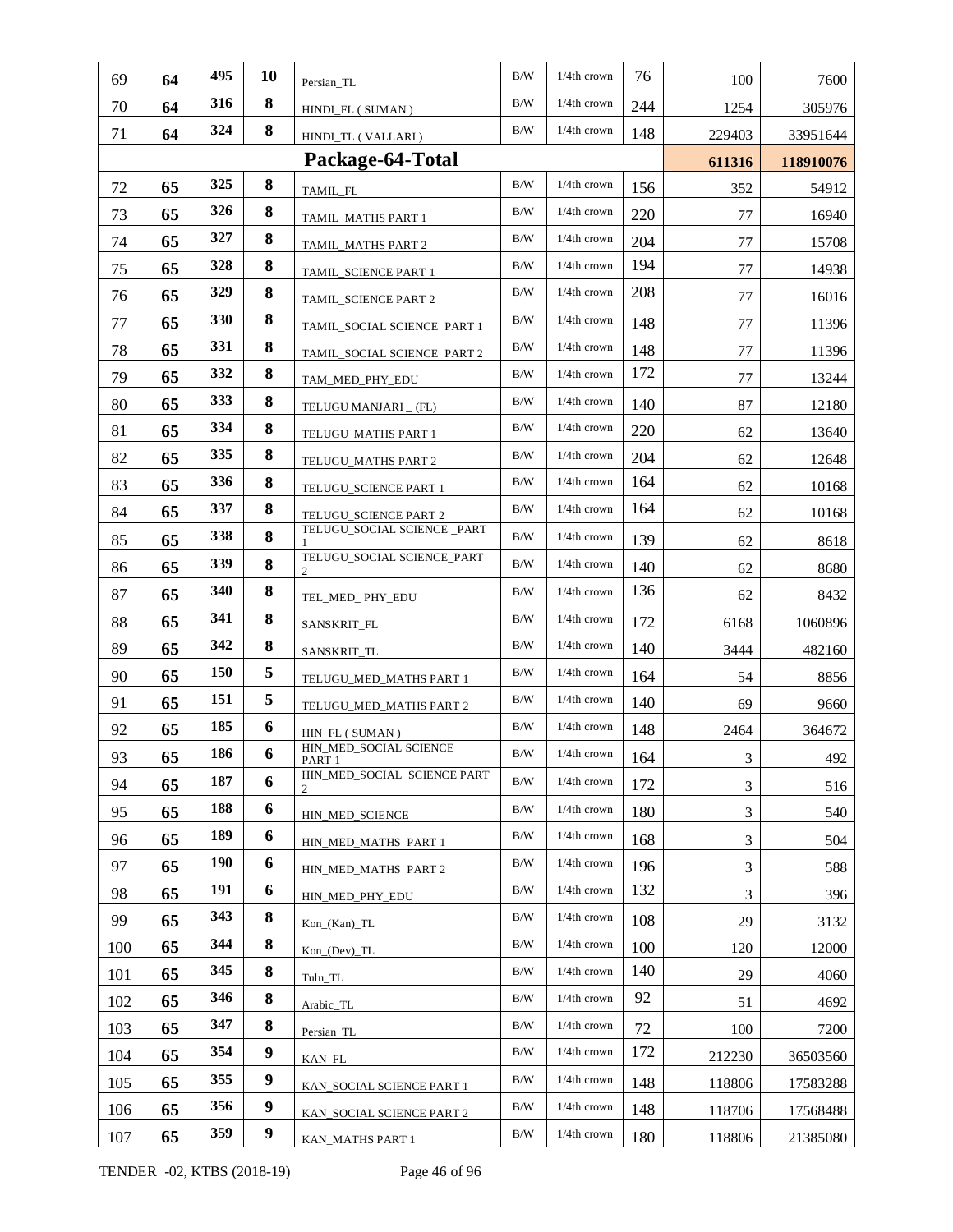|     |    |     |                  | Package-65-Total                            |            |                | 582506 | 95239864 |           |
|-----|----|-----|------------------|---------------------------------------------|------------|----------------|--------|----------|-----------|
| 108 | 66 | 360 | 9                | KAN_MATHS PART 2                            | $\rm B/W$  | 1/4th crown    | 204    | 118581   | 24190524  |
| 109 | 66 | 362 | 9                | KAN_SL                                      | B/W        | 1/4th crown    | 132    | 39200    | 5174400   |
| 110 | 66 | 363 | 9                | KAN TL                                      | B/W        | 1/4th crown    | 124    | 11136    | 1380864   |
| 111 | 66 | 364 | 9                | ENGLISH_FL                                  | B/W        | 1/4th crown    | 228    | 40352    | 9200256   |
| 112 | 66 | 365 | 9                | ENGISH_SOCIAL SCIENCE PART 1                | B/W        | 1/4th crown    | 156    | 129695   | 20232420  |
| 113 | 66 | 366 | 9                | ENGISH_SOCIAL SCIENCE PART 2                | B/W        | 1/4th crown    | 164    | 129677   | 21267028  |
| 114 | 66 | 368 | 9                | <b>ENGISH_MATHS PART 1</b>                  | B/W        | $1/4$ th crown | 176    | 129612   | 22811712  |
| 115 | 66 | 193 | 6                | TAM_FL                                      | B/W        | 1/4th crown    | 180    | 322      | 57960     |
| 116 | 66 | 194 | 6                | TAM_MED_SOCIAL PART 1                       | B/W        | $1/4$ th crown | 168    | 248      | 41664     |
| 117 | 66 | 195 | 6                | TAM_MED_SOCIAL SCIENCE<br>PART <sub>2</sub> | B/W        | $1/4$ th crown | 180    | 248      | 44640     |
| 118 | 66 | 196 | 6                | TAM_MED_SCIENCE                             | B/W        | $1/4$ th crown | 268    | 248      | 66464     |
| 119 | 66 | 197 | 6                | TAM MED MATHS PART 1                        | B/W        | 1/4th crown    | 208    | 180      | 37440     |
| 120 | 66 | 198 | 6                | TAM_MED_MATHS PART 2                        | B/W        | 1/4th crown    | 248    | 249      | 61752     |
| 121 | 66 | 199 | 6                | TAM_MED_PHY_EDU                             | B/W        | 1/4th crown    | 144    | 249      | 35856     |
| 122 | 66 | 200 | 6                | TEL_FL                                      | B/W        | $1/4$ th crown | 148    | 113      | 16724     |
| 123 | 66 | 201 | 6                | TEL_MED_SOCIAL SCIENCE PART                 | B/W        | $1/4$ th crown | 172    | 56       | 9632      |
| 124 | 66 | 57  | $\mathbf{2}$     | TELUGU_MATHS                                | B/W        | $1/4$ th crown | 264    | 79       | 20856     |
| 125 | 66 | 58  | $\overline{2}$   | TELUGU_PARISARA_ADHYAYAN<br>А               | B/W        | $1/4$ th crown | 172    | 79       | 13588     |
| 126 | 66 | 80  | 3                | HINDI_READER                                | B/W        | $1/4$ th crown | 104    | 4782     | 497328    |
| 127 | 66 | 81  | 3                | HINDI_MATHS PART 1                          | B/W        | $1/4$ th crown | 164    | 9        | 1476      |
| 128 | 66 | 82  | 3                | HINDI_MATHS PART 2                          | B/W        | $1/4$ th crown | 144    | 9        | 1296      |
| 129 | 66 | 83  | 3                | HINDI PARISARA ADHYAYANA                    | B/W        | $1/4$ th crown | 216    | 9        | 1944      |
| 130 | 66 | 84  | 3                | TAMIL_KARPAVA_MAGALOM                       | B/W        | 1/4th crown    | 148    | 294      | 43512     |
| 131 | 66 | 85  | 3                | TAMIL_MATHS PART 1                          | B/W        | $1/4$ th crown | 164    | 259      | 42476     |
| 132 | 66 | 86  | $\mathbf{3}$     | TAMIL_MATHS PART 2                          | $\rm\,B/W$ | $1/4$ th crown | 148    | $267\,$  | 39516     |
|     |    |     |                  | Package-66-Total                            |            |                |        | 605953   | 105291328 |
| 133 | 67 | 369 | $\boldsymbol{9}$ | <b>ENGISH_MATHS PART 2</b>                  | $\rm B/W$  | 1/4th crown    | 200    | 129552   | 25910400  |
| 134 | 67 | 371 | $\boldsymbol{9}$ | ENG_SL                                      | B/W        | 1/4th crown    | 196    | 205556   | 40288976  |
| 135 | 67 | 372 | 9                | ENG_TL                                      | B/W        | 1/4th crown    | 116    | 5905     | 684980    |
| 136 | 67 | 373 | $\boldsymbol{9}$ | URDU_FL                                     | B/W        | 1/4th crown    | 132    | 8735     | 1153020   |
| 137 | 67 | 374 | $\boldsymbol{9}$ | URDU_SOCIAL SCIENCE PART 1                  | B/W        | 1/4th crown    | 164    | 3410     | 559240    |
| 138 | 67 | 375 | $\boldsymbol{9}$ | URDU SOCIAL SCIENCE PART 2                  | $\rm\,B/W$ | 1/4th crown    | 170    | 3509     | 596530    |
| 139 | 67 | 377 | 9                | URDU_MATHS PART 1                           | B/W        | 1/4th crown    | 204    | 3453     | 704412    |
| 140 | 67 | 378 | 9                | URDU_MATHS PART 2                           | B/W        | 1/4th crown    | 232    | 3567     | 827544    |
| 141 | 67 | 380 | 9                | URDU_TL                                     | B/W        | 1/4th crown    | 100    | 640      | 64000     |
| 142 | 67 | 381 | $\boldsymbol{9}$ | MAYA MARTI (FL)                             | B/W        | 1/4th crown    | 172    | 143      | 24596     |
| 143 | 67 | 488 | 10               | TEL_MED_PHY_EDU                             | B/W        | 1/4th crown    | 160    | 73       | 11680     |
| 144 | 67 | 489 | 10               | SANSKRIT_FL                                 | B/W        | 1/4th crown    | 188    | 6000     | 1128000   |
| 145 | 67 | 490 | 10               | SANSKRIT_TL                                 | B/W        | $1/4$ th crown | 140    | 2479     | 347060    |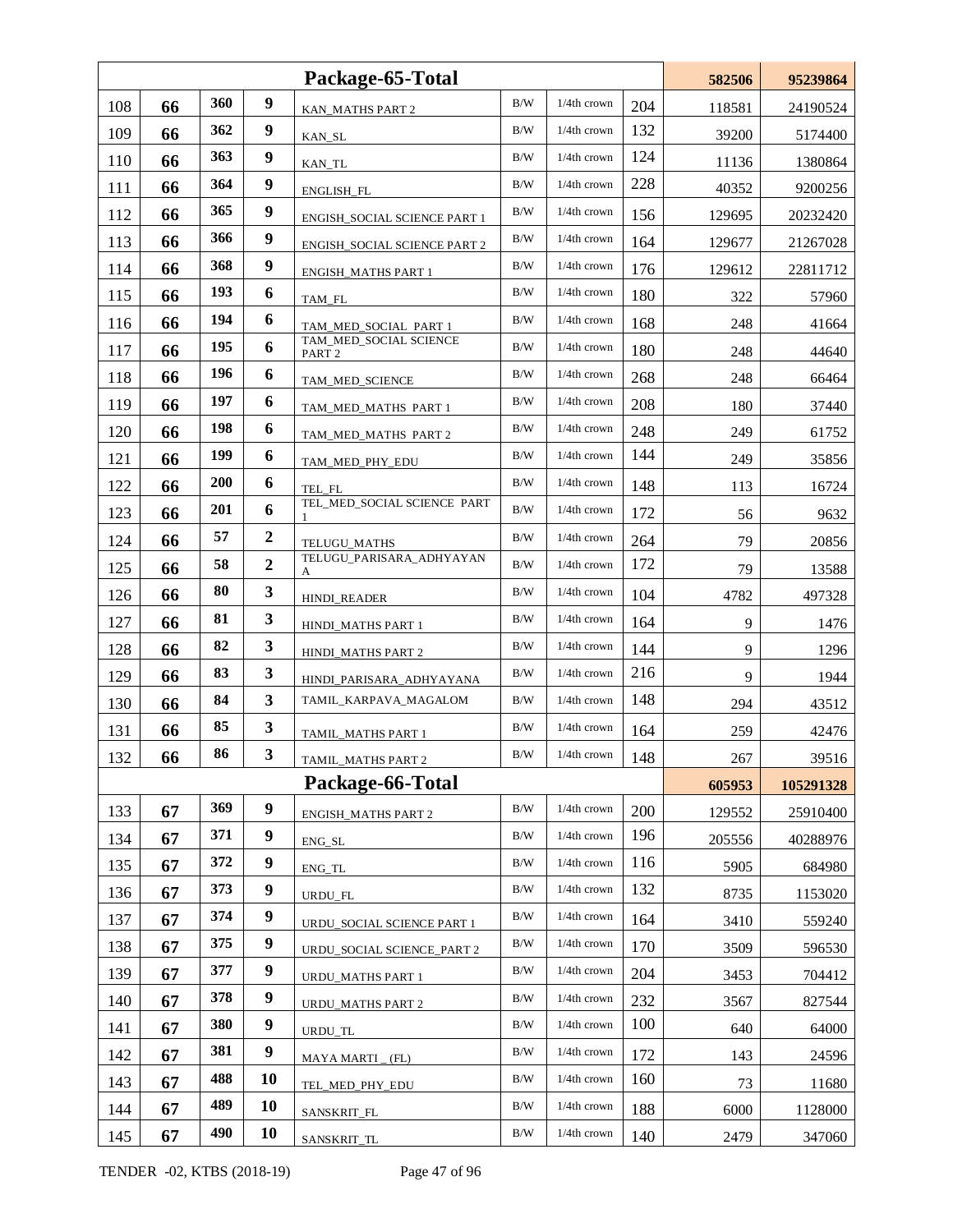| 146 | 67 | 202        | 6                | TEL_MED_SOCIAL SCIENCE<br>PART <sub>2</sub> | $\rm B/W$  | $1/4$ th crown | 172 | 70     | 12040     |
|-----|----|------------|------------------|---------------------------------------------|------------|----------------|-----|--------|-----------|
| 147 | 67 | 203        | 6                | TEL_MED_SCIENCE                             | B/W        | $1/4$ th crown | 252 | 70     | 17640     |
| 148 | 67 | 204        | 6                | TEL_MED_MATHS PART 1                        | B/W        | $1/4$ th crown | 180 | 70     | 12600     |
| 149 | 67 | 205        | 6                | TEL_MED_MATHS PART 2                        | B/W        | 1/4th crown    | 216 | 70     | 15120     |
| 150 | 67 | 206        | 6                | TEL_MED_PHY_EDU                             | B/W        | $1/4$ th crown | 136 | 70     | 9520      |
| 151 | 67 | 207        | 6                | SAN_TL                                      | B/W        | $1/4$ th crown | 156 | 1816   | 283296    |
| 152 | 67 | 209        | 6                | $Kon_{Kan}$ $TL$                            | B/W        | 1/4th crown    | 92  | 53     | 4876      |
| 153 | 67 | 389        | 9                | HINDI_FL (SUMAN)                            | B/W        | 1/4th crown    | 220 | 1141   | 251020    |
| 154 | 67 | 396        | 9                | HINDI_TL (VALLARI)                          | B/W        | $1/4$ th crown | 172 | 222925 | 38343100  |
|     |    |            |                  | Package-67-Total                            |            |                |     | 599307 | 111249650 |
| 155 | 68 | 397        | 9                | TAMIL_FL                                    | $\rm B/W$  | $1/4$ th crown | 200 | 290    | 58000     |
| 156 | 68 | 398        | 9                | TAMIL_SOCIAL SCIENCE PART 1                 | B/W        | $1/4$ th crown | 192 | 113    | 21696     |
| 157 | 68 | 399        | 9                | TAMIL_SOCIAL SCIENCE PART 2                 | B/W        | 1/4th crown    | 192 | 113    | 21696     |
| 158 | 68 | 400        | 9                | TAMIL_SCIENCE PART 1                        | B/W        | $1/4$ th crown | 228 | 113    | 25764     |
| 159 | 68 | 401        | 9                | TAMIL_SCIENCE PART 2                        | B/W        | $1/4$ th crown | 204 | 113    | 23052     |
| 160 | 68 | 402        | 9                | TAMIL_MATHS PART 1                          | B/W        | $1/4$ th crown | 224 | 113    | 25312     |
| 161 | 68 | 403        | 9                | TAMIL_MATHS PART 2                          | B/W        | 1/4th crown    | 256 | 113    | 28928     |
| 162 | 68 | 404        | 9                | TAM_MED_PHY_EDU                             | B/W        | 1/4th crown    | 140 | 113    | 15820     |
| 163 | 68 | 405        | 9                | TELUGU MANJARI _ FL                         | B/W        | $1/4$ th crown | 172 | 113    | 19436     |
| 164 | 68 | 406        | 9                | TELUGU_SOCIAL PART 1                        | B/W        | $1/4$ th crown | 148 | 67     | 9916      |
| 165 | 68 | 407        | 9                | TELUGU_SOCIAL PART 2                        | B/W        | $1/4$ th crown | 148 | 67     | 9916      |
| 166 | 68 | 408        | 9                | TELUGU_SCIENCE PART 1                       | B/W        | $1/4$ th crown | 188 | 67     | 12596     |
| 167 | 68 | 409        | 9                | TELUGU_SCIENCE PART 2                       | B/W        | $1/4$ th crown | 164 | 67     | 10988     |
| 168 | 68 | 410        | 9                | TELUGU_MATHS PART 1                         | B/W        | 1/4th crown    | 204 | 67     | 13668     |
| 169 | 68 | 411        | 9                | TELUGU_MATHS PART 2                         | B/W        | $1/4$ th crown | 220 | 67     | 14740     |
| 170 | 68 | 412        | 9                | TEL_MED_PHY_EDU                             | $\rm B/W$  | 1/4th crown    | 140 | 67     | 9380      |
| 171 | 68 | 413        | 9                | SANSKRIT FL                                 | B/W        | $1/4$ th crown | 188 | 6179   | 1161652   |
| 172 | 68 | 414        | 9                | SANSKRIT_TL                                 | $\rm\,B/W$ | 1/4th crown    | 116 | 2750   | 319000    |
| 173 | 68 | 211        | 6                | Arabic_TL                                   | B/W        | 1/4th crown    | 76  | 46     | 3496      |
| 174 | 68 | <b>250</b> | 7                | HINDI SUMAN $_{-}$ (FL)                     | B/W        | $1/4$ th crown | 132 | 2171   | 286572    |
| 175 | 68 | 485        | 10               | TELUGU_SCIENCE PART 2                       | B/W        | 1/4th crown    | 180 | 73     | 13140     |
| 176 | 68 | 486        | 10               | TELUGU_MATHS PART 1                         | B/W        | 1/4th crown    | 196 | 73     | 14308     |
| 177 | 68 | 487        | 10               | TELUGU_MATHS PART 2                         | B/W        | 1/4th crown    | 204 | 73     | 14892     |
| 178 | 68 | 251        | $\overline{7}$   | HIN_MED_SOCIAL SCIENCE PART                 | B/W        | 1/4th crown    | 148 | $\tau$ | 1036      |
| 179 | 68 | 252        | $\overline{7}$   | HIN_MED_SOCIAL SCIENCE PART<br>2            | B/W        | 1/4th crown    | 140 | 7      | 980       |
| 180 | 68 | 253        | 7                | HIN_MED_ SCIENCE PART 1                     | B/W        | 1/4th crown    | 260 | $\tau$ | 1820      |
| 181 | 68 | 255        | 7                | HIN_MED_MATHS PART 1                        | B/W        | 1/4th crown    | 228 | $\tau$ | 1596      |
| 182 | 68 | 256        | 7                | HIN_MED_MATHS_PART 2                        | B/W        | 1/4th crown    | 204 | $\tau$ | 1428      |
| 183 | 68 | 257        | 7                | HIN_MED_PHY_EDU                             | B/W        | 1/4th crown    | 136 | $\tau$ | 952       |
| 184 | 68 | 415        | $\boldsymbol{9}$ | Kon_(Kan)_TL                                | B/W        | $1/4$ th crown | 108 | 119    | 12852     |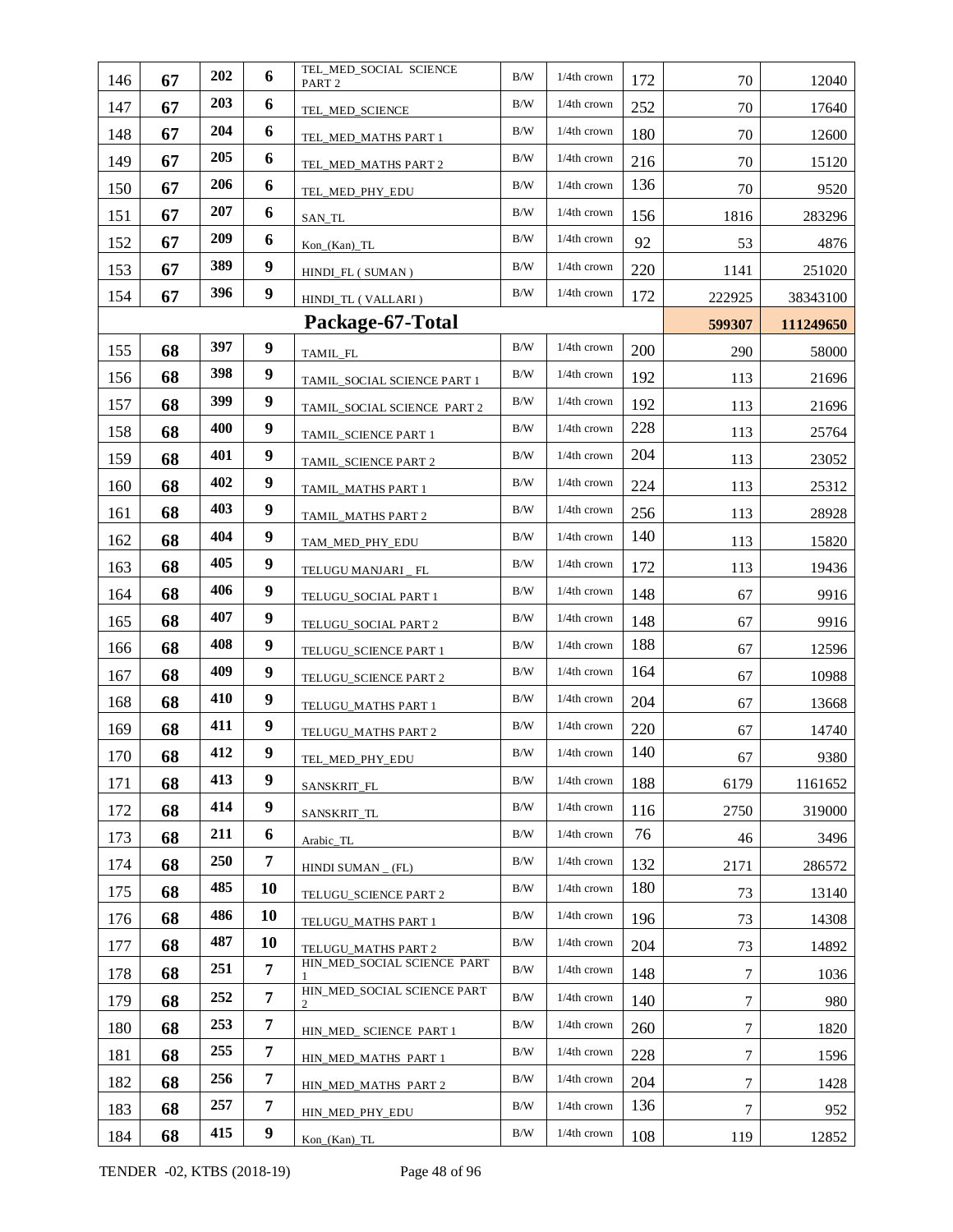|     | 68 | 416        | 9                       |                                               | B/W        | $1/4$ th crown |            |                  |          |
|-----|----|------------|-------------------------|-----------------------------------------------|------------|----------------|------------|------------------|----------|
| 185 |    | 417        | 9                       | $Kon_{o}(Dev) _TL$                            | $\rm B/W$  | 1/4th crown    | 116<br>140 | 38               | 4408     |
| 186 | 68 | 418        | 9                       | Tulu_TL                                       | B/W        | 1/4th crown    | 100        | 38               | 5320     |
| 187 | 68 | 419        | 9                       | Arabic_TL                                     | B/W        | $1/4$ th crown | 84         | 57               | 5700     |
| 188 | 68 |            |                         | Persian_TL                                    |            |                |            | 100              | 8400     |
| 189 | 68 | 426        | 10                      | KAN_FL                                        | B/W        | 1/4th crown    | 188        | 200352           | 37666176 |
| 190 | 68 | 427        | 10                      | KAN SOCIAL SCIENCE PART 1                     | B/W        | 1/4th crown    | 168        | 114589           | 19250952 |
| 191 | 68 | 428        | 10                      | KAN SOCIAL SCIENCE PART 2                     | B/W        | $1/4$ th crown | 148        | 114346           | 16923208 |
| 192 | 68 | 431        | 10                      | <b>KAN_MATHS PART 1</b>                       | B/W        | $1/4$ th crown | 204        | 114486           | 23355144 |
|     |    |            |                         | Package-68-Total                              |            |                |            | 557195           | 99373940 |
| 193 | 69 | 432        | 10                      | KAN_MATHS PART 2                              | $\rm B/W$  | $1/4$ th crown | 216        | 114356           | 24700896 |
| 194 | 69 | 434        | 10                      | KAN_SL                                        | B/W        | $1/4$ th crown | 132        | 37744            | 4982208  |
| 195 | 69 | 435        | 10                      | KAN_TL                                        | $\rm B/W$  | 1/4th crown    | 116        | 11267            | 1306972  |
| 196 | 69 | 436        | 10                      | ENGLISH_FL PART 1                             | B/W        | 1/4th crown    | 158        | 38046            | 6011268  |
| 197 | 69 | 437        | 10                      | ENGLISH_FL PART 2                             | B/W        | 1/4th crown    | 156        | 38214            | 5961384  |
| 198 | 69 | 438        | 10                      | ENGLISH_SOCIAL SCIENCE PART                   | B/W        | 1/4th crown    | 180        | 127888           | 23019840 |
| 199 | 69 | 439        | 10                      | ENGLISH_SOCIAL SCIENCE PART<br>2              | B/W        | $1/4$ th crown | 160        | 127818           | 20450880 |
| 200 | 69 | 259        | 7                       | TAM_FL                                        | B/W        | 1/4th crown    | 172        | 364              | 62608    |
| 201 | 69 | 260        | 7                       | TAMIL_MED_SOCIAL SCIENCE<br>PART 1            | B/W        | $1/4$ th crown | 152        | 293              | 44536    |
| 202 | 69 | 261        | 7                       | TAMIL_MED_SOCIAL SCIENCE<br>PART <sub>2</sub> | B/W        | $1/4$ th crown | 144        | 293              | 42192    |
| 203 | 69 | 262        | $\overline{7}$          | TAMIL_MED_SCIENCE PART 1                      | B/W        | $1/4$ th crown | 160        | 293              | 46880    |
| 204 | 69 | 263        | $\overline{7}$          | TAMIL_MED_SCIENCE PART 2                      | B/W        | $1/4$ th crown | 180        | 293              | 52740    |
| 205 | 69 | 479        | 10                      | TAMIL_MATHS PART 2                            | B/W        | $1/4$ th crown | 244        | 79               | 19276    |
| 206 | 69 | 480        | 10                      | TAM_MED_PHY_EDU                               | B/W        | $1/4$ th crown | 168        | 79               | 13272    |
| 207 | 69 | 481        | 10                      | TELUGU MANJARI _ (FL)                         | B/W        | 1/4th crown    | 172        | 73               | 12556    |
| 208 | 69 | 482        | 10                      | TELUGU_SOCIAL SCIENCE PART 1                  | B/W        | $1/4$ th crown | 180        | 73               | 13140    |
| 209 | 69 | 483        | 10                      | TELUGU_SOCIAL SCIENCE PART 2                  | $\rm\,B/W$ | $1/4$ th crown | 174        | $73\,$           | 12702    |
| 210 | 69 | 484        | 10                      | TELUGU SCIENCE PART 1                         | B/W        | 1/4th crown    | 196        | 73               | 14308    |
| 211 | 69 | 264        | 7                       | TAMIL_MED_MATHS PART 1                        | B/W        | 1/4th crown    | 228        | 293              | 66804    |
| 212 | 69 | 265        | 7                       | TAMIL MED MATHS PART 2                        | B/W        | 1/4th crown    | 208        | 293              | 60944    |
| 213 | 69 | 266        | $\overline{7}$          | TAM_MED_PHY_EDU                               | B/W        | $1/4$ th crown | 144        | 293              | 42192    |
| 214 | 69 | 267        | $\overline{7}$          | TELUGU MANJARI (FL)                           | B/W        | 1/4th crown    | 124        | 94               | 11656    |
| 215 | 69 | 87         | $\mathbf{3}$            | TAMIL_PARISARA_ADHYAYANA                      | B/W        | 1/4th crown    | 216        | 255              | 55080    |
| 216 | 69 | 88         | 3                       | PASIDI TELUGU                                 | B/W        | 1/4th crown    | 116        | 71               | 8236     |
| 217 | 69 | 89         | 3                       | TELUGU_MATHS PART 1                           | B/W        | 1/4th crown    | 164        | 71               | 11644    |
| 218 | 69 | 90         | 3                       | TELUGU_MATHS PART 2                           | B/W        | $1/4$ th crown | 148        | 71               | 10508    |
| 219 | 69 | 91         | 3                       | TELUGU_PARISARA_ADHYAYAN<br>А                 | B/W        | 1/4th crown    | 216        | 71               | 15336    |
| 220 | 69 | <b>110</b> | $\overline{\mathbf{4}}$ | HINDI_READER                                  | B/W        | 1/4th crown    | 112        | 4642             | 519904   |
| 221 | 69 | 111        | $\overline{\mathbf{4}}$ | HINDI_MATHS PART 1                            | B/W        | $1/4$ th crown | 172        | $\overline{2}$   | 344      |
| 222 | 69 | 112        | $\overline{\mathbf{4}}$ | HINDI_MATHS PART 2                            | B/W        | 1/4th crown    | 140        | $\boldsymbol{2}$ | 280      |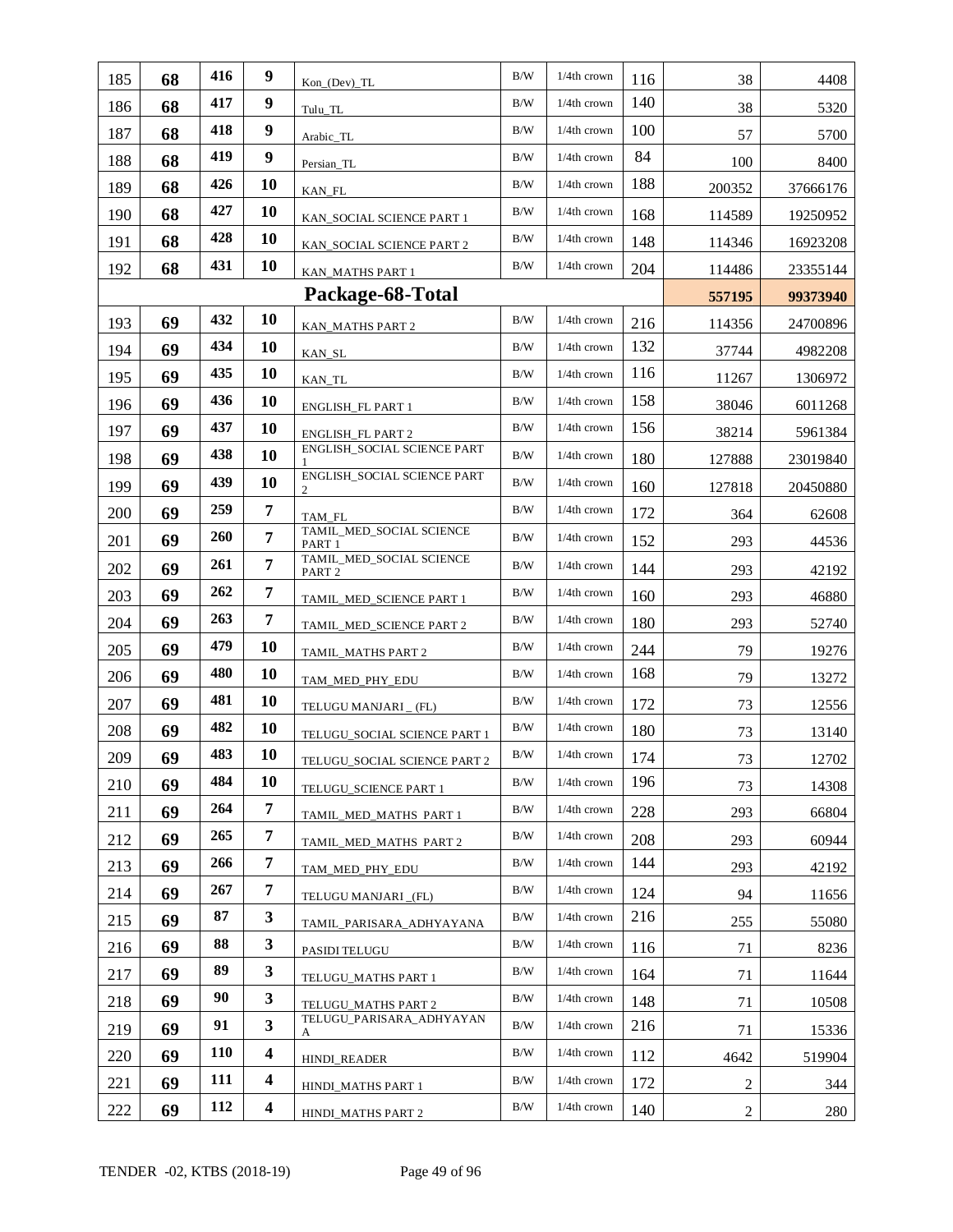| 223 | 69 | 113 | $\overline{\mathbf{4}}$ | HINDI_PARISARA_ADHYAYANA                    | B/W        | 1/4th crown | 248 | $\overline{c}$ | 496       |
|-----|----|-----|-------------------------|---------------------------------------------|------------|-------------|-----|----------------|-----------|
|     |    |     |                         | Package-69-Total                            |            |             |     | 503479         | 87571082  |
| 224 | 70 | 442 | 10                      | <b>ENGLISH_MATHS PART 1</b>                 | B/W        | 1/4th crown | 188 | 127665         | 24001020  |
| 225 | 70 | 443 | 10                      | <b>ENGLISH_MATHS PART 2</b>                 | B/W        | 1/4th crown | 196 | 127646         | 25018616  |
| 226 | 70 | 445 | 10                      | ENGLISH_SL                                  | B/W        | 1/4th crown | 228 | 198722         | 45308616  |
| 227 | 70 | 446 | 10                      | ENGLISH_TL                                  | B/W        | 1/4th crown | 116 | 5345           | 620020    |
| 228 | 70 | 447 | 10                      | URDU_FL                                     | B/W        | 1/4th crown | 156 | 7693           | 1200108   |
| 229 | 70 | 448 | 10                      | URDU_SOCIAL SCIENCE PART 1                  | B/W        | 1/4th crown | 202 | 3065           | 619130    |
| 230 | 70 | 449 | 10                      | URDU_SOCIAL SCIENCE PART 2                  | B/W        | 1/4th crown | 180 | 3128           | 563040    |
| 231 | 70 | 452 | <b>10</b>               | URDU_MATHS PART 1                           | B/W        | 1/4th crown | 208 | 3045           | 633360    |
| 232 | 70 | 453 | 10                      | <b>URDU_MATHS PART 2</b>                    | B/W        | 1/4th crown | 212 | 3128           | 663136    |
| 233 | 70 | 455 | 10                      | URDU TL                                     | B/W        | 1/4th crown | 124 | 252            | 31248     |
| 234 | 70 | 473 | 10                      | TAMIL_FL                                    | B/W        | 1/4th crown | 176 | 322            | 56672     |
| 235 | 70 | 474 | 10                      | TAMIL_SOCIAL SCIENCE PART 1                 | B/W        | 1/4th crown | 176 | 79             | 13904     |
| 236 | 70 | 475 | 10                      | TAMIL_SOCIAL SCIENCE PART 2                 | B/W        | 1/4th crown | 166 | 79             | 13114     |
| 237 | 70 | 476 | 10                      | TAMIL_SCIENCE PART 1                        | B/W        | 1/4th crown | 216 | 79             | 17064     |
| 238 | 70 | 477 | 10                      | TAMIL_SCIENCE PART 2                        | $\rm\,B/W$ | 1/4th crown | 212 | 79             | 16748     |
| 239 | 70 | 478 | 10                      | TAMIL_MATHS PART 1                          | B/W        | 1/4th crown | 228 | 79             | 18012     |
| 240 | 70 | 464 | 10                      | HINDI_FL (SUMAN)                            | B/W        | 1/4th crown | 252 | 930            | 234360    |
| 241 | 70 | 472 | 10                      | HINDI_TL (VALLARI)                          | $\rm\,B/W$ | 1/4th crown | 224 | 213830         | 47897920  |
|     |    |     |                         | Package-70-Total                            |            |             |     | 695166         | 146926088 |
|     |    |     |                         | <b>Bengaluru Division Textbooks - Total</b> |            |             |     | 5236256        | 950031573 |

|                     | <b>Bengaluru Division Work Book Packages</b> |                  |                      |             |                   |                                  |                                 |                             |  |  |  |  |  |
|---------------------|----------------------------------------------|------------------|----------------------|-------------|-------------------|----------------------------------|---------------------------------|-----------------------------|--|--|--|--|--|
| Sl.n<br>$\mathbf 0$ | Pkg<br>No.,                                  | <b>Clas</b><br>S | <b>Titles</b>        | <b>Size</b> | <b>Colou</b><br>r | <b>Aprox</b><br>No.of<br>Pages** | Approx<br>No.of<br><b>Books</b> | <b>Total No</b><br>of Pages |  |  |  |  |  |
| 1                   | 96                                           | 4                | Kan Maths WB-1       | $1/4$ Crown | B/W               | 68                               | 111197                          | 7561396                     |  |  |  |  |  |
| 2                   | 96                                           | $\overline{4}$   | Kan Maths WB-2       | $1/4$ Crown | B/W               | 68                               | 111197                          | 7561396                     |  |  |  |  |  |
| 3                   | 96                                           | $\overline{4}$   | Kannada WB-1         | $1/4$ Crown | B/W               | 72                               | 111197                          | 8006184                     |  |  |  |  |  |
| 4                   | 96                                           | 4                | Kannada WB-2         | 1/4 Crown   | B/W               | 68                               | 111197                          | 7561396                     |  |  |  |  |  |
| 5                   | 96                                           | 5                | English WB-1         | $1/4$ Crown | B/W               | 68                               | 115250                          | 7837000                     |  |  |  |  |  |
| 6                   | 96                                           | 5                | English WB-2         | 1/4 Crown   | B/W               | 68                               | 115250                          | 7837000                     |  |  |  |  |  |
| $\overline{7}$      | 96                                           | 5                | Kan Maths WB-1       | 1/4 Crown   | B/W               | 72                               | 115250                          | 8298000                     |  |  |  |  |  |
| 8                   | 96                                           | 5                | Kan Maths WB-2       | $1/4$ Crown | B/W               | 68                               | 115250                          | 7837000                     |  |  |  |  |  |
|                     |                                              |                  | Package - 96 - Total |             |                   |                                  | 905788                          | 62499372                    |  |  |  |  |  |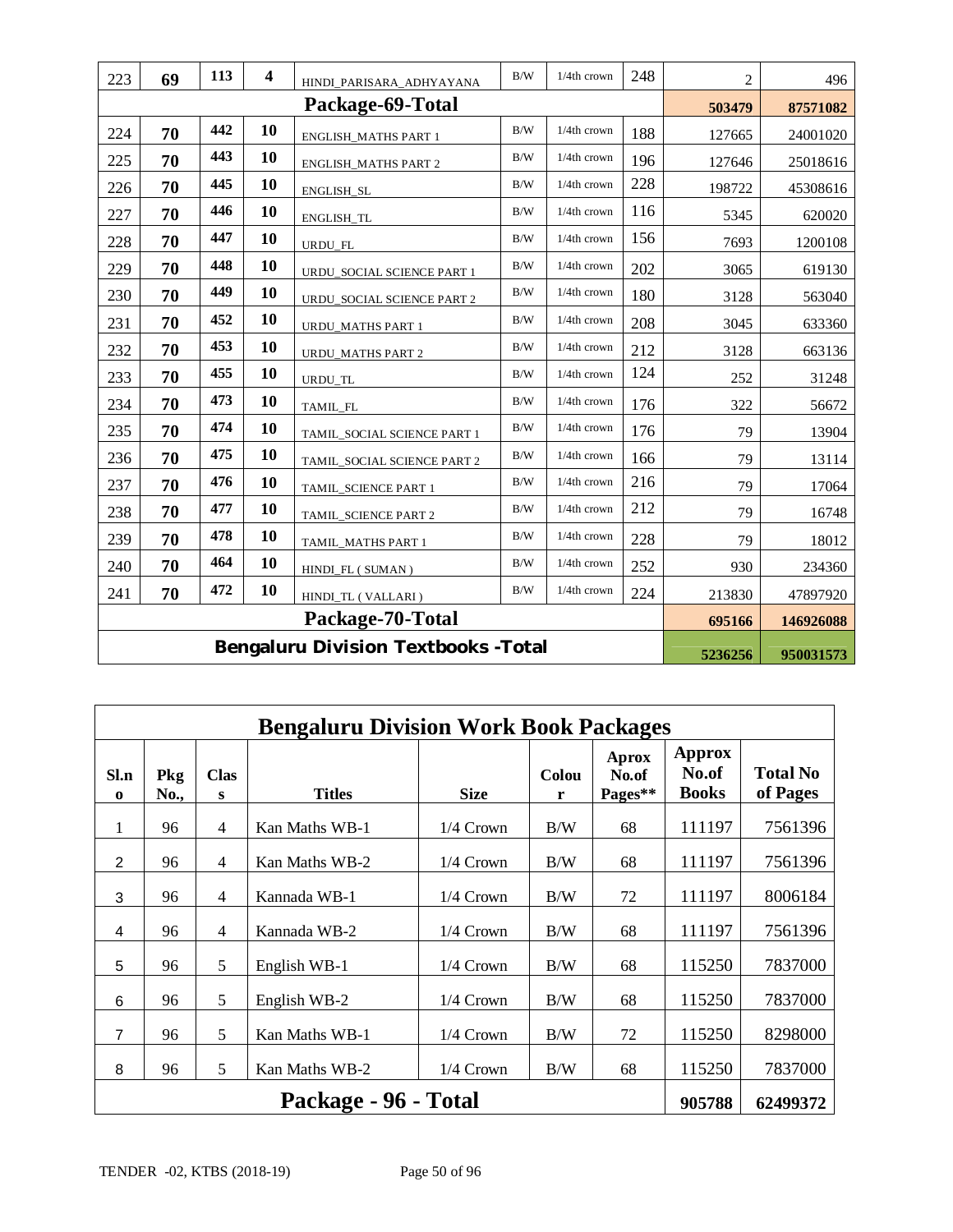| 9  | 97 | 5       | Kannada WB-1                    | 1/4 Crown   | B/W        | 68 | 115250  | 7837000   |
|----|----|---------|---------------------------------|-------------|------------|----|---------|-----------|
| 10 | 97 | 5       | Kannada WB-2                    | 1/4 Crown   | B/W        | 68 | 115250  | 7837000   |
| 11 | 97 | 6       | English WB-1                    | 1/4 Crown   | B/W        | 72 | 118244  | 8513568   |
| 12 | 97 | 6       | English WB-2                    | 1/4 Crown   | B/W        | 68 | 118244  | 8040592   |
| 13 | 97 | 6       | Kan Maths WB-1                  | 1/4 Crown   | B/W        | 72 | 118244  | 8513568   |
| 14 | 97 | 6       | Kan Maths WB-2                  | 1/4 Crown   | B/W        | 68 | 118244  | 8040592   |
| 15 | 97 | 6       | Kannada WB-1                    | $1/4$ Crown | B/W        | 72 | 118244  | 8513568   |
| 16 | 97 | 6       | Kannada WB-2                    | 1/4 Crown   | B/W        | 68 | 118244  | 8040592   |
|    |    |         | Package - 97 - Total            |             |            |    | 939964  | 65336480  |
| 17 | 98 | $\tau$  | English WB-1                    | 1/4 Crown   | B/W        | 68 | 102934  | 6999512   |
| 18 | 98 | $\tau$  | English WB-2                    | 1/4 Crown   | B/W        | 68 | 102934  | 6999512   |
| 19 | 98 | 7       | Kan Maths WB-1                  | $1/4$ Crown | B/W        | 72 | 102934  | 7411248   |
| 20 | 98 | $\tau$  | Kan Maths WB-2                  | 1/4 Crown   | B/W        | 68 | 102934  | 6999512   |
| 21 | 98 | $\tau$  | Kannada WB-1                    | 1/4 Crown   | B/W        | 68 | 102934  | 6999512   |
| 22 | 98 | $\tau$  | Kannada WB-2                    | 1/4 Crown   | B/W        | 68 | 102934  | 6999512   |
| 23 | 98 | 8       | English WB-1                    | 1/4 Crown   | B/W        | 68 | 105184  | 7152512   |
| 24 | 98 | $\,8\,$ | English WB-2                    | $1/4$ Crown | B/W        | 68 | 105184  | 7152512   |
|    |    |         | Package - 98 - Total            |             |            |    | 827972  | 56713832  |
| 25 | 99 | 8       | Kan Maths WB-1                  | 1/4 Crown   | B/W        | 72 | 105184  | 7573248   |
| 26 | 99 | 8       | Kan Maths WB-2                  | 1/4 Crown   | B/W        | 68 | 105184  | 7152512   |
| 27 | 99 | $\,8\,$ | Kannada WB-1                    | 1/4 Crown   | $\rm\,B/W$ | 76 | 105184  | 7993984   |
| 28 | 99 | $8\,$   | Kannada WB-2                    | 1/4 Crown   | B/W        | 68 | 105184  | 7152512   |
| 29 | 99 | 9       | English WB-1                    | 1/4 Crown   | B/W        | 76 | 65437   | 4973212   |
| 30 | 99 | 9       | English WB-2                    | 1/4 Crown   | B/W        | 68 | 65437   | 4449716   |
| 31 | 99 | 9       | Kan Maths WB-1                  | 1/4 Crown   | B/W        | 76 | 65437   | 4973212   |
| 32 | 99 | 9       | Kan Maths WB-2                  | $1/4$ Crown | B/W        | 68 | 65437   | 4449716   |
| 33 | 99 | 9       | Kannada WB-1                    | 1/4 Crown   | B/W        | 68 | 65437   | 4449716   |
| 34 | 99 | 9       | Kannada WB-2                    | 1/4 Crown   | $\rm B/W$  | 68 | 65437   | 4449716   |
|    |    |         | Package - 99 - Total            |             |            |    | 813358  | 57617544  |
|    |    |         | <b>Bengaluru Division Total</b> |             |            |    | 3487082 | 242167228 |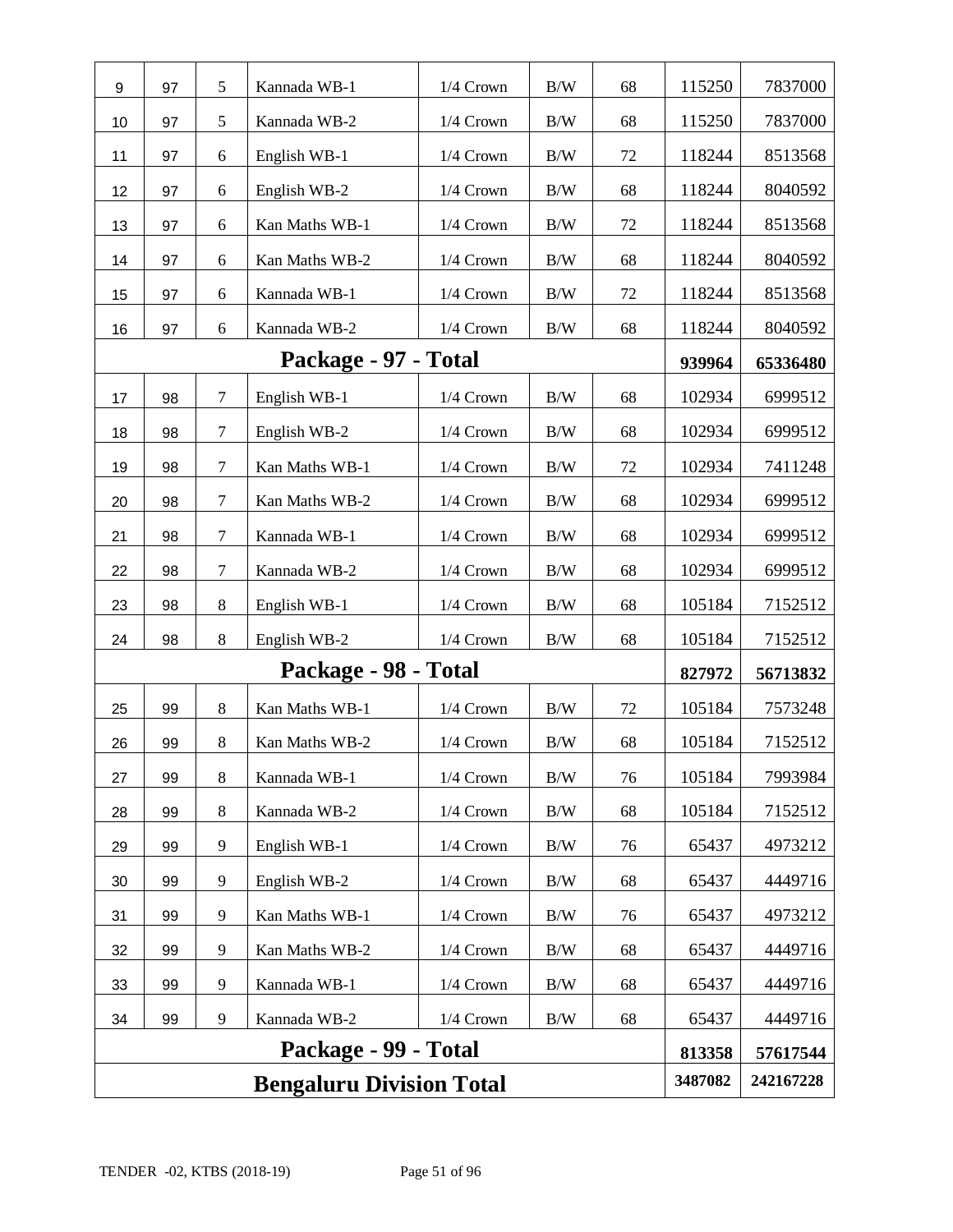# **Schedule – F : For Mysuru Division**

**Mysuru Division Packages from 71 to 76**

| <b>Slno</b> | Pkg<br>$\mathbf{n}\mathbf{o}$ | <b>Title</b><br>Code | <b>Class</b>     | <b>Titles</b>                   | Colour     | size           | <b>Pages</b> | Approx.,<br>copies | Approx.,<br>Pages |
|-------------|-------------------------------|----------------------|------------------|---------------------------------|------------|----------------|--------------|--------------------|-------------------|
| 1           | 71                            | 259                  | $\overline{7}$   | TAM FL                          | B/W        | $1/4$ th crown | 172          | 181                | 31132             |
| 2           | 71                            | 260                  | 7                | TAMIL MED SOCIAL SCIENCE PART 1 | B/W        | 1/4th crown    | 152          | 163                | 24776             |
| 3           | 71                            | 261                  | 7                | TAMIL_MED_SOCIAL SCIENCE PART 2 | B/W        | $1/4$ th crown | 144          | 163                | 23472             |
| 4           | 71                            | 262                  | 7                | TAMIL_MED_SCIENCE PART 1        | B/W        | 1/4th crown    | 160          | 163                | 26080             |
| 5           | 71                            | 263                  | $\overline{7}$   | TAMIL_MED_SCIENCE PART 2        | B/W        | $1/4$ th crown | 180          | 163                | 29340             |
| 6           | 71                            | 264                  | $\overline{7}$   | TAMIL MED MATHS PART 1          | B/W        | 1/4th crown    | 228          | 163                | 37164             |
| 7           | 71                            | 265                  | $\overline{7}$   | TAMIL_MED_MATHS PART 2          | B/W        | $1/4$ th crown | 208          | 163                | 33904             |
| 8           | 71                            | 266                  | $\overline{7}$   | TAM_MED_PHY_EDU                 | B/W        | $1/4$ th crown | 144          | 163                | 23472             |
| 9           | 71                            | 267                  | 7                | TELUGU MANJARI (FL)             | B/W        | 1/4th crown    | 124          | 33                 | 4092              |
| 10          | 71                            | 275                  | 7                | SAN_TL                          | B/W        | 1/4th crown    | 116          | 1036               | 120176            |
| 11          | 71                            | 276                  | 7                | Kon_(Dev)_TL                    | B/W        | 1/4th crown    | 115          | 119                | 13685             |
| 12          | 71                            | 277                  | $\overline{7}$   | $Kon_{Kan}$ $TL$                | $\rm\,B/W$ | $1/4$ th crown | 108          | 179                | 19332             |
| 13          | 71                            | 278                  | 7                | Tulu_TL                         | B/W        | $1/4$ th crown | 124          | 44                 | 5456              |
| 14          | 71                            | 279                  | $\overline{7}$   | Arabic_TL                       | B/W        | 1/4th crown    | 84           | 33                 | 2772              |
| 15          | 71                            | 280                  | $\overline{7}$   | Persian_TL                      | B/W        | $1/4$ th crown | 60           | 65                 | 3900              |
| 16          | 71                            | 281                  | 8                | KAN FL                          | B/W        | 1/4th crown    | 172          | 156150             | 26857800          |
| 17          | 71                            | 282                  | 8                | KAN MATHS PART 1                | B/W        | $1/4$ th crown | 212          | 95719              | 20292428          |
| 18          | 71                            | 283                  | 8                | KAN_MATHS PART 2                | B/W        | 1/4th crown    | 192          | 95719              | 18378048          |
| 19          | 71                            | 286                  | 8                | KAN_SOCIAL SCIENCE PART 1       | B/W        | 1/4th crown    | 140          | 95649              | 13390860          |
| 20          | 71                            | 287                  | 8                | KAN_SOCIAL SCIENCE PART 2       | B/W        | 1/4th crown    | 140          | 95869              | 13421660          |
| 21          | 71                            | 289                  | 8                | KAN_SL                          | B/W        | $1/4$ th crown | 124          | 18464              | 2289536           |
| 22          | 71                            | 21                   | $\mathbf{1}$     | <b>HINDI_READER</b>             | B/W        | $1/4$ th crown | 152          | 672                | 102144            |
| 23          | 71                            | 22                   | $\mathbf{1}$     | <b>HINDI MATHS</b>              | B/W        | 1/4th crown    | 220          | 6                  | 1320              |
| 24          | 71                            | 23                   | $\mathbf{1}$     | HINDI_PARISARA_ADHYAYANA        | B/W        | 1/4th crown    | 116          | 6                  | 696               |
| 25          | 71                            | 24                   | $\mathbf{1}$     | TAMIL_KARPAVA_MAGALOM           | B/W        | 1/4th crown    | 160          | 323                | 51680             |
| 26          | 71                            | 25                   | $\mathbf{1}$     | TAMIL_MATHS                     | $\rm\,B/W$ | $1/4$ th crown | 220          | 243                | 53460             |
| 27          | 71                            | 26                   | $\mathbf{1}$     | TAMIL_PARISARA_ADHYAYANA        | B/W        | $1/4$ th crown | 116          | 243                | 28188             |
| 28          | 71                            | 50                   | $\overline{2}$   | HINDI_READER                    | B/W        | $1/4$ th crown | 124          | 593                | 73532             |
| 29          | 71                            | 51                   | $\boldsymbol{2}$ | HINDI_MATHS                     | B/W        | $1/4$ th crown | 264          | 12                 | 3168              |
| 30          | 71                            | 52                   | $\boldsymbol{2}$ | HINDI_PARISARA_ADHYAYANA        | B/W        | 1/4th crown    | 172          | 12                 | 2064              |
|             |                               |                      |                  | Package-71-Total                |            |                |              | 562511             | 95345337          |
| 31          | 72                            | 250                  | $\overline{7}$   | HINDI SUMAN $_{-}$ (FL)         | B/W        | $1/4$ th crown | 132          | 299                | 39468             |
| 32          | 72                            | 251                  | 7                | HIN MED SOCIAL SCIENCE PART 1   | B/W        | $1/4$ th crown | 148          | 13                 | 1924              |
| 33          | 72                            | 252                  | $\overline{7}$   | HIN_MED_SOCIAL SCIENCE PART 2   | B/W        | $1/4$ th crown | 140          | 13                 | 1820              |
| 34          | 72                            | 253                  | 7                | HIN_MED_ SCIENCE PART 1         | B/W        | $1/4$ th crown | 260          | 13                 | 3380              |
| 35          | 72                            | 255                  | 7                | HIN_MED_MATHS PART 1            | B/W        | $1/4$ th crown | 228          | 13                 | 2964              |
| 36          | 72                            | 256                  | 7                | HIN_MED_MATHS PART 2            | B/W        | $1/4$ th crown | 204          | 13                 | 2652              |
| 37          | 72                            | 257                  | 7                | HIN_MED_PHY_EDU                 | B/W        | $1/4$ th crown | 136          | 13                 | 1768              |
| 38          | 72                            | <b>290</b>           | 8                | Kan_TL                          | B/W        | $1/4$ th crown | 116          | 8248               | 956768            |
| 39          | 72                            | 291                  | 8                | ENG_FL                          | B/W        | $1/4$ th crown | 164          | 20323              | 3332972           |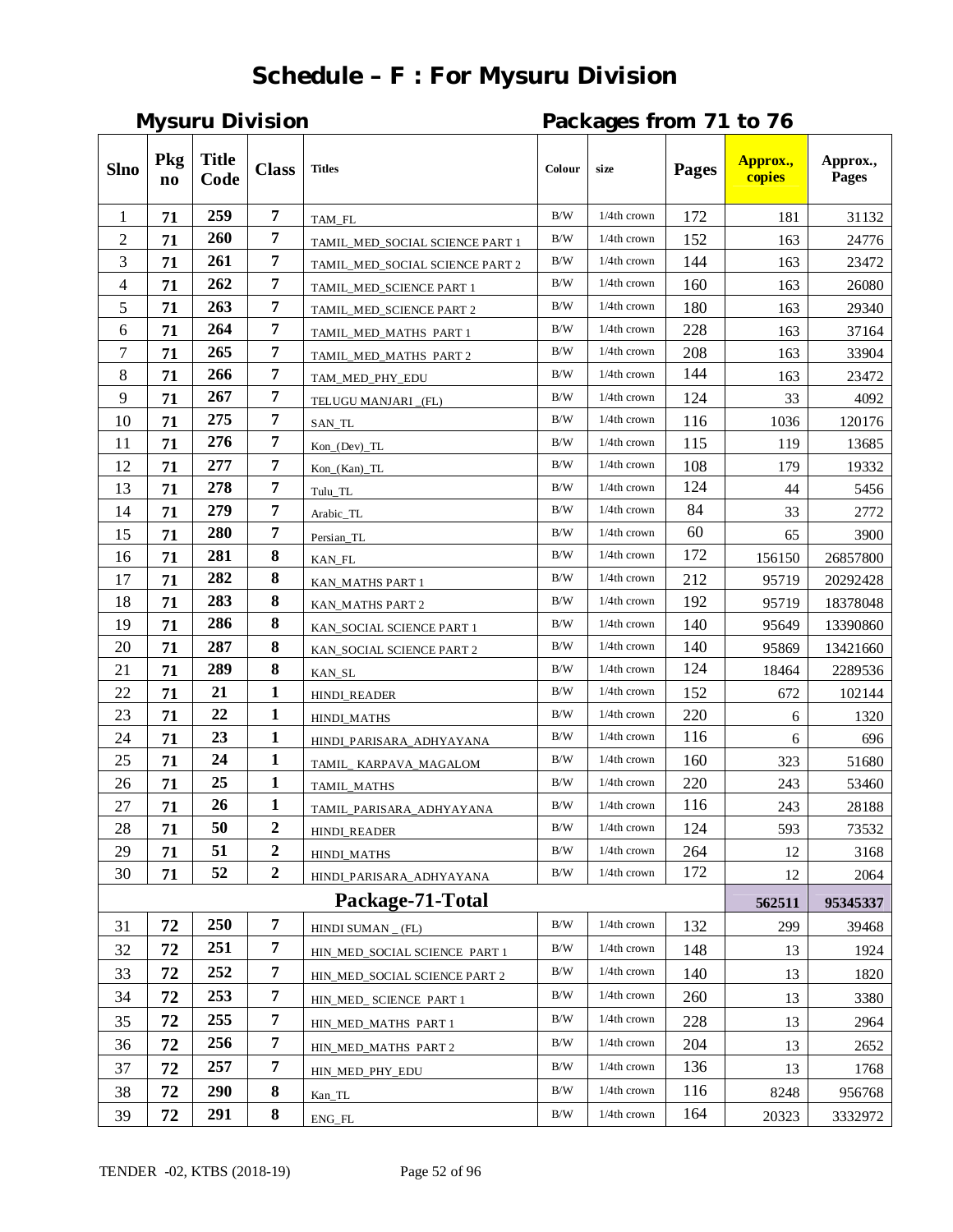| 40 | 72 | 292 | 8                | ENGLISH_MATHS PART 1                             | B/W       | 1/4th crown    | 196 | 74054          | 14514584   |
|----|----|-----|------------------|--------------------------------------------------|-----------|----------------|-----|----------------|------------|
| 41 | 72 | 293 | 8                | <b>ENGLISH_MATHS PART 2</b>                      | B/W       | $1/4$ th crown | 176 | 73837          | 12995312   |
| 42 | 72 | 296 | 8                | ENGLISH_SOCIALSCIENCE                            | B/W       | $1/4$ th crown | 284 | 73793          | 20957212   |
| 43 | 72 | 298 | 8                | ENG_SL                                           | B/W       | $1/4$ th crown | 196 | 152936         | 29975456   |
| 44 | 72 | 299 | 8                | ${\rm ENG\_TL}$                                  | B/W       | 1/4th crown    | 108 | 1115           | 120420     |
| 45 | 72 | 300 | 8                | URDU_FL                                          | B/W       | $1/4$ th crown | 116 | 1766           | 204856     |
| 46 | 72 | 301 | 8                | URDU_MATHS PART 1                                | B/W       | $1/4$ th crown | 212 | 202            | 42824      |
| 47 | 72 | 302 | 8                | URDU_MATHS PART 2                                | B/W       | 1/4th crown    | 196 | 202            | 39592      |
| 48 | 72 | 305 | 8                | URDU_SOCIAL SCIENCE_ PART 1                      | B/W       | $1/4$ th crown | 164 | 202            | 33128      |
| 49 | 72 | 306 | 8                | URDU_SOCIAL SCIENCE_ PART 2                      | B/W       | $1/4$ th crown | 164 | 202            | 33128      |
| 50 | 72 | 308 | 8                | URDU_TL                                          | B/W       | $1/4$ th crown | 100 | 146            | 14600      |
| 51 | 72 | 316 | 8                | HINDL_FL (SUMAN)                                 | B/W       | 1/4th crown    | 244 | 838            | 204472     |
| 52 | 72 | 324 | 8                | HINDLTL (VALLARI)                                | B/W       | 1/4th crown    | 148 | 158434         | 23448232   |
| 53 | 72 | 53  | $\boldsymbol{2}$ | TAMIL_KARPAVA_MAGALOM                            | B/W       | $1/4$ th crown | 172 | 444            | 76368      |
| 54 | 72 | 54  | $\boldsymbol{2}$ | TAMIL_MATHS                                      | B/W       | $1/4$ th crown | 264 | 444            | 117216     |
| 55 | 72 | 55  | $\boldsymbol{2}$ | TAMIL PARISARA ADHYAYANA                         | B/W       | $1/4$ th crown | 172 | 444            | 76368      |
| 56 | 72 | 56  | $\boldsymbol{2}$ | PASIDI TELUGU (FL)                               | B/W       | $1/4$ th crown | 100 | 1              | 100        |
| 57 | 72 | 57  | $\boldsymbol{2}$ | TELUGU MATHS                                     | B/W       | $1/4$ th crown | 264 | 1              | 264        |
| 58 | 72 | 58  | $\boldsymbol{2}$ | TELUGU_PARISARA_ADHYAYANA                        | B/W       | 1/4th crown    | 172 | $\mathbf{1}$   | 172        |
|    |    |     |                  | Package-72-Total                                 |           |                |     | 568010         | 107198020  |
| 59 | 73 | 140 | 5                | HINDI_FL                                         | B/W       | $1/4$ th crown | 140 | 405            | 56700      |
| 60 | 73 | 141 | 5                | HINDI_PARISARA_ADHYAYANA                         | B/W       | $1/4$ th crown | 260 | $\overline{7}$ | 1820       |
| 61 | 73 | 142 | 5                | HINDI_MED_MATHS PART 1                           | B/W       | $1/4$ th crown | 164 | 7              | 1148       |
| 62 | 73 | 143 | 5                | HINDI_MED_MATHS PART 2                           | B/W       | 1/4th crown    | 140 | 7              | 980        |
| 63 | 73 | 144 | 5                | TAMIL_FL                                         | B/W       | $1/4$ th crown | 168 | 304            | 51072      |
| 64 | 73 | 145 | 5                | TAMIL PARISARA ADHYAYANA                         | B/W       | $1/4$ th crown | 260 |                |            |
|    |    |     |                  |                                                  |           |                |     | 304            | 79040      |
| 65 | 73 | 146 | 5                |                                                  | B/W       | $1/4$ th crown | 164 | 304            | 49856      |
| 66 | 73 | 147 | 5                | TAMIL_MED MATHS PART 1<br>TAMIL MED MATHS PART 2 | B/W       | $1/4$ th crown | 144 | 304            |            |
| 67 | 73 | 148 | 5                |                                                  | B/W       | 1/4th crown    | 116 | $\sqrt{2}$     | 43776      |
| 68 | 73 | 149 | 5                | TELUGU MANJARI (FL)<br>TELUGU PARISARA ADHYAYANA | B/W       | 1/4th crown    | 260 | $\sqrt{2}$     | 232<br>520 |
| 69 | 73 | 150 | 5                | TELUGU_MED_MATHS PART 1                          | B/W       | 1/4th crown    | 164 | $\overline{2}$ | 328        |
| 70 | 73 | 341 | 8                | SANSKRIT_FL                                      | B/W       | $1/4$ th crown | 172 | 4161           | 715692     |
| 71 | 73 | 342 | 8                | SANSKRIT_TL                                      | B/W       | 1/4th crown    | 140 | 1537           | 215180     |
| 72 | 73 | 343 | 8                | $Kon_{Kan}$ $TL$                                 | B/W       | 1/4th crown    | 108 | 126            | 13608      |
| 73 | 73 | 344 | 8                | $Kon_ (Dev) _ TL$                                | $\rm B/W$ | 1/4th crown    | 100 | 108            | 10800      |
| 74 | 73 | 345 | 8                | Tulu_TL                                          | B/W       | 1/4th crown    | 140 | 387            | 54180      |
| 75 | 73 | 354 | 9                | KAN_FL                                           | B/W       | 1/4th crown    | 172 | 156072         | 26844384   |
| 76 | 73 | 355 | 9                | KAN_SOCIAL SCIENCE PART 1                        | B/W       | 1/4th crown    | 148 | 100052         | 14807696   |
| 77 | 73 | 356 | 9                | KAN_SOCIAL SCIENCE PART 2                        | B/W       | 1/4th crown    | 148 | 101600         | 15036800   |
| 78 | 73 | 359 | 9                | KAN_MATHS PART 1                                 | B/W       | 1/4th crown    | 180 | 100052         | 18009360   |
| 79 | 73 | 360 | $\boldsymbol{9}$ | KAN_MATHS PART 2                                 | B/W       | 1/4th crown    | 204 | 100052         | 20410608   |
| 80 | 73 | 80  | 3                | HINDI_READER                                     | B/W       | 1/4th crown    | 104 | 533            | 55432      |
| 81 | 73 | 81  | 3                | HINDI_MATHS PART 1                               | B/W       | $1/4$ th crown | 164 | 6              | 984        |
| 82 | 73 | 82  | 3                | HINDI_MATHS PART 2                               | B/W       | 1/4th crown    | 144 | 6              | 864        |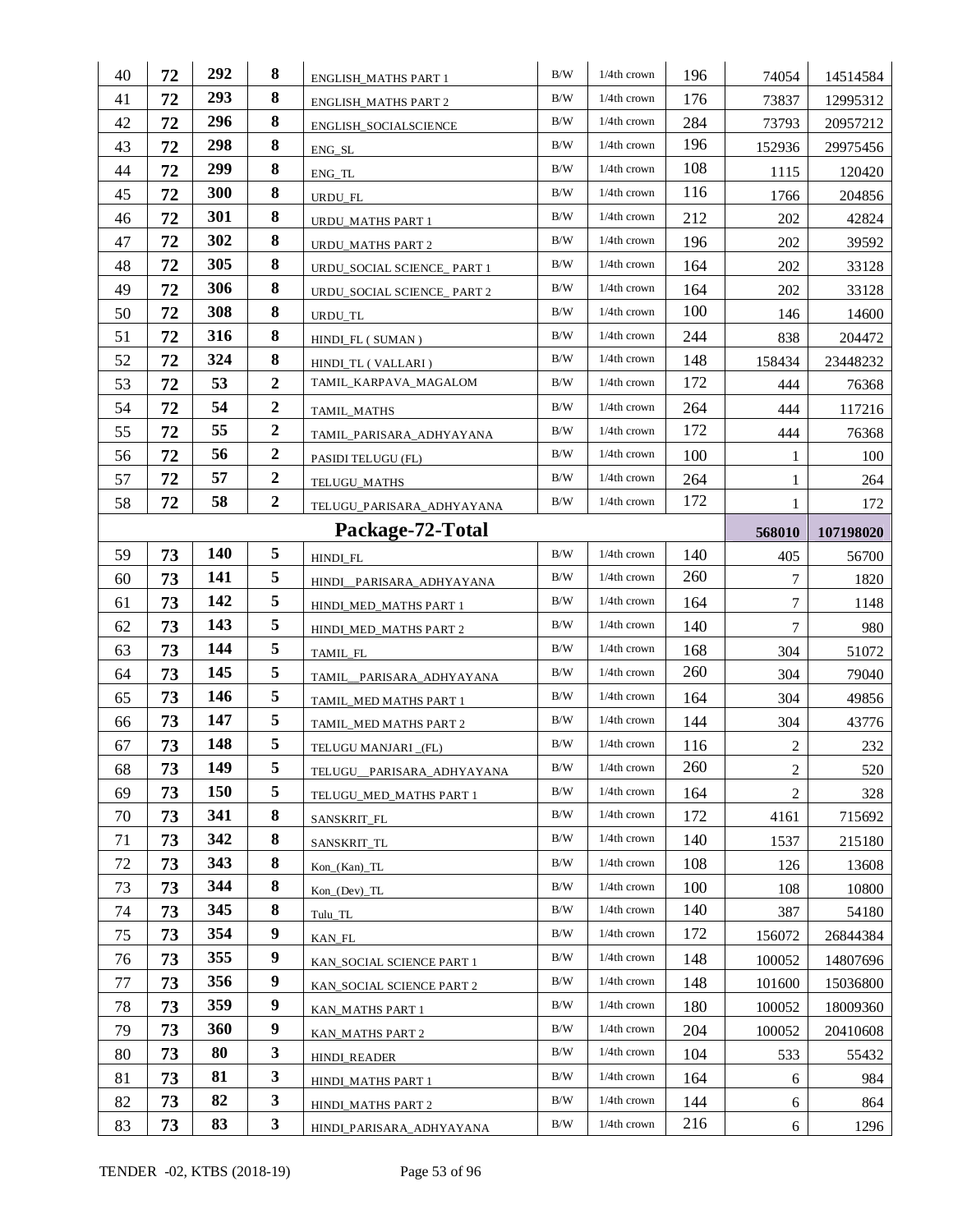| 84  | 73 | 84         | 3                | TAMIL_KARPAVA_MAGALOM         | B/W | 1/4th crown    | 148 | 584    | 86432     |
|-----|----|------------|------------------|-------------------------------|-----|----------------|-----|--------|-----------|
| 85  | 73 | 85         | $\mathbf{3}$     | TAMIL_MATHS PART 1            | B/W | $1/4$ th crown | 164 | 584    | 95776     |
|     |    |            |                  | Package-73-Total              |     |                |     | 567514 | 96644564  |
| 86  | 74 | 362        | 9                | KAN_SL                        | B/W | $1/4$ th crown | 132 | 16387  | 2163084   |
| 87  | 74 | 363        | 9                | KAN_TL                        | B/W | $1/4$ th crown | 124 | 5719   | 709156    |
| 88  | 74 | 364        | $\boldsymbol{9}$ | ENGLISH_FL                    | B/W | $1/4$ th crown | 228 | 19010  | 4334280   |
| 89  | 74 | 365        | 9                | ENGISH_SOCIAL SCIENCE PART 1  | B/W | $1/4$ th crown | 156 | 72001  | 11232156  |
| 90  | 74 | 366        | 9                | ENGISH SOCIAL SCIENCE PART 2  | B/W | $1/4$ th crown | 164 | 72014  | 11810296  |
| 91  | 74 | 368        | $\boldsymbol{9}$ | <b>ENGISH_MATHS PART 1</b>    | B/W | $1/4$ th crown | 176 | 71793  | 12635568  |
| 92  | 74 | 369        | 9                | <b>ENGISH_MATHS PART 2</b>    | B/W | $1/4$ th crown | 200 | 71773  | 14354600  |
| 93  | 74 | 371        | 9                | ENG_SL                        | B/W | $1/4$ th crown | 196 | 152583 | 29906268  |
| 94  | 74 | 372        | 9                | ENG_TL                        | B/W | $1/4$ th crown | 116 | 1009   | 117044    |
| 95  | 74 | 373        | 9                | URDU_FL                       | B/W | 1/4th crown    | 132 | 1598   | 210936    |
| 96  | 74 | 374        | 9                | URDU_SOCIAL SCIENCE PART 1    | B/W | $1/4$ th crown | 164 | 195    | 31980     |
| 97  | 74 | 375        | 9                | URDU_SOCIAL SCIENCE_PART 2    | B/W | $1/4$ th crown | 170 | 195    | 33150     |
| 98  | 74 | 377        | 9                | URDU_MATHS PART 1             | B/W | $1/4$ th crown | 204 | 195    | 39780     |
| 99  | 74 | 378        | $\boldsymbol{9}$ | URDU_MATHS PART 2             | B/W | $1/4$ th crown | 232 | 195    | 45240     |
| 100 | 74 | 380        | 9                | URDU_TL                       | B/W | $1/4$ th crown | 100 | 66     | 6600      |
| 101 | 74 | 381        | 9                | MAYA MARTI _ (FL)             | B/W | $1/4$ th crown | 172 | $28\,$ | 4816      |
| 102 | 74 | 389        | 9                | HINDL FL (SUMAN)              | B/W | $1/4$ th crown | 220 | 861    | 189420    |
| 103 | 74 | 151        | 5                | TELUGU_MED_MATHS PART 2       | B/W | $1/4$ th crown | 140 | 2      | 280       |
| 104 | 74 | 185        | 6                | HIN_FL (SUMAN)                | B/W | $1/4$ th crown | 148 | 390    | 57720     |
| 105 | 74 | 186        | 6                | HIN_MED_SOCIAL SCIENCE PART 1 | B/W | $1/4$ th crown | 164 | 11     | 1804      |
| 106 | 74 | 187        | 6                | HIN_MED_SOCIAL SCIENCE PART 2 | B/W | 1/4th crown    | 172 | 11     | 1892      |
| 107 | 74 | 188        | 6                | HIN_MED_SCIENCE               | B/W | 1/4th crown    | 180 | 11     | 1980      |
| 108 | 74 | 189        | 6                | HIN_MED_MATHS PART 1          | B/W | 1/4th crown    | 168 | 11     | 1848      |
| 109 | 74 | <b>190</b> | 6                | HIN_MED_MATHS PART 2          | B/W | $1/4$ th crown | 196 | 11     | 2156      |
| 110 | 74 | 191        | 6                | HIN_MED_PHY_EDU               | B/W | $1/4$ th crown | 132 | 11     | 1452      |
| 111 | 74 | 193        | 6                | TAM_FL                        | B/W | $1/4$ th crown | 180 | 185    | 33300     |
| 112 | 74 | 194        | 6                | TAM_MED_SOCIAL PART 1         | B/W | $1/4$ th crown | 168 | 145    | 24360     |
| 113 | 74 | 195        | 6                | TAM_MED_SOCIAL SCIENCE PART 2 | B/W | $1/4$ th crown | 180 | 136    | 24480     |
| 114 | 74 | 396        | 9                | HINDI_TL (VALLARI)            | B/W | 1/4th crown    | 172 | 157475 | 27085700  |
|     |    |            |                  | Package-74-Total              |     |                |     | 644021 | 115061346 |
| 115 | 75 | 196        | 6                | TAM_MED_SCIENCE               | B/W | $1/4$ th crown | 268 | 145    | 38860     |
| 116 | 75 | 197        | 6                | TAM_MED_MATHS PART 1          | B/W | $1/4$ th crown | 208 | 137    | 28496     |
| 117 | 75 | 198        | 6                | TAM_MED_MATHS PART 2          | B/W | $1/4$ th crown | 248 | 145    | 35960     |
| 118 | 75 | 199        | 6                | TAM MED PHY EDU               | B/W | 1/4th crown    | 144 | 145    | 20880     |
| 119 | 75 | 200        | 6                | TEL_FL                        | B/W | $1/4$ th crown | 148 | 40     | 5920      |
| 120 | 75 | 397        | 9                | TAMIL_FL                      | B/W | 1/4th crown    | 200 | 1      | 200       |
| 121 | 75 | 413        | 9                | SANSKRIT_FL                   | B/W | 1/4th crown    | 188 | 4160   | 782080    |
| 122 | 75 | 414        | 9                | SANSKRIT_TL                   | B/W | 1/4th crown    | 116 | 1434   | 166344    |
| 123 | 75 | 415        | 9                | $Kon_{Ran) _TL}$              | B/W | 1/4th crown    | 108 | 120    | 12960     |
| 124 | 75 | 416        | 9                | Kon_(Dev)_TL                  | B/W | $1/4$ th crown | 116 | 80     | 9280      |
| 125 | 75 | 417        | 9                | Tulu_TL                       | B/W | $1/4$ th crown | 140 | 600    | 84000     |
| 126 | 75 | 426        | 10               | KAN_FL                        | B/W | $1/4$ th crown | 188 | 149902 | 28181576  |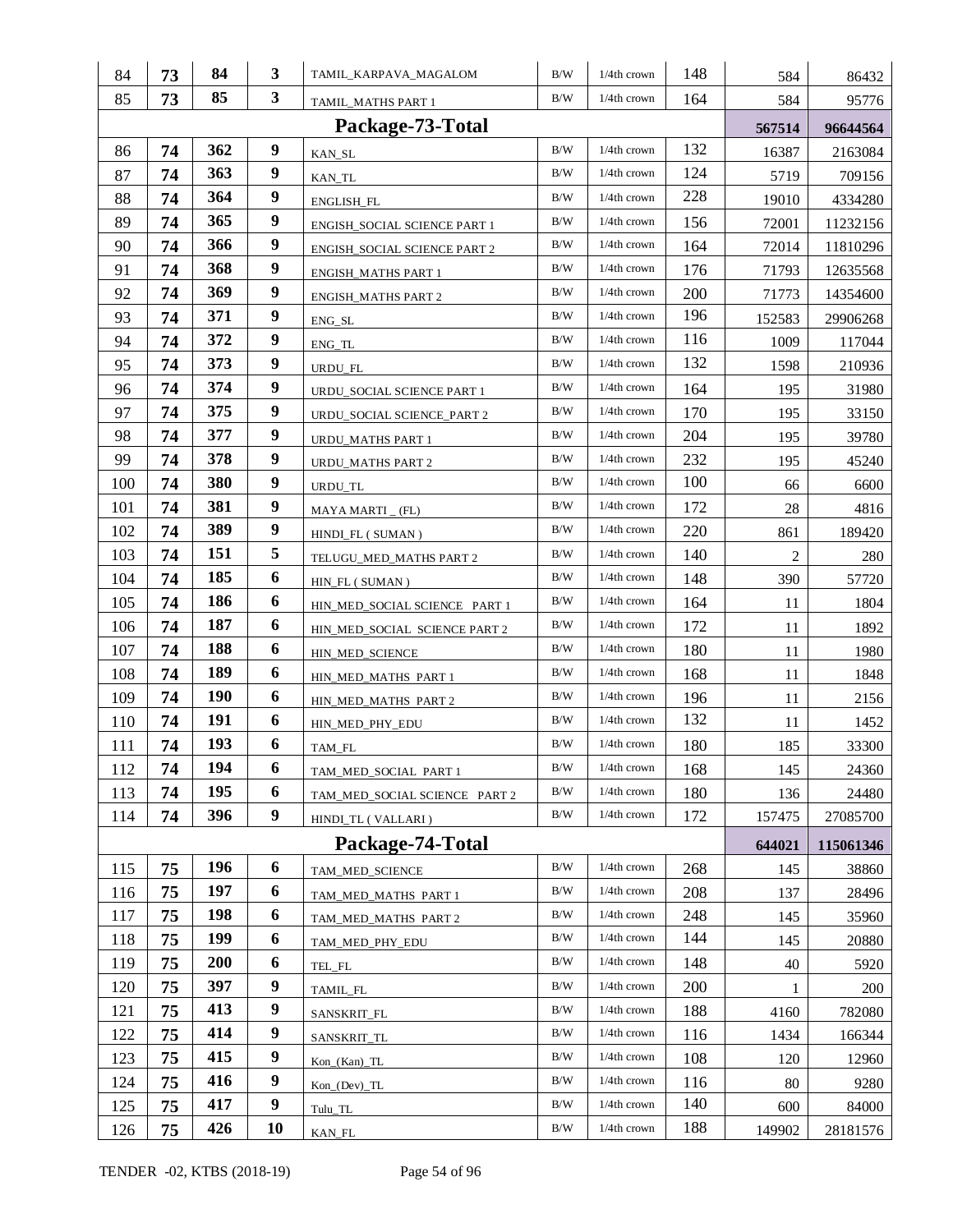| 127 | 75 | 427        | 10                      | KAN_SOCIAL SCIENCE PART 1            | B/W       | $1/4$ th crown | 168 | 96981          | 16292808  |
|-----|----|------------|-------------------------|--------------------------------------|-----------|----------------|-----|----------------|-----------|
| 128 | 75 | 428        | 10                      | KAN_SOCIAL SCIENCE PART 2            | B/W       | $1/4$ th crown | 148 | 97001          | 14356148  |
| 129 | 75 | 431        | 10                      | KAN_MATHS PART 1                     | B/W       | 1/4th crown    | 204 | 96979          | 19783716  |
| 130 | 75 | 432        | 10                      | KAN_MATHS PART 2                     | B/W       | $1/4$ th crown | 216 | 96970          | 20945520  |
| 131 | 75 | 434        | 10                      | KAN_SL                               | B/W       | $1/4$ th crown | 132 | 14625          | 1930500   |
| 132 | 75 | 435        | 10                      | KAN_TL                               | B/W       | $1/4$ th crown | 116 | 5588           | 648208    |
| 133 | 75 | 86         | $\mathbf{3}$            | TAMIL_MATHS PART 2                   | B/W       | $1/4$ th crown | 148 | 589            | 87172     |
| 134 | 75 | 87         | 3                       | TAMIL_PARISARA_ADHYAYANA             | B/W       | 1/4th crown    | 216 | 584            | 126144    |
| 135 | 75 | 88         | 3                       | PASIDI TELUGU                        | B/W       | 1/4th crown    | 116 | 1              | 116       |
| 136 | 75 | 89         | 3                       | TELUGU_MATHS PART 1                  | B/W       | $1/4$ th crown | 164 | 1              | 164       |
| 137 | 75 | 90         | $\mathbf{3}$            | TELUGU_MATHS PART 2                  | B/W       | $1/4$ th crown | 148 | 1              | 148       |
| 138 | 75 | 91         | 3                       | TELUGU_PARISARA_ADHYAYANA            | B/W       | $1/4$ th crown | 216 | 1              | 216       |
| 139 | 75 | <b>110</b> | $\boldsymbol{4}$        | <b>HINDI_READER</b>                  | B/W       | $1/4$ th crown | 112 | 542            | 60704     |
| 140 | 75 | 111        | $\overline{\mathbf{4}}$ | HINDI_MATHS PART 1                   | B/W       | $1/4$ th crown | 172 | 8              | 1376      |
|     |    |            |                         | Package-75-Total                     |           |                |     | 566780         | 103599496 |
| 141 | 76 | 207        | 6                       | SAN_TL                               | B/W       | 1/4th crown    | 156 | 1035           | 161460    |
| 142 | 76 | 208        | 6                       | $Kon_{o}(Dev) _TL$                   | B/W       | $1/4$ th crown | 128 | 173            | 22144     |
| 143 | 76 | 209        | 6                       | $Kon_{a}(Kan)_{n}TL$                 | B/W       | $1/4$ th crown | 92  | 164            | 15088     |
| 144 | 76 | 210        | 6                       | Tulu TL                              | B/W       | $1/4$ th crown | 108 | 50             | 5400      |
| 145 | 76 | 211        | 6                       | Arabic_TL                            | B/W       | 1/4th crown    | 76  | 40             | 3040      |
| 146 | 76 | 212        | 6                       | Persian_TL                           | $\rm B/W$ | $1/4$ th crown | 68  | 47             | 3196      |
| 147 | 76 | 436        | 10                      | ENGLISH_FL PART 1                    | B/W       | $1/4$ th crown | 158 | 17805          | 2813190   |
| 148 | 76 | 437        | 10                      | <b>ENGLISH_FL PART 2</b>             | B/W       | $1/4$ th crown | 156 | 17809          | 2778204   |
| 149 | 76 | 438        | 10                      | ENGLISH_SOCIAL SCIENCE PART 1        | B/W       | 1/4th crown    | 180 | 69316          | 12476880  |
| 150 | 76 | 439        | 10                      | <b>ENGLISH_SOCIAL SCIENCE PART 2</b> | B/W       | $1/4$ th crown | 160 | 69498          | 11119680  |
| 151 | 76 | 442        | 10                      | <b>ENGLISH_MATHS PART 1</b>          | B/W       | $1/4$ th crown | 188 | 69468          | 13059984  |
| 152 | 76 | 443        | 10                      | <b>ENGLISH_MATHS PART 2</b>          | B/W       | $1/4$ th crown | 196 | 69358          | 13594168  |
| 153 | 76 | 445        | 10                      | ENGLISH_SL                           | B/W       | $1/4$ th crown | 228 | 147730         | 33682440  |
| 154 | 76 | 446        | 10                      | ENGLISH_TL                           | B/W       | $1/4$ th crown | 116 | 846            | 98136     |
| 155 | 76 | 447        | 10                      | URDU FL                              | B/W       | 1/4th crown    | 156 | 1493           | 232908    |
| 156 | 76 | 448        | 10                      | URDU_SOCIAL SCIENCE PART 1           | B/W       | 1/4th crown    | 202 | 154            | 31108     |
| 157 | 76 | 449        | 10                      | URDU_SOCIAL SCIENCE PART 2           | B/W       | $1/4$ th crown | 180 | 154            | 27720     |
| 158 | 76 | 452        | 10                      | URDU_MATHS PART 1                    | B/W       | $1/4th$ crown  | 208 | 154            | 32032     |
| 159 | 76 | 453        | 10                      | URDU MATHS PART 2                    | B/W       | $1/4$ th crown | 212 | 154            | 32648     |
| 160 | 76 | 455        | 10                      | URDU_TL                              | B/W       | $1/4$ th crown | 124 | 60             | 7440      |
| 161 | 76 | 112        | $\overline{\mathbf{4}}$ | HINDI_MATHS PART 2                   | B/W       | 1/4th crown    | 140 | 8              | 1120      |
| 162 | 76 | 113        | $\overline{\mathbf{4}}$ | HINDI_PARISARA_ADHYAYANA             | B/W       | 1/4th crown    | 248 | 8              | 1984      |
| 163 | 76 | 114        | 4                       | TAMIL_KARPAVA_MAGALOM                | B/W       | $1/4th$ crown  | 172 | 428            | 73616     |
| 164 | 76 | 115        | 4                       | TAMIL_MATHS PART 1                   | B/W       | $1/4$ th crown | 172 | 428            | 73616     |
| 165 | 76 | 116        | 4                       | TAMIL_MATHS PART 2                   | B/W       | $1/4$ th crown | 138 | 436            | 60168     |
| 166 | 76 | 117        | 4                       | TAMIL_PARISARA_ADHYAYANA             | B/W       | $1/4$ th crown | 248 | 430            | 106640    |
| 167 | 76 | 118        | 4                       | PASIDI TELUGU                        | B/W       | 1/4th crown    | 108 | $\mathfrak{Z}$ | 324       |
| 168 | 76 | 119        | 4                       | TELUGU_MATHS PART 1                  | B/W       | $1/4$ th crown | 172 | 3              | 516       |
| 169 | 76 | <b>120</b> | 4                       | TELUGU_MATHS PART 2                  | B/W       | $1/4$ th crown | 140 | $\mathfrak{Z}$ | 420       |
| 170 | 76 | 121        | $\boldsymbol{4}$        | TELUGU_PARISARA_ADHYAYANA            | B/W       | $1/4$ th crown | 248 | $\overline{3}$ | 744       |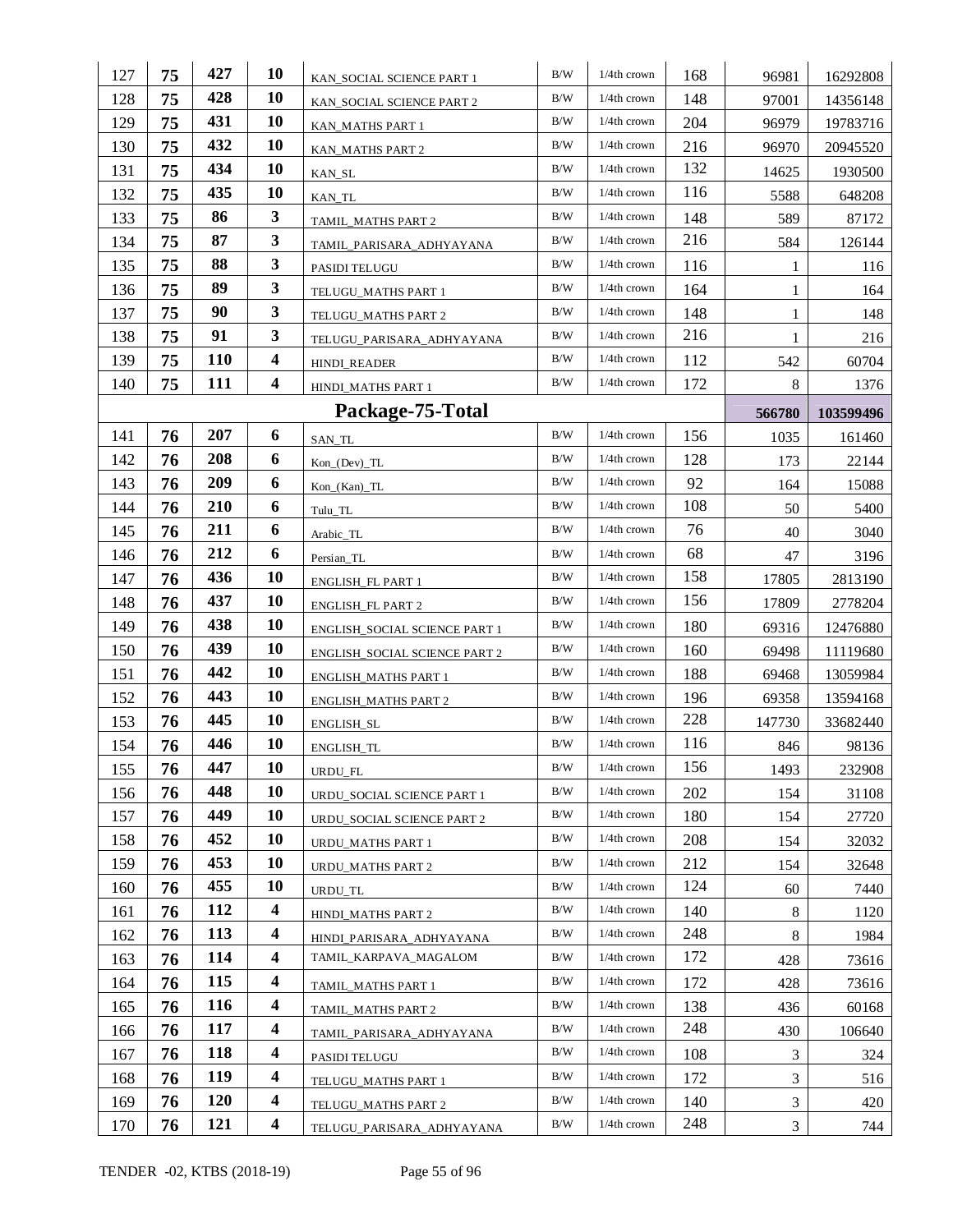| 171 | 76                                     | 464 | 10 | HINDI FL (SUMAN)   | b/w | 1/4th crown    | 252 | 824    | 207648    |
|-----|----------------------------------------|-----|----|--------------------|-----|----------------|-----|--------|-----------|
| 172 | 76                                     | 472 | 10 | HINDI TL (VALLARI) | B/W | 1/4th crown    | 224 | 153990 | 34493760  |
| 173 | 76                                     | 473 | 10 | TAMIL FL           | B/W | 1/4th crown    | 176 | 4      | 704       |
| 174 | 76                                     | 489 | 10 | SANSKRIT FL        | B/W | 1/4th crown    | 188 | 3968   | 745984    |
| 175 | 76                                     | 490 | 10 | SANSKRIT TL        | B/W | 1/4th crown    | 140 | 1238   | 173320    |
| 176 | 76                                     | 491 | 10 | $Kon_{nKan)$ _TL   | B/W | 1/4th crown    | 116 | 121    | 14036     |
| 177 | 76                                     | 492 | 10 | Kon (Dev) TL       | B/W | $1/4$ th crown | 108 | 102    | 11016     |
| 178 | 76                                     | 493 | 10 | Tulu TL            | B/W | $1/4$ th crown | 132 | 484    | 63888     |
|     |                                        |     |    | Package-76-Total   |     |                |     | 627989 | 126226370 |
|     | <b>Mysuru Division Textbooks Total</b> |     |    |                    |     |                |     |        | 644075133 |

|                  | <b>Mysuru Division workbooks packages</b> |                  |                       |             |                   |                                  |                                        |                             |  |  |  |  |
|------------------|-------------------------------------------|------------------|-----------------------|-------------|-------------------|----------------------------------|----------------------------------------|-----------------------------|--|--|--|--|
| Sl.no            | Pakage<br>No.,                            | <b>Class</b>     | <b>Titles</b>         | <b>Size</b> | Colo<br><b>ur</b> | <b>Aprox</b><br>No.of<br>Pages** | <b>Approx</b><br>No.of<br><b>Books</b> | <b>Total No</b><br>of Pages |  |  |  |  |
| 1                | 100                                       | $\overline{4}$   | Kan Maths WB-1        | 1/4 Crown   | $\rm\,B/W$        | 68                               | 72480                                  | 4928640                     |  |  |  |  |
| $\overline{2}$   | 100                                       | $\overline{4}$   | Kan Maths WB-2        | 1/4 Crown   | B/W               | 68                               | 72480                                  | 4928640                     |  |  |  |  |
| $\mathbf{3}$     | 100                                       | $\overline{4}$   | Kannada WB-1          | 1/4 Crown   | B/W               | 72                               | 72480                                  | 5218560                     |  |  |  |  |
| 4                | 100                                       | $\overline{4}$   | Kannada WB-2          | 1/4 Crown   | $\rm\,B/W$        | 68                               | 72480                                  | 4928640                     |  |  |  |  |
| 5                | 100                                       | 5                | English WB-1          | 1/4 Crown   | B/W               | 68                               | 76156                                  | 5178608                     |  |  |  |  |
| 6                | 100                                       | 5                | English WB-2          | 1/4 Crown   | B/W               | 68                               | 76156                                  | 5178608                     |  |  |  |  |
| 7                | 100                                       | 5                | Kan Maths WB-1        | 1/4 Crown   | $\rm\,B/W$        | 72                               | 76156                                  | 5483232                     |  |  |  |  |
| 8                | 100                                       | 5                | Kan Maths WB-2        | 1/4 Crown   | $\rm\,B/W$        | 68                               | 76156                                  | 5178608                     |  |  |  |  |
| $\boldsymbol{9}$ | 100                                       | 5                | Kannada WB-1          | 1/4 Crown   | $\rm\,B/W$        | 68                               | 76156                                  | 5178608                     |  |  |  |  |
| 10               | 100                                       | 5                | Kannada WB-2          | 1/4 Crown   | B/W               | 68                               | 76156                                  | 5178608                     |  |  |  |  |
| 11               | 100                                       | 6                | English WB-1          | 1/4 Crown   | B/W               | 72                               | 78375                                  | 5643000                     |  |  |  |  |
|                  |                                           |                  | Package - 100 - Total |             |                   |                                  | 825231                                 | 57023752                    |  |  |  |  |
| 12               | 101                                       | 6                | English WB-2          | 1/4 Crown   | B/W               | 68                               | 78375                                  | 5329500                     |  |  |  |  |
| 13               | 101                                       | 6                | Kan Maths WB-1        | 1/4 Crown   | $\rm\,B/W$        | 72                               | 78375                                  | 5643000                     |  |  |  |  |
| 14               | 101                                       | 6                | Kan Maths WB-2        | 1/4 Crown   | B/W               | 68                               | 78375                                  | 5329500                     |  |  |  |  |
| 15               | 101                                       | 6                | Kannada WB-1          | 1/4 Crown   | $\rm\,B/W$        | 72                               | 78375                                  | 5643000                     |  |  |  |  |
| 16               | 101                                       | 6                | Kannada WB-2          | 1/4 Crown   | B/W               | 68                               | 78375                                  | 5329500                     |  |  |  |  |
| 17               | 101                                       | $\boldsymbol{7}$ | English WB-1          | 1/4 Crown   | B/W               | 68                               | 70070                                  | 4764760                     |  |  |  |  |
| 18               | 101                                       | $\tau$           | English WB-2          | 1/4 Crown   | B/W               | 68                               | 70070                                  | 4764760                     |  |  |  |  |
| 19               | 101                                       | $\overline{7}$   | Kan Maths WB-1        | 1/4 Crown   | $\rm\,B/W$        | $72\,$                           | 70070                                  | 5045040                     |  |  |  |  |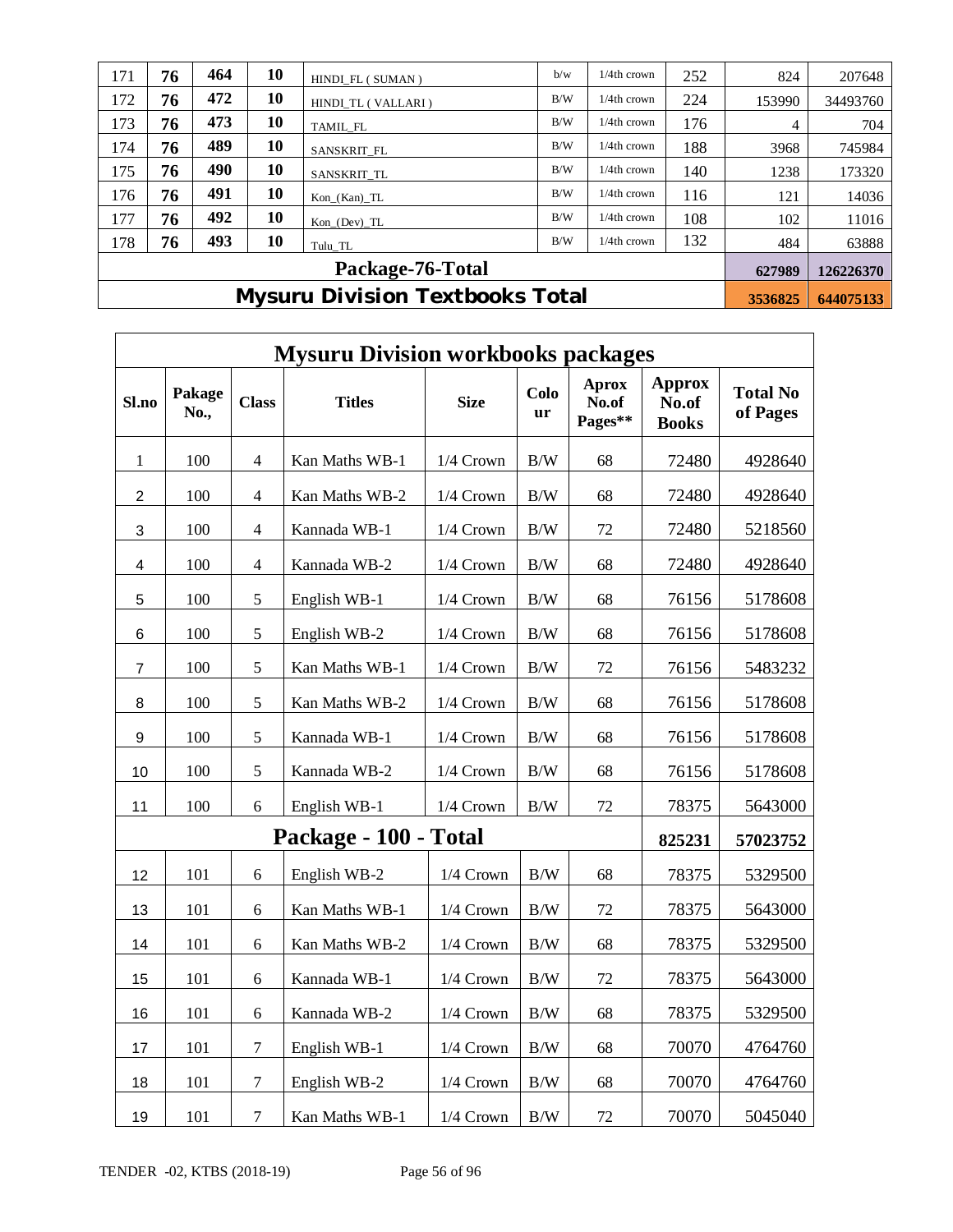| 20 | 101                                                            | 7                     | Kan Maths WB-2               | 1/4 Crown | $\rm\,B/W$ | 68 | 70070  | 4764760  |  |  |
|----|----------------------------------------------------------------|-----------------------|------------------------------|-----------|------------|----|--------|----------|--|--|
| 21 | 101                                                            | 7                     | Kannada WB-1                 | 1/4 Crown | $\rm\,B/W$ | 68 | 70070  | 4764760  |  |  |
| 22 | 101                                                            | $\overline{7}$        | Kannada WB-2                 | 1/4 Crown | B/W        | 68 | 70070  | 4764760  |  |  |
|    |                                                                | Package - 101 - Total |                              | 812295    | 56143340   |    |        |          |  |  |
| 23 | 102                                                            | $8\,$                 | 68                           | 72538     | 4932584    |    |        |          |  |  |
| 24 | 102                                                            | 8                     | English WB-1<br>English WB-2 | 1/4 Crown | B/W        | 68 | 72538  | 4932584  |  |  |
| 25 | 102                                                            | 8                     | Kan Maths WB-1               | 1/4 Crown | B/W        | 72 | 72538  | 5222736  |  |  |
| 26 | 102                                                            | $8\,$                 | Kan Maths WB-2               | 1/4 Crown | B/W        | 68 | 72538  | 4932584  |  |  |
| 27 | 102                                                            | 8                     | Kannada WB-1                 | 1/4 Crown | B/W        | 76 | 72538  | 5512888  |  |  |
| 28 | 102                                                            | 8                     | Kannada WB-2                 | 1/4 Crown | B/W        | 68 | 72538  | 4932584  |  |  |
| 29 | 102                                                            | 9                     | English WB-1                 | 1/4 Crown | B/W        | 76 | 56974  | 4330024  |  |  |
| 30 | 102                                                            | 9                     | English WB-2                 | 1/4 Crown | B/W        | 68 | 56974  | 3874232  |  |  |
| 31 | 102                                                            | 9                     | Kan Maths WB-1               | 1/4 Crown | B/W        | 76 | 56974  | 4330024  |  |  |
| 32 | 102                                                            | 9                     | Kan Maths WB-2               | 1/4 Crown | $\rm\,B/W$ | 68 | 56974  | 3874232  |  |  |
| 33 | 102                                                            | 9                     | Kannada WB-1                 | 1/4 Crown | B/W        | 68 | 56974  | 3874232  |  |  |
| 34 | 102                                                            | 9                     | Kannada WB-2                 | 1/4 Crown | B/W        | 68 | 56974  | 3874232  |  |  |
|    |                                                                |                       | Package - 102 - Total        |           |            |    | 777072 | 54622936 |  |  |
|    | <b>Mysuru Division workbooks Total</b><br>2414598<br>167790028 |                       |                              |           |            |    |        |          |  |  |

# **Schedule – G : For Belagavi Division**

|       | <b>Belagavi Division</b> |                      |                |                              |            | Packages from 77 to 86 |       |                    |                   |  |  |  |
|-------|--------------------------|----------------------|----------------|------------------------------|------------|------------------------|-------|--------------------|-------------------|--|--|--|
| Sl no | Pkg<br>no                | <b>Title</b><br>Code | <b>Class</b>   | <b>Titles</b>                | Col<br>our | size                   | Pages | Approx.,<br>copies | Approx.,<br>Pages |  |  |  |
|       | 77                       | 265                  | $\overline{7}$ | TAMIL_MED_MATHS PART 2       | B/W        | 1/4th crown            | 208   | 4                  | 832               |  |  |  |
| 2     | 77                       | 272                  | 7              | TEL_MED_MATHS PART 1         | B/W        | 1/4th crown            | 224   | $\mathcal{I}$      | 1568              |  |  |  |
| 3     | 77                       | 273                  | 7              | TEL_MED_MATHS PART 2         | B/W        | 1/4th crown            | 208   | 7                  | 1456              |  |  |  |
| 4     | 77                       | 286                  | 8              | KAN_SOCIAL SCIENCE PART 1    | B/W        | 1/4th crown            | 140   | 183564             | 25698960          |  |  |  |
| 5     | 77                       | 287                  | 8              | KAN_SOCIAL SCIENCE PART 2    | B/W        | 1/4th crown            | 140   | 184044             | 25766160          |  |  |  |
| 6     | 77                       | 296                  | 8              | ENGLISH_SOCIALSCIENCE        | B/W        | 1/4th crown            | 284   | 43714              | 12414776          |  |  |  |
| 7     | 77                       | 305                  | 8              | URDU_SOCIAL SCIENCE_ PART 1  | B/W        | 1/4th crown            | 164   | 16440              | 2696160           |  |  |  |
| 8     | 77                       | 306                  | 8              | URDU_SOCIAL SCIENCE_ PART 2  | B/W        | $1/4$ th crown         | 164   | 16796              | 2754544           |  |  |  |
| 9     | 77                       | 314                  | 8              | MARTHI SOCIAL SCIENCE        | B/W        | $1/4$ th crown         | 272   | 9424               | 2563328           |  |  |  |
| 10    | 77                       | 321                  | 8              | HINDI SOCIAL SCIENCE PART 1  | B/W        | $1/4$ th crown         | 144   | 39                 | 5616              |  |  |  |
| 11    | 77                       | 322                  | 8              | HINDI_SOCIAL SCIENCE _PART 2 | B/W        | 1/4th crown            | 140   | 39                 | 5460              |  |  |  |
| 12    | 77                       | <b>330</b>           | 8              | TAMIL SOCIAL SCIENCE PART 1  | B/W        | $1/4$ th crown         | 148   | $\overline{2}$     | 296               |  |  |  |
| 13    | 77                       | 331                  | 8              | TAMIL_SOCIAL SCIENCE PART 2  | B/W        | $1/4$ th crown         | 148   | $\overline{2}$     | 296               |  |  |  |
| 14    | 77                       | 338                  | 8              | TELUGU SOCIAL SCIENCE PART 1 | B/W        | $1/4$ th crown         | 139   | 17                 | 2363              |  |  |  |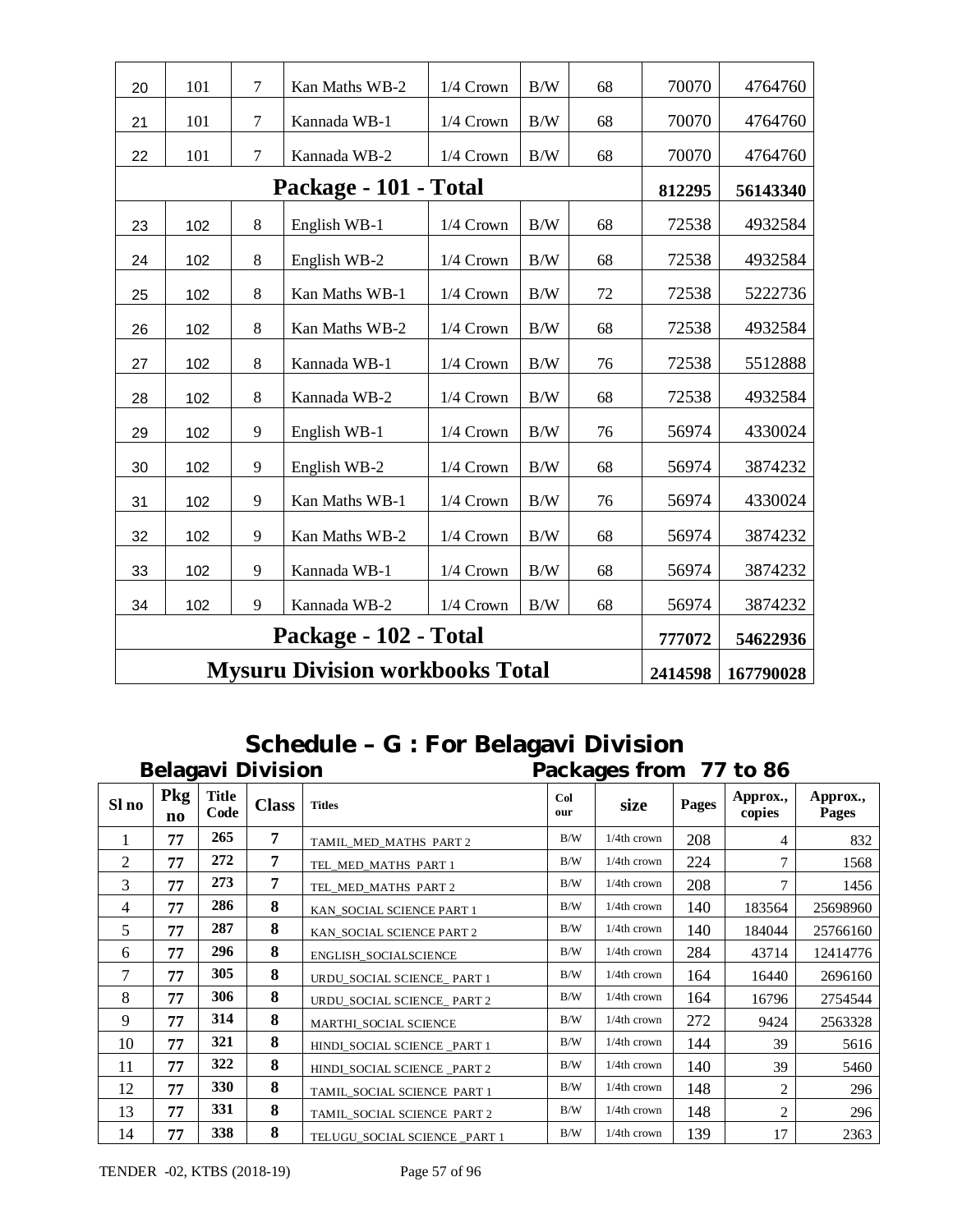| 15       | 77       | 339        | 8                | TELUGU_SOCIAL SCIENCE_PART 2          | $\rm B/W$  | $1/4th$ crown  | 140        | 17             | 2380         |
|----------|----------|------------|------------------|---------------------------------------|------------|----------------|------------|----------------|--------------|
| 16       | 77       | 309        | 8                | MAYA MARTI _ (FL)                     | $\rm\,B/W$ | $1/4$ th crown | 164        | 9595           | 1573580      |
| 17       | 77       | 325        | 8                | TAMIL_FL                              | B/W        | $1/4th$ crown  | 156        | 2              | 312          |
| 18       | 77       | 333        | 8                | TELUGU MANJARI _ (FL)                 | B/W        | $1/4$ th crown | 140        | 42             | 5880         |
| 19       | 77       | 343        | 8                | $Kon_{Ran}$                           | B/W        | $1/4$ th crown | 108        | 50             | 5400         |
| 20       | 77       | 344        | 8                | $Kon_{o}(Dev) _T L$                   | B/W        | $1/4$ th crown | 100        | 46             | 4600         |
| 21       | 77       | 319        | 8                | HINDI_SCIENCE PART 1                  | B/W        | $1/4$ th crown | 180        | 39             | 7020         |
| 22       | 77       | <b>320</b> | 8                | HINDI_SCIENCE PART 2                  | B/W        | 1/4th crown    | 176        | 39             | 6864         |
| 23       | 77       | 323        | 8                | HIN_MED_ PHY_EDU                      | B/W        | 1/4th crown    | 136        | 39             | 5304         |
| 24       | 77       | 199        | 6                | TAM_MED_PHY_EDU                       | B/W        | 1/4th crown    | 144        | 1              | 144          |
| 25       | 77       | 206        | 6                | TEL_MED_PHY_EDU                       | B/W        | $1/4$ th crown | 136        | 10             | 1360         |
| 26       | 77       | 185        | 6                | HIN_FL (SUMAN)                        | B/W        | $1/4$ th crown | 148        | 445            | 65860        |
| 27       | 77       | 186        | 6                | HIN_MED_SOCIAL SCIENCE PART 1         | $\rm\,B/W$ | $1/4th$ crown  | 164        | 31             | 5084         |
| 28       | 77       | 187        | 6                | HIN_MED_SOCIAL SCIENCE PART 2         | B/W        | $1/4th$ crown  | 172        | 31             | 5332         |
| 29       | 77       | 328        | 8                | TAMIL_SCIENCE PART 1                  | B/W        | $1/4$ th crown | 194        | 2              | 388          |
| 30       | 77       | 329        | 8                | TAMIL_SCIENCE PART 2                  | B/W        | $1/4th$ crown  | 208        | $\overline{c}$ | 416          |
| 31       | 77       | 332        | 8                | TAM_MED_PHY_EDU                       | B/W        | $1/4$ th crown | 172        | $\overline{c}$ | 344          |
| 32       | 77       | 336        | 8                | TELUGU_SCIENCE PART 1                 | B/W        | $1/4$ th crown | 164        | 17             | 2788         |
| 33       | 77       | 337        | 8                | TELUGU_SCIENCE PART 2                 | B/W        | $1/4$ th crown | 164        | 17             | 2788         |
| 34       | 77       | 340        | 8                | TEL_MED_PHY_EDU                       | B/W        | $1/4$ th crown | 136        | 17             | 2312         |
|          |          |            |                  | Package-77-Total                      |            |                |            | 464543         | 73609971     |
| 35       | 78       | 194        | 6                | TAM_MED_SOCIAL PART 1                 | B/W        | 1/4th crown    | 168        | 1              | 168          |
| 36       | 78       | 195        | 6                | TAM_MED_SOCIAL SCIENCE PART 2         | B/W        | $1/4$ th crown | 180        | 1              | 180          |
| 37       | 78       | 201        | 6                | TEL_MED_SOCIAL SCIENCE PART 1         | B/W        | $1/4$ th crown | 172        | 10             | 1720         |
| 38       | 78       | 202        | 6                | TEL_MED_SOCIAL SCIENCE PART 2         | B/W        | $1/4th$ crown  | 172        | 10             | 1720         |
| 39       |          |            |                  |                                       |            |                |            |                |              |
|          | 78       | 207        | 6                | SAN_TL                                | B/W        | $1/4$ th crown | 156        | 474            | 73944        |
| 40       | 78       | 211        | 6                | Arabic_TL                             | B/W        | $1/4$ th crown | 76         | 524            | 39824        |
| 41       | 78       | 282        | 8                | KAN_MATHS PART 1                      | B/W        | 1/4th crown    | 212        | 183662         | 38936344     |
| 42       | 78       | 283        | 8                | KAN_MATHS PART 2                      | B/W        | 1/4th crown    | 192        | 183302         | 35193984     |
| 43       | 78       | 292        | 8                | ENGLISH_MATHS PART 1                  | B/W        | $1/4$ th crown | 196        | 43502          | 8526392      |
| 44       | 78       | 293        | 8                | ENGLISH_MATHS PART 2                  | $\rm B/W$  | 1/4th crown    | 176        | 43430          | 7643680      |
| 45       | 78       | 212        | 6                | Persian_TL                            | B/W        | 1/4th crown    | 68         | 53             | 3604         |
| 46       | 78       | 188        | 6                | HIN_MED_SCIENCE                       | B/W        | 1/4th crown    | 180        | 31             | 5580         |
| 47       | 78       | 196        | 6                | TAM MED SCIENCE                       | B/W        | $1/4$ th crown | 268        | $\mathbf{1}$   | 268          |
| 48       | 78       | 203        | 6                | TEL_MED_SCIENCE                       | B/W        | $1/4$ th crown | 252        | 10             | 2520         |
| 49       | 78       | 210        | 6                | Tulu_TL                               | B/W        | $1/4$ th crown | 108        | 50             | 5400         |
| 50       | 78       | 24         | $\mathbf{1}$     | TAMIL KARPAVA MAGALOM                 | B/W        | $1/4$ th crown | 160        | 5              | 800          |
| 51       | 78       | 27         | $\mathbf{1}$     | PASIDI TELUGU                         | B/W        | $1/4$ th crown | 212        | 3              | 636          |
| 52       | 78       | 21         | $\mathbf{1}$     | HINDI_READER                          | B/W        | $1/4$ th crown | 152        | 796            | 120992       |
| 53       | 78       | 23         | $\mathbf{1}$     | HINDI_PARISARA_ADHYAYANA              | B/W        | 1/4th crown    | 116        | 35             | 4060         |
| 54       | 78       | 26         | $\mathbf{1}$     |                                       | B/W        | $1/4$ th crown | 116        | 5              | 580          |
| 55       | 78       | 29         | $\mathbf{1}$     | TAMIL_PARISARA_ADHYAYANA              | B/W        | $1/4$ th crown | 116        | 3              |              |
|          | 78       | 22         | $\mathbf{1}$     | TELUGU_PARISARA_ADHYAYANA             | B/W        | $1/4$ th crown | 220        | 35             | 348          |
| 56       |          | 25         | $\mathbf{1}$     | HINDI_MATHS                           | B/W        | $1/4$ th crown |            |                | 7700<br>1100 |
| 57       | 78       | 28         | $\mathbf{1}$     | TAMIL_MATHS                           | B/W        | $1/4$ th crown | 220        | 5              |              |
| 58<br>59 | 78<br>78 | 53         | $\boldsymbol{2}$ | TELUGU_MATHS<br>TAMIL_KARPAVA_MAGALOM | B/W        | $1/4$ th crown | 220<br>172 | 3<br>8         | 660<br>1376  |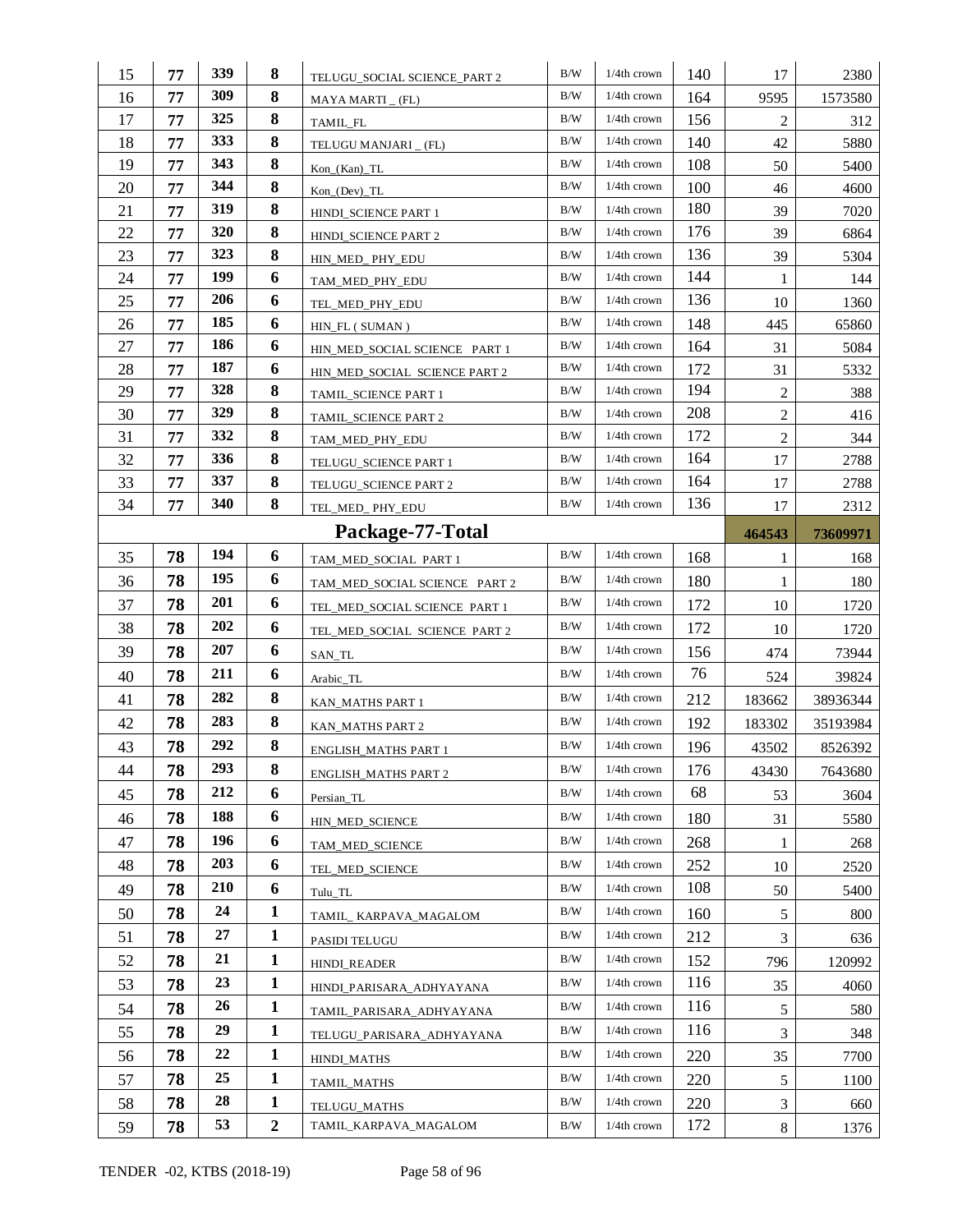| 60  | 78 | 56         | 2                | PASIDI TELUGU (FL)         | B/W       | $1/4th$ crown  | 100 | 11     | 1100     |
|-----|----|------------|------------------|----------------------------|-----------|----------------|-----|--------|----------|
| 61  | 78 | 50         | $\boldsymbol{2}$ | <b>HINDI_READER</b>        | B/W       | $1/4$ th crown | 124 | 604    | 74896    |
|     |    |            |                  | Package-78-Total           |           |                |     | 456574 | 90649576 |
| 62  | 79 | 301        | 8                | URDU MATHS PART 1          | B/W       | $1/4$ th crown | 212 | 15952  | 3381824  |
| 63  | 79 | 302        | 8                | URDU_MATHS PART 2          | B/W       | $1/4$ th crown | 196 | 16971  | 3326316  |
| 64  | 79 | 310        | 8                | MARTHI_MATHS PART 1        | B/W       | $1/4th$ crown  | 196 | 9254   | 1813784  |
| 65  | 79 | 311        | 8                | <b>MARTHI_MATHS PART 2</b> | B/W       | 1/4th crown    | 184 | 9274   | 1706416  |
| 66  | 79 | 316        | 8                | HINDI FL (SUMAN)           | B/W       | $1/4$ th crown | 244 | 222    | 54168    |
| 67  | 79 | 317        | 8                | HINDI MATHS PART 1         | B/W       | $1/4$ th crown | 216 | 39     | 8424     |
| 68  | 79 | 318        | 8                | HINDI_MATHS PART 2         | B/W       | $1/4$ th crown | 196 | 39     | 7644     |
| 69  | 79 | 324        | 8                | HINDI_TL (VALLARI)         | B/W       | $1/4$ th crown | 148 | 219530 | 32490440 |
| 70  | 79 | 326        | 8                | TAMIL_MATHS PART 1         | B/W       | $1/4$ th crown | 220 | 2      | 440      |
| 71  | 79 | 327        | 8                | TAMIL_MATHS PART 2         | B/W       | $1/4$ th crown | 204 | 2      | 408      |
| 72  | 79 | 334        | 8                | TELUGU_MATHS PART 1        | B/W       | $1/4$ th crown | 220 | 17     | 3740     |
| 73  | 79 | 335        | 8                | TELUGU_MATHS PART 2        | B/W       | $1/4$ th crown | 204 | 17     | 3468     |
| 74  | 79 | 341        | 8                | SANSKRIT_FL                | B/W       | 1/4th crown    | 172 | 2343   | 402996   |
| 75  | 79 | 342        | 8                | SANSKRIT_TL                | B/W       | $1/4th$ crown  | 140 | 1547   | 216580   |
| 76  | 79 | 281        | 8                | KAN_FL                     | B/W       | 1/4th crown    | 172 | 199117 | 34248124 |
| 77  | 79 | 189        | 6                | HIN_MED_MATHS PART 1       | B/W       | $1/4$ th crown | 168 | 32     | 5376     |
| 78  | 79 | 190        | 6                | HIN_MED_MATHS PART 2       | B/W       | $1/4$ th crown | 196 | 32     | 6272     |
| 79  | 79 | 197        | 6                | TAM_MED_MATHS PART 1       | B/W       | $1/4$ th crown | 208 | 1      | 208      |
| 80  | 79 | 198        | 6                | TAM_MED_MATHS PART 2       | B/W       | $1/4$ th crown | 248 | 1      | 248      |
| 81  | 79 | 204        | 6                | TEL_MED_MATHS PART 1       | B/W       | $1/4$ th crown | 180 | 10     | 1800     |
| 82  | 79 | 52         | $\boldsymbol{2}$ | HINDI_PARISARA_ADHYAYANA   | B/W       | $1/4$ th crown | 172 | 30     | 5160     |
| 83  | 79 | 55         | $\boldsymbol{2}$ | TAMIL_PARISARA_ADHYAYANA   | B/W       | $1/4$ th crown | 172 | 8      | 1376     |
| 84  | 79 | 58         | $\boldsymbol{2}$ | TELUGU_PARISARA_ADHYAYANA  | B/W       | $1/4$ th crown | 172 | 11     | 1892     |
| 85  | 79 | 51         | $\boldsymbol{2}$ | HINDI_MATHS                | B/W       | 1/4th crown    | 264 | 30     | 7920     |
| 86  | 79 | 54         | $\boldsymbol{2}$ | TAMIL_MATHS                | B/W       | $1/4$ th crown | 264 | 8      | 2112     |
| 87  | 79 | 57         | $\boldsymbol{2}$ | TELUGU_MATHS               | B/W       | $1/4$ th crown | 264 | 11     | 2904     |
| 88  | 79 | 84         | 3                | TAMIL_KARPAVA_MAGALOM      | $\rm B/W$ | 1/4th crown    | 148 | 1      | 148      |
| 89  | 79 | 88         | 3                | PASIDI TELUGU              | $\rm B/W$ | 1/4th crown    | 116 | 8      | 928      |
| 90  | 79 | 80         | 3                | <b>HINDI READER</b>        | B/W       | $1/4$ th crown | 104 | 531    | 55224    |
|     |    |            |                  | Package-79-Total           |           |                |     | 475040 | 77756340 |
| 91  | 80 | 289        | 8                | KAN_SL                     | $\rm B/W$ | 1/4th crown    | 124 | 45282  | 5614968  |
| 92  | 80 | 290        | 8                | Kan_TL                     | B/W       | $1/4$ th crown | 116 | 14158  | 1642328  |
| 93  | 80 | <b>300</b> | 8                | URDU FL                    | B/W       | 1/4th crown    | 116 | 16085  | 1865860  |
| 94  | 80 | 308        | 8                | URDU_TL                    | B/W       | 1/4th crown    | 100 | 460    | 46000    |
| 95  | 80 | 346        | 8                | Arabic_TL                  | $\rm B/W$ | 1/4th crown    | 92  | 370    | 34040    |
| 96  | 80 | 291        | 8                | ENG_FL                     | B/W       | 1/4th crown    | 164 | 32219  | 5283916  |
| 97  | 80 | 298        | 8                | ENG_SL                     | $\rm B/W$ | $1/4$ th crown | 196 | 204525 | 40086900 |
| 98  | 80 | 299        | 8                | $ENG_TL$                   | B/W       | 1/4th crown    | 108 | 15760  | 1702080  |
| 99  | 80 | 345        | 8                | Tulu_TL                    | B/W       | 1/4th crown    | 140 | 72     | 10080    |
| 100 | 80 | 355        | $\boldsymbol{9}$ | KAN_SOCIAL SCIENCE PART 1  | B/W       | 1/4th crown    | 148 | 173912 | 25738976 |
| 101 | 80 | 205        | 6                | TEL_MED_MATHS PART 2       | B/W       | $1/4$ th crown | 216 | 10     | 2160     |
| 102 | 80 | 259        | $\overline{7}$   | TAM_FL                     | B/W       | $1/4$ th crown | 172 | 24     | 4128     |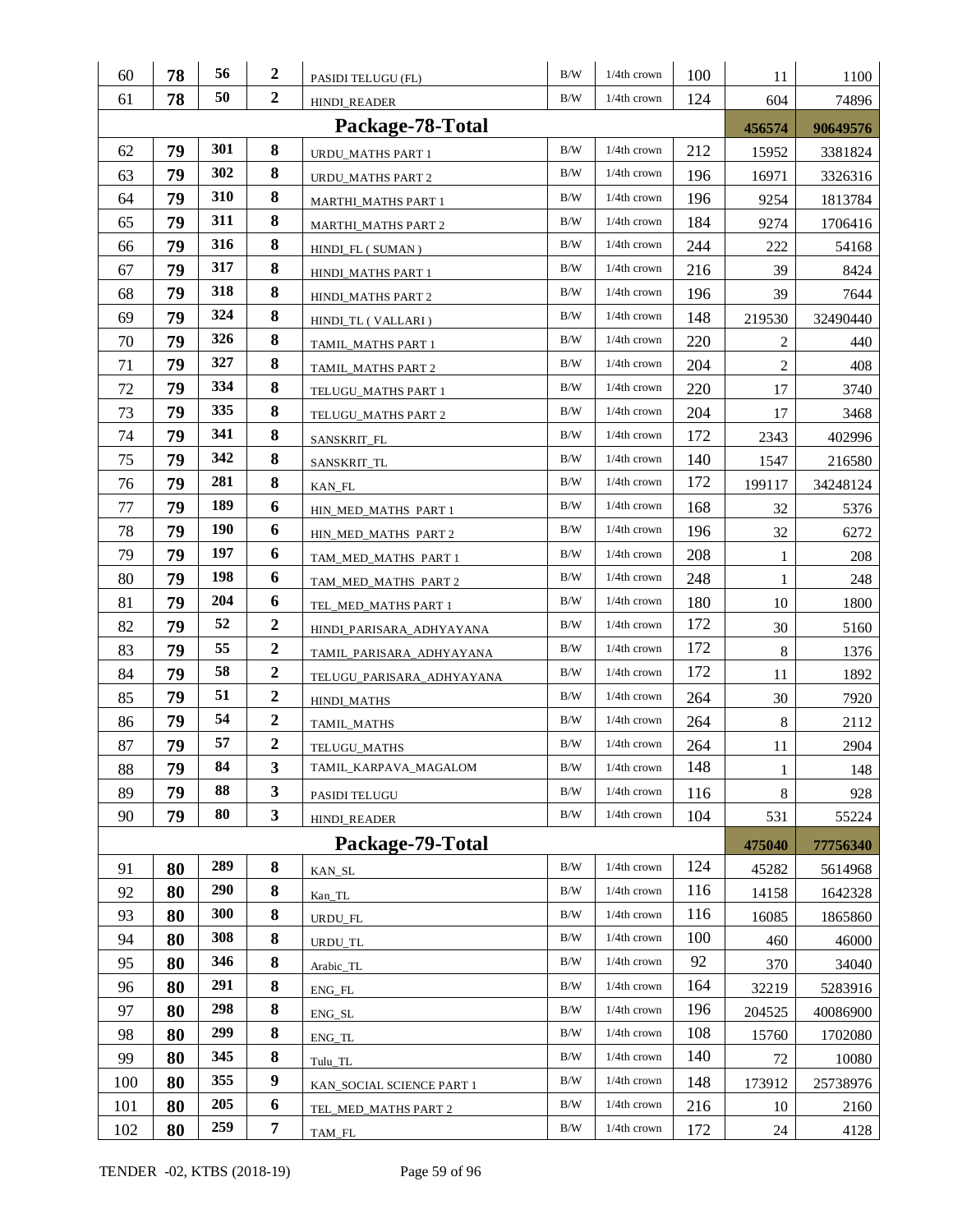| 103 | 80 | 267 | 7 | TELUGU MANJARI _(FL)         | B/W       | $1/4$ th crown | 124 | 74     | 9176      |
|-----|----|-----|---|------------------------------|-----------|----------------|-----|--------|-----------|
| 104 | 80 | 276 | 7 | $Kon_{o}(Dev) _TL$           | $\rm B/W$ | 1/4th crown    | 115 | 99     | 11385     |
| 105 | 80 | 277 | 7 | $Kon_{Kan}$ $TL$             | $\rm B/W$ | $1/4$ th crown | 108 | 92     | 9936      |
| 106 | 80 | 257 | 7 | HIN_MED_PHY_EDU              | B/W       | $1/4$ th crown | 136 | 65     | 8840      |
| 107 | 80 | 83  | 3 | HINDI_PARISARA_ADHYAYANA     | B/W       | 1/4th crown    | 216 | 32     | 6912      |
| 108 | 80 | 87  | 3 | TAMIL_PARISARA_ADHYAYANA     | B/W       | $1/4$ th crown | 216 | 1      | 216       |
| 109 | 80 | 91  | 3 | TELUGU_PARISARA_ADHYAYANA    | B/W       | $1/4$ th crown | 216 | 8      | 1728      |
| 110 | 80 | 81  | 3 | HINDI_MATHS PART 1           | B/W       | $1/4$ th crown | 164 | 32     | 5248      |
| 111 | 80 | 82  | 3 | HINDI_MATHS PART 2           | B/W       | 1/4th crown    | 144 | 32     | 4608      |
| 112 | 80 | 85  | 3 | TAMIL_MATHS PART 1           | B/W       | $1/4th$ crown  | 164 | 1      | 164       |
| 113 | 80 | 86  | 3 | TAMIL_MATHS PART 2           | B/W       | $1/4$ th crown | 148 | 1      | 148       |
| 114 | 80 | 89  | 3 | TELUGU_MATHS PART 1          | B/W       | $1/4$ th crown | 164 | 8      | 1312      |
| 115 | 80 | 90  | 3 | TELUGU_MATHS PART 2          | B/W       | $1/4$ th crown | 148 | 8      | 1184      |
|     |    |     |   | Package-80-Total             |           |                |     | 503330 | 82092293  |
| 116 | 81 | 356 | 9 | KAN_SOCIAL SCIENCE PART 2    | $\rm B/W$ | 1/4th crown    | 148 | 174122 | 25770056  |
| 117 | 81 | 365 | 9 | ENGISH_SOCIAL SCIENCE PART 1 | B/W       | $1/4$ th crown | 156 | 39557  | 6170892   |
| 118 | 81 | 366 | 9 | ENGISH_SOCIAL SCIENCE PART 2 | B/W       | $1/4$ th crown | 164 | 39396  | 6460944   |
| 119 | 81 | 374 | 9 | URDU_SOCIAL SCIENCE PART 1   | B/W       | $1/4$ th crown | 164 | 13530  | 2218920   |
| 120 | 81 | 375 | 9 | URDU SOCIAL SCIENCE PART 2   | B/W       | 1/4th crown    | 170 | 14451  | 2456670   |
| 121 | 81 | 382 | 9 | MAR_SOCIAL SCIENCE_PART 1    | B/W       | 1/4th crown    | 150 | 9721   | 1458150   |
| 122 | 81 | 383 | 9 | MAR_SOCIAL SCIENCE_PART 2    | B/W       | 1/4th crown    | 154 | 9779   | 1505966   |
| 123 | 81 | 390 | 9 | HINDI_SOCIAL SCIENCE_PART 1  | B/W       | $1/4$ th crown | 152 | 33     | 5016      |
| 124 | 81 | 391 | 9 | HINDI_SOCIAL SCIENCE_PART 2  | B/W       | 1/4th crown    | 152 | 33     | 5016      |
| 125 | 81 | 398 | 9 | TAMIL_SOCIAL SCIENCE PART 1  | B/W       | $1/4$ th crown | 192 | 5      | 960       |
| 126 | 81 | 399 | 9 | TAMIL_SOCIAL SCIENCE PART 2  | B/W       | $1/4$ th crown | 192 | 5      | 960       |
| 127 | 81 | 406 | 9 | TELUGU_SOCIAL PART 1         | B/W       | $1/4th$ crown  | 148 | 16     | 2368      |
| 128 | 81 | 407 | 9 | TELUGU_SOCIAL PART 2         | B/W       | 1/4th crown    | 148 | 16     | 2368      |
| 129 | 81 | 381 | 9 | $MAYA$ MARTI $_{-}$ (FL)     | B/W       | $1/4$ th crown | 172 | 10034  | 1725848   |
| 130 | 81 | 397 | 9 | TAMIL_FL                     | B/W       | $1/4$ th crown | 200 | 5      | 1000      |
| 131 | 81 | 405 | 9 | TELUGU MANJARI _ FL          | B/W       | 1/4th crown    | 172 | 16     | 2752      |
| 132 | 81 | 415 | 9 | Kon_(Kan)_TL                 | B/W       | 1/4th crown    | 108 | 37     | 3996      |
| 133 | 81 | 416 | 9 | $Kon_{o}(Dev) _TL$           | $\rm B/W$ | $1/4$ th crown | 116 | 37     | 4292      |
| 134 | 81 | 392 | 9 | HINDI_SCIENCE                | B/W       | 1/4th crown    | 271 | 33     | 8943      |
| 135 | 81 | 395 | 9 | HIN_MED_PHY_EDU              | B/W       | 1/4th crown    | 152 | 33     | 5016      |
| 136 | 81 | 400 | 9 | TAMIL_SCIENCE PART 1         | B/W       | 1/4th crown    | 228 | 5      | 1140      |
| 137 | 81 | 401 | 9 | TAMIL_SCIENCE PART 2         | B/W       | $1/4$ th crown | 204 | 5      | 1020      |
| 138 | 81 | 404 | 9 | TAM MED PHY EDU              | B/W       | 1/4th crown    | 140 | 5      | 700       |
| 139 | 81 | 408 | 9 | TELUGU_SCIENCE PART 1        | B/W       | 1/4th crown    | 188 | 16     | 3008      |
| 140 | 81 | 409 | 9 | TELUGU_SCIENCE PART 2        | B/W       | $1/4$ th crown | 164 | 16     | 2624      |
| 141 | 81 | 412 | 9 | TEL_MED_PHY_EDU              | B/W       | 1/4th crown    | 140 | 16     | 2240      |
| 142 | 81 | 359 | 9 | KAN_MATHS PART 1             | B/W       | $1/4$ th crown | 180 | 174138 | 31344840  |
| 143 | 81 | 360 | 9 | KAN_MATHS PART 2             | B/W       | $1/4$ th crown | 204 | 174138 | 35524152  |
|     |    |     |   | Package-81-Total             |           |                |     | 659198 | 114689857 |
| 144 | 82 | 368 | 9 | ENGISH_MATHS PART 1          | B/W       | $1/4$ th crown | 176 | 39549  | 6960624   |
| 145 | 82 | 369 | 9 | <b>ENGISH_MATHS PART 2</b>   | B/W       | $1/4$ th crown | 200 | 39250  | 7850000   |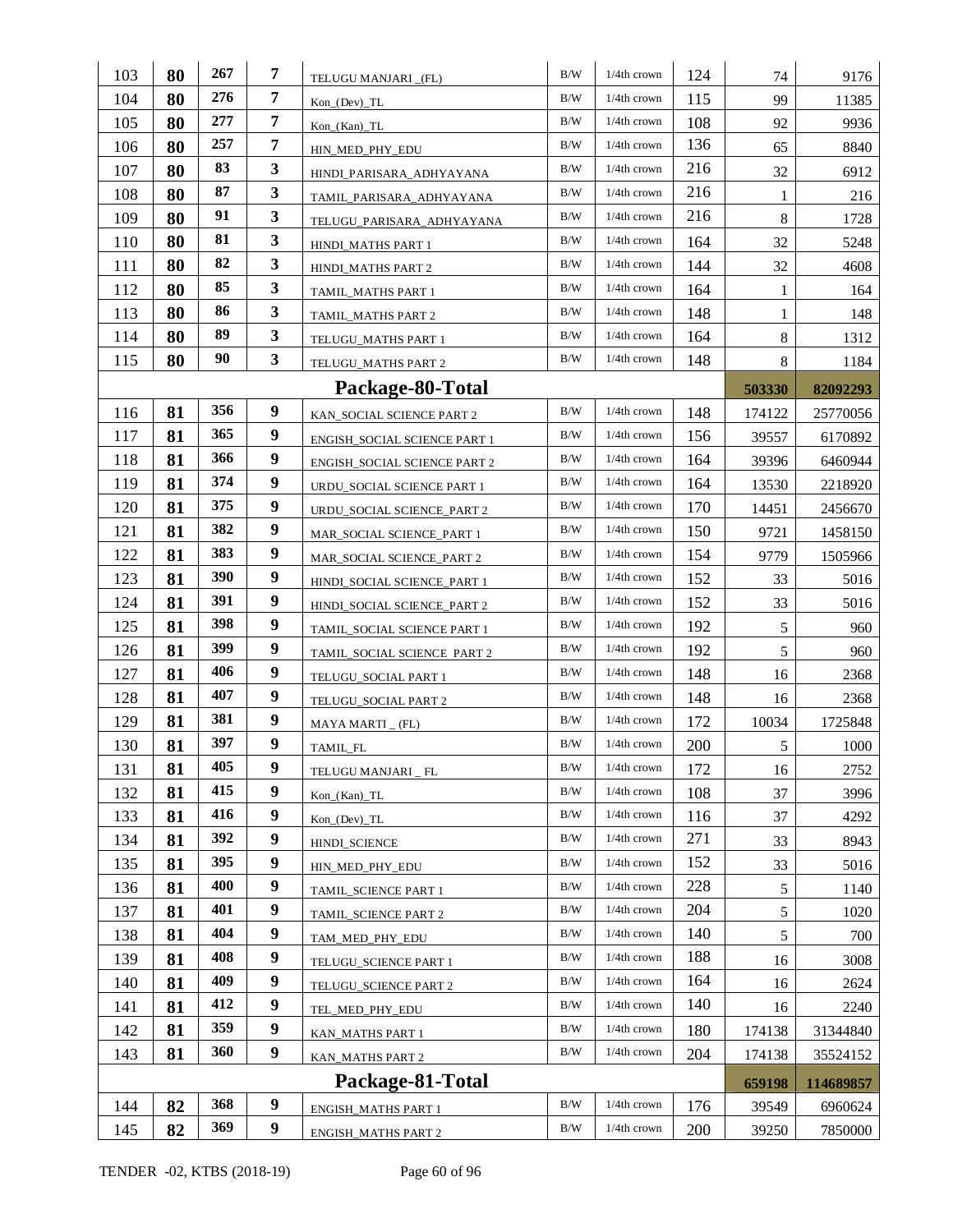| 146        | 82       | 377        | 9                       | URDU_MATHS PART 1               | B/W        | $1/4$ th crown                   | 204        | 14487        | 2955348  |
|------------|----------|------------|-------------------------|---------------------------------|------------|----------------------------------|------------|--------------|----------|
| 147        | 82       | 378        | 9                       | URDU MATHS PART 2               | B/W        | $1/4$ th crown                   | 232        | 14479        | 3359128  |
| 148        | 82       | 386        | 9                       | <b>MAR_MATHS PART 1</b>         | B/W        | 1/4th crown                      | 188        | 9719         | 1827172  |
| 149        | 82       | 387        | 9                       | MAR MATHS PART 2                | B/W        | $1/4$ th crown                   | 208        | 9779         | 2034032  |
| 150        | 82       | 389        | 9                       | HINDL_FL (SUMAN)                | B/W        | $1/4$ th crown                   | 220        | 246          | 54120    |
| 151        | 82       | 393        | 9                       | HINDI_MATHS PART 1              | B/W        | $1/4$ th crown                   | 204        | 33           | 6732     |
| 152        | 82       | 394        | 9                       | HINDI_MATHS PART 2              | B/W        | $1/4$ th crown                   | 228        | 33           | 7524     |
| 153        | 82       | 396        | 9                       | HINDI_TL (VALLARI)              | B/W        | $1/4$ th crown                   | 172        | 205354       | 35320888 |
| 154        | 82       | 402        | 9                       | TAMIL_MATHS PART 1              | B/W        | $1/4$ th crown                   | 224        | 5            | 1120     |
| 155        | 82       | 403        | 9                       | TAMIL_MATHS PART 2              | B/W        | $1/4$ th crown                   | 256        | 5            | 1280     |
| 156        | 82       | 410        | 9                       | TELUGU_MATHS PART 1             | B/W        | $1/4$ th crown                   | 204        | 16           | 3264     |
| 157        | 82       | 411        | 9                       | TELUGU_MATHS PART 2             | B/W        | $1/4$ th crown                   | 220        | 16           | 3520     |
| 158        | 82       | 413        | 9                       | SANSKRIT_FL                     | B/W        | $1/4$ th crown                   | 188        | 2592         | 487296   |
| 159        | 82       | 414        | 9                       | SANSKRIT_TL                     | B/W        | 1/4th crown                      | 116        | 1494         | 173304   |
| 160        | 82       | 266        | 7                       | TAM_MED_PHY_EDU                 | B/W        | $1/4$ th crown                   | 144        | 4            | 576      |
| 161        | 82       | 274        | 7                       | TEL_MED_PHY_EDU                 | B/W        | $1/4$ th crown                   | 136        | 7            | 952      |
| 162        | 82       | <b>250</b> | $\overline{7}$          | HINDI SUMAN $_{-}$ (FL)         | B/W        | 1/4th crown                      | 132        | 402          | 53064    |
| 163        | 82       | 251        | $\overline{7}$          | HIN MED SOCIAL SCIENCE PART 1   | B/W        | $1/4$ th crown                   | 148        | 65           | 9620     |
| 164        | 82       | 252        | 7                       | HIN_MED_SOCIAL SCIENCE PART 2   | B/W        | $1/4$ th crown                   | 140        | 65           | 9100     |
| 165        | 82       | 118        | $\overline{\mathbf{4}}$ | PASIDI TELUGU                   | B/W        | $1/4$ th crown                   | 108        | 10           | 1080     |
| 166        | 82       | <b>110</b> | $\overline{\mathbf{4}}$ | <b>HINDI_READER</b>             | B/W        | $1/4$ th crown                   | 112        | 542          | 60704    |
| 167        | 82       | <b>113</b> | $\overline{\mathbf{4}}$ | HINDI_PARISARA_ADHYAYANA        | B/W        | $1/4$ th crown                   | 248        | 31           | 7688     |
|            |          |            |                         |                                 |            |                                  |            |              |          |
| 168        | 82       | 121        | $\overline{\mathbf{4}}$ | TELUGU_PARISARA_ADHYAYANA       | B/W        | $1/4$ th crown                   | 248        | 10           | 2480     |
| 169        | 82       | 111        | $\overline{\mathbf{4}}$ | HINDI_MATHS PART 1              | B/W        | $1/4$ th crown                   | 172        | 31           | 5332     |
| 170        | 82       | 354        | 9                       | KAN_FL                          | B/W        | 1/4th crown                      | 172        | 185989       | 31990108 |
|            |          |            |                         | Package-82-Total                |            |                                  |            | 524213       | 93186056 |
| 171        | 83       | 362        | 9                       | KAN_SL                          | $\rm B/W$  | $1/4$ th crown                   | 132        | 40422        | 5335704  |
| 172        | 83       | 363        | 9                       | KAN_TL                          | B/W        | $1/4$ th crown                   | 124        | 13785        | 1709340  |
| 173        | 83       | 260        | 7                       | TAMIL_MED_SOCIAL SCIENCE PART 1 | B/W        | 1/4th crown                      | 152        | 4            | 608      |
| 174        | 83       | 261        | 7                       | TAMIL MED SOCIAL SCIENCE PART 2 | B/W        | $1/4$ th crown                   | 144        | 4            | 576      |
| 175        | 83       | 268        | 7                       | TEL_MED_SOCIAL SCIENCE PART 1   | B/W        | 1/4th crown                      | 148        | 7            | 1036     |
| 176        | 83       | 269        | 7                       | TEL_MED_SOCIAL SCIENCE PART 2   | B/W        | $1/4$ th crown                   | 140        | 7            | 980      |
| 177        | 83       | 275        | 7                       | SAN_TL                          | B/W        | 1/4th crown                      | 116        | 506          | 58696    |
| 178        | 83       | 112        | $\overline{\mathbf{4}}$ | HINDI_MATHS PART 2              | B/W        | $1/4$ th crown                   | 140        | 31           | 4340     |
| 179        | 83       | 119        | $\overline{\mathbf{4}}$ | TELUGU_MATHS PART 1             | B/W        | $1/4$ th crown                   | 172        | 10           | 1720     |
| 180        | 83       | <b>120</b> | $\boldsymbol{4}$        | TELUGU MATHS PART 2             | B/W        | $1/4$ th crown                   | 140        | 10           | 1400     |
| 181        | 83       | 144        | 5                       | TAMIL_FL                        | B/W        | $1/4$ th crown                   | 168        | 3            | 504      |
| 182        | 83       | 148        | 5                       | TELUGU MANJARI (FL)             | B/W        | $1/4$ th crown                   | 116        | 12           | 1392     |
| 183        | 83       | 140        | 5                       | HINDI_FL                        | B/W        | $1/4$ th crown                   | 140        | 218          | 30520    |
| 184        | 83       | 141        | 5                       | HINDI_PARISARA_ADHYAYANA        | B/W        | $1/4$ th crown                   | 260        | 38           | 9880     |
| 185        | 83       | 145        | 5                       | TAMIL_PARISARA_ADHYAYANA        | B/W        | $1/4$ th crown                   | 260        | 3            | 780      |
| 186        | 83       | 373        | 9                       | URDU_FL                         | B/W        | 1/4th crown                      | 132        | 14230        | 1878360  |
| 187        | 83       | 380        | 9                       | URDU_TL                         | B/W        | $1/4$ th crown                   | 100        | 1099         | 109900   |
| 188<br>189 | 83<br>83 | 418<br>364 | 9<br>9                  | Arabic_TL                       | B/W<br>B/W | $1/4$ th crown<br>$1/4$ th crown | 100<br>228 | 312<br>29380 | 31200    |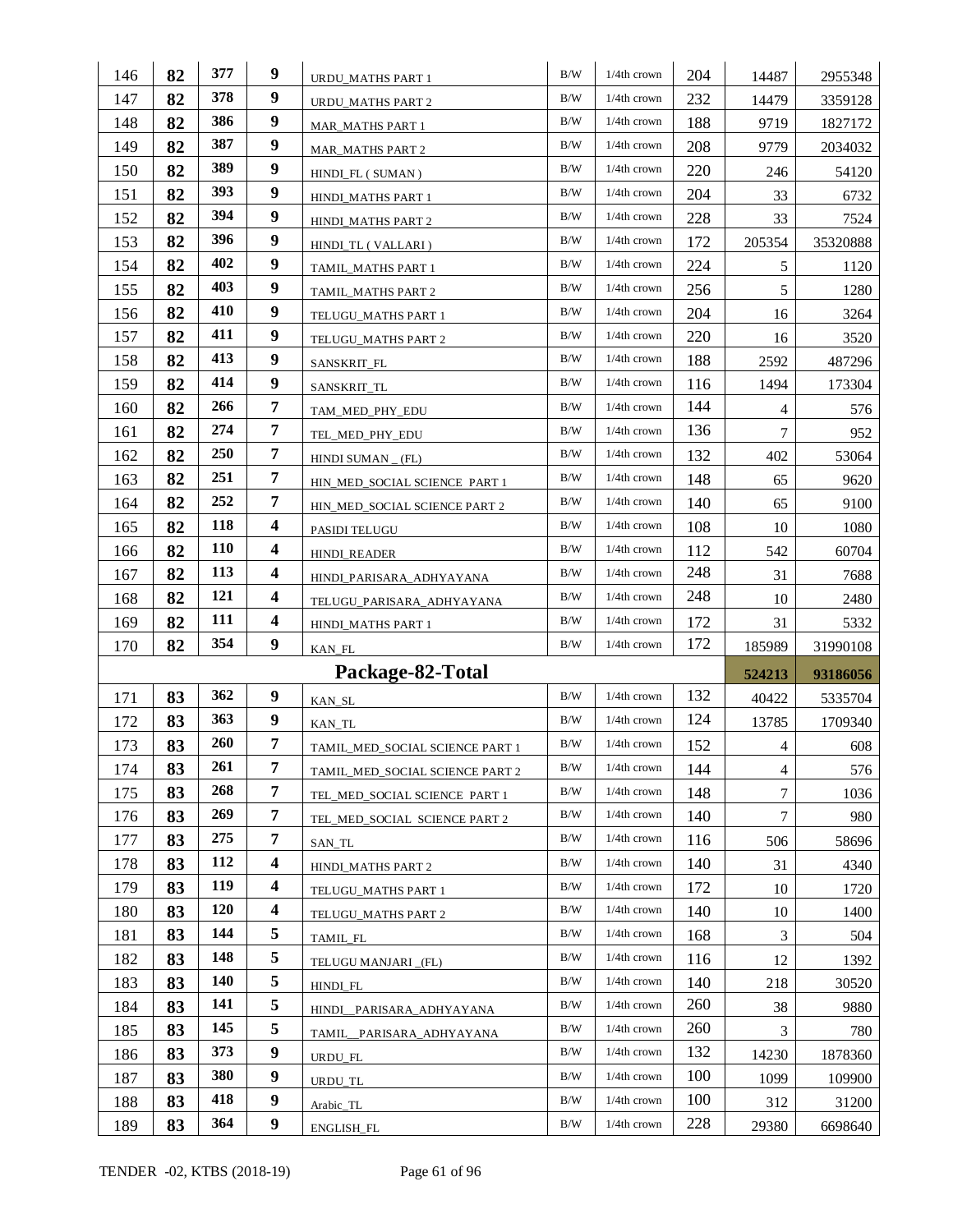| 190 | 83 | 371        | 9         | ENG_SL                        | B/W       | $1/4$ th crown | 196 | 194879     | 38196284 |
|-----|----|------------|-----------|-------------------------------|-----------|----------------|-----|------------|----------|
| 191 | 83 | 372        | 9         | ENG_TL                        | B/W       | $1/4$ th crown | 116 | 12782      | 1482712  |
| 192 | 83 | 427        | 10        | KAN_SOCIAL SCIENCE PART 1     | B/W       | $1/4$ th crown | 168 | 166243     | 27928824 |
|     |    |            |           | Package-83-Total              |           |                |     | 473985     | 83483396 |
| 193 | 84 | 428        | <b>10</b> | KAN_SOCIAL SCIENCE PART 2     | B/W       | 1/4th crown    | 148 | 166420     | 24630160 |
| 194 | 84 | 438        | 10        | ENGLISH_SOCIAL SCIENCE PART 1 | B/W       | $1/4$ th crown | 180 | 38987      | 7017660  |
| 195 | 84 | 439        | 10        | ENGLISH_SOCIAL SCIENCE PART 2 | B/W       | 1/4th crown    | 160 | 38992      | 6238720  |
| 196 | 84 | 448        | 10        | URDU_SOCIAL SCIENCE PART 1    | B/W       | $1/4th$ crown  | 202 | 12771      | 2579742  |
| 197 | 84 | 449        | 10        | URDU_SOCIAL SCIENCE PART 2    | B/W       | $1/4$ th crown | 180 | 13441      | 2419380  |
| 198 | 84 | 457        | 10        | MAR_SOCIAL SCIENCE PART 1     | B/W       | $1/4$ th crown | 180 | 9949       | 1790820  |
| 199 | 84 | 279        | 7         | Arabic_TL                     | B/W       | 1/4th crown    | 84  | 324        | 27216    |
| 200 | 84 | <b>280</b> | 7         | Persian_TL                    | B/W       | $1/4$ th crown | 60  | 35         | 2100     |
| 201 | 84 | 253        | 7         | HIN_MED_ SCIENCE PART 1       | B/W       | 1/4th crown    | 260 | 65         | 16900    |
| 202 | 84 | 262        | 7         | TAMIL_MED_SCIENCE PART 1      | B/W       | $1/4$ th crown | 160 | 4          | 640      |
| 203 | 84 | 263        | 7         | TAMIL_MED_SCIENCE PART 2      | B/W       | $1/4$ th crown | 180 | 4          | 720      |
| 204 | 84 | 149        | 5         | TELUGU PARISARA ADHYAYANA     | B/W       | $1/4$ th crown | 260 | 12         | 3120     |
| 205 | 84 | 142        | 5         | HINDI_MED_MATHS PART 1        | B/W       | $1/4$ th crown | 164 | 39         | 6396     |
| 206 | 84 | 143        | 5         | HINDI_MED_MATHS PART 2        | B/W       | $1/4$ th crown | 140 | 39         | 5460     |
| 207 | 84 | 146        | 5         | TAMIL_MED MATHS PART 1        | B/W       | $1/4$ th crown | 164 | 3          | 492      |
| 208 | 84 | 147        | 5         | TAMIL_MED MATHS PART 2        | B/W       | $1/4$ th crown | 144 | 3          | 432      |
| 209 | 84 | 458        | 10        | MAR_SOCIAL SCIENCE PART 2     | B/W       | $1/4$ th crown | 164 | 9949       | 1631636  |
| 210 | 84 | 465        | 10        | HINDI_SOCIAL SCIENCE PART 1   | B/W       | $1/4$ th crown | 180 | 48         | 8640     |
| 211 | 84 | 466        | 10        | HINDI_SOCIAL SCIENCE PART 2   | B/W       | 1/4th crown    | 156 | 48         | 7488     |
| 212 | 84 | 474        | 10        | TAMIL_SOCIAL SCIENCE PART 1   | B/W       | $1/4$ th crown | 176 | 6          | 1056     |
| 213 | 84 | 475        | 10        | TAMIL_SOCIAL SCIENCE PART 2   | B/W       | $1/4$ th crown | 166 | 6          | 996      |
| 214 | 84 | 482        | 10        | TELUGU_SOCIAL SCIENCE PART 1  | B/W       | $1/4$ th crown | 180 | 33         | 5940     |
| 215 | 84 | 483        | 10        | TELUGU_SOCIAL SCIENCE PART 2  | B/W       | $1/4$ th crown | 174 | 33         | 5742     |
| 216 | 84 | 456        | 10        | MAYA MARTI _ (FL)             | B/W       | $1/4$ th crown | 164 | 9932       | 1628848  |
| 217 | 84 | 473        | <b>10</b> | TAMIL_FL                      | B/W       | $1/4$ th crown | 176 | $\sqrt{6}$ | 1056     |
| 218 | 84 | 481        | 10        | TELUGU MANJARI _ (FL)         | $\rm B/W$ | $1/4th$ crown  | 172 | 33         | 5676     |
| 219 | 84 | 491        | <b>10</b> | Kon_(Kan)_TL                  | $\rm B/W$ | $1/4$ th crown | 116 | 13         | 1508     |
| 220 | 84 | 492        | <b>10</b> | $Kon_{0}(Dev) _TL$            | B/W       | $1/4$ th crown | 108 | 13         | 1404     |
| 221 | 84 | 431        | <b>10</b> | KAN_MATHS PART 1              | B/W       | $1/4$ th crown | 204 | 166754     | 34017816 |
|     |    |            |           | Package-84-Total              |           |                |     | 467962     | 82057764 |
| 222 | 85 | 467        | 10        | HINDI SCIENCE PART 1          | $\rm B/W$ | 1/4th crown    | 176 | 48         | 8448     |
| 223 | 85 | 468        | 10        | HINDI_SCIENCE PART 2          | B/W       | 1/4th crown    | 172 | 48         | 8256     |
| 224 | 85 | 471        | <b>10</b> | HIN_MED_PHY_EDU               | B/W       | 1/4th crown    | 152 | 48         | 7296     |
| 225 | 85 | 476        | 10        | TAMIL_SCIENCE PART 1          | B/W       | $1/4$ th crown | 216 | 6          | 1296     |
| 226 | 85 | 477        | <b>10</b> | TAMIL_SCIENCE PART 2          | B/W       | 1/4th crown    | 212 | 6          | 1272     |
| 227 | 85 | 480        | 10        | TAM_MED_PHY_EDU               | B/W       | 1/4th crown    | 168 | 6          | 1008     |
| 228 | 85 | 484        | <b>10</b> | TELUGU_SCIENCE PART 1         | B/W       | 1/4th crown    | 196 | 33         | 6468     |
| 229 | 85 | 485        | <b>10</b> | TELUGU_SCIENCE PART 2         | B/W       | $1/4$ th crown | 180 | 33         | 5940     |
| 230 | 85 | 488        | <b>10</b> | TEL_MED_PHY_EDU               | B/W       | $1/4$ th crown | 160 | 33         | 5280     |
| 231 | 85 | 432        | 10        | KAN_MATHS PART 2              | B/W       | $1/4$ th crown | 216 | 166217     | 35902872 |
| 232 | 85 | 442        | 10        | ENGLISH_MATHS PART 1          | B/W       | 1/4th crown    | 188 | 39042      | 7339896  |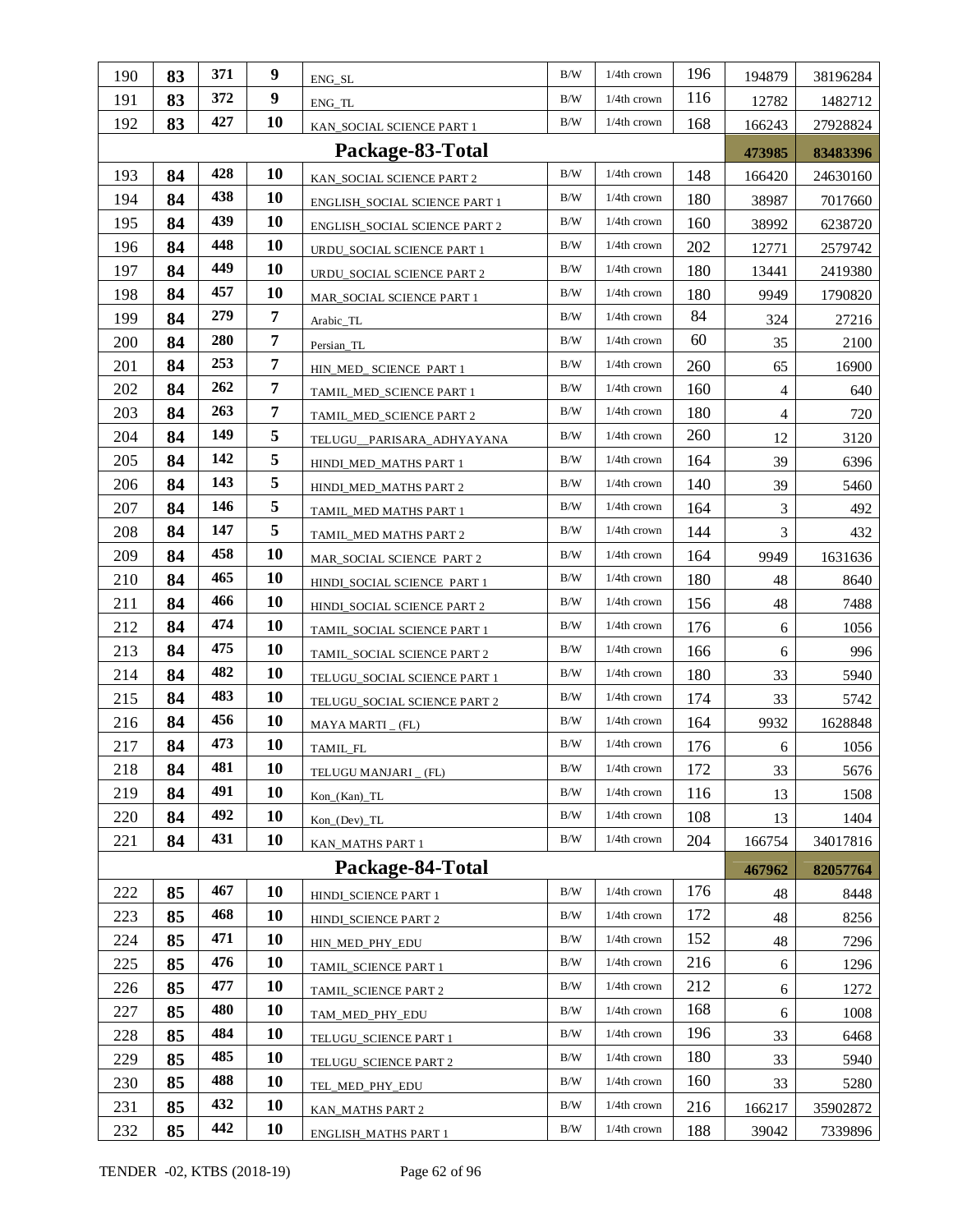| 249              | 86                             | 278        | $\overline{7}$ | Tulu TL                  | B/W       | 1/4th crown    | 124 | 20             | 2480     |  |
|------------------|--------------------------------|------------|----------------|--------------------------|-----------|----------------|-----|----------------|----------|--|
| 248              | 86                             | 271        | 7              | TEL_MED_ SCIENCE PART 2  | B/W       | 1/4th crown    | 180 | 7              | 1260     |  |
|                  |                                |            |                |                          |           |                |     |                |          |  |
| 250              | 86                             | 255        | $\overline{7}$ | HIN_MED_MATHS PART 1     | B/W       | 1/4th crown    | 228 | 65             | 14820    |  |
| 251              | 86                             | 256        | $\overline{7}$ | HIN_MED_MATHS PART 2     | B/W       | $1/4$ th crown | 204 | 65             | 13260    |  |
| 252              | 86                             | 264        | 7              | TAMIL_MED_MATHS PART 1   | B/W       | $1/4$ th crown | 228 | $\overline{4}$ | 912      |  |
| 253              | 86                             | <b>150</b> | 5              | TELUGU_MED_MATHS PART 1  | B/W       | 1/4th crown    | 164 | 12             | 1968     |  |
| 254              | 86                             | 151        | 5              | TELUGU_MED_MATHS PART 2  | B/W       | 1/4th crown    | 140 | 12             | 1680     |  |
| 255              | 86                             | 193        | 6              | TAM_FL                   | B/W       | $1/4$ th crown | 180 | 25             | 4500     |  |
| 256              | 86                             | <b>200</b> | 6              | TEL_FL                   | B/W       | 1/4th crown    | 148 | 111            | 16428    |  |
| 257              | 86                             | 208        | 6              | $Kon_{o}(Dev) _T L$      | B/W       | $1/4$ th crown | 128 | 174            | 22272    |  |
| 258              | 86                             | 209        | 6              | $Kon_{Kan}$ $TL$         | B/W       | $1/4$ th crown | 92  | 123            | 11316    |  |
| 259              | 86                             | 191        | 6              | HIN_MED_PHY_EDU          | B/W       | 1/4th crown    | 132 | 32             | 4224     |  |
| 260              | 86                             | 490        | 10             | SANSKRIT_TL              | B/W       | $1/4th$ crown  | 140 | 1326           | 185640   |  |
| 261              | 86                             | 426        | 10             | KAN_FL                   | B/W       | 1/4th crown    | 188 | 175244         | 32945872 |  |
| 262              | 86                             | 434        | 10             | KAN_SL                   | B/W       | $1/4$ th crown | 132 | 38064          | 5024448  |  |
| 263              | 86                             | 435        | 10             | KAN_TL                   | B/W       | $1/4$ th crown | 116 | 13928          | 1615648  |  |
| 264              | 86                             | 447        | 10             |                          | B/W       | 1/4th crown    | 156 | 13270          | 2070120  |  |
| 265              | 86                             | 455        | 10             | URDU_FL                  | B/W       | $1/4$ th crown | 124 |                |          |  |
|                  |                                | 494        | 10             | URDU_TL                  | B/W       | 1/4th crown    | 100 | 217            | 26908    |  |
| 266              | 86                             |            |                | Arabic_TL                |           |                |     | 556            | 55600    |  |
| 267              | 86                             | 436        | 10             | ENGLISH_FL PART 1        | B/W       | 1/4th crown    | 158 | 28232          | 4460656  |  |
| 268              | 86                             | 437        | 10             | <b>ENGLISH_FL PART 2</b> | $\rm B/W$ | $1/4$ th crown | 156 | 28501          | 4446156  |  |
| 269              | 86                             | 445        | 10             | ENGLISH_SL               | B/W       | 1/4th crown    | 228 | 187036         | 42644208 |  |
| 270              | 86                             | 446        | 10             | <b>ENGLISH_TL</b>        | B/W       | 1/4th crown    | 116 | 12239          | 1419724  |  |
| 271              | 86                             | 493        | 10             | Tulu_TL                  | B/W       | 1/4th crown    | 132 | 55             | 7260     |  |
| Package-86-Total |                                |            |                |                          |           |                |     |                | 94998480 |  |
|                  | <b>Belagavi Division-Total</b> |            |                |                          |           |                |     |                |          |  |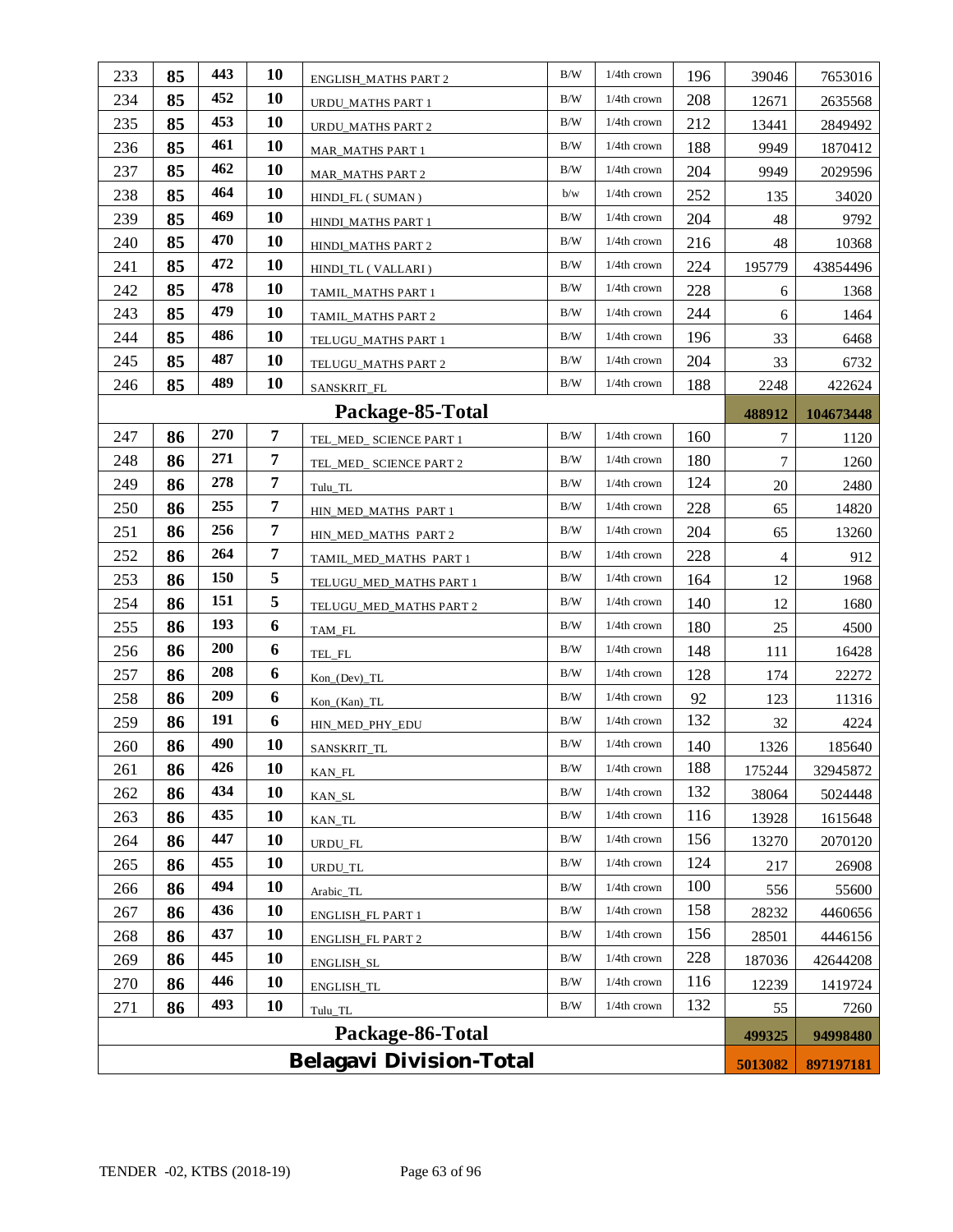| <b>Belagavi Division workbooks packages</b> |             |                  |                       |             |            |                                  |                                        |                             |  |  |  |  |
|---------------------------------------------|-------------|------------------|-----------------------|-------------|------------|----------------------------------|----------------------------------------|-----------------------------|--|--|--|--|
| Sl.no                                       | Pkg<br>No., | <b>Class</b>     | <b>Titles</b>         | <b>Size</b> | Colour     | <b>Aprox</b><br>No.of<br>Pages** | <b>Approx</b><br>No.of<br><b>Books</b> | <b>Total No</b><br>of Pages |  |  |  |  |
| $\mathbf{1}$                                | 103         | 4                | Kan Maths WB-1        | $1/4$ Crown | B/W        | 68                               | 148615                                 | 10105820                    |  |  |  |  |
| 2                                           | 103         | 4                | Kan Maths WB-2        | 1/4 Crown   | B/W        | 68                               | 148615                                 | 10105820                    |  |  |  |  |
| 3                                           | 103         | 4                | Kannada WB-1          | 1/4 Crown   | B/W        | 72                               | 148615                                 | 10700280                    |  |  |  |  |
| 4                                           | 103         | 4                | Kannada WB-2          | 1/4 Crown   | B/W        | 68                               | 148615                                 | 10105820                    |  |  |  |  |
| 5                                           | 103         | 5                | English WB-1          | 1/4 Crown   | $\rm\,B/W$ | 68                               | 152252                                 | 10353136                    |  |  |  |  |
| 6                                           | 103         | 5                | English WB-2          | 1/4 Crown   | $\rm\,B/W$ | 68                               | 152252                                 | 10353136                    |  |  |  |  |
|                                             |             |                  | Package - 103 - Total |             |            |                                  | 898964                                 | 61724012                    |  |  |  |  |
| $\overline{7}$                              | 104         | 5                | Kan Maths WB-1        | 1/4 Crown   | B/W        | 72                               | 152252                                 | 10962144                    |  |  |  |  |
| 8                                           | 104         | 5                | Kan Maths WB-2        | 1/4 Crown   | B/W        | 68                               | 152252                                 | 10353136                    |  |  |  |  |
| 9                                           | 104         | 5                | Kannada WB-1          | 1/4 Crown   | B/W        | 68                               | 152252                                 | 10353136                    |  |  |  |  |
| 10                                          | 104         | 5                | Kannada WB-2          | $1/4$ Crown | B/W        | 68                               | 152252                                 | 10353136                    |  |  |  |  |
| 11                                          | 104         | 6                | English WB-1          | 1/4 Crown   | $\rm\,B/W$ | 72                               | 154251                                 | 11106072                    |  |  |  |  |
| 12                                          | 104         | 6                | English WB-2          | 1/4 Crown   | B/W        | 68                               | 154251                                 | 10489068                    |  |  |  |  |
|                                             |             |                  | Package - 104 - Total |             |            |                                  | 917510                                 | 63616692                    |  |  |  |  |
| 13                                          | 105         | 6                | Kan Maths WB-1        | 1/4 Crown   | $\rm\,B/W$ | 72                               | 154251                                 | 11106072                    |  |  |  |  |
| 14                                          | 105         | 6                | Kan Maths WB-2        | 1/4 Crown   | B/W        | 68                               | 154251                                 | 10489068                    |  |  |  |  |
| 15                                          | 105         | 6                | Kannada WB-1          | $1/4$ Crown | B/W        | 72                               | 154251                                 | 11106072                    |  |  |  |  |
| 16                                          | 105         | 6                | Kannada WB-2          | 1/4 Crown   | B/W        | 68                               | 154251                                 | 10489068                    |  |  |  |  |
| 17                                          | 105         | $\tau$           | English WB-1          | 1/4 Crown   | B/W        | 68                               | 146930                                 | 9991240                     |  |  |  |  |
| 18                                          | 105         | $\tau$           | English WB-2          | 1/4 Crown   | B/W        | 68                               | 146930                                 | 9991240                     |  |  |  |  |
|                                             |             |                  | Package - 105         | - Total     |            |                                  | 910864                                 | 63172760                    |  |  |  |  |
| 19                                          | 106         | $\tau$           | Kan Maths WB-1        | 1/4 Crown   | $\rm\,B/W$ | 72                               | 146930                                 | 10578960                    |  |  |  |  |
| 20                                          | 106         | 7                | Kan Maths WB-2        | 1/4 Crown   | B/W        | 68                               | 146930                                 | 9991240                     |  |  |  |  |
| 21                                          | 106         | $\boldsymbol{7}$ | Kannada WB-1          | 1/4 Crown   | B/W        | 68                               | 146930                                 | 9991240                     |  |  |  |  |
| 22                                          | 106         | $\tau$           | Kannada WB-2          | 1/4 Crown   | $\rm\,B/W$ | 68                               | 146930                                 | 9991240                     |  |  |  |  |
| 23                                          | 106         | 8                | English WB-1          | 1/4 Crown   | B/W        | 68                               | 141157                                 | 9598676                     |  |  |  |  |
| 24                                          | 106         | 8                | English WB-2          | 1/4 Crown   | B/W        | 68                               | 141157                                 | 9598676                     |  |  |  |  |
| 25                                          | 106         | 8                | Kan Maths WB-1        | 1/4 Crown   | $\rm\,B/W$ | 72                               | 141157                                 | 10163304                    |  |  |  |  |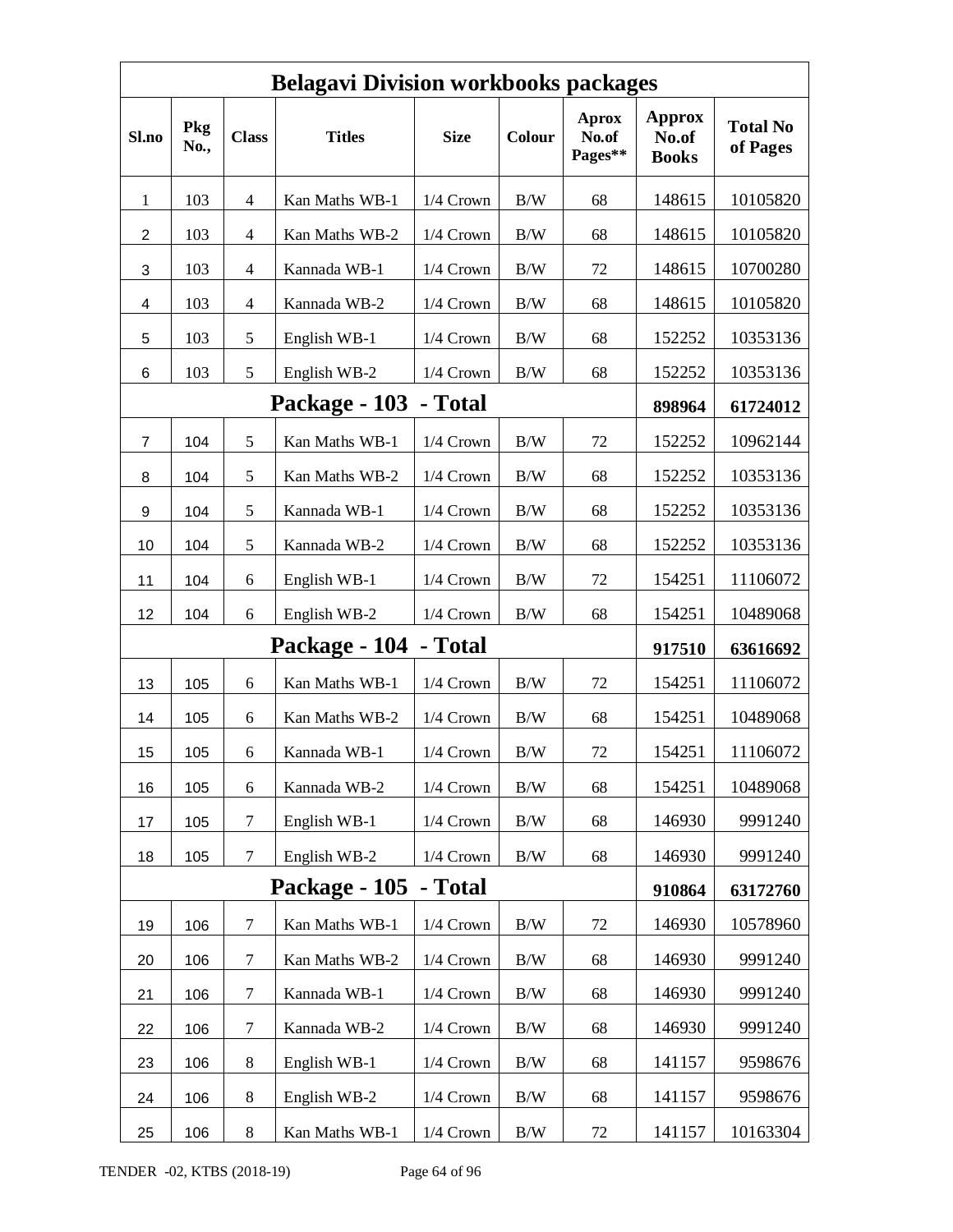|    |     | Package - 106 - Total |                       | 1011191     | 69913336 |    |        |          |
|----|-----|-----------------------|-----------------------|-------------|----------|----|--------|----------|
| 26 | 107 | 8                     | Kan Maths WB-2        | 1/4 Crown   | B/W      | 68 | 141157 | 9598676  |
| 27 | 107 | 8                     | Kannada WB-1          | $1/4$ Crown | B/W      | 76 | 141157 | 10727932 |
| 28 | 107 | 8                     | Kannada WB-2          | $1/4$ Crown | B/W      | 68 | 141157 | 9598676  |
| 29 | 107 | 9                     | English WB-1          | $1/4$ Crown | B/W      | 76 | 94244  | 7162544  |
| 30 | 107 | 9                     | English WB-2          | $1/4$ Crown | B/W      | 68 | 94244  | 6408592  |
| 31 | 107 | 9                     | Kan Maths WB-1        | 1/4 Crown   | B/W      | 76 | 94244  | 7162544  |
| 32 | 107 | 9                     | Kan Maths WB-2        | 1/4 Crown   | B/W      | 68 | 94244  | 6408592  |
| 33 | 107 | 9                     | Kannada WB-1          | $1/4$ Crown | B/W      | 68 | 94244  | 6408592  |
| 34 | 107 | 9                     | Kannada WB-2          | $1/4$ Crown | B/W      | 68 | 94244  | 6408592  |
|    |     |                       | Package - 107 - Total |             |          |    | 988935 | 69884740 |
|    |     | 4727464               | 328311540             |             |          |    |        |          |

# **Schedule – H: For Kalaburagi Division**

**Kalaburgi Division Packages from 87 to 95**

| <b>Sl</b><br>$\bf{no}$ | Pkg<br>no., | <b>Title</b><br>Code | Cla<br><b>SS</b> | <b>Titles</b>             | Col<br>our | <b>Size</b>    | Pag<br>es | Approx.,<br>copies | Approx., Pages |
|------------------------|-------------|----------------------|------------------|---------------------------|------------|----------------|-----------|--------------------|----------------|
| 1                      | 87          | 281                  | 8                | KAN FL                    | B/W        | $1/4$ th crown | 172       | 157642             | 27114424       |
| $\overline{c}$         | 87          | 282                  | 8                | KAN_MATHS PART 1          | B/W        | 1/4th crown    | 212       | 139986             | 29677032       |
| 3                      | 87          | 283                  | 8                | KAN_MATHS PART 2          | B/W        | 1/4th crown    | 192       | 138784             | 26646528       |
| 4                      | 87          | 286                  | 8                | KAN SOCIAL SCIENCE PART 1 | B/W        | 1/4th crown    | 140       | 139828             | 19575920       |
| 5                      | 87          | 21                   | 1                | <b>HINDI READER</b>       | B/W        | $1/4$ th crown | 152       | 824                | 125248         |
| 6                      | 87          | 22                   | $\mathbf{1}$     | HINDI MATHS               | B/W        | 1/4th crown    | 220       | 192                | 42240          |
| $\tau$                 | 87          | 23                   | 1                | HINDI_PARISARA_ADHYAYANA  | B/W        | 1/4th crown    | 116       | 192                | 22272          |
| 8                      | 87          | 24                   | 1                | TAMIL KARPAVA MAGALOM     | B/W        | 1/4th crown    | 160       | $\overline{2}$     | 320            |
| 9                      | 87          | 25                   | 1                | TAMIL_MATHS               | B/W        | 1/4th crown    | 220       | $\overline{c}$     | 440            |
| 10                     | 87          | 26                   | 1                | TAMIL PARISARA ADHYAYANA  | B/W        | 1/4th crown    | 116       | $\overline{2}$     | 232            |
| 11                     | 87          | 27                   | 1                | PASIDI TELUGU             | B/W        | 1/4th crown    | 212       | 292                | 61904          |
| 12                     | 87          | 28                   | 1                | <b>TELUGU MATHS</b>       | B/W        | 1/4th crown    | 220       | 292                | 64240          |
| 13                     | 87          | 29                   | $\mathbf{1}$     | TELUGU_PARISARA_ADHYAYANA | B/W        | 1/4th crown    | 116       | 299                | 34684          |
| 14                     | 87          | 50                   | $\overline{2}$   | HINDI_READER              | B/W        | 1/4th crown    | 124       | 747                | 92628          |
| 15                     | 87          | 51                   | $\overline{2}$   | <b>HINDI MATHS</b>        | B/W        | 1/4th crown    | 264       | 174                | 45936          |
| 16                     | 87          | 52                   | $\mathbf{2}$     | HINDI PARISARA ADHYAYANA  | B/W        | 1/4th crown    | 172       | 174                | 29928          |
| 17                     | 87          | 53                   | $\overline{2}$   | TAMIL KARPAVA MAGALOM     | B/W        | 1/4th crown    | 172       | 1                  | 172            |
| 18                     | 87          | 343                  | 8                | Kon (Kan) TL              | B/W        | $1/4$ th crown | 108       | $\overline{7}$     | 756            |
| 19                     | 87          | 54                   | $\overline{2}$   | TAMIL MATHS               | B/W        | $1/4$ th crown | 264       | $\mathbf{1}$       | 264            |
| 20                     | 87          | 415                  | 9                | Kon_(Kan)_TL              | B/W        | $1/4$ th crown | 108       | 29                 | 3132           |
| 21                     | 87          | 418                  | 9                | Arabic_TL                 | B/W        | 1/4th crown    | 100       | 38                 | 3800           |
| 22                     | 87          | 55                   | $\overline{2}$   | TAMIL_PARISARA_ADHYAYANA  | B/W        | 1/4th crown    | 172       | 1                  | 172            |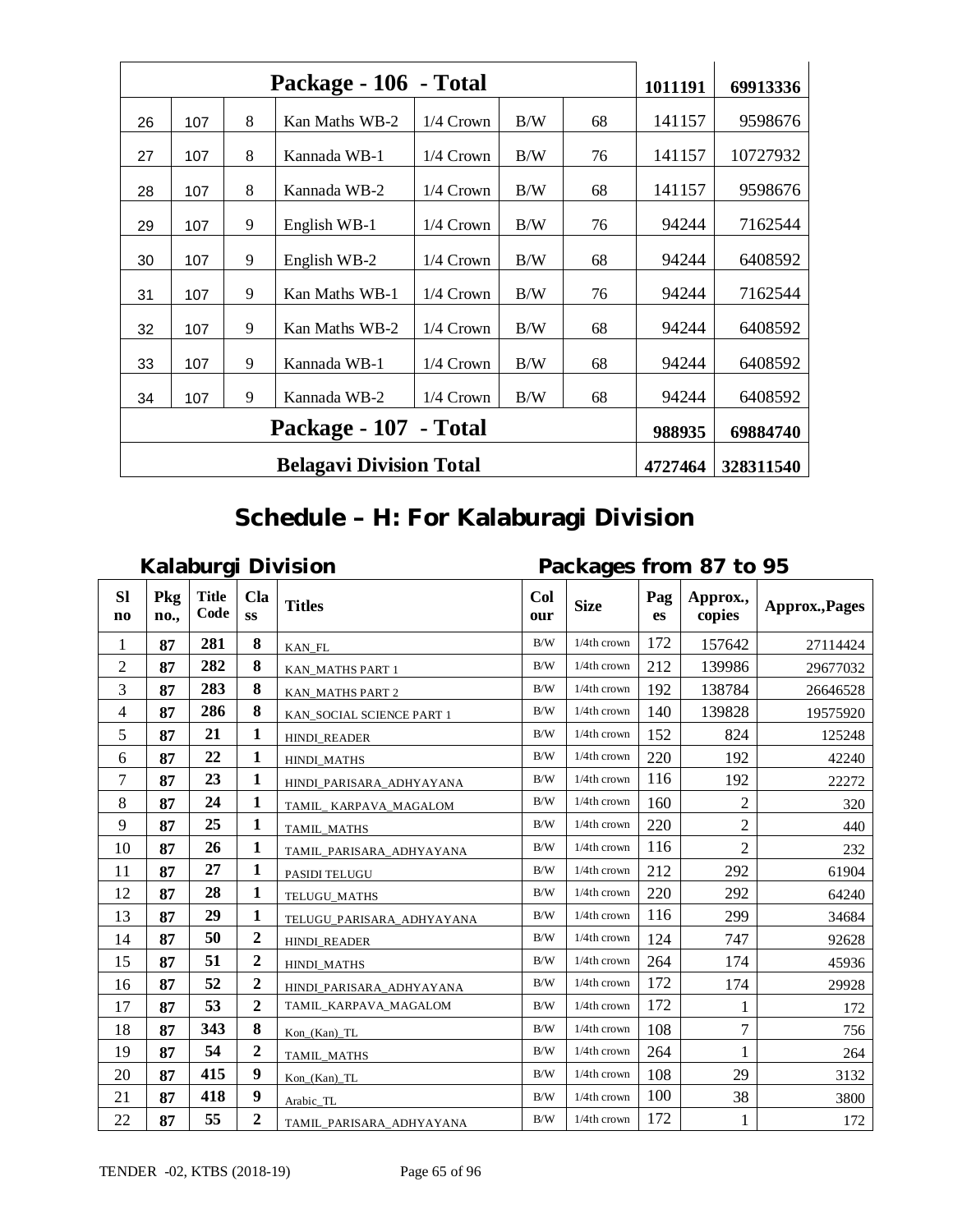| 23 | 87               | 56         | $\boldsymbol{2}$        | PASIDI TELUGU (FL)        | B/W        | 1/4th crown    | 100 | 312          | 31200     |
|----|------------------|------------|-------------------------|---------------------------|------------|----------------|-----|--------------|-----------|
| 24 | 87               | 57         | $\boldsymbol{2}$        | TELUGU_MATHS              | B/W        | $1/4$ th crown | 264 | 302          | 79728     |
| 25 | 87               | 58         | $\boldsymbol{2}$        | TELUGU_PARISARA_ADHYAYANA | B/W        | $1/4$ th crown | 172 | 312          | 53664     |
| 26 | 87               | 80         | 3                       | <b>HINDI READER</b>       | B/W        | $1/4$ th crown | 104 | 764          | 79456     |
|    | Package-87-Total |            |                         |                           |            |                |     |              | 103786320 |
| 27 | 88               | 324        | 8                       | HINDI_TL (VALLARI)        | B/W        | $1/4$ th crown | 148 | 174904       | 25885792  |
| 28 | 88               | 298        | 8                       | ENG_SL                    | B/W        | $1/4$ th crown | 196 | 151162       | 29627752  |
| 29 | 88               | 287        | 8                       | KAN_SOCIAL SCIENCE PART 2 | B/W        | $1/4$ th crown | 140 | 139662       | 19552680  |
| 30 | 88               | 81         | 3                       | HINDI_MATHS PART 1        | B/W        | $1/4$ th crown | 164 | 136          | 22304     |
| 31 | 88               | 82         | 3                       | HINDI_MATHS PART 2        | B/W        | $1/4$ th crown | 144 | 136          | 19584     |
| 32 | 88               | 83         | 3                       | HINDI_PARISARA_ADHYAYANA  | B/W        | $1/4$ th crown | 216 | 136          | 29376     |
| 33 | 88               | 84         | 3                       | TAMIL_KARPAVA_MAGALOM     | B/W        | 1/4th crown    | 148 | 3            | 444       |
| 34 | 88               | 85         | 3                       | TAMIL MATHS PART 1        | B/W        | $1/4$ th crown | 164 | 3            | 492       |
| 35 | 88               | 86         | 3                       | TAMIL MATHS PART 2        | B/W        | $1/4$ th crown | 148 | 3            | 444       |
| 36 | 88               | 87         | 3                       | TAMIL_PARISARA_ADHYAYANA  | B/W        | $1/4$ th crown | 216 | 3            | 648       |
| 37 | 88               | 88         | 3                       | PASIDI TELUGU             | B/W        | $1/4$ th crown | 116 | 313          | 36308     |
| 38 | 88               | 89         | 3                       | TELUGU_MATHS PART 1       | B/W        | 1/4th crown    | 164 | 313          | 51332     |
| 39 | 88               | 90         | 3                       | TELUGU_MATHS PART 2       | B/W        | $1/4$ th crown | 148 | 313          | 46324     |
| 40 | 88               | 91         | 3                       | TELUGU_PARISARA_ADHYAYANA | B/W        | $1/4$ th crown | 216 | 313          | 67608     |
| 41 | 88               | <b>110</b> | $\boldsymbol{4}$        | HINDI_READER              | B/W        | $1/4$ th crown | 112 | 873          | 97776     |
| 42 | 88               | 111        | 4                       | HINDI_MATHS PART 1        | B/W        | $1/4$ th crown | 172 | 133          | 22876     |
| 43 | 88               | 112        | 4                       | HINDI_MATHS PART 2        | B/W        | $1/4$ th crown | 140 | 133          | 18620     |
| 44 | 88               | 113        | 4                       | HINDI_PARISARA_ADHYAYANA  | B/W        | 1/4th crown    | 248 | 133          | 32984     |
| 45 | 88               | 114        | $\overline{\mathbf{4}}$ | TAMIL_KARPAVA_MAGALOM     | B/W        | 1/4th crown    | 172 | 1            | 172       |
| 46 | 88               | 115        | $\boldsymbol{4}$        | TAMIL_MATHS PART 1        | B/W        | $1/4$ th crown | 172 | 1            | 172       |
| 47 | 88               | <b>116</b> | 4                       | TAMIL_MATHS PART 2        | B/W        | $1/4$ th crown | 138 | $\mathbf{1}$ | 138       |
| 48 | 88               | 117        | $\overline{\mathbf{4}}$ | TAMIL_PARISARA_ADHYAYANA  | B/W        | $1/4$ th crown | 248 | 1            | 248       |
| 49 | 88               | 118        | 4                       | PASIDI TELUGU             | B/W        | $1/4$ th crown | 108 | 260          | 28080     |
| 50 | 88               | 119        | 4                       | TELUGU_MATHS PART 1       | B/W        | $1/4$ th crown | 172 | 310          | 53320     |
| 51 | 88               | 120        | $\overline{\mathbf{4}}$ | TELUGU_MATHS PART 2       | $\rm\,B/W$ | $1/4$ th crown | 140 | 310          | 43400     |
| 52 | 88               | 121        | 4                       | TELUGU_PARISARA_ADHYAYANA | B/W        | 1/4th crown    | 248 | 310          | 76880     |
| 53 | 88               | <b>140</b> | 5                       | HINDI_FL                  | B/W        | 1/4th crown    | 140 | 277          | 38780     |
| 54 | 88               | 141        | 5                       | HINDI PARISARA ADHYAYANA  | B/W        | 1/4th crown    | 260 | 143          | 37180     |
| 55 | 88               | 142        | 5                       | HINDI_MED_MATHS PART 1    | B/W        | 1/4th crown    | 164 | 144          | 23616     |
| 56 | 88               | 143        | 5                       | HINDI_MED_MATHS PART 2    | B/W        | 1/4th crown    | 140 | 144          | 20160     |
| 57 | 88               | 144        | 5                       | TAMIL_FL                  | B/W        | 1/4th crown    | 168 | 3            | 504       |
| 58 | 88               | 145        | 5                       | TAMIL_PARISARA_ADHYAYANA  | B/W        | 1/4th crown    | 260 | 3            | 780       |
| 59 | 88               | 146        | 5                       | TAMIL_MED MATHS PART 1    | $\rm\,B/W$ | 1/4th crown    | 164 | 3            | 492       |
| 60 | 88               | 147        | 5                       | TAMIL_MED MATHS PART 2    | B/W        | 1/4th crown    | 144 | 3            | 432       |
|    |                  |            |                         | Package-88-Total          |            |                |     | 470586       | 75837698  |
| 61 | 89               | 355        | 9                       | KAN_SOCIAL SCIENCE PART 1 | B/W        | 1/4th crown    | 148 | 123497       | 18277556  |
| 62 | 89               | 356        | 9                       | KAN_SOCIAL SCIENCE PART 2 | B/W        | 1/4th crown    | 148 | 123227       | 18237596  |
| 63 | 89               | 359        | 9                       | KAN_MATHS PART 1          | B/W        | 1/4th crown    | 180 | 123497       | 22229460  |
| 64 | 89               | 360        | $\boldsymbol{9}$        | KAN_MATHS PART 2          | B/W        | 1/4th crown    | 204 | 123397       | 25172988  |
| 65 | 89               | 148        | 5                       | TELUGU MANJARI _(FL)      | $\rm\,B/W$ | $1/4$ th crown | 116 | 340          | 39440     |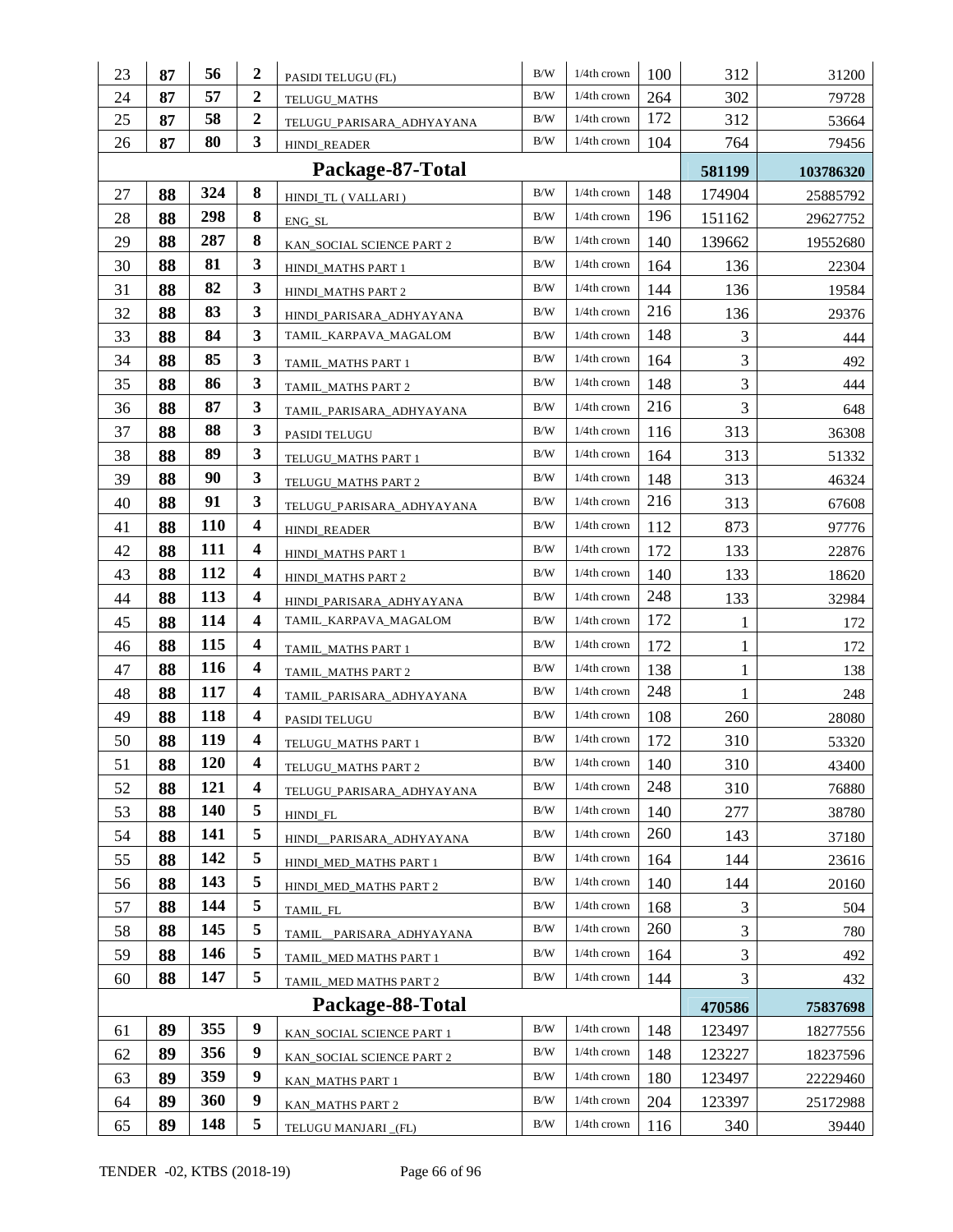| 66         | 89       | 149               | 5                | TELUGU_PARISARA_ADHYAYANA     | B/W        | 1/4th crown    | 260        | 340           | 88400    |
|------------|----------|-------------------|------------------|-------------------------------|------------|----------------|------------|---------------|----------|
| 67         | 89       | 150               | 5                | TELUGU_MED_MATHS PART 1       | $\rm\,B/W$ | $1/4$ th crown | 164        | 268           | 43952    |
| 68         | 89       | 151               | 5                | TELUGU_MED_MATHS PART 2       | B/W        | $1/4$ th crown | 140        | 340           | 47600    |
| 69         | 89       | 185               | 6                | HIN_FL (SUMAN)                | B/W        | 1/4th crown    | 148        | 335           | 49580    |
| 70         | 89       | 186               | 6                | HIN_MED_SOCIAL SCIENCE PART 1 | B/W        | $1/4$ th crown | 164        | 137           | 22468    |
| 71         | 89       | 187               | 6                | HIN_MED_SOCIAL SCIENCE PART 2 | B/W        | $1/4$ th crown | 172        | 137           | 23564    |
| 72         | 89       | 188               | 6                | HIN_MED_SCIENCE               | B/W        | 1/4th crown    | 180        | 137           | 24660    |
| 73         | 89       | 189               | 6                | HIN_MED_MATHS PART 1          | B/W        | $1/4$ th crown | 168        | 138           | 23184    |
| 74         | 89       | <b>190</b>        | 6                | HIN_MED_MATHS PART 2          | B/W        | $1/4$ th crown | 196        | 138           | 27048    |
| 75         | 89       | 331               | 8                | TAMIL_SOCIAL SCIENCE PART 2   | B/W        | $1/4$ th crown | 148        | $\mathfrak s$ | 740      |
| 76         | 89       | 332               | 8                | TAM_MED_PHY_EDU               | B/W        | $1/4$ th crown | 172        | 5             | 860      |
| 77         | 89       | 191               | 6                | HIN_MED_PHY_EDU               | B/W        | $1/4$ th crown | 132        | 138           | 18216    |
| 78         | 89       | 193               | 6                | TAM_FL                        | B/W        | $1/4$ th crown | 180        | 6             | 1080     |
| 79         | 89       | 409               | 9                | TELUGU_SCIENCE PART 2         | B/W        | 1/4th crown    | 164        | 183           | 30012    |
| 80         | 89       | 410               | 9                | TELUGU_MATHS PART 1           | B/W        | 1/4th crown    | 204        | 183           | 37332    |
| 81         | 89       | 411               | 9                | TELUGU_MATHS PART 2           | B/W        | $1/4$ th crown | 220        | 183           | 40260    |
| 82         | 89       | 412               | $\boldsymbol{9}$ | TEL_MED_PHY_EDU               | B/W        | 1/4th crown    | 140        | 183           | 25620    |
| 83         | 89       | 413               | $\boldsymbol{9}$ | SANSKRIT_FL                   | B/W        | 1/4th crown    | 188        | 317           | 59596    |
| 84         | 89       | 414               | 9                | SANSKRIT_TL                   | B/W        | $1/4$ th crown | 116        | 108           | 12528    |
| 85         | 89       | 194               | 6                | TAM_MED_SOCIAL PART 1         | B/W        | $1/4$ th crown | 168        | 6             | 1008     |
| 86         | 89       | 195               | 6                | TAM_MED_SOCIAL SCIENCE PART 2 | B/W        | $1/4$ th crown | 180        | 6             | 1080     |
| 87         | 89       | 196               | 6                | TAM_MED_SCIENCE               | B/W        | $1/4$ th crown | 268        | 6             | 1608     |
|            |          |                   |                  |                               |            |                |            |               |          |
| 88         | 89       | 197               | 6                | TAM_MED_MATHS PART 1          | B/W        | 1/4th crown    | 208        | 6             | 1248     |
| 89         | 89       | 198               | 6                | TAM_MED_MATHS PART 2          | B/W        | $1/4$ th crown | 248        | 6             | 1488     |
| 90         | 89       | 199               | 6                | TAM_MED_PHY_EDU               | B/W        | $1/4$ th crown | 144        | 6             | 864      |
|            |          |                   |                  | Package-89-Total              |            |                |            | 497275        | 84541036 |
| 91         | 90       | 426               | 10               | KAN_FL                        | B/W        | $1/4$ th crown | 188        | 135496        | 25473248 |
| 92         | 90       | 427               | 10               | KAN_SOCIAL SCIENCE PART 1     | B/W        | $1/4$ th crown | 168        | 122183        | 20526744 |
| 93         | 90       | 428               | 10               | KAN_SOCIAL SCIENCE PART 2     | B/W        | $1/4$ th crown | 148        | 122791        | 18173068 |
| 94         | 90       | 431               | 10               | KAN_MATHS PART 1              | B/W        | $1/4$ th crown | 204        | 122413        | 24972252 |
| 95         | 90       | 200               | 6                | TEL_FL                        | B/W        | 1/4th crown    | 148        | 330           | 48840    |
| 96         | 90       | 201               | 6                | TEL MED SOCIAL SCIENCE PART 1 | B/W        | 1/4th crown    | 172        | 312           | 53664    |
| 97         | 90       | 202               | 6                | TEL_MED_SOCIAL SCIENCE PART 2 | B/W        | $1/4$ th crown | 172        | 312           | 53664    |
| 98         | 90       | 203               | 6                | TEL_MED_SCIENCE               | B/W        | 1/4th crown    | 252        | 235           | 59220    |
| 99         | 90       | 204               | 6                | TEL_MED_MATHS PART 1          | B/W        | 1/4th crown    | 180        | 312           | 56160    |
| 100        | 90       | 205               | 6                | TEL MED MATHS PART 2          | B/W        | 1/4th crown    | 216        | 318           | 68688    |
| 101        | 90       | 206               | 6                | TEL_MED_PHY_EDU               | B/W        | 1/4th crown    | 136        | 318           | 43248    |
| 102        | 90       | 207               | 6                | SAN_TL                        | B/W        | 1/4th crown    | 156        | 12            | 1872     |
| 103        | 90       | 208               | 6                | $Kon_ (Dev) _ TL$             | B/W        | 1/4th crown    | 128        | 17            | 2176     |
| 104        | 90       | 209               | 6                | Kon_(Kan)_TL                  | B/W        | 1/4th crown    | 92         | 56            | 5152     |
| 105        | 90       | 329               | 8                | TAMIL_SCIENCE PART 2          | B/W        | 1/4th crown    | 208        | 5             | 1040     |
| 106        | 90       | 330               | 8                | TAMIL_SOCIAL SCIENCE PART 1   | B/W        | 1/4th crown    | 148        | 5             | 740      |
| 107        | 90       | 211               | 6                | Arabic_TL                     | B/W        | $1/4$ th crown | 76         | 61            | 4636     |
| 108<br>109 | 90<br>90 | <b>250</b><br>251 | 7<br>7           | HINDI SUMAN $_{-}$ (FL)       | B/W<br>B/W | 1/4th crown    | 132<br>148 | 323           | 42636    |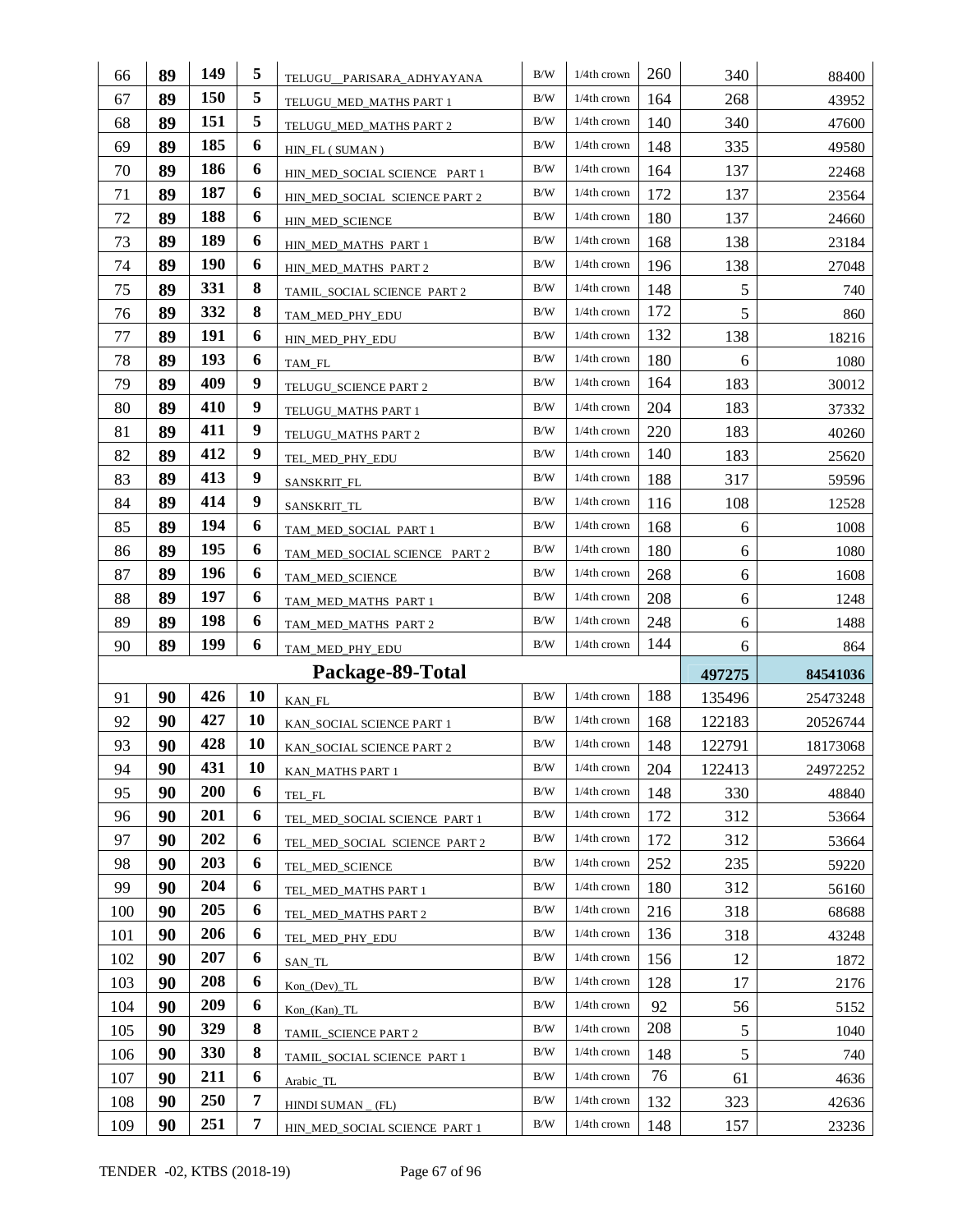| 110 | 90 | 252 | 7                | HIN_MED_SOCIAL SCIENCE PART 2   | B/W        | 1/4th crown    | 140 | 157            | 21980    |
|-----|----|-----|------------------|---------------------------------|------------|----------------|-----|----------------|----------|
| 111 | 90 | 253 | 7                | HIN_MED_ SCIENCE PART 1         | B/W        | $1/4$ th crown | 260 | 157            | 40820    |
| 112 | 90 | 401 | 9                | TAMIL_SCIENCE PART 2            | B/W        | $1/4$ th crown | 204 | 3              | 612      |
| 113 | 90 | 402 | 9                | TAMIL_MATHS PART 1              | B/W        | $1/4$ th crown | 224 | 3              | 672      |
| 114 | 90 | 403 | 9                | TAMIL_MATHS PART 2              | B/W        | $1/4$ th crown | 256 | 3              | 768      |
| 115 | 90 | 255 | $\overline{7}$   | HIN_MED_MATHS PART 1            | B/W        | $1/4$ th crown | 228 | 158            | 36024    |
| 116 | 90 | 256 | 7                | HIN_MED_MATHS PART 2            | B/W        | $1/4$ th crown | 204 | 158            | 32232    |
| 117 | 90 | 257 | 7                | HIN_MED_PHY_EDU                 | B/W        | $1/4$ th crown | 136 | 158            | 21488    |
| 118 | 90 | 259 | $\overline{7}$   | TAM_FL                          | B/W        | 1/4th crown    | 172 | 28             | 4816     |
|     |    |     |                  | Package-90-Total                |            |                |     | 506481         | 89769696 |
| 119 | 91 | 445 | 10               | ENGLISH_SL                      | B/W        | 1/4th crown    | 228 | 132368         | 30179904 |
| 120 | 91 | 260 | 7                | TAMIL_MED_SOCIAL SCIENCE PART 1 | B/W        | 1/4th crown    | 152 | $\overline{4}$ | 608      |
| 121 | 91 | 261 | 7                | TAMIL_MED_SOCIAL SCIENCE PART 2 | B/W        | $1/4$ th crown | 144 | $\overline{4}$ | 576      |
| 122 | 91 | 262 | 7                | TAMIL_MED_SCIENCE PART 1        | B/W        | 1/4th crown    | 160 | 4              | 640      |
| 123 | 91 | 263 | 7                | TAMIL_MED_SCIENCE PART 2        | B/W        | $1/4$ th crown | 180 | 4              | 720      |
| 124 | 91 | 264 | 7                | TAMIL_MED_MATHS PART 1          | B/W        | 1/4th crown    | 228 | $\overline{4}$ | 912      |
| 125 | 91 | 265 | $\overline{7}$   | TAMIL_MED_MATHS PART 2          | B/W        | $1/4$ th crown | 208 | 4              | 832      |
| 126 | 91 | 266 | $\overline{7}$   | TAM_MED_PHY_EDU                 | B/W        | 1/4th crown    | 144 | $\overline{4}$ | 576      |
| 127 | 91 | 267 | $\overline{7}$   | TELUGU MANJARI _(FL)            | B/W        | $1/4$ th crown | 124 | 303            | 37572    |
| 128 | 91 | 268 | 7                | TEL_MED_SOCIAL SCIENCE PART 1   | B/W        | $1/4$ th crown | 148 | 303            | 44844    |
| 129 | 91 | 269 | 7                | TEL_MED_SOCIAL SCIENCE PART 2   | B/W        | $1/4$ th crown | 140 | 303            | 42420    |
| 130 | 91 | 270 | 7                | TEL_MED_ SCIENCE PART 1         | B/W        | $1/4$ th crown | 160 | 303            | 48480    |
| 131 | 91 | 271 | 7                | TEL_MED_ SCIENCE PART 2         | B/W        | 1/4th crown    | 180 | 303            | 54540    |
| 132 | 91 | 272 | 7                | TEL_MED_MATHS PART 1            | B/W        | $1/4$ th crown | 224 | 303            | 67872    |
| 133 | 91 | 273 | 7                | TEL_MED_MATHS PART 2            | B/W        | 1/4th crown    | 208 | 289            | 60112    |
| 134 | 91 | 274 | 7                | TEL_MED_PHY_EDU                 | B/W        | $1/4$ th crown | 136 | 312            | 42432    |
| 135 | 91 | 275 | $\overline{7}$   | SAN_TL                          | B/W        | $1/4$ th crown | 116 | 43             | 4988     |
| 136 | 91 | 277 | $\overline{7}$   | Kon_(Kan)_TL                    | B/W        | 1/4th crown    | 108 | 26             | 2808     |
| 137 | 91 | 328 | 8                | TAMIL_SCIENCE PART 1            | B/W        | 1/4th crown    | 194 | $\mathfrak s$  | 970      |
| 138 | 91 | 279 | 7                | Arabic_TL                       | B/W        | 1/4th crown    | 84  | 36             | 3024     |
| 139 | 91 | 432 | 10               | KAN MATHS PART 2                | B/W        | 1/4th crown    | 216 | 122570         | 26475120 |
| 140 | 91 | 434 | 10               | KAN_SL                          | B/W        | 1/4th crown    | 132 | 34982          | 4617624  |
| 141 | 91 | 435 | <b>10</b>        | KAN_TL                          | B/W        | 1/4th crown    | 116 | 662            | 76792    |
| 142 | 91 | 436 | 10               | ENGLISH_FL PART 1               | B/W        | 1/4th crown    | 158 | 25504          | 4029632  |
| 143 | 91 | 437 | 10               | <b>ENGLISH FL PART 2</b>        | B/W        | 1/4th crown    | 156 | 25184          | 3928704  |
| 144 | 91 | 438 | 10               | ENGLISH_SOCIAL SCIENCE PART 1   | B/W        | 1/4th crown    | 180 | 37200          | 6696000  |
| 145 | 91 | 439 | 10               | ENGLISH_SOCIAL SCIENCE PART 2   | B/W        | 1/4th crown    | 160 | 37258          | 5961280  |
|     |    |     |                  | Package-91-Total                |            |                |     | 418285         | 82379982 |
| 146 | 92 | 354 | $\boldsymbol{9}$ | $\text{KAN\_FL}$                | B/W        | 1/4th crown    | 172 | 138515         | 23824580 |
| 147 | 92 | 289 | 8                | KAN_SL                          | B/W        | 1/4th crown    | 124 | 38190          | 4735560  |
| 148 | 92 | 290 | 8                | Kan_TL                          | B/W        | 1/4th crown    | 116 | 927            | 107532   |
| 149 | 92 | 291 | 8                | ENG_FL                          | B/W        | 1/4th crown    | 164 | 26618          | 4365352  |
| 150 | 92 | 292 | 8                | <b>ENGLISH_MATHS PART 1</b>     | B/W        | 1/4th crown    | 196 | 39314          | 7705544  |
| 151 | 92 | 293 | 8                | <b>ENGLISH_MATHS PART 2</b>     | B/W        | 1/4th crown    | 176 | 39138          | 6888288  |
| 152 | 92 | 296 | 8                | ENGLISH_SOCIALSCIENCE           | $\rm\,B/W$ | 1/4th crown    | 284 | 38848          | 11032832 |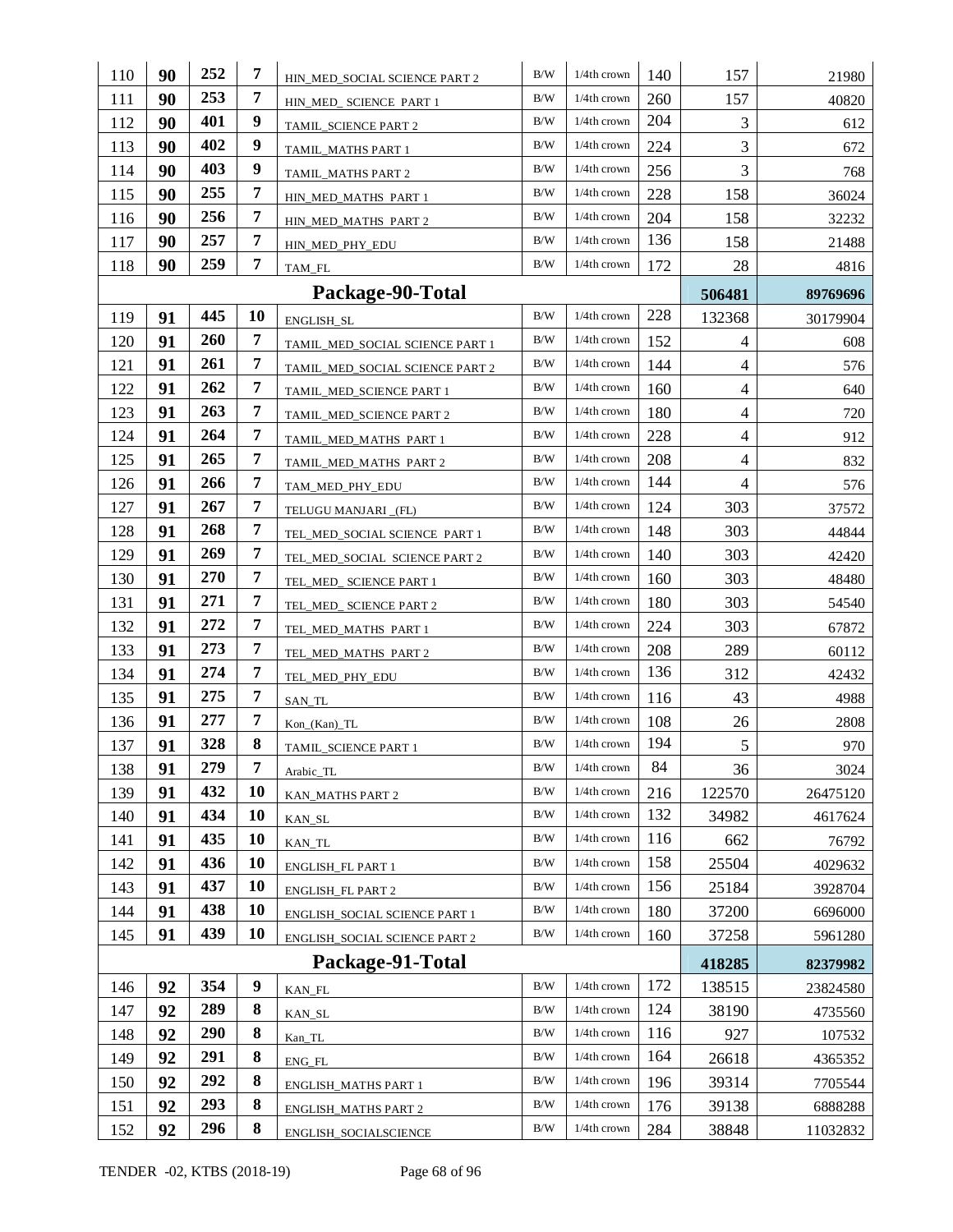| 153 | 92 | 299 | 8                | ENG_TL                        | B/W        | 1/4th crown    | 108 | 13515  | 1459620  |
|-----|----|-----|------------------|-------------------------------|------------|----------------|-----|--------|----------|
| 154 | 92 | 300 | 8                | URDU_FL                       | B/W        | $1/4$ th crown | 116 | 10317  | 1196772  |
| 155 | 92 | 301 | 8                | URDU_MATHS PART 1             | B/W        | $1/4$ th crown | 212 | 10069  | 2134628  |
| 156 | 92 | 302 | 8                | <b>URDU_MATHS PART 2</b>      | B/W        | 1/4th crown    | 196 | 10263  | 2011548  |
| 157 | 92 | 305 | 8                | URDU SOCIAL SCIENCE PART 1    | B/W        | $1/4$ th crown | 164 | 10194  | 1671816  |
| 158 | 92 | 306 | 8                | URDU_SOCIAL SCIENCE_ PART 2   | B/W        | $1/4$ th crown | 164 | 10275  | 1685100  |
| 159 | 92 | 308 | 8                | URDU_TL                       | $\rm\,B/W$ | $1/4$ th crown | 100 | 884    | 88400    |
| 160 | 92 | 309 | 8                | MAYA MARTI (FL)               | $\rm\,B/W$ | $1/4$ th crown | 164 | 3119   | 511516   |
| 161 | 92 | 310 | 8                | <b>MARTHI_MATHS PART 1</b>    | B/W        | $1/4$ th crown | 196 | 3034   | 594664   |
| 162 | 92 | 311 | 8                | <b>MARTHI_MATHS PART 2</b>    | B/W        | 1/4th crown    | 184 | 3034   | 558256   |
| 163 | 92 | 314 | 8                | MARTHI_SOCIAL SCIENCE         | B/W        | $1/4$ th crown | 272 | 3044   | 827968   |
| 164 | 92 | 325 | 8                | TAMIL_FL                      | B/W        | $1/4$ th crown | 156 | 5      | 780      |
| 165 | 92 | 326 | 8                | TAMIL_MATHS PART 1            | B/W        | $1/4$ th crown | 220 | 5      | 1100     |
| 166 | 92 | 316 | 8                | HINDI_FL (SUMAN)              | B/W        | $1/4$ th crown | 244 | 492    | 120048   |
| 167 | 92 | 317 | 8                | HINDI MATHS PART 1            | B/W        | 1/4th crown    | 216 | 126    | 27216    |
| 168 | 92 | 318 | 8                | HINDI_MATHS PART 2            | B/W        | $1/4$ th crown | 196 | 126    | 24696    |
| 169 | 92 | 319 | 8                | HINDI SCIENCE PART 1          | B/W        | $1/4$ th crown | 180 | 126    | 22680    |
| 170 | 92 | 399 | 9                | TAMIL_SOCIAL SCIENCE PART 2   | $\rm\,B/W$ | $1/4$ th crown | 192 | 3      | 576      |
| 171 | 92 | 400 | 9                | TAMIL_SCIENCE PART 1          | B/W        | $1/4$ th crown | 228 | 3      | 684      |
| 172 | 92 | 320 | 8                | HINDI_SCIENCE PART 2          | B/W        | $1/4$ th crown | 176 | 126    | 22176    |
| 173 | 92 | 321 | 8                | HINDI_SOCIAL SCIENCE _PART 1  | B/W        | 1/4th crown    | 144 | 126    | 18144    |
| 174 | 92 | 322 | 8                | HINDI_SOCIAL SCIENCE _PART 2  | B/W        | $1/4$ th crown | 140 | 126    | 17640    |
|     |    |     |                  |                               |            |                |     |        |          |
| 175 | 92 | 323 | 8                | HIN_MED_ PHY_EDU              | B/W        | $1/4$ th crown | 136 | 126    | 17136    |
|     |    |     |                  | Package-92-Total              |            |                |     | 400688 | 71672852 |
| 176 | 93 | 333 | 8                | TELUGU MANJARI _ (FL)         | B/W        | $1/4$ th crown | 140 | 155    | 21700    |
| 177 | 93 | 334 | 8                | TELUGU_MATHS PART 1           | B/W        | $1/4$ th crown | 220 | 139    | 30580    |
| 178 | 93 | 335 | 8                | TELUGU_MATHS PART 2           | B/W        | $1/4$ th crown | 204 | 180    | 36720    |
| 179 | 93 | 336 | 8                | TELUGU_SCIENCE PART 1         | B/W        | 1/4th crown    | 164 | 139    | 22796    |
| 180 | 93 | 337 | 8                | TELUGU_SCIENCE PART 2         | $\rm\,B/W$ | $1/4$ th crown | 164 | 180    | 29520    |
| 181 | 93 | 338 | 8                | TELUGU_SOCIAL SCIENCE _PART 1 | B/W        | 1/4th crown    | 139 | 139    | 19321    |
| 182 | 93 | 339 | 8                | TELUGU_SOCIAL SCIENCE_PART 2  | B/W        | 1/4th crown    | 140 | 144    | 20160    |
| 183 | 93 | 340 | 8                | TEL MED PHY EDU               | B/W        | 1/4th crown    | 136 | 185    | 25160    |
| 184 | 93 | 341 | 8                | SANSKRIT_FL                   | B/W        | 1/4th crown    | 172 | 367    | 63124    |
| 185 | 93 | 342 | 8                | SANSKRIT_TL                   | B/W        | 1/4th crown    | 140 | 86     | 12040    |
| 186 | 93 | 346 | 8                | Arabic_TL                     | B/W        | 1/4th crown    | 92  | 31     | 2852     |
| 187 | 93 | 362 | $\boldsymbol{9}$ | KAN_SL                        | B/W        | 1/4th crown    | 132 | 33751  | 4455132  |
| 188 | 93 | 363 | 9                | KAN_TL                        | B/W        | 1/4th crown    | 124 | 734    | 91016    |
| 189 | 93 | 364 | 9                | ENGLISH_FL                    | B/W        | 1/4th crown    | 228 | 22773  | 5192244  |
| 190 | 93 | 365 | $\boldsymbol{9}$ | ENGISH_SOCIAL SCIENCE PART 1  | B/W        | 1/4th crown    | 156 | 35845  | 5591820  |
| 191 | 93 | 366 | 9                | ENGISH_SOCIAL SCIENCE PART 2  | B/W        | $1/4$ th crown | 164 | 35791  | 5869724  |
| 192 | 93 | 368 | $\boldsymbol{9}$ | ENGISH_MATHS PART 1           | B/W        | 1/4th crown    | 176 | 35580  | 6262080  |
| 193 | 93 | 369 | 9                | <b>ENGISH_MATHS PART 2</b>    | B/W        | 1/4th crown    | 200 | 34955  | 6991000  |
| 194 | 93 | 371 | 9                | ENG_SL                        | B/W        | 1/4th crown    | 196 | 133701 | 26205396 |
| 195 | 93 | 372 | $\boldsymbol{9}$ | $ENG_TL$                      | B/W        | 1/4th crown    | 116 | 12249  | 1420884  |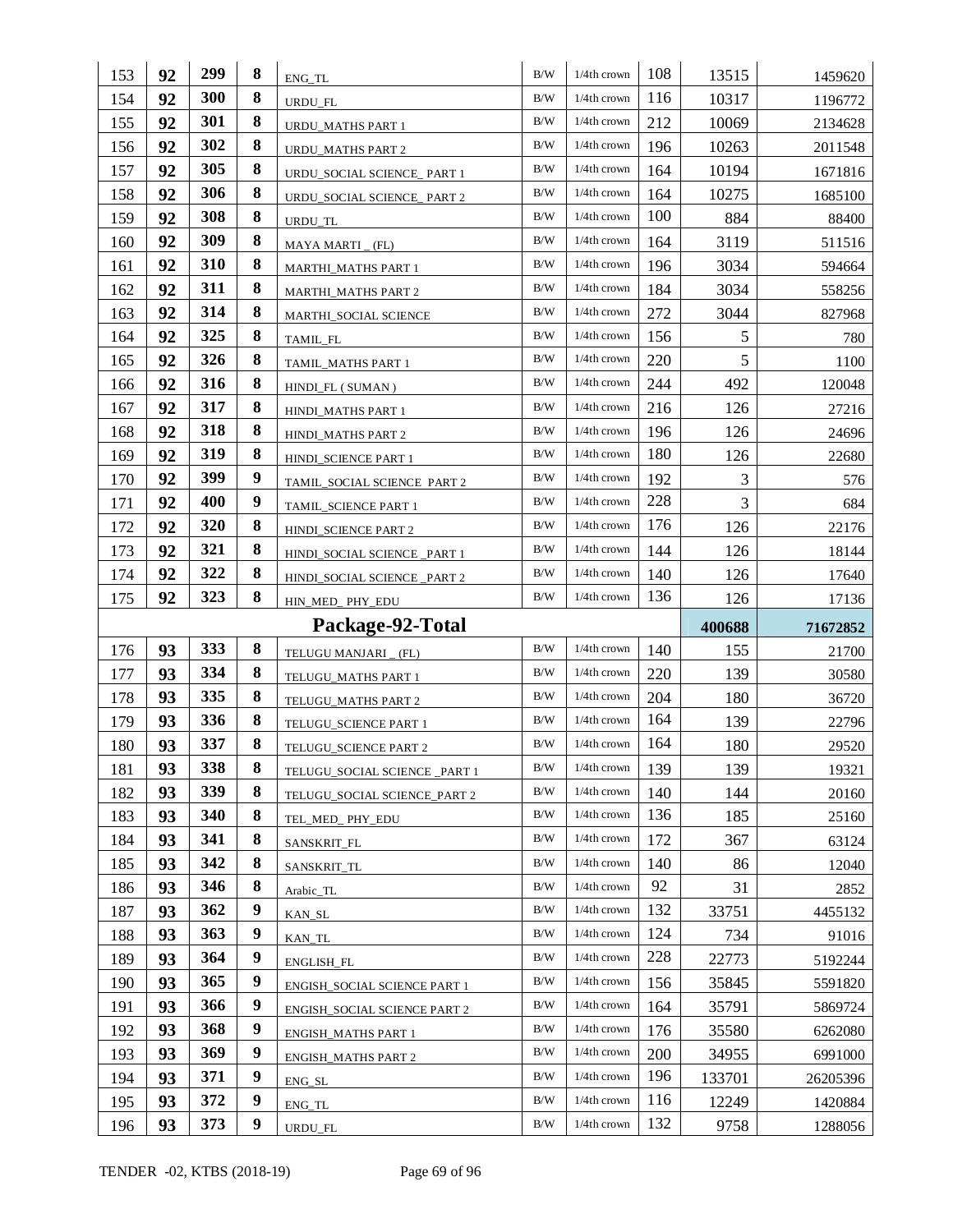| 197 | 93 | 374 | 9         | URDU_SOCIAL SCIENCE PART 1  | B/W        | 1/4th crown    | 164 | 9239           | 1515196  |
|-----|----|-----|-----------|-----------------------------|------------|----------------|-----|----------------|----------|
| 198 | 93 | 375 | 9         | URDU_SOCIAL SCIENCE_PART 2  | B/W        | $1/4$ th crown | 170 | 8882           | 1509940  |
| 199 | 93 | 377 | 9         | URDU_MATHS PART 1           | B/W        | $1/4$ th crown | 204 | 9251           | 1887204  |
| 200 | 93 | 378 | 9         | <b>URDU MATHS PART 2</b>    | B/W        | $1/4th$ crown  | 232 | 8975           | 2082200  |
| 201 | 93 | 380 | 9         | URDU_TL                     | B/W        | $1/4$ th crown | 100 | 428            | 42800    |
| 202 | 93 | 381 | 9         | MAYA MARTI (FL)             | B/W        | $1/4$ th crown | 172 | 2969           | 510668   |
| 203 | 93 | 382 | 9         | MAR_SOCIAL SCIENCE_PART 1   | B/W        | $1/4$ th crown | 150 | 2880           | 432000   |
|     |    |     |           | Package-93-Total            |            |                |     | 399506         | 71631333 |
| 204 | 94 | 383 | 9         | MAR_SOCIAL SCIENCE_PART 2   | B/W        | $1/4$ th crown | 154 | 2880           | 443520   |
| 205 | 94 | 386 | 9         | <b>MAR_MATHS PART 1</b>     | B/W        | $1/4$ th crown | 188 | 2870           | 539560   |
| 206 | 94 | 387 | 9         | <b>MAR_MATHS PART 2</b>     | B/W        | $1/4$ th crown | 208 | 2880           | 599040   |
| 207 | 94 | 389 | 9         | HINDI_FL (SUMAN)            | B/W        | $1/4$ th crown | 220 | 463            | 101860   |
| 208 | 94 | 390 | 9         | HINDI_SOCIAL SCIENCE_PART 1 | B/W        | $1/4$ th crown | 152 | 66             | 10032    |
| 209 | 94 | 391 | 9         | HINDI_SOCIAL SCIENCE_PART 2 | $\rm\,B/W$ | $1/4$ th crown | 152 | 91             | 13832    |
| 210 | 94 | 392 | 9         | <b>HINDI_SCIENCE</b>        | B/W        | $1/4$ th crown | 271 | 66             | 17886    |
| 211 | 94 | 393 | 9         | HINDI_MATHS PART 1          | B/W        | $1/4$ th crown | 204 | 91             | 18564    |
| 212 | 94 | 394 | 9         | HINDI_MATHS PART 2          | B/W        | $1/4th$ crown  | 228 | 91             | 20748    |
| 213 | 94 | 395 | 9         | HIN MED PHY EDU             | B/W        | 1/4th crown    | 152 | 66             | 10032    |
| 214 | 94 | 396 | 9         | HINDI_TL (VALLARI)          | B/W        | 1/4th crown    | 172 | 154604         | 26591888 |
| 215 | 94 | 397 | 9         | TAMIL_FL                    | B/W        | $1/4$ th crown | 200 | $\overline{4}$ | 800      |
| 216 | 94 | 398 | 9         | TAMIL_SOCIAL SCIENCE PART 1 | B/W        | $1/4$ th crown | 192 | 3              | 576      |
| 217 | 94 | 404 | 9         | TAM_MED_PHY_EDU             | B/W        | $1/4$ th crown | 140 | $\mathfrak{Z}$ | 420      |
| 218 | 94 | 405 | 9         | TELUGU MANJARI _ FL         | B/W        | $1/4$ th crown | 172 | 137            | 23564    |
| 219 | 94 | 406 | 9         | TELUGU_SOCIAL PART 1        | B/W        | $1/4$ th crown | 148 | 283            | 41884    |
| 220 | 94 | 407 | 9         | TELUGU_SOCIAL PART 2        | B/W        | $1/4$ th crown | 148 | 183            | 27084    |
| 221 | 94 | 408 | 9         | TELUGU_SCIENCE PART 1       | B/W        | 1/4th crown    | 188 | 183            | 34404    |
| 222 | 94 | 442 | 10        | <b>ENGLISH_MATHS PART 1</b> | B/W        | $1/4$ th crown | 188 | 36936          | 6943968  |
| 223 | 94 | 443 | 10        | <b>ENGLISH_MATHS PART 2</b> | B/W        | $1/4th$ crown  | 196 | 36773          | 7207508  |
| 224 | 94 | 446 | 10        | ENGLISH_TL                  | B/W        | 1/4th crown    | 116 | 12986          | 1506376  |
| 225 | 94 | 447 | <b>10</b> | URDU FL                     | B/W        | 1/4th crown    | 156 | 9877           | 1540812  |
| 226 | 94 | 448 | 10        | URDU_SOCIAL SCIENCE PART 1  | B/W        | 1/4th crown    | 202 | 9713           | 1962026  |
| 227 | 94 | 449 | <b>10</b> | URDU_SOCIAL SCIENCE PART 2  | B/W        | 1/4th crown    | 180 | 9713           | 1748340  |
| 228 | 94 | 452 | <b>10</b> | <b>URDU_MATHS PART 1</b>    | B/W        | 1/4th crown    | 208 | 9916           | 2062528  |
| 229 | 94 | 453 | 10        | <b>URDU MATHS PART 2</b>    | B/W        | 1/4th crown    | 212 | 9916           | 2102192  |
| 230 | 94 | 455 | 10        | URDU_TL                     | B/W        | 1/4th crown    | 124 | 597            | 74028    |
| 231 | 94 | 456 | 10        | MAYA MARTI (FL)             | B/W        | 1/4th crown    | 164 | 2829           | 463956   |
| 232 | 94 | 457 | 10        | MAR_SOCIAL SCIENCE PART 1   | B/W        | 1/4th crown    | 180 | 2829           | 509220   |
| 233 | 94 | 458 | 10        | MAR_SOCIAL SCIENCE PART 2   | B/W        | 1/4th crown    | 164 | 2829           | 463956   |
|     |    |     |           | Package-94-Total            |            |                |     | 309878         | 55080604 |
| 234 | 95 | 461 | 10        | <b>MAR_MATHS PART 1</b>     | B/W        | 1/4th crown    | 188 | 2829           | 531852   |
| 235 | 95 | 462 | 10        | <b>MAR_MATHS PART 2</b>     | B/W        | 1/4th crown    | 204 | 2829           | 577116   |
| 236 | 95 | 464 | 10        | HINDI_FL (SUMAN)            | b/w        | $1/4$ th crown | 252 | 318            | 80136    |
| 237 | 95 | 465 | 10        | HINDI_SOCIAL SCIENCE PART 1 | B/W        | 1/4th crown    | 180 | 111            | 19980    |
| 238 | 95 | 466 | 10        | HINDI_SOCIAL SCIENCE PART 2 | B/W        | 1/4th crown    | 156 | 111            | 17316    |
| 239 | 95 | 467 | <b>10</b> | HINDI_SCIENCE PART 1        | B/W        | 1/4th crown    | 176 | 111            | 19536    |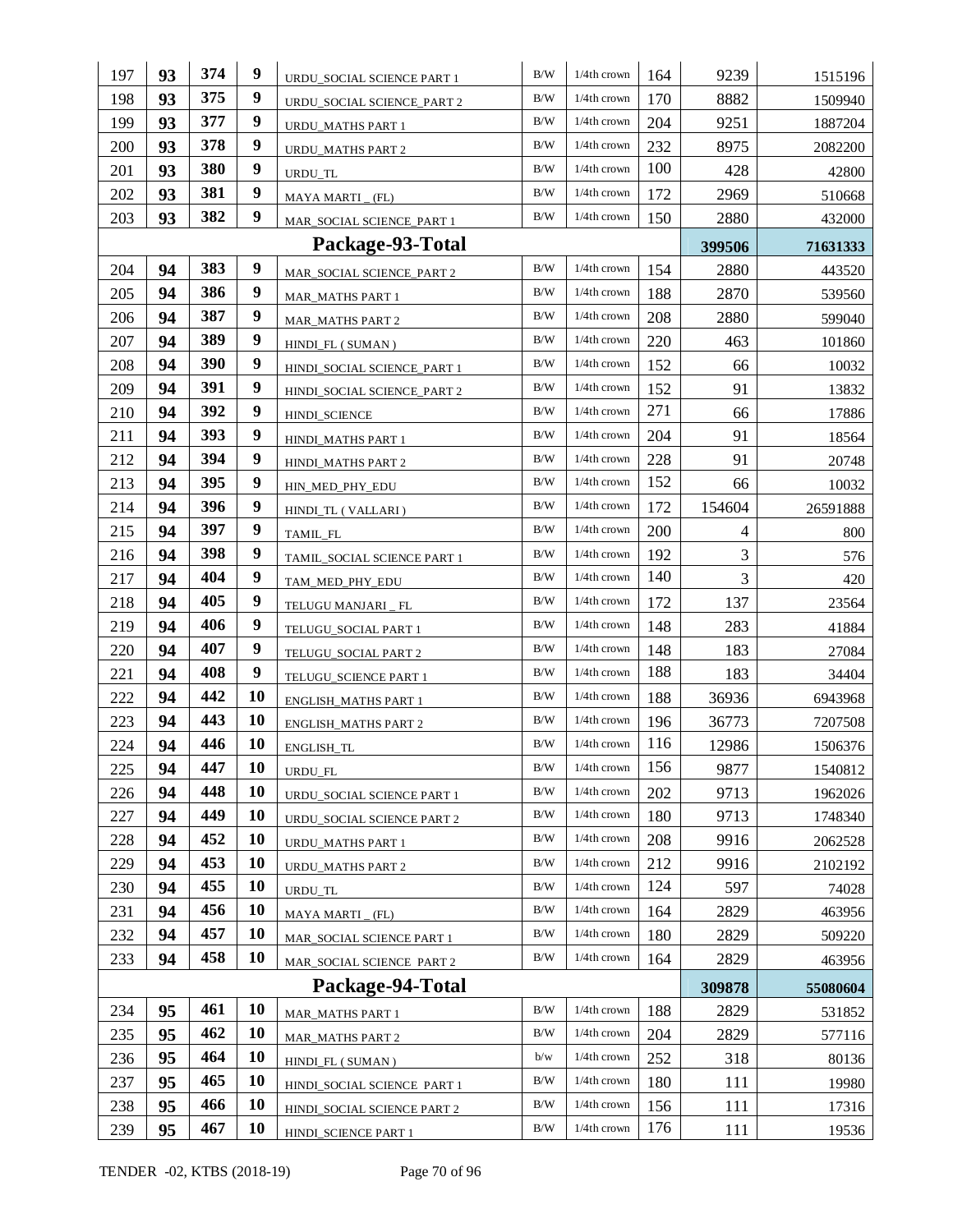| 240 | 95                       | 468 | 10 | HINDI_SCIENCE PART 2         | B/W        | 1/4th crown    | 172 | 111        | 19092    |
|-----|--------------------------|-----|----|------------------------------|------------|----------------|-----|------------|----------|
| 241 | 95                       | 469 | 10 | HINDI_MATHS PART 1           | B/W        | 1/4th crown    | 204 | 111        | 22644    |
| 242 | 95                       | 470 | 10 | HINDI_MATHS PART 2           | B/W        | 1/4th crown    | 216 | 111        | 23976    |
| 243 | 95                       | 471 | 10 | HIN_MED_PHY_EDU              | B/W        | 1/4th crown    | 152 | 111        | 16872    |
| 244 | 95                       | 472 | 10 | HINDI_TL (VALLARI)           | B/W        | $1/4$ th crown | 224 | 151045     | 33834080 |
| 245 | 95                       | 473 | 10 | TAMIL_FL                     | B/W        | 1/4th crown    | 176 | 7          | 1232     |
| 246 | 95                       | 474 | 10 | TAMIL_SOCIAL SCIENCE PART 1  | B/W        | 1/4th crown    | 176 | 6          | 1056     |
| 247 | 95                       | 475 | 10 | TAMIL_SOCIAL SCIENCE PART 2  | B/W        | 1/4th crown    | 166 | 6          | 996      |
| 248 | 95                       | 476 | 10 | TAMIL_SCIENCE PART 1         | B/W        | 1/4th crown    | 216 | $\sqrt{6}$ | 1296     |
| 249 | 95                       | 477 | 10 | TAMIL_SCIENCE PART 2         | B/W        | 1/4th crown    | 212 | 6          | 1272     |
| 250 | 95                       | 478 | 10 | TAMIL_MATHS PART 1           | B/W        | 1/4th crown    | 228 | 6          | 1368     |
| 251 | 95                       | 479 | 10 | TAMIL_MATHS PART 2           | B/W        | 1/4th crown    | 244 | 6          | 1464     |
| 252 | 95                       | 480 | 10 | TAM_MED_PHY_EDU              | B/W        | 1/4th crown    | 168 | 6          | 1008     |
| 253 | 95                       | 481 | 10 | TELUGU MANJARI _ (FL)        | B/W        | 1/4th crown    | 172 | 175        | 30100    |
| 254 | 95                       | 482 | 10 | TELUGU_SOCIAL SCIENCE PART 1 | B/W        | 1/4th crown    | 180 | 163        | 29340    |
| 255 | 95                       | 483 | 10 | TELUGU_SOCIAL SCIENCE PART 2 | B/W        | 1/4th crown    | 174 | 163        | 28362    |
| 256 | 95                       | 484 | 10 | TELUGU SCIENCE PART 1        | B/W        | 1/4th crown    | 196 | 163        | 31948    |
| 257 | 95                       | 485 | 10 | TELUGU_SCIENCE PART 2        | B/W        | 1/4th crown    | 180 | 163        | 29340    |
| 258 | 95                       | 486 | 10 | TELUGU_MATHS PART 1          | $\rm\,B/W$ | 1/4th crown    | 196 | 163        | 31948    |
| 259 | 95                       | 487 | 10 | TELUGU_MATHS PART 2          | B/W        | 1/4th crown    | 204 | 163        | 33252    |
| 260 | 95                       | 488 | 10 | TEL_MED_PHY_EDU              | B/W        | 1/4th crown    | 160 | 163        | 26080    |
| 261 | 95                       | 489 | 10 | SANSKRIT_FL                  | B/W        | 1/4th crown    | 188 | 312        | 58656    |
| 262 | 95                       | 490 | 10 | SANSKRIT_TL                  | B/W        | 1/4th crown    | 140 | 112        | 15680    |
| 263 | 95                       | 494 | 10 | Arabic_TL                    | B/W        | 1/4th crown    | 100 | 33         | 3300     |
|     |                          |     |    | Package-95-Total             |            |                |     | 159620     | 35490298 |
|     | Kalaburgi division-Total |     |    |                              |            |                |     |            | 3743518  |

|                | Kalaburgi Division workbooks Packages                                       |              |                       |             |               |                                  |                                 |                             |  |  |  |
|----------------|-----------------------------------------------------------------------------|--------------|-----------------------|-------------|---------------|----------------------------------|---------------------------------|-----------------------------|--|--|--|
| Sl.no          | Package<br>No.,                                                             | <b>Class</b> | <b>Titles</b>         | <b>Size</b> | <b>Colour</b> | <b>Aprox</b><br>No.of<br>Pages** | Approx<br>No.of<br><b>Books</b> | <b>Total No</b><br>of Pages |  |  |  |
| 1              | 108                                                                         | 4            | Kan Maths WB-1        | $1/4$ Crown | B/W           | 68                               | 135755                          | 9231340                     |  |  |  |
| 2              | 108                                                                         | 4            | Kan Maths WB-2        | $1/4$ Crown | B/W           | 68                               | 135755                          | 9231340                     |  |  |  |
| 3              | 108                                                                         | 4            | Kannada WB-1          | $1/4$ Crown | B/W           | 72                               | 135755                          | 9774360                     |  |  |  |
| 4              | 108                                                                         | 4            | Kannada WB-2          | $1/4$ Crown | B/W           | 68                               | 135755                          | 9231340                     |  |  |  |
| 5              | 108                                                                         | 5            | English WB-1          | $1/4$ Crown | B/W           | 68                               | 135736                          | 9230048                     |  |  |  |
| 6              | 108                                                                         | 5            | English WB-2          | $1/4$ Crown | B/W           | 68                               | 135736                          | 9230048                     |  |  |  |
| $\overline{7}$ | 108                                                                         | 5            | Kan Maths WB-1        | $1/4$ Crown | B/W           | 72                               | 135736                          | 9772992                     |  |  |  |
|                |                                                                             |              | Package - 108 - Total |             |               |                                  | 950228                          | 65701468                    |  |  |  |
| 8              | 5<br>135736<br>9230048<br>B/W<br>68<br>Kan Maths WB-2<br>$1/4$ Crown<br>109 |              |                       |             |               |                                  |                                 |                             |  |  |  |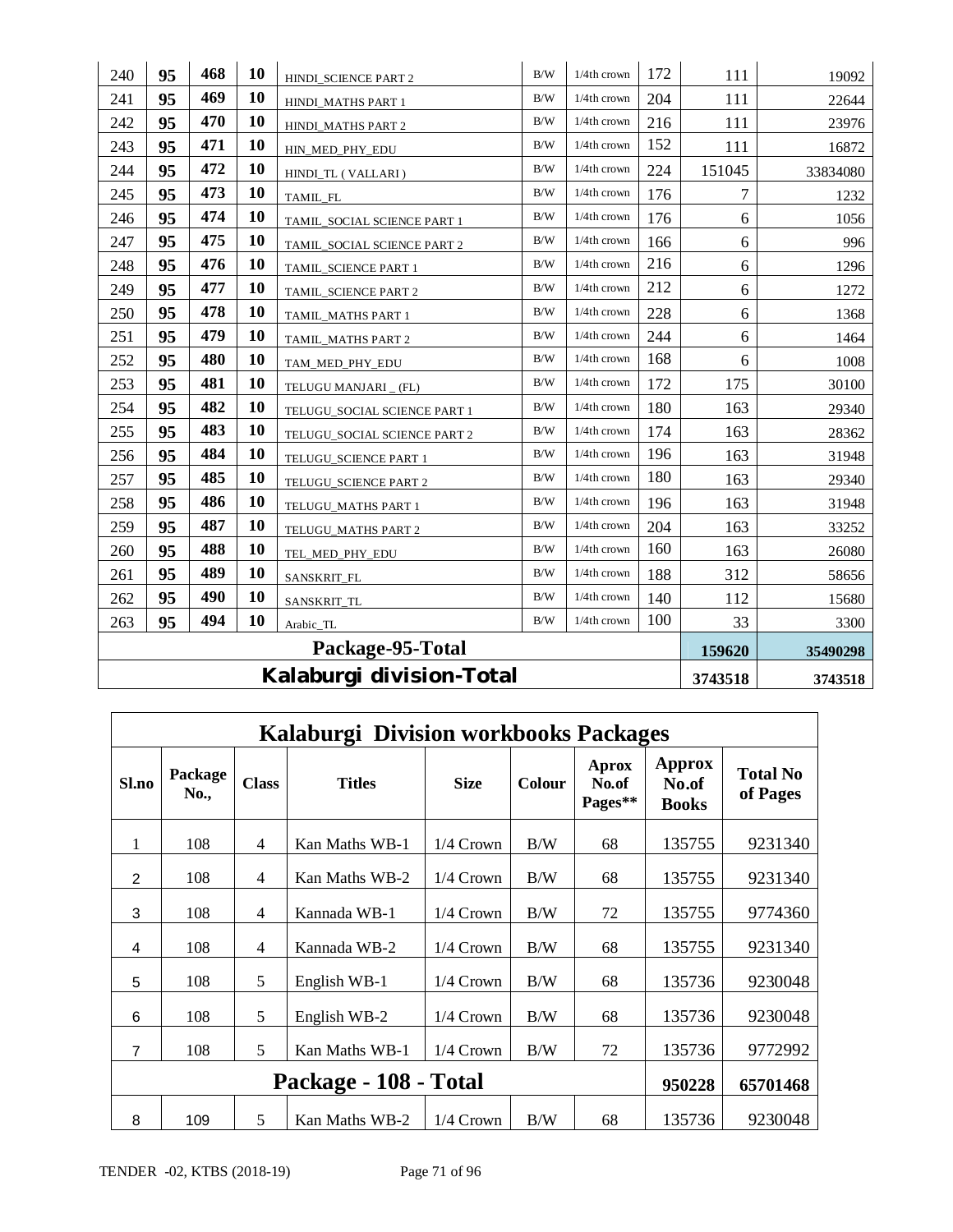|    | Kalaburgi Division workbooks total<br>4195532<br>291502720 |                  |                       |             |            |    |        |          |  |  |
|----|------------------------------------------------------------|------------------|-----------------------|-------------|------------|----|--------|----------|--|--|
|    |                                                            |                  | Package - 112 - Total |             |            |    | 840916 | 59733192 |  |  |
| 34 | 112                                                        | 9                | Kannada WB-2          | $1/4$ Crown | $\rm\,B/W$ | 68 | 101595 | 6908460  |  |  |
| 33 | 112                                                        | 9                | Kannada WB-1          | 1/4 Crown   | $\rm\,B/W$ | 68 | 101595 | 6908460  |  |  |
| 32 | 112                                                        | 9                | Kan Maths WB-2        | 1/4 Crown   | $\rm\,B/W$ | 68 | 101595 | 6908460  |  |  |
| 31 | 112                                                        | 9                | Kan Maths WB-1        | 1/4 Crown   | B/W        | 76 | 101595 | 7721220  |  |  |
| 30 | 112                                                        | 9                | English WB-2          | 1/4 Crown   | B/W        | 68 | 101595 | 6908460  |  |  |
| 29 | 112                                                        | 9                | English WB-1          | 1/4 Crown   | B/W        | 76 | 101595 | 7721220  |  |  |
| 28 | 112                                                        | $8\,$            | Kannada WB-2          | 1/4 Crown   | B/W        | 68 | 115673 | 7865764  |  |  |
| 27 | 112                                                        | 8                | Kannada WB-1          | 1/4 Crown   | $\rm\,B/W$ | 76 | 115673 | 8791148  |  |  |
|    |                                                            |                  | Package - 111 - Total |             |            |    | 703190 | 48279612 |  |  |
| 26 | 111                                                        | $\,8\,$          | Kan Maths WB-2        | 1/4 Crown   | $\rm\,B/W$ | 68 | 115673 | 7865764  |  |  |
| 25 | 111                                                        | $8\,$            | Kan Maths WB-1        | 1/4 Crown   | B/W        | 72 | 115673 | 8328456  |  |  |
| 24 | 111                                                        | $8\,$            | English WB-2          | 1/4 Crown   | $\rm B/W$  | 68 | 115673 | 7865764  |  |  |
| 23 | 111                                                        | 8                | English WB-1          | 1/4 Crown   | $\rm\,B/W$ | 68 | 115673 | 7865764  |  |  |
| 22 | 111                                                        | $\tau$           | Kannada WB-2          | 1/4 Crown   | $\rm B/W$  | 68 | 120249 | 8176932  |  |  |
| 21 | 111                                                        | $\tau$           | Kannada WB-1          | 1/4 Crown   | $\rm\,B/W$ | 68 | 120249 | 8176932  |  |  |
|    |                                                            |                  | 887493                | 61372516    |            |    |        |          |  |  |
| 20 | 110                                                        | $\tau$           | Kan Maths WB-2        | 1/4 Crown   | B/W        | 68 | 120249 | 8176932  |  |  |
| 19 | 110                                                        | $\tau$           | Kan Maths WB-1        | 1/4 Crown   | B/W        | 72 | 120249 | 8657928  |  |  |
| 18 | 110                                                        | $\tau$           | English WB-2          | 1/4 Crown   | $\rm\,B/W$ | 68 | 120249 | 8176932  |  |  |
| 17 | 110                                                        | $\tau$           | English WB-1          | $1/4$ Crown | B/W        | 68 | 120249 | 8176932  |  |  |
| 16 | 110                                                        | 6                | Kannada WB-2          | 1/4 Crown   | B/W        | 68 | 135499 | 9213932  |  |  |
| 15 | 110                                                        | 6                | Kannada WB-1          | 1/4 Crown   | B/W        | 72 | 135499 | 9755928  |  |  |
| 14 | 110                                                        | 6                | Kan Maths WB-2        | 1/4 Crown   | B/W        | 68 | 135499 | 9213932  |  |  |
|    |                                                            |                  | Package - 109 - Total |             |            |    | 813705 | 56415932 |  |  |
| 13 | 109                                                        | 6                | Kan Maths WB-1        | 1/4 Crown   | $\rm B/W$  | 72 | 135499 | 9755928  |  |  |
| 12 | 109                                                        | 6                | English WB-2          | 1/4 Crown   | $\rm\,B/W$ | 68 | 135499 | 9213932  |  |  |
| 11 | 109                                                        | $\boldsymbol{6}$ | English WB-1          | 1/4 Crown   | $\rm\,B/W$ | 72 | 135499 | 9755928  |  |  |
| 10 | 109                                                        | 5                | Kannada WB-2          | 1/4 Crown   | $\rm\,B/W$ | 68 | 135736 | 9230048  |  |  |
| 9  | 109                                                        | 5                | Kannada WB-1          | 1/4 Crown   | $\rm B/W$  | 68 | 135736 | 9230048  |  |  |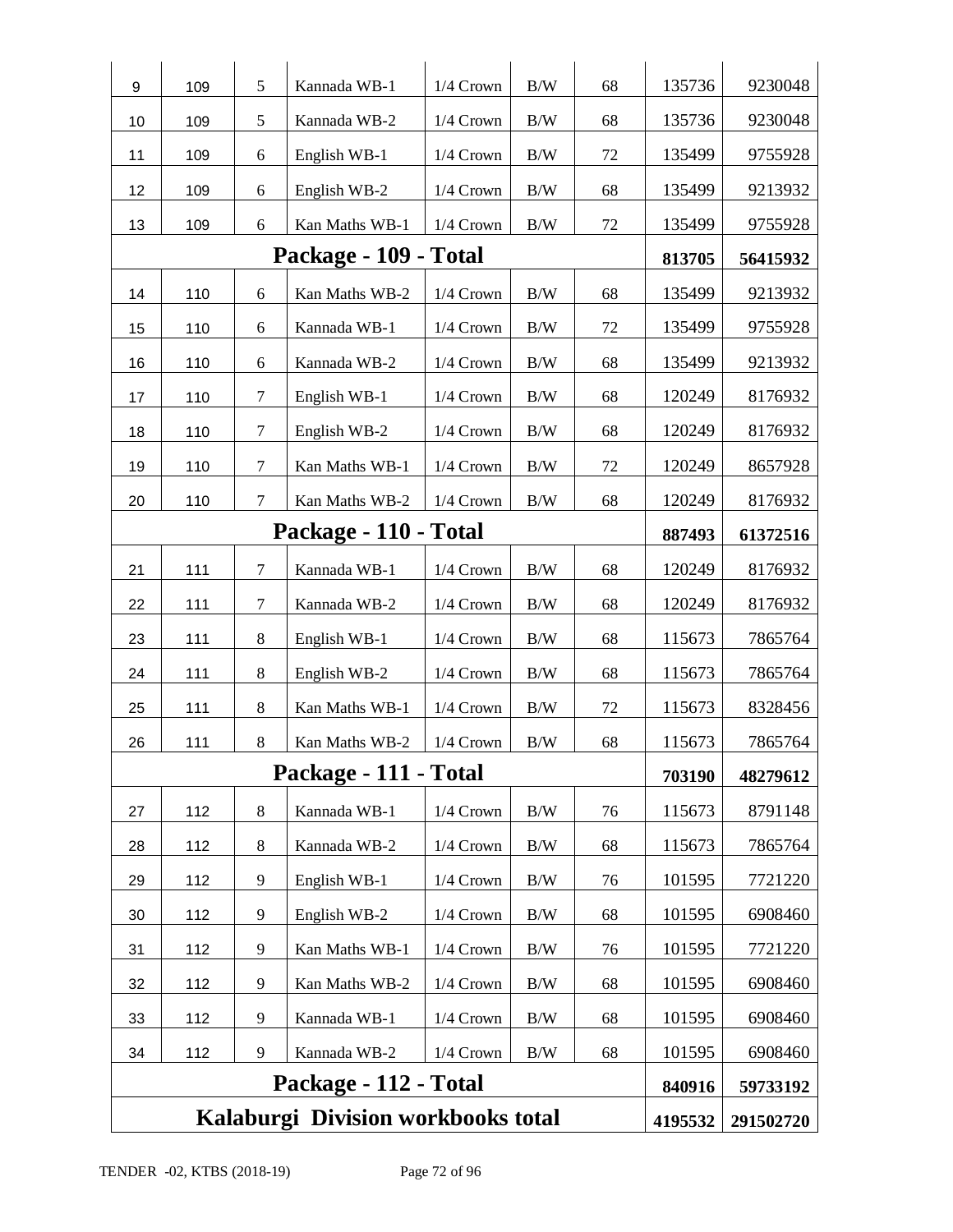#### **Note :**

- **1.** A bidder is entitled to bid for **Six packages** but as per his capacity he shall be awarded maximum of least quoted **3/4** packages of maximum package value.
- **2.** Number of copies allotted for Printing shall be categorized as Free & Sale and they are to be bundled separately and supplied using separate coloured Delivery Challans as per the Purchase order. Distribution list shall be provided with the Purchase order .
- **3.** Packages under **62 to 112** are available for quoting.
- **4.** Number of Pages and copies are all indicative in nature and final numbers which may be allotted under various packages may vary up/down to 25% to the extent.
- **5.** Titles are Single coloured text pages However all books are bound by multi coloured inner pages and cover page.
- **6.** EMD prescribed is **6** Lakhs .
- **7.** Time Schedule mentioned as per **Section-6 clause 6.18.6.**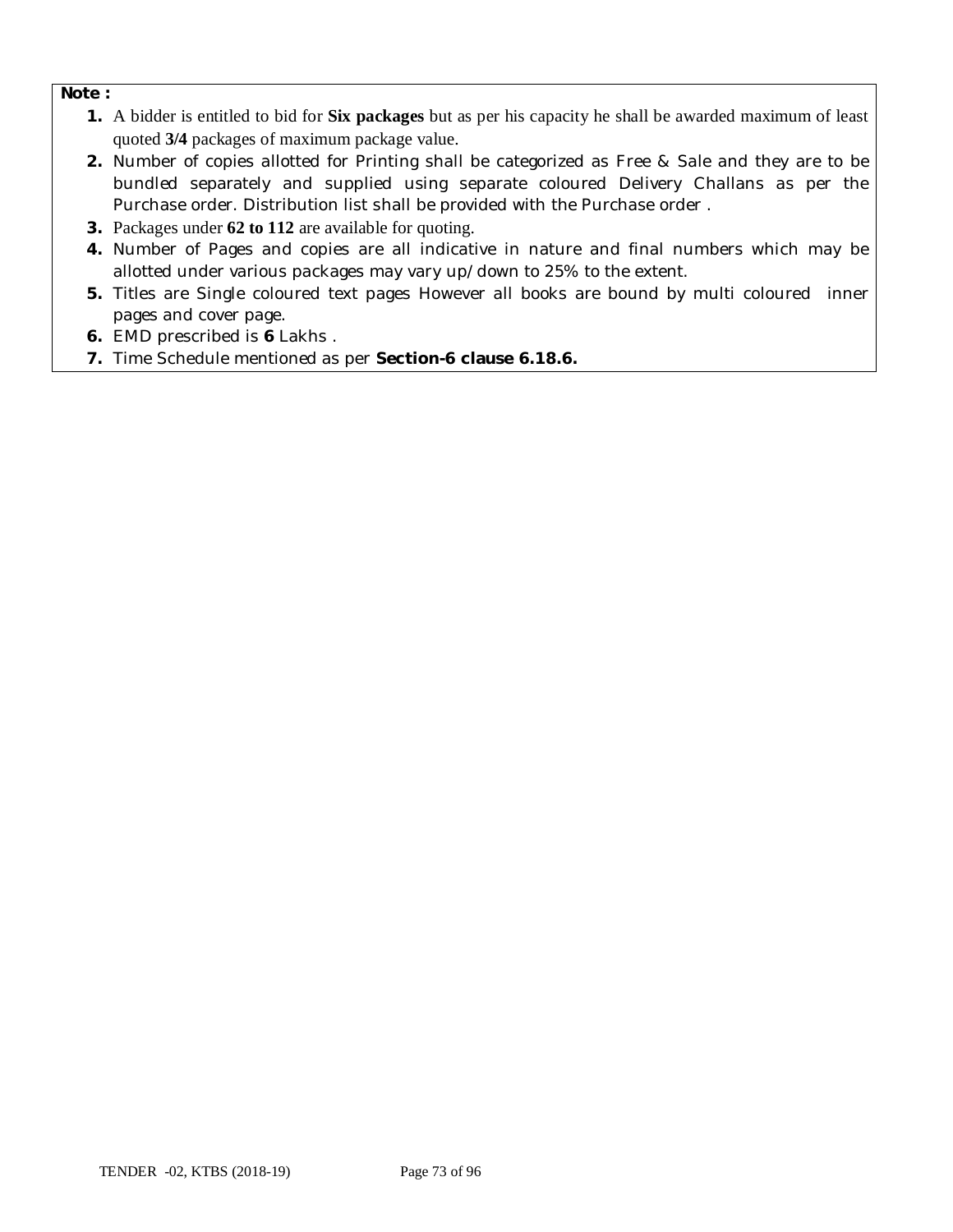#### **Format for Power of Attorney for Signing of Proposal (On stamp paper of appropriate value)**

#### **POWER OF ATTORNEY**

Know all men by these presents, we .................................................... (name and address of the registered office) do hereby constitute, appoint and authorize Mr. / Ms. ............................................................................. (name and residential address) who is presently employed with us and holding the position of .................................................... as our attorney, to do in our name and on our behalf, all such acts, deeds and things necessary in connection with or incidental to our bid for the project envisaging Implementation of printing and supply of textbooks to Government / aided Schools under Karnataka Textbook society(R) in Karnataka for the **Academic year 2019-20**, including signing and submission of all documents and providing information / responses to KTBS, representing us in all matters before KTBS, and generally dealing with KTBS in all matters in connection with our bid for the said Project.

We hereby agree to ratify all acts, deeds and things lawfully done by our said attorney pursuant to this Power of Attorney and that all acts, deeds and things done by our aforesaid attorney shall and shall be deemed to have been done by us.

For

............................................. ............................................. (Signature)

............................................. (Name, Title and Address)

Accepted

.............................................

(Signature)

............................................. (Name, Title and Address of the Attorney)

Note:

- 1. The mode of execution of the Power of Attorney should be in accordance with the procedure, if any, laid down by the applicable law and the charter documents of the executants(s) and when it is so required the same be affixed under common seal in accordance with the required procedure. The Power of Attorney should be on a stamp paper of appropriate value.
- 2. Also, wherever required, the Bidder should submit for verification the extract of the charter documents such as a resolution/power of attorney in favor of the Person executing this Power of Attorney for the delegation of power hereunder on behalf of the Bidder.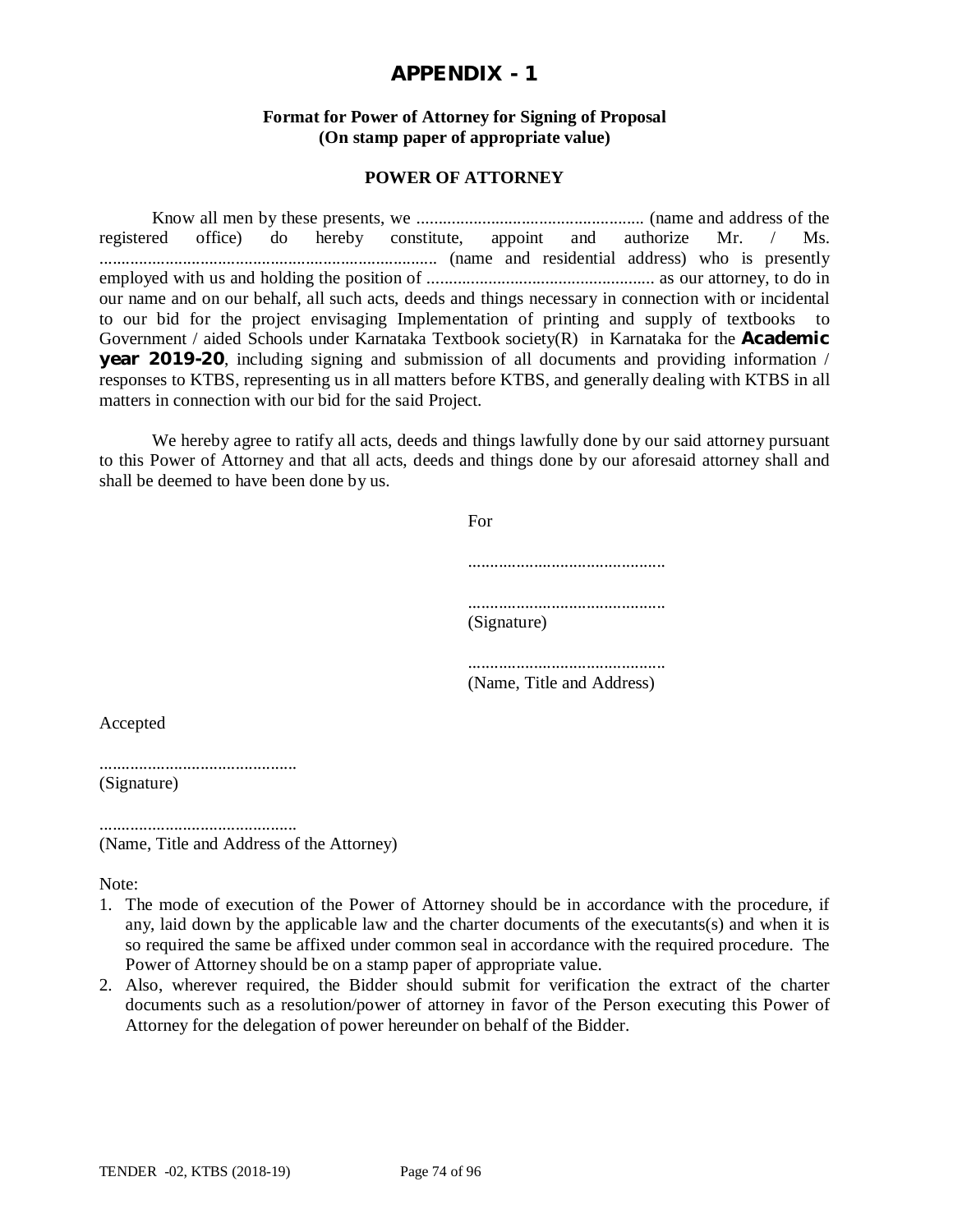#### **Format for Letter of Proposal**

#### **(On the Letter head of the Bidder)**

#### **Date**

**To,**

The Managing Director, Karnataka Textbook Society®, No.4, DSERT Building,100 Ft ring Road, BSK III Stage, Bengaluru - 560 085.

Sir,

#### **Re : Execution of printing and supply of 1 to 10th standard textbooks and 4th to 9th standard workbooks across Karnataka.**

Being duly authorized to represent and act on behalf of ......................................... (here in after referred to as "the Bidder"), and having reviewed and fully understood all of the Proposal requirements and information provided, the undersigned hereby submits the Proposal for the project referred above.

We confirm that our Proposal is valid for a period of 90 days from ........................... (Proposal Due Date)

Yours faithfully,

(Signature of the Authorized Signatory of Bidder) (Name and designation of the Authorized Signatory of Bidder.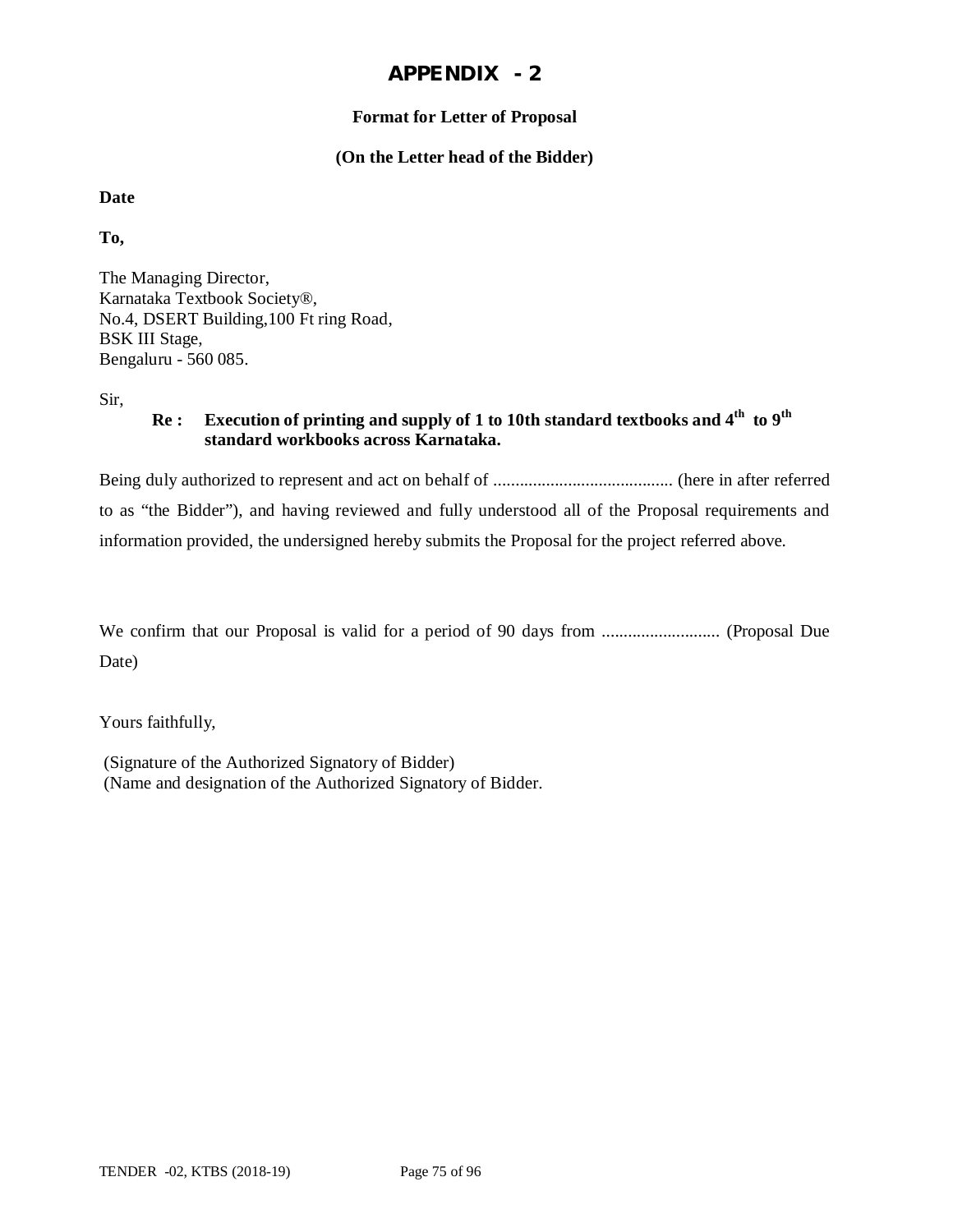#### **Details of Bidder**

|    | 1. Name                                                  |  |
|----|----------------------------------------------------------|--|
|    | 2. Address of the office $(s)$                           |  |
|    | 3. Printing press Address (Place of production)          |  |
|    | 4. Date of incorporation and/or commencement of business |  |
|    | 5. GST Registration No                                   |  |
|    | 6. Service Tax Registration No                           |  |
|    | 7. Factory License Number                                |  |
|    | 8. ESI Account Number (if any)                           |  |
| 9. | EPF Account Number( if any)                              |  |
|    | 10. PAN Number                                           |  |

- 11. Brief description of the Legal Entity including details of its main lines of business.
- 12. Name, Designation, Address and Phone Numbers of Authorized Signatory of the Bidder:
	- a. Name : b. Designation : c. Legal Entity : d. Address : e. Telephone Number : f. Fax Number : g. Mobile Number : h. E-Mail Address :

13. Details of individual (s) who will serve as the point of contact / communication with The Karnataka

Textbook Society® :

- a. Name : b. Designation : c. Legal Entity : d. Address : e. Telephone Number: f. Fax Number : g. Mobile Number : h. E-Mail Address :
- TENDER -02, KTBS (2018-19) Page 76 of 96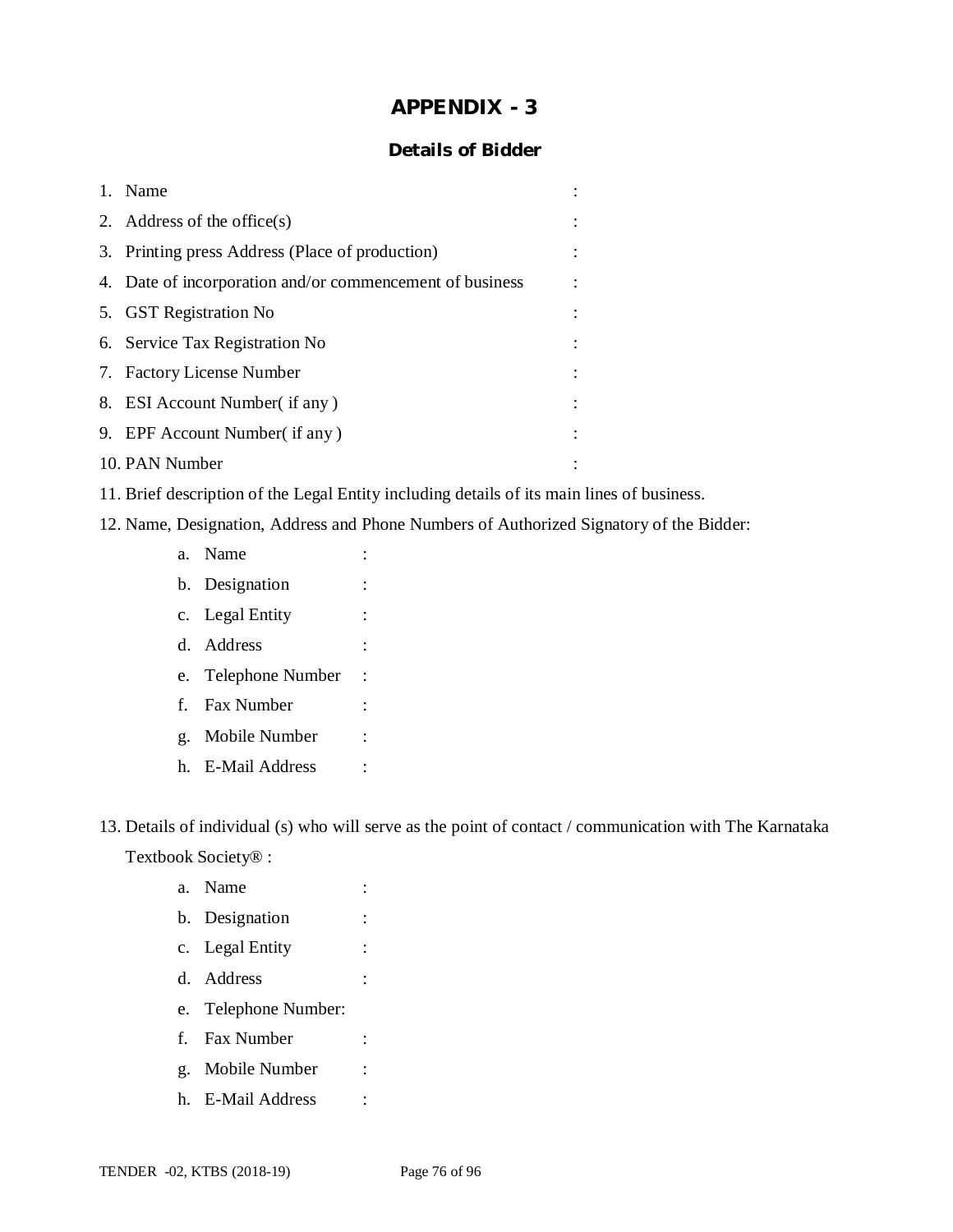#### **Format for Anti-Collusion & Eligibility Certificate**

(On the Letterhead of the Bidder)

We hereby certify and confirm that in the preparation and submission of our Proposal for the Implementation of printing and supply of textbooks to Schools across Karnataka, we have not acted in concert or in collusion with any other Bidder or other person(s) and also not done any act, deed or thing which is or could be regarded as anti-competitive.

We further confirm that we have not offered nor will offer any illegal gratification in cash or kind to any person or agency in connection with the instant Proposal.

We further confirm that we have not been barred by Education Department, Government of Karnataka/any other State Governments in India/any agencies of GOK, and thereby have not been proven ineligible to bid.

Dated this ..................................... Day of .............................., 2018 ........................................ (Name of the Bidder)

(Signature of the Authorized Person)

----------------------------------

-----------------------------------

(Name and designation of the Authorized Person)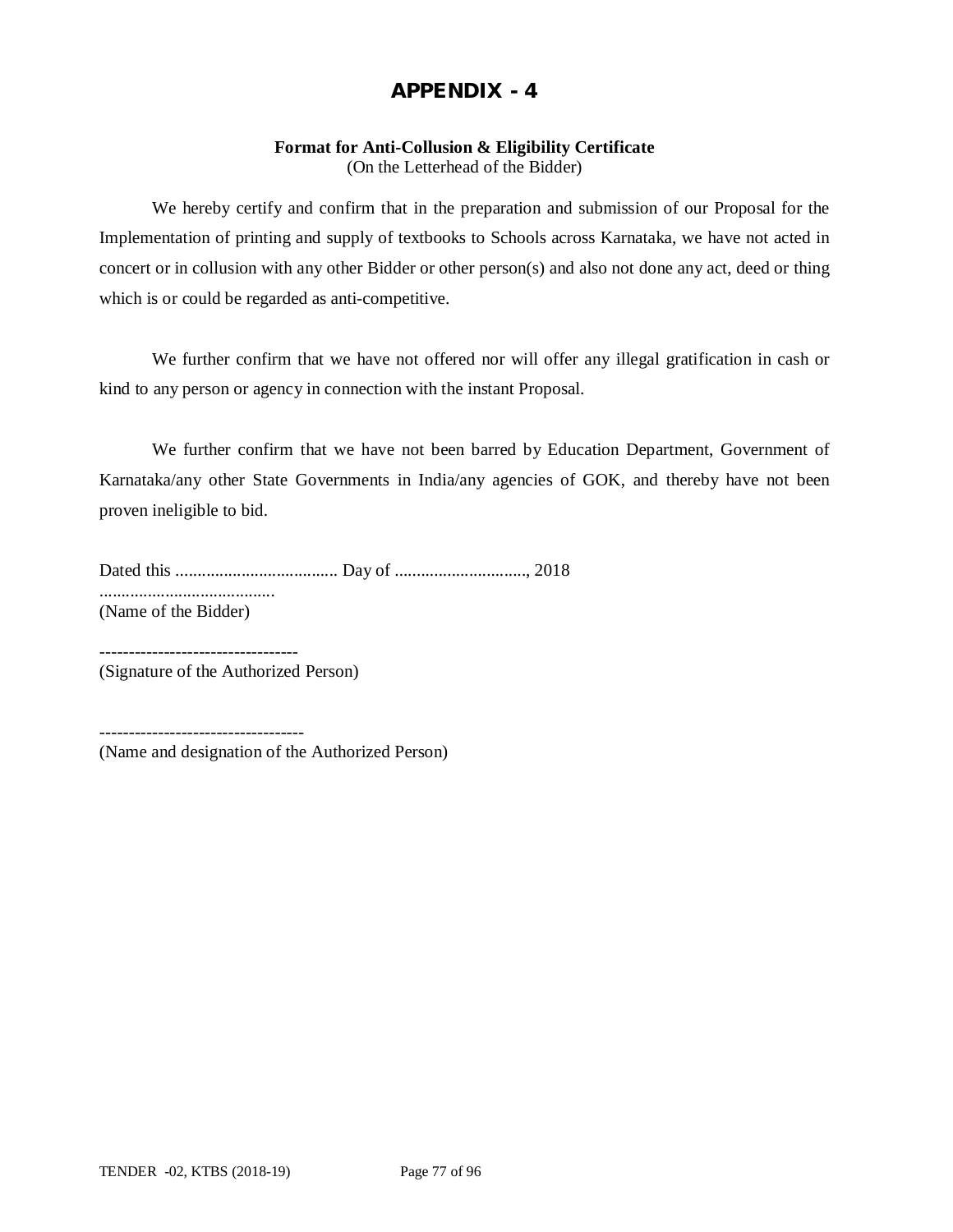#### **Format for Performance Bank Guarantee**

(To be issued by a Nationalized / Scheduled Bank in India)

B.G. No. .................................................... dated ......................This Deed of Guarantee executed at ...................... by ........................ (Name of Bank) having its Head/Registered office at ............................. .................. (herein after referred to as "the Guarantor") which expression shall unless it be repugnant to the subject or context thereof include its, successors and assigns;

In favor of, The Managing Director, The Karnataka Textbook Society $(R)$ , (hereinafter referred to as "The Karnataka Textbook Society(R)") having its office at No.4, DSERT Building,100 Ft Ring Road, Hosakerehalli cross, BSK III Stage, Bengaluru - 560 085, Karnataka State, India, which expression shall unless it be repugnant to the subject or context thereof include its successors and assigns;

#### **WHEREAS**

A. M/s. ........................................... a Legal Entity having its registered office at ............... (hereinafter called "the Bidder") which expression shall unless it be repugnant to the subject or context thereof include its / their executors administrators, successors and assigns, intends to bid implementation of printing and supply of text books/workbooks to schools across Karnataka.

B. In terms of **Clause 2.28** of the Tender Document dated ....................issued in respect of the Project, the Bidder is required to furnish to The Karnataka Text book Society(R) an unconditional and irrevocable Bank Guarantee for an amount of Rs. .................. (Rupees ............... only) as Performance Security for the Package Number……………………...

The Guarantor has at the request of the Bidder and for valid consideration agreed to provide such Bank Guarantee being these presents:

#### **NOW THEREFORE THIS DEED WITNESSETH AS FOLLOWS:**

- A. The Guarantor, as primary obligor shall, without demur, pay to The Karnataka Text book Society(R) Bengaluru an amount not exceeding Rs.................(Rupees.................only), within 5 days of receipt of a written demand from The Karnataka Text book Society(R) calling upon the Guarantor to pay the said amount.
- B. Any such demand made on the Guarantor by The Karnataka Text book Society(R) Bengaluru shall be conclusive and absolute as regards the forfeiture of Bid security and the amount due and payable by the Guarantor under this Guarantee.
- C. The above payment shall be made without any reference to the Bidder or any other person and irrespective of whether the claim of The Karnataka Text book Society(R) Bengaluru is disputed by the Bidder or not.
- D. This Guarantee shall be irrevocable and remain in full force up to **31st March 2020** or for such extended period as may be mutually agreed between The Karnataka Text book Society(R), Bengaluru and the bidder and shall continue to be enforceable till all amounts under this Guarantee are paid.
- E. The Guarantee shall not be affected by any change in the constitution or winding up of the Bidder/the Guarantor or any absorption, merger or amalgamation of the Bidder/the Guarantor with any other person.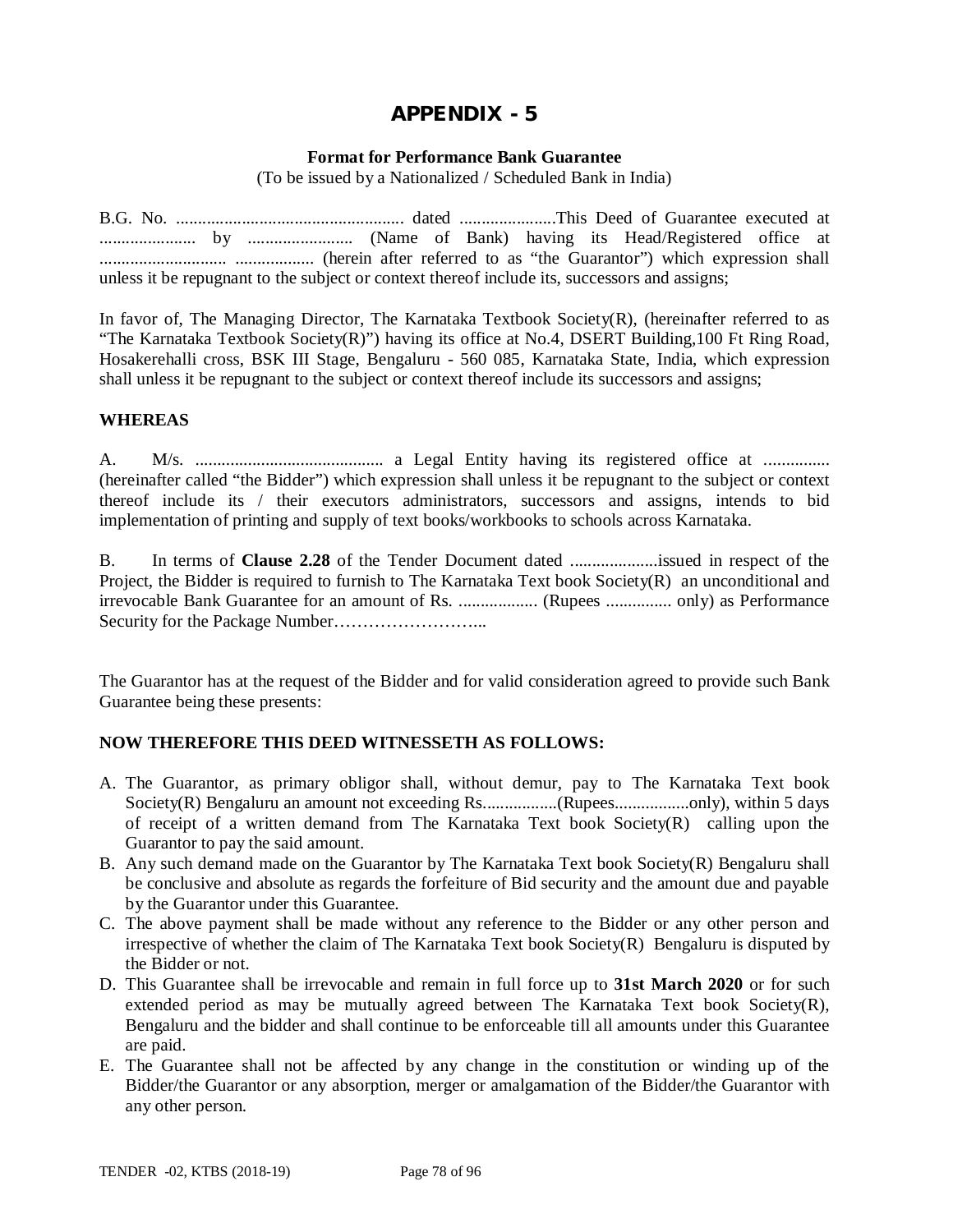- F. In order to give full effect to this Guarantee, The Karnataka Text book Society(R), Bengaluru, shall be entitled to treat the Guarantor as Principal debtor. The obligations of the Guarantor shall not be affected by any variations in the terms and conditions of the Tender document or other documents or by extension of time of performance of any obligations granted to the Bidder or postponement /non exercise/delayed exercise of any of its rights by The Karnataka Text book Society(R), Bengaluru to the Bidder and the Guarantor shall not be relieved from the its obligation under this Bank Guarantee on account of any such variation, extension, postponement, non exercise, delayed exercise or omission on the part of The Karnataka Text book Society(R) to the bidder to give such matter or thing whatsoever which under the law relating to sureties would but for this provision have effect of so relieving the Guarantor.
- G. The Guarantor has power to issue this Guarantee and discharge the obligations contemplated herein, the undersigned is duly authorized to execute this Guarantee pursuant to the power granted under…………………………
- H. The Guarantor is obliged to liquidate the bank guarantee and remit the same to the guarantee 's bank account immediately with a written communication from the guarantee even on the e-mail communication.

**Note:-** Bank contact such as contact person, contact number and banks official e-mail ID should be provided.

In witness thereof the Guarantor has set its hands hereunto on the day, month and year first herein above written.

Signed and delivered by…………………………………… bank By the hand of Mr/Mrs………………….. Its ……………………….. and authorized official.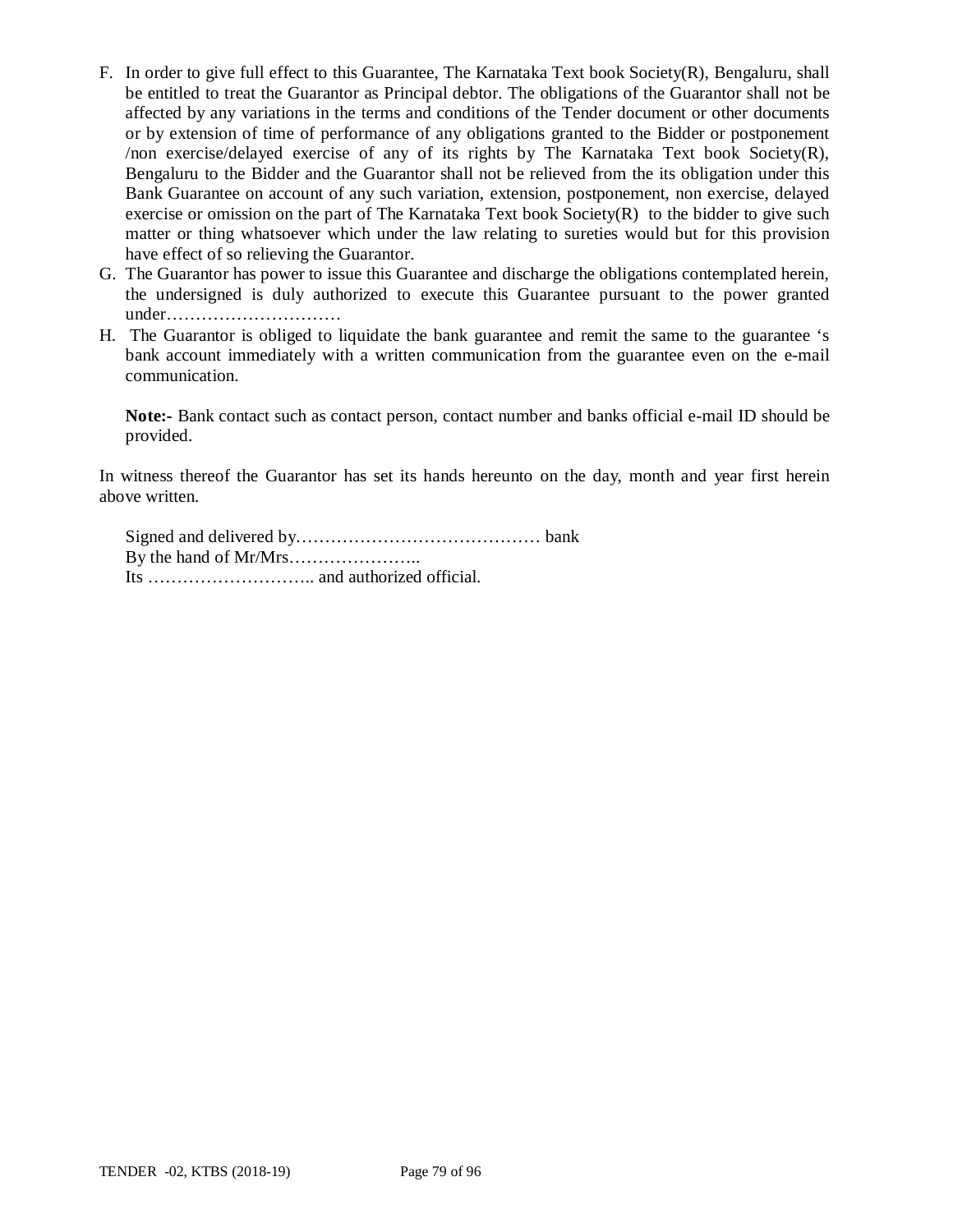(Format for undertaking of being a Printer)

Date

**To,** The Managing Director, Karnataka Textbook Society®, No.4, DSERT Building,100 Ft ring Road, BSK III Stage, Bengaluru - 560 085.

Sir,

We confirm that we have been in the business of printing and supply of books / text books since ----

----.

Yours faithfully,

(Authorized Signatory)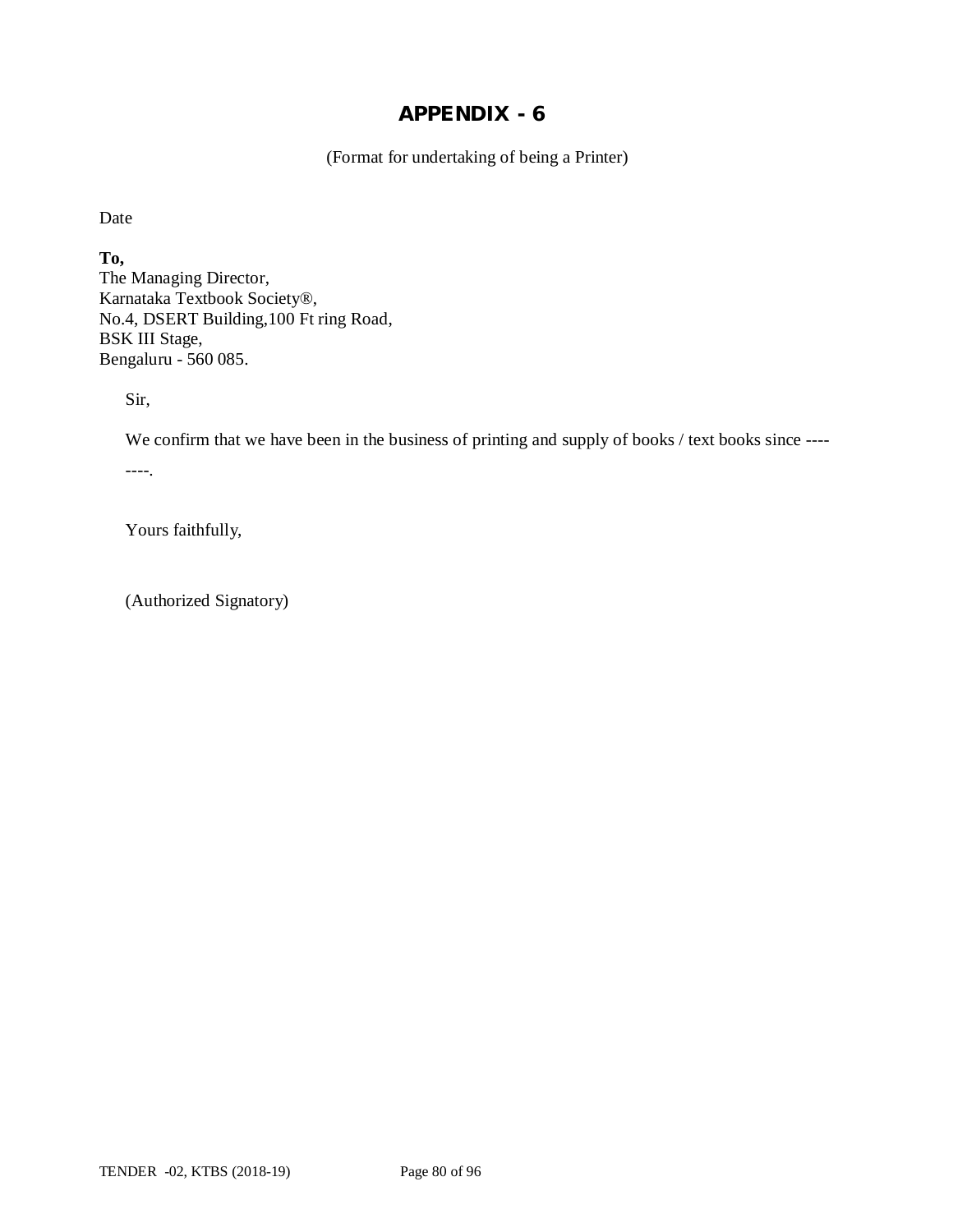#### **FORMAT FOR STATEMENT OF EXPERIENCE**

### **Name of the**

**Firm………………………………**

#### **Financial Year from 2015-16 , 2016-17 & 2017-18**

|                       |          |                                                         |                          |                                                  |                      | Date of Completion<br>of delivery |        |                                                                    | Has the                                                                                          |
|-----------------------|----------|---------------------------------------------------------|--------------------------|--------------------------------------------------|----------------------|-----------------------------------|--------|--------------------------------------------------------------------|--------------------------------------------------------------------------------------------------|
| Sl.<br>N <sub>o</sub> | Ye<br>ar | Order<br>placed by<br>(Full<br>address of<br>Purchaser) | Order<br>No $\&$<br>Date | Description<br>& quantity<br>of ordered<br>books | Value<br>of<br>order | As per<br>Contract                | Actual | Remarks<br>Indicating<br>reasons for<br>late<br>delivery if<br>any | supply been<br>satisfactory?<br>(Attach a<br>certificate<br>from the<br>Purchaser/<br>Consignee) |
|                       |          |                                                         |                          |                                                  |                      |                                   |        |                                                                    |                                                                                                  |
|                       |          |                                                         |                          |                                                  |                      |                                   |        |                                                                    |                                                                                                  |
|                       |          |                                                         |                          |                                                  |                      |                                   |        |                                                                    |                                                                                                  |
|                       |          |                                                         |                          |                                                  |                      |                                   |        |                                                                    |                                                                                                  |
|                       |          |                                                         |                          |                                                  |                      |                                   |        |                                                                    |                                                                                                  |
|                       |          |                                                         |                          |                                                  |                      |                                   |        |                                                                    |                                                                                                  |
|                       |          |                                                         |                          |                                                  |                      |                                   |        |                                                                    |                                                                                                  |
|                       |          |                                                         |                          |                                                  |                      |                                   |        |                                                                    |                                                                                                  |

Signature & Seal of the bidder

The above statement shall be supported by

1. A certificate issued by the Client clearly stating the scope of the project, cost of the project and date of successful completion.

**Note: Purchase order copies are not entertained.**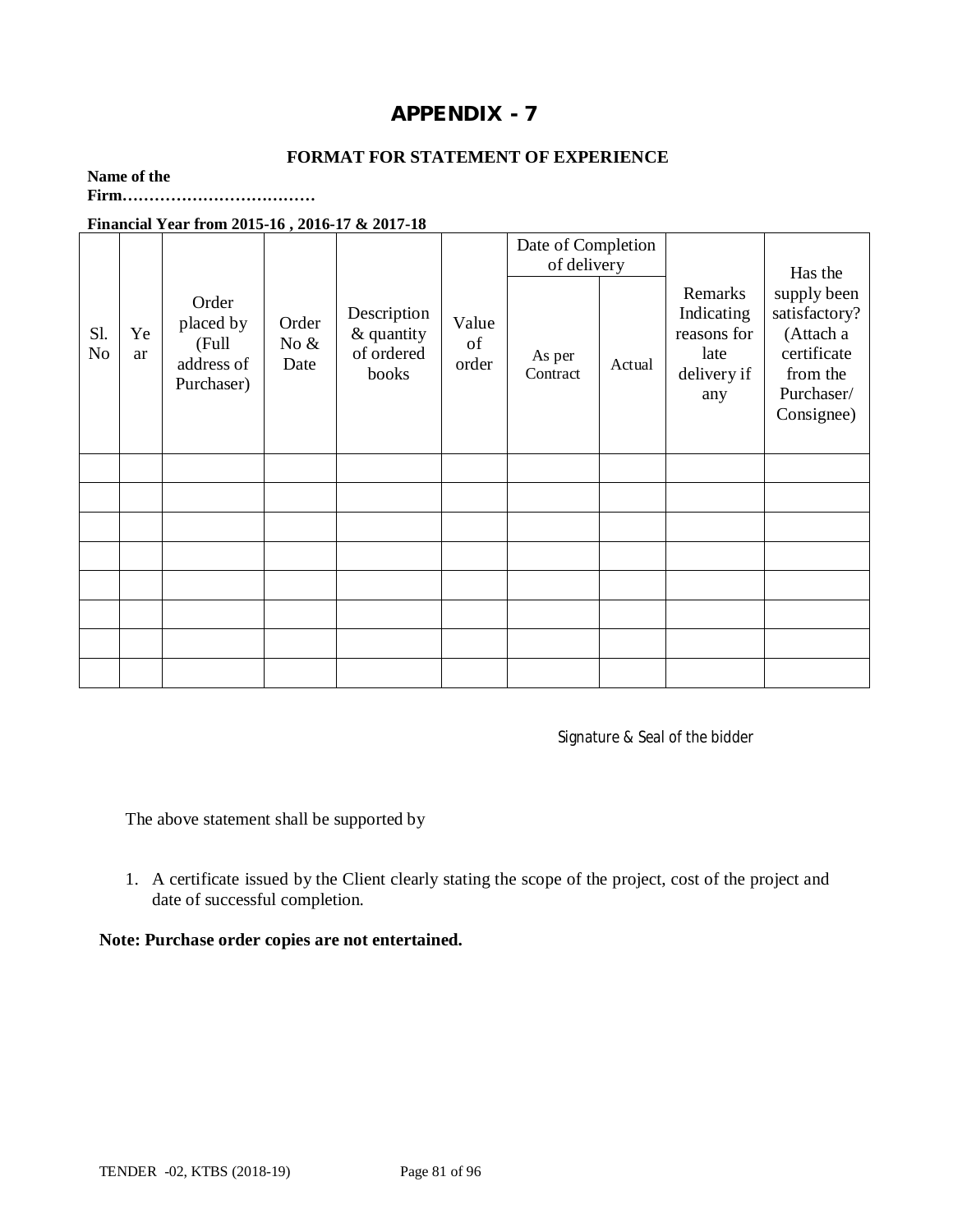#### **Format for Statutory Auditor's Certificate for Financial Capability of the bidder**

Date

We have verified the Annual Accounts and other relevant records of M/s ………………………………………… (Name of the bidder) and certify the following

Rs. In lakhs

| Sl <sub>No</sub> | <b>Particulars</b>     | 2015-16 | 2016-17 | 2017-18 | $\vert$ Avg. of 3 yrs |
|------------------|------------------------|---------|---------|---------|-----------------------|
|                  | <b>Annual Turnover</b> |         |         |         |                       |
|                  | Net Worth              |         |         |         |                       |
|                  |                        |         |         |         |                       |

Signature and seal of Statutory Auditor

Name Membership No Address

Instructions:

For the purpose of this Certification:

- 1. The financial year would be the same as one normally followed by the bidder for its Annual Report.
- 2. The bidder shall provide the audited annual financial statements as required for this Tender document. Failure to do so would result in the Proposal being considered as non responsive.
- 3. A certificate from the Statutory Auditor should be provided as supporting document certifying the Qualification Statement submitted by the Bidder.
- 4. For the purpose of this Tender document, Net Worth shall mean:

Net Worth  $=$  (subscribed and paid up Equity + reserves) - (Revaluation reserves + miscellaneous expenditure not written off)

- 5. Experience (Financial Capability and Experience) of only the Bidder shall be considered. Experience of associate company/parent company/subsidiary company shall not be considered for qualification purposes.
- 6. Turnover and net worth of the bidder shall be certified by his statutory auditor who should mention his name, address and membership number. Turnover certificate shall be based on the audited accounts of the bidders, or based on the returns filed with the tax authority.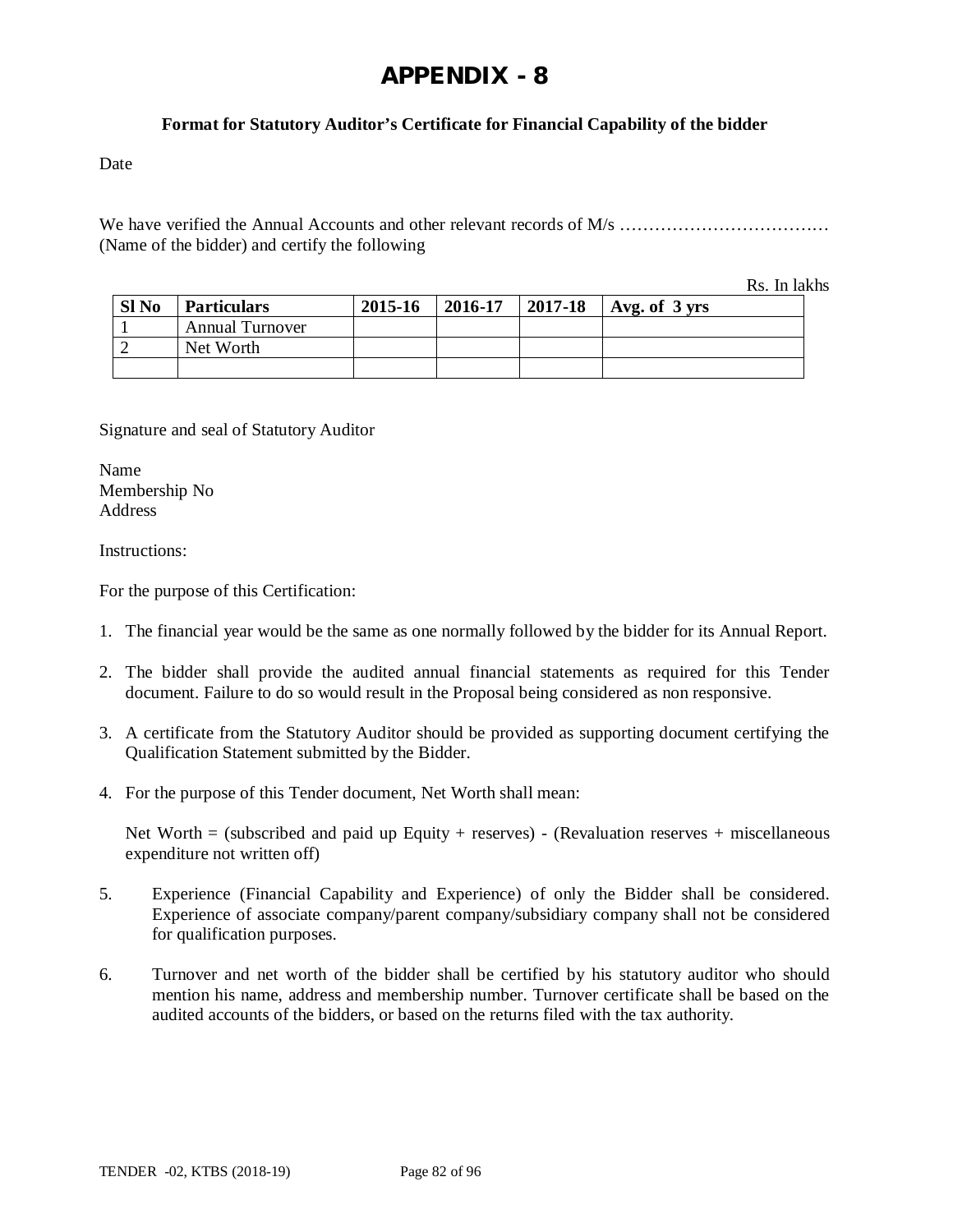#### **Format for Statutory Auditor Certificate for Project Experience of Printing and Supply of Books / Textbooks**

Date

We have also scrutinized the documents made available to us for the said project and certify the following years (2015-16,2016-17 & 2017-18)

| Date of commencement of Date of completion of the |         | Billings for the bidder |
|---------------------------------------------------|---------|-------------------------|
| the project                                       | project | from the project (Rs)   |
|                                                   |         |                         |

Signature and seal of Statutory Auditor

Name Membership No Address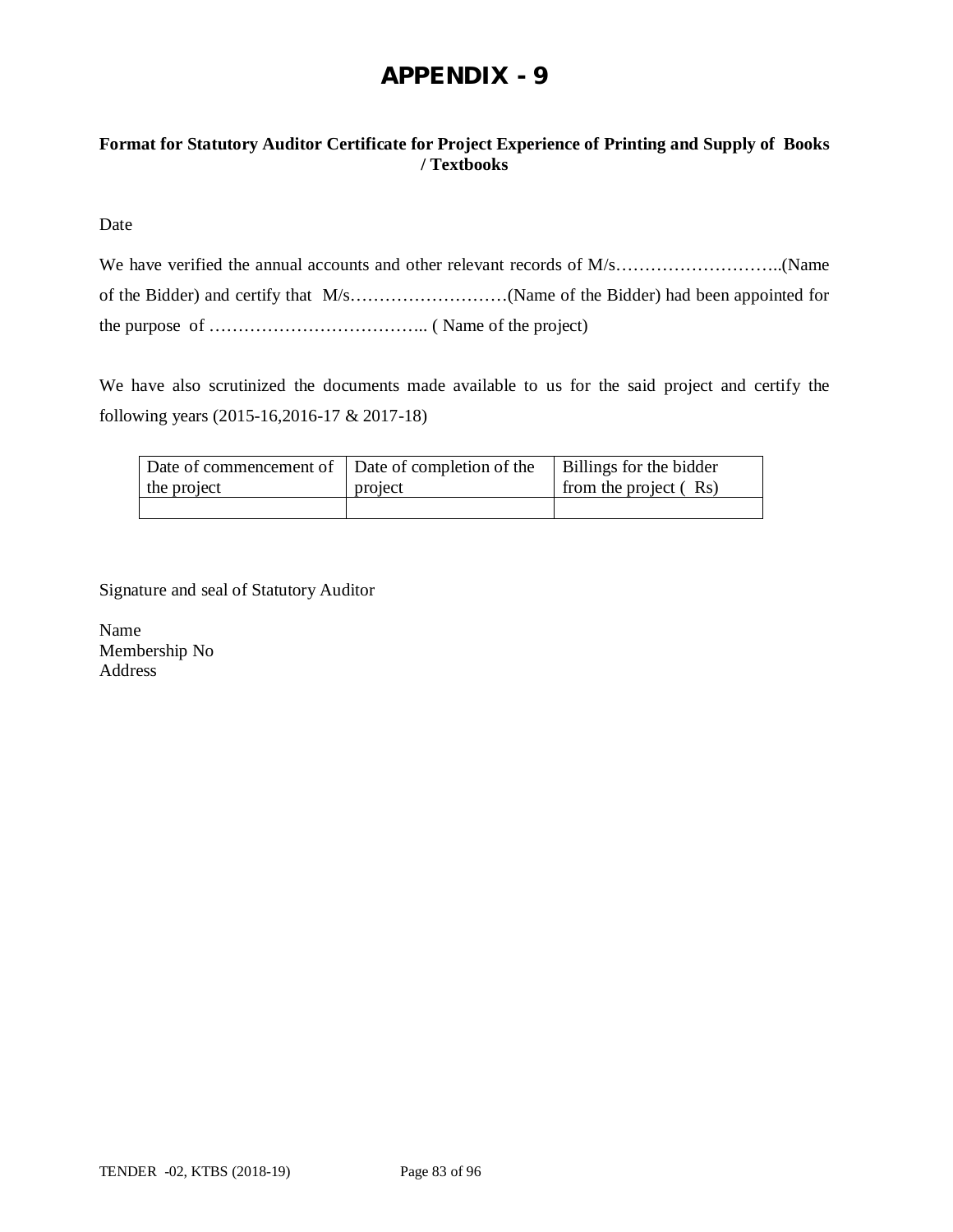| <b>Format for Infrastructural Capabilities</b> |  |
|------------------------------------------------|--|
|------------------------------------------------|--|

| S1             | Machinery/Other requirements                                                  | Quant | Machinery/Othe |                     | <b>Production</b> |
|----------------|-------------------------------------------------------------------------------|-------|----------------|---------------------|-------------------|
| no             | prescribed by the purchaser                                                   | ity   | r requirements | Quanti              | capacity per      |
|                |                                                                               | Presc | offered by the | ty<br><b>Offere</b> | hour.(no. of      |
|                |                                                                               | ribed | printer        | d                   | pages/no. of      |
|                |                                                                               |       |                |                     | books)            |
|                | <b>Pre-Printing machinery</b>                                                 |       |                |                     |                   |
| $\mathbf{1}$   | Computer to Plate making plant with                                           |       |                |                     |                   |
|                | processor capable of making plates                                            |       |                |                     |                   |
|                | Double Crown, A-1 and such similar                                            |       |                |                     |                   |
|                | sizes                                                                         |       |                |                     |                   |
|                | or                                                                            | one   |                |                     |                   |
|                | Plate exposing system with processor                                          | unit  |                |                     |                   |
|                | capable of making plates Double Crown,                                        |       |                |                     |                   |
|                | A-1 and such similar sizes                                                    |       |                |                     |                   |
|                | (Note: Since it is single colour books the                                    |       |                |                     |                   |
|                | plates can be made by taking tracing                                          |       |                |                     |                   |
|                | sheet output are also acceptable)                                             |       |                |                     |                   |
|                | <b>Printing machinery</b>                                                     |       |                |                     |                   |
|                | Single or multi printing unit web offset                                      |       |                |                     |                   |
| $\mathbf{1}$   | machine with a minimum cut off 508                                            |       |                |                     |                   |
|                | mm, reel width 760 mm or more, with                                           | one   |                |                     |                   |
|                | one quarter folder. The rated speed of                                        | unit  |                |                     |                   |
|                | the machine with quarter folding shall                                        |       |                |                     |                   |
|                | not be less than 10,000 cycles per hour.                                      |       |                |                     |                   |
|                | <b>Or</b>                                                                     |       |                |                     |                   |
|                | Colour<br>sheet fed printing<br>Single<br>machines with a production speed of |       |                |                     |                   |
|                | about 5000 SPH, with a printing format                                        |       |                |                     |                   |
|                | of at least 20X30 inches.                                                     | Two   |                |                     |                   |
|                | (Note: if for any reason like bigger                                          | units |                |                     |                   |
|                | format or both sides printing etc., the                                       |       |                |                     |                   |
|                | requirement of number of units will be                                        |       |                |                     |                   |
|                | proportionately less.)                                                        |       |                |                     |                   |
|                | Four colour sheet fed CPC offset                                              |       |                |                     |                   |
| $\overline{2}$ | printing machine with a Sheet size of                                         |       |                |                     |                   |
|                | 485mm X 660mm (19"x26") or above                                              |       |                |                     |                   |
|                | , capable of printing on Boards of at least                                   |       |                |                     |                   |
|                | 220 GSM.                                                                      | one   |                |                     |                   |
|                | (Note: Optional since the only cover                                          | unit  |                |                     |                   |
|                | pages are to be printed this service may                                      |       |                |                     |                   |
|                | be outsourced. If so on MOU with the                                          |       |                |                     |                   |
|                | firm possessing the 4 colour printing                                         |       |                |                     |                   |
|                | machine shall be provided)                                                    |       |                |                     |                   |
|                | <b>Binding and Finishing Machinery</b>                                        |       |                |                     |                   |
| $\mathbf{1}$   | Fully automatic stand alone perfect                                           |       |                |                     |                   |
|                | binding machine of minimum 6 clamps                                           |       |                |                     |                   |
|                | with 2000 cycles per hour OR equivalent                                       | One   |                |                     |                   |
|                | productivity or more.                                                         | unit  |                |                     |                   |
|                | (Note: required to achieve at least a                                         |       |                |                     |                   |
|                | production of at least 15,000 books per                                       |       |                |                     |                   |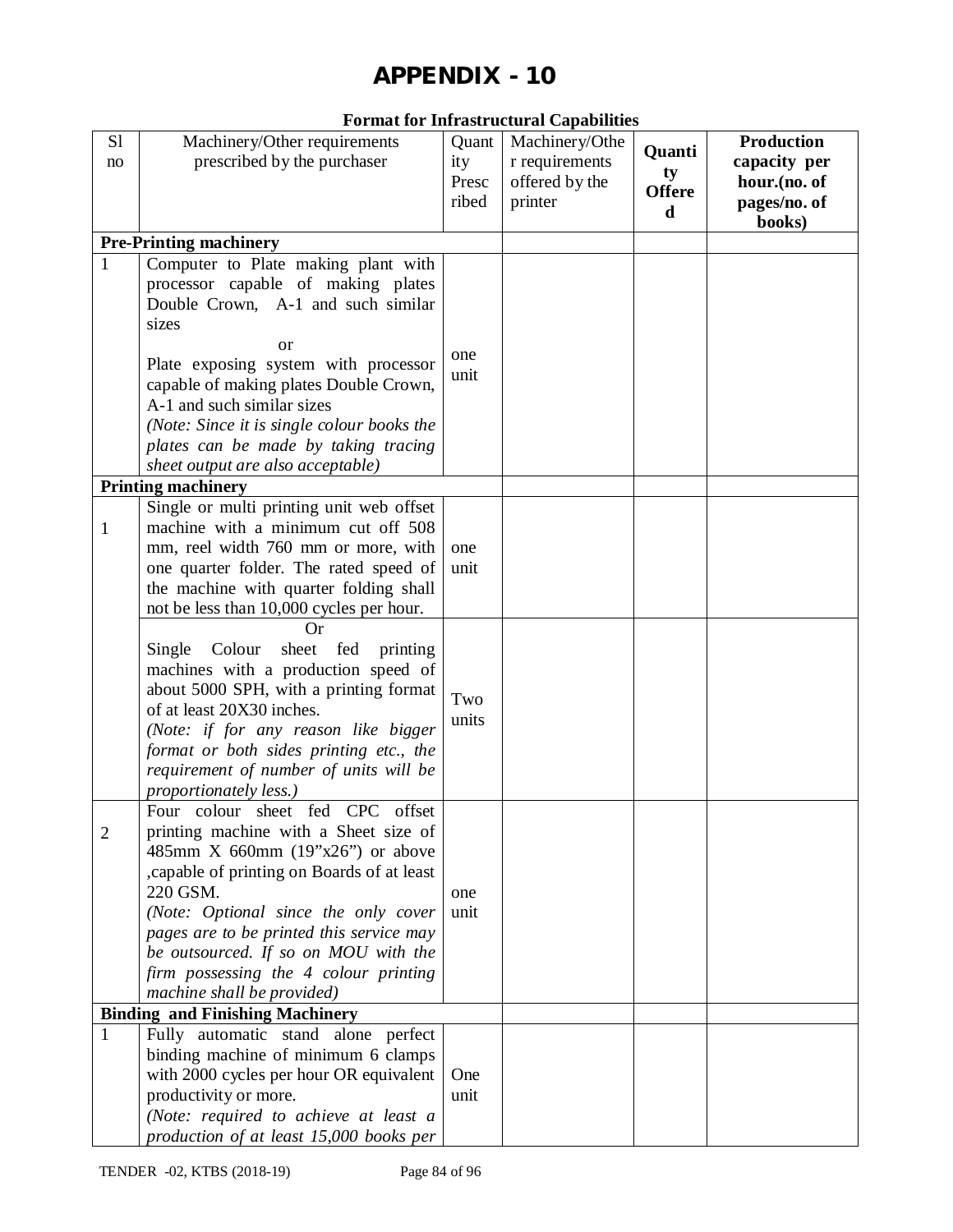|                | shift.)                                                                                                                                                                                                                                                               |                |                                                                                                                |
|----------------|-----------------------------------------------------------------------------------------------------------------------------------------------------------------------------------------------------------------------------------------------------------------------|----------------|----------------------------------------------------------------------------------------------------------------|
| $\overline{2}$ | Fully automatic 3 side cutting machine<br>capable trimming books of crown $1/4^{\text{th}}$<br>size on 3 sides at a time.<br>(Note: It is essential to trim the books in<br>a three side trimmer to achieve the<br>speed and correct right angles at the<br>corners.) | one<br>unit    |                                                                                                                |
| 3              | Fully automatic programmatic cutting<br>machine 92 cm (32 inches) size (min)<br>(Note: Required to cut the Cover<br>Boards etc.)                                                                                                                                      | one<br>unit    |                                                                                                                |
| $\overline{4}$ | varnishing<br>Offline or inline<br>UV<br>machine<br>or<br>Wet / thermal lamination machine of<br>Minimum feed width of 18"                                                                                                                                            | one<br>unit    |                                                                                                                |
| 5              | stitching machine capable of<br>Wire<br>pinning at least 12.5 mm at the speed of<br>about 40 cycles per minute.                                                                                                                                                       | Three<br>units |                                                                                                                |
| 6              | Fully automatic folding machine capable<br>folding sheets in the size of Double<br>Crown to crown $1/4^{\text{th}}$ size<br>(Note: Required only for the sheet fed<br><i>printers</i> )                                                                               | Two<br>units   |                                                                                                                |
|                |                                                                                                                                                                                                                                                                       |                | <b>Manpower</b> : The plant shall be operated by qualified and trained manpower with qualified supervisors for |

quality checking in the production line.

**Factory and Storage Space** :The plant shall be well planned and is required to be in easily accessible location. It is expected to be laid out in an area of about 5,000 sq feet to have easy and safe movement of the materials. The storage space shall be at least another 5,000 sq feet covered area for the safe storage of finished goods as well as to stock the paper.

Signature (Name and designation of signatory)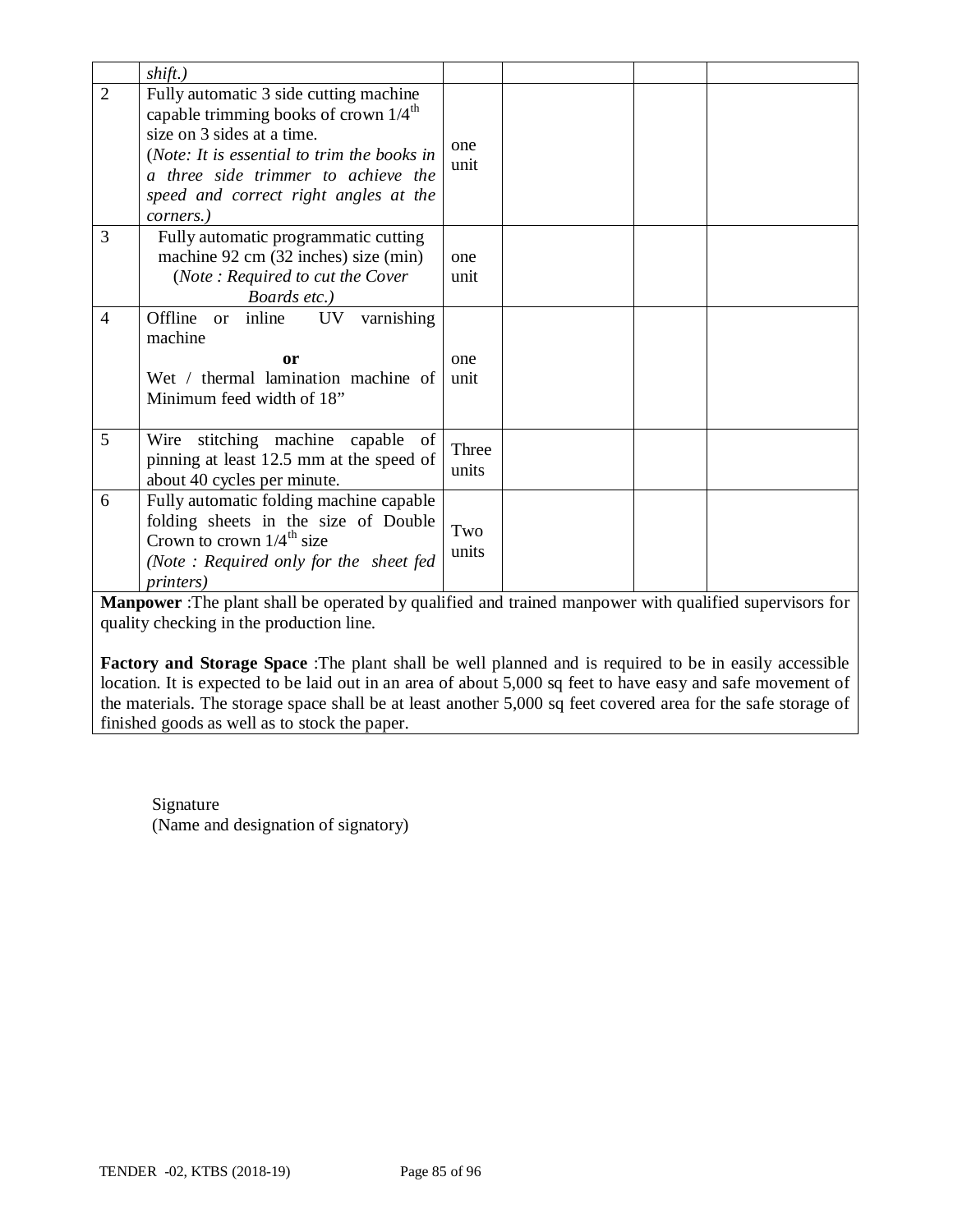## **APPENDIX - 11 ( Cover 1 )**

### Bidder Declaration regarding his capacity ( On the Letter Head )

I Represents…………………. (firm name)Hereby declare that

1. I can print ……………….pages/ Shift in Sheet fed offset

I can print ……………….pages/ Shift in Web Offset

- 2. I can bind………………..copies/ Shift.
- 3. Our Shift hours are ……..per Shift.
- 4. We operate………Shifts per day.
- 5. I can supply a total of \_\_\_\_\_\_\_\_\_\_\_lakhs books and supply to Concerned Blocks with respect to packages quoted, within **120 days** from the next date of CD issued by KTBS or purchase order whichever is later.
- 6. I agree to submit dummy as per the time schedule mentioned in the tender document and get approvals from the concerned officer in charge in KTBS.
- 7. I adhere to the Specifications & Time Schedule as mentioned in the tender document

Bidder Authorized Signatory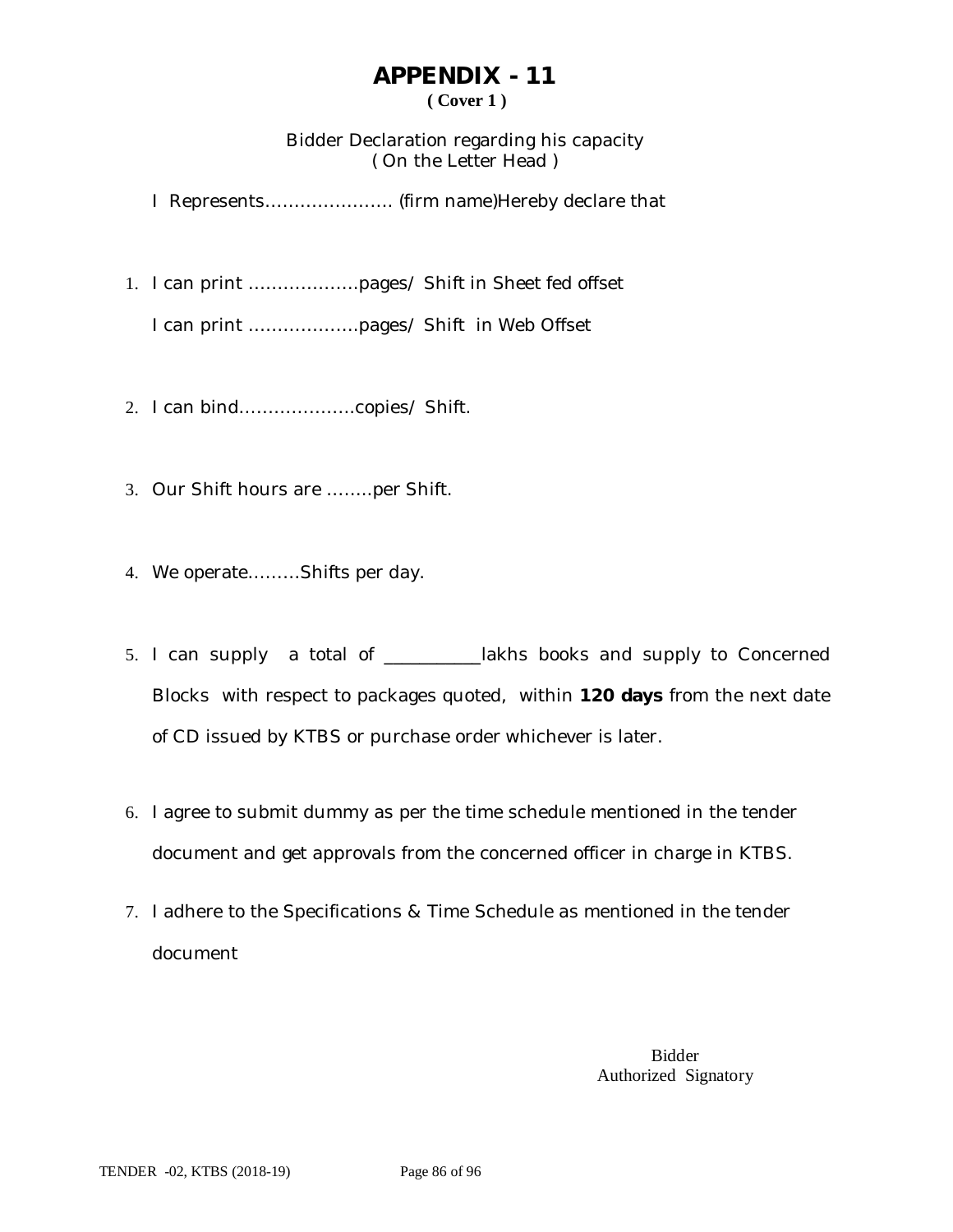#### **(Format for undertaking of work completion)**

Date:

**To,** The Managing Director, Karnataka Textbook Society®, No.4, DSERT Building,100 Ft ring Road, BSK III Stage, Bengaluru - 560 085.

Sir,

 We hereby confirm that, we will complete the printing and supply of textbooks/workbooks within the scheduled time given in the tender document for the academic year 2019-20 without any delay and complaints.

 In case if I/We fail to print/supply the given text books/workbooks within the prescribed time period and adhere to the quality parameter set out. I/We shall pay the penalty according to the terms and conditions of the tender and we are bound by the same in all respects.

Yours faithfully,

(Authorized Signatory)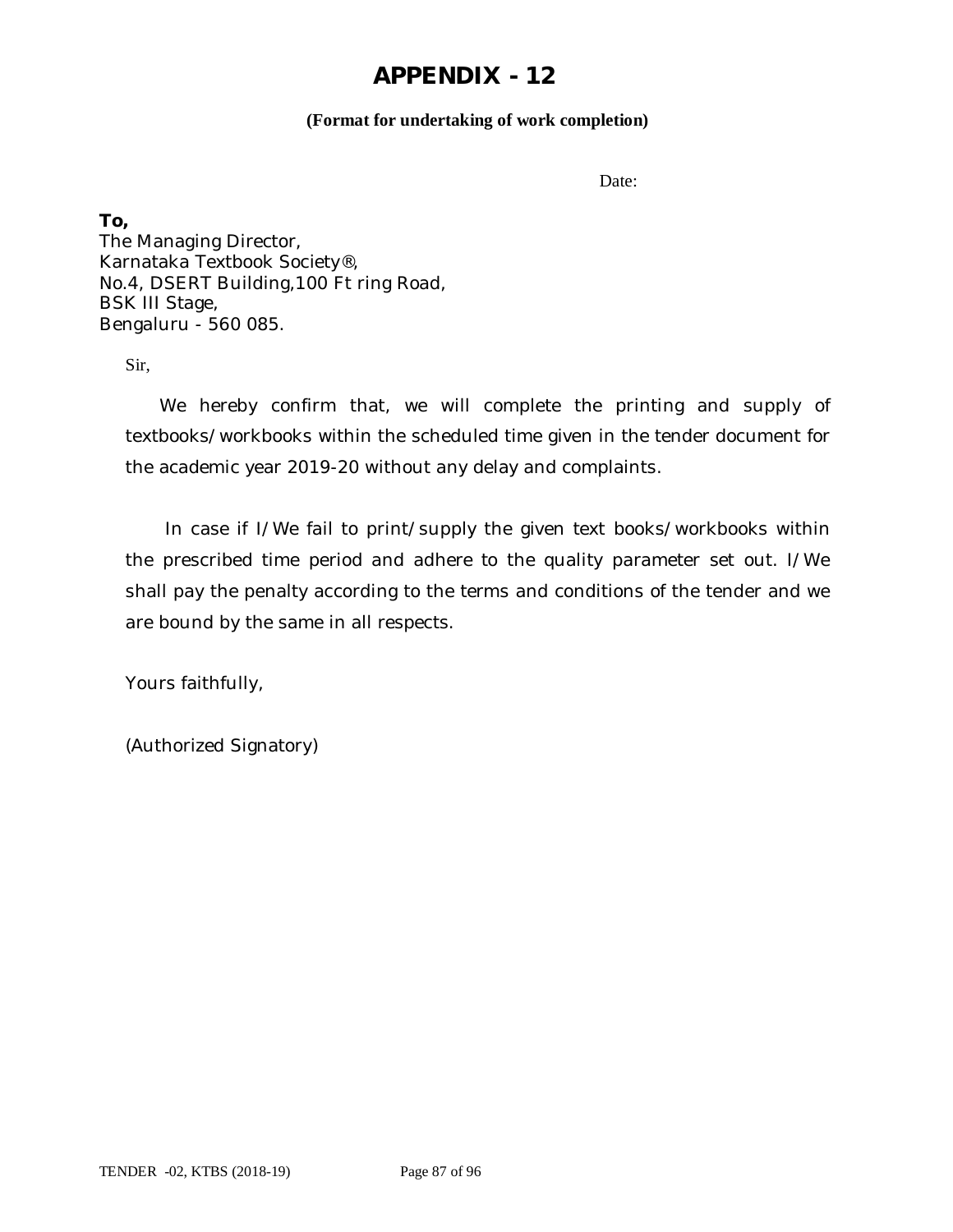# **APPENDIX – 13**

(THIS DECLARATION SHOULD BE PRINTED IN BIDDER's LETTER HEAD ONLY)

No: DATE:

# **DECLARATION BY THE BIDDER**

#### **TO WHOM SO EVER IT MAY CONCERN**

I/We……………………….hereby declare that I/We have fully read the tender document dated…………………and have understood the contents and the meaning of all the terms and conditions.

I/We …………………………………… hereby declare that we have applied for the following packages only as per our capability and as per the **clause 2.3.2** of the tender document.

Accordingly I here by signing the above declaration and abide by the same.

| Sl.No | <b>Schedule</b> | Package No. | <b>Preference</b> |
|-------|-----------------|-------------|-------------------|
|       |                 |             | number            |
|       |                 |             |                   |
| 2     |                 |             |                   |
| 3     |                 |             |                   |
|       |                 |             |                   |
| 5     |                 |             |                   |
| 6     |                 |             |                   |

#### **Declaration**

As per the provisions of Tender document I have quoted -------- packages but I am willing to take --- packages as per my production capacity.

#### **CONDITIONS:**

- 1. If our bid is accepted, we will abide as per the stipulated Terms & Conditions in supplying text books to the concerned Block Educational Offices in the Division .
- 2. If our bid is accepted we will furnish Performance Bank Guarantee separately for each package as per terms.
- 3. We agree to abide by this tender for bid validity of 90 days after the tender due date.
- 4. We understand that in competing for and if the award is made to us, in executing the above contract we will strictly observe the laws against fraud and corruption in force in India namely "Prevention of corruption act 1988".
- 5. We understand that you are not bound to accept a lowest offer that you may receive.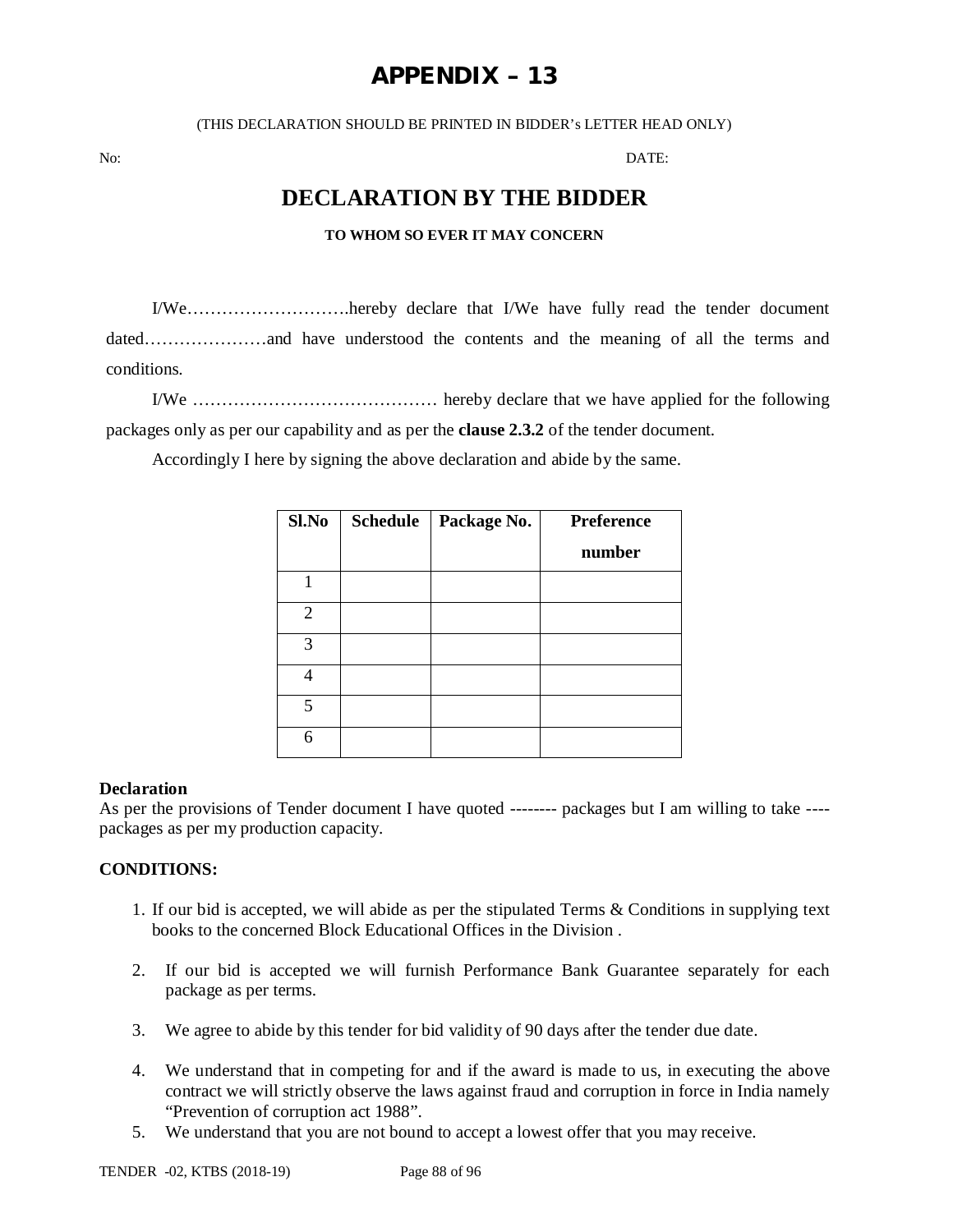6. The bidder cannot add additional preference in contra to the tender condition 2.3.2

Dated this day of 2018

 Signature (Name and address of the Tenderer with seal) (In the capacity of duly authorized to sign the Tender for and on behalf of)

#### **Tender / Bid Validity:**

The Tender is valid for a period of 90 days from the last date of submission of Tender.

Dated this day of 2018

 Signature: (Name and Address of the Tenderer with Seal)

(In the Capacity of :………………………. Duly authorized to sign the Tender for and on behalf of

Yours faithfully,

(Authorized Signatory) Company / Firm seal should be affixed.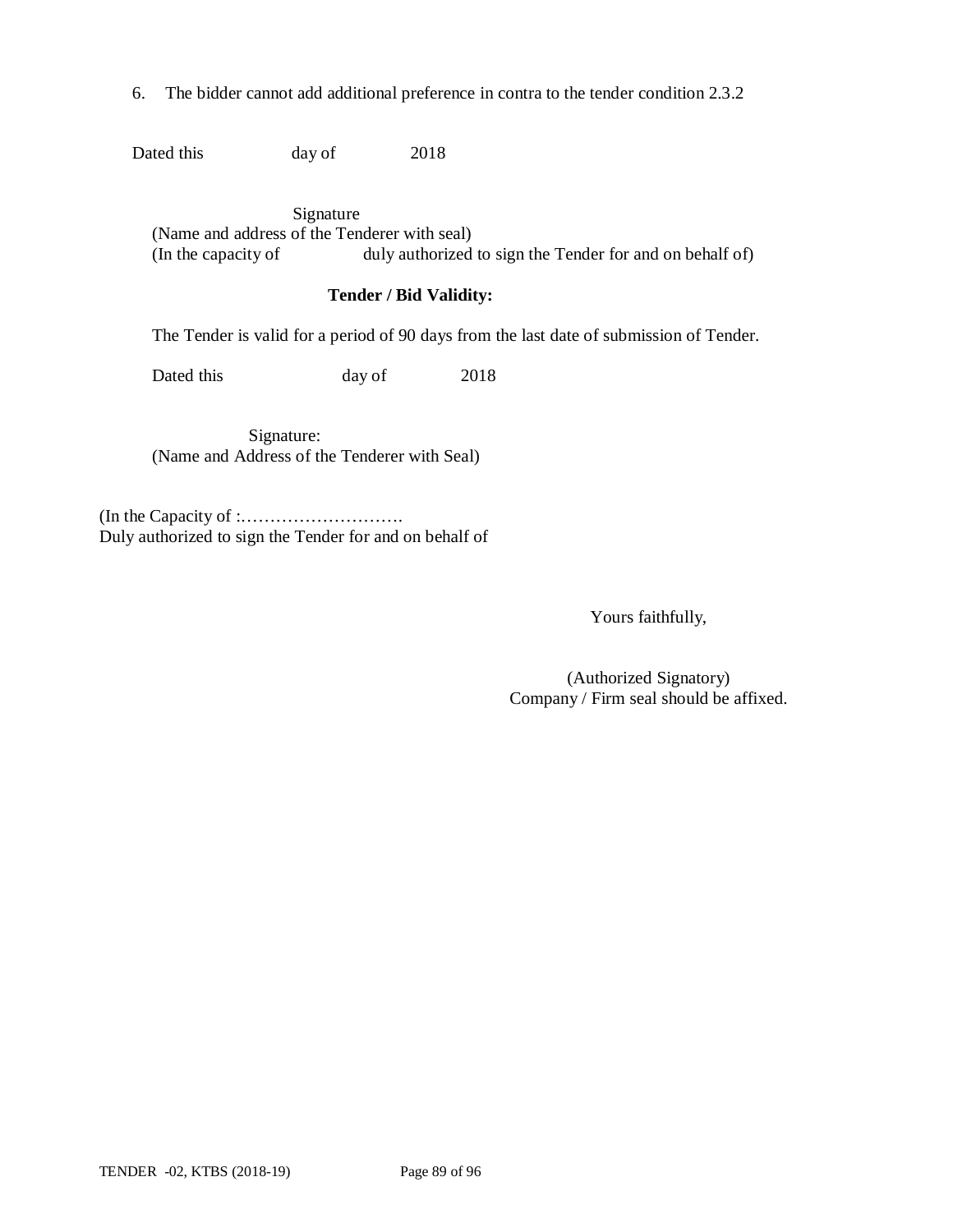# **APPENDIX - 14 Penalty for deviations**

### **Penalty for deviation in the quality of Paper**

| <b>SINo</b> | <b>Property</b>   | <b>Specification</b> | Penalty percentage on total order value                        |
|-------------|-------------------|----------------------|----------------------------------------------------------------|
|             | Substance         | 60 GSM               | For every 1% deviation a penalty of 2% of the value of the lot |
|             | <b>Brightness</b> | 80 Minimum           | Each unit deviation 0.5 % of the value of the lot.             |
|             | Opacity           | 85 Minimum           | Each unit deviation 0.5 % of the value of the lot.             |
|             | Smoothness        | Max 200 on Top       | For each 10 units deviation 0.5 % of the value of the lot.     |
|             |                   | Side and Max 250     |                                                                |
|             |                   | on wire side         |                                                                |

#### **Penalty for deviation in 220 GSM Art Board of Industry Standards**.

| Sl.No | <b>Property</b> | <b>Specification</b>                           | Penalty percentage on total order value   |
|-------|-----------------|------------------------------------------------|-------------------------------------------|
|       | Gloss           | 75% Minimum                                    | Each 5 unit deviation 0.5 %               |
|       | Bulk            | $1.0$ cc/gm, Minimum                           | For Each 0.05 units                       |
|       |                 |                                                | Deviation 0.5 % of the value of the Lot.  |
| 3     |                 | Textile index   CD: 20 minimum / MD: 30 minute | Each unit deviation 0.05                  |
|       | Substance       | $220$ GSM +/- 4%                               | For every 1% deviation a penalty of 2% of |
|       |                 |                                                | the value of the lot.                     |

### **Penalty for deviation in Printing Quality**

| Sl.No | <b>Defect</b>                                          | <b>Penalty</b>             |
|-------|--------------------------------------------------------|----------------------------|
|       | Misregistration with readability and understandable    | 5% of the value of the lot |
|       | pictures                                               |                            |
|       | Inking, Legibility, Offsetting, smudging, tilting,     | 3% of the value of the lot |
|       | scumming, slur, ragged printing, non uniformity in ink |                            |

#### **Penalty for deviation in Size of the book:**

| Sl.No         | <b>Defect</b>                                               | <b>Penalty</b>             |
|---------------|-------------------------------------------------------------|----------------------------|
|               | The required book size is 18.3X24.5 cms. Any change         | Two times the value of     |
|               | in the size will be quantified in to the reduction in total | the cost of the reduction  |
|               | weight of the paper and the penalty will be charged         | in weight of the paper     |
|               | accordingly                                                 |                            |
| 2             | Cross cutting                                               | 3% of the value of the lot |
| $\mathcal{R}$ | Rough cutting                                               | 1% of the value of the lot |

#### **Penalty for deviation in Binding Quality:**

| Sl.No | <b>Defect</b>                                                 | <b>Penalty</b>              |
|-------|---------------------------------------------------------------|-----------------------------|
|       | Cross folding, Cross cutting,                                 | 2% of the value of the lot  |
|       | Rough cutting                                                 | 1% of the value of the lot  |
| 3     | Improper cover adhesion, Cavity spines, Chip out at the edges | 2% of the value of the lot  |
|       | Non pinning (perfect binding without doing side pinning)      | 3% of the value of the lot  |
|       | Pages peeling off, No adhesive running                        | Outright rejection and 150% |
|       |                                                               | of the value of the lot     |

#### **Penalty for deviation in Quality of the Varnish**

| Sl.No | <b>Defect</b>              | <b>Penalty</b>                         |
|-------|----------------------------|----------------------------------------|
|       | Less gloss, non uniformity | $\vert$ 0.25 % of the value of the lot |
|       | Less than 3 gsm            | 0.5% of the value of the lot           |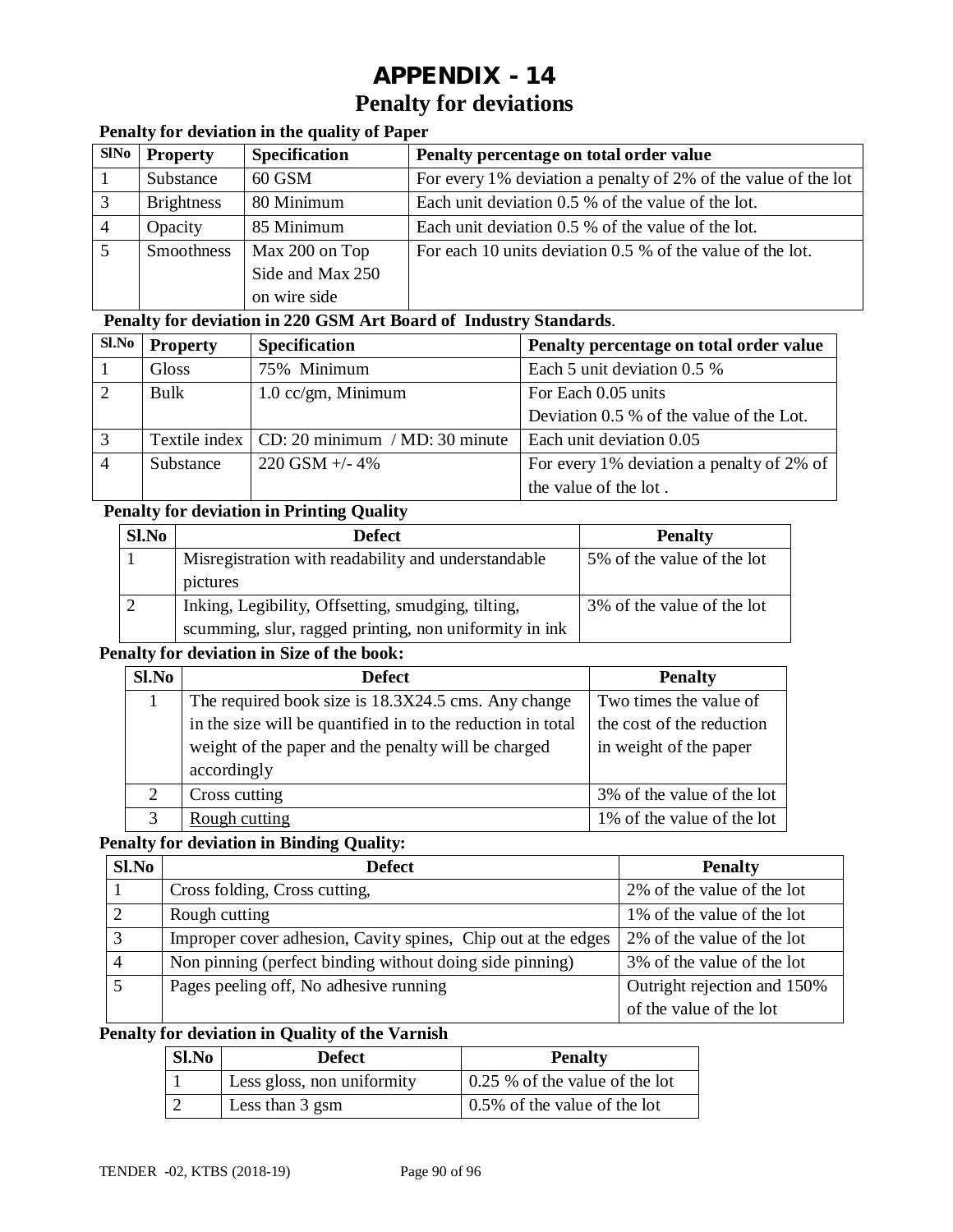(THIS CERTIFICATE SHOULD BE PRINTED IN MILL's LETTER HEAD ONLY)

No: DATE:

# **CERTIFICATE OF PROCUREMENT**

#### TO WHOM SO EVER IT MAY CONCERN

| Sl. No.        | <b>PERTICULARS</b>                 | <b>SPECIFICATION</b> |
|----------------|------------------------------------|----------------------|
|                | <b>Manufactured Date</b>           |                      |
| $\overline{2}$ | Invoice Amount                     |                      |
| 3              | Paper width                        |                      |
| 4              | <b>Brightness</b>                  |                      |
| 5              | Opacity                            |                      |
| 6              | Cobb, Max average                  |                      |
|                | Smoothness ml/min, (Bends ten) Max |                      |
|                | Top                                |                      |
|                | Wire                               |                      |
| 8              | Colour                             |                      |
| 9              | Type of Pulp                       |                      |

Signature with seal of Authorised person of the Paper Mill/Dealer

**Note:-**

- 1) This certificate should only be signed and the same should be uploaded in the e-portal.
- 2) There is no need to fill this document while submitting the tender.
- 3) This is only a acceptance of the format from the bidder.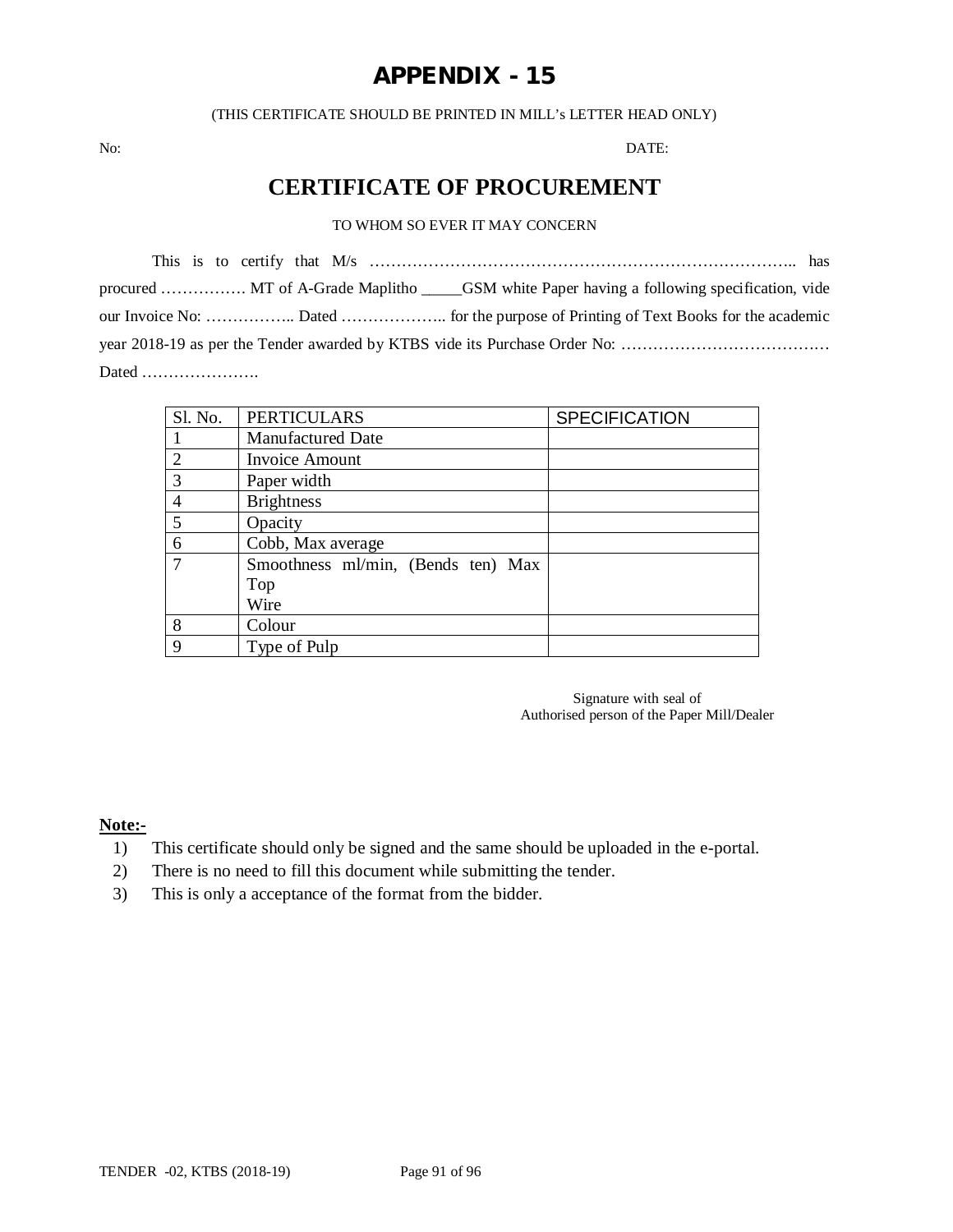#### PROFORMA OF DELIVARY CHALLAN

#### **(NAME & ADDRESS OF THE BIDDER)**

DC No: Date:

**From: Name of Printer With Address**

| To, |                               |  |
|-----|-------------------------------|--|
|     | <b>Block Education Office</b> |  |
|     | Taluka<br><b>District</b>     |  |

Ref : Work Order No: and Date:

| Sl.No              | <b>Title</b><br>Code | <b>Class</b> | <b>Title</b><br><b>Name</b> | No of<br><b>Books</b><br>Ordered | No of<br><b>Bundles</b><br>supplied | No of<br><b>Books</b><br>in each<br><b>Bundle</b> | No of<br>loose<br>books | <b>Total No</b><br>of Books<br><b>Received</b> | <b>Balance</b><br>books<br>yet to be<br>received |
|--------------------|----------------------|--------------|-----------------------------|----------------------------------|-------------------------------------|---------------------------------------------------|-------------------------|------------------------------------------------|--------------------------------------------------|
|                    |                      |              |                             |                                  |                                     |                                                   |                         |                                                |                                                  |
|                    |                      |              |                             |                                  |                                     |                                                   |                         |                                                |                                                  |
|                    |                      |              |                             |                                  |                                     |                                                   |                         |                                                |                                                  |
|                    |                      |              |                             |                                  |                                     |                                                   |                         |                                                |                                                  |
| <b>Total Books</b> |                      |              |                             |                                  |                                     |                                                   |                         |                                                |                                                  |

**Certified that the above Textbooks have been received in good condition and taken to stock**

| Signature of: |
|---------------|
|---------------|

Full Name:………….. Full Name:………….. Date: ………………… Date: ………………… Mobile No:……………………… Mobile No:……………………… Signature & Stamp of:

Representative of Supplier:

| Full Name: |
|------------|
| Date:      |
|            |

Note:

- 1. Challans will be printed in A4 Size only for maintaining the uniformity.
- 2. Receiving column will be filled up by the BEO/Person in charge only.
- 3. Number of textbooks received by the BEO/Person In Charge has to written in words & Figures in their own handwriting.
- 4. The Delivery Challan shall be in the approved coloured formats only i.e. White for free category & Yellow for Sale Category.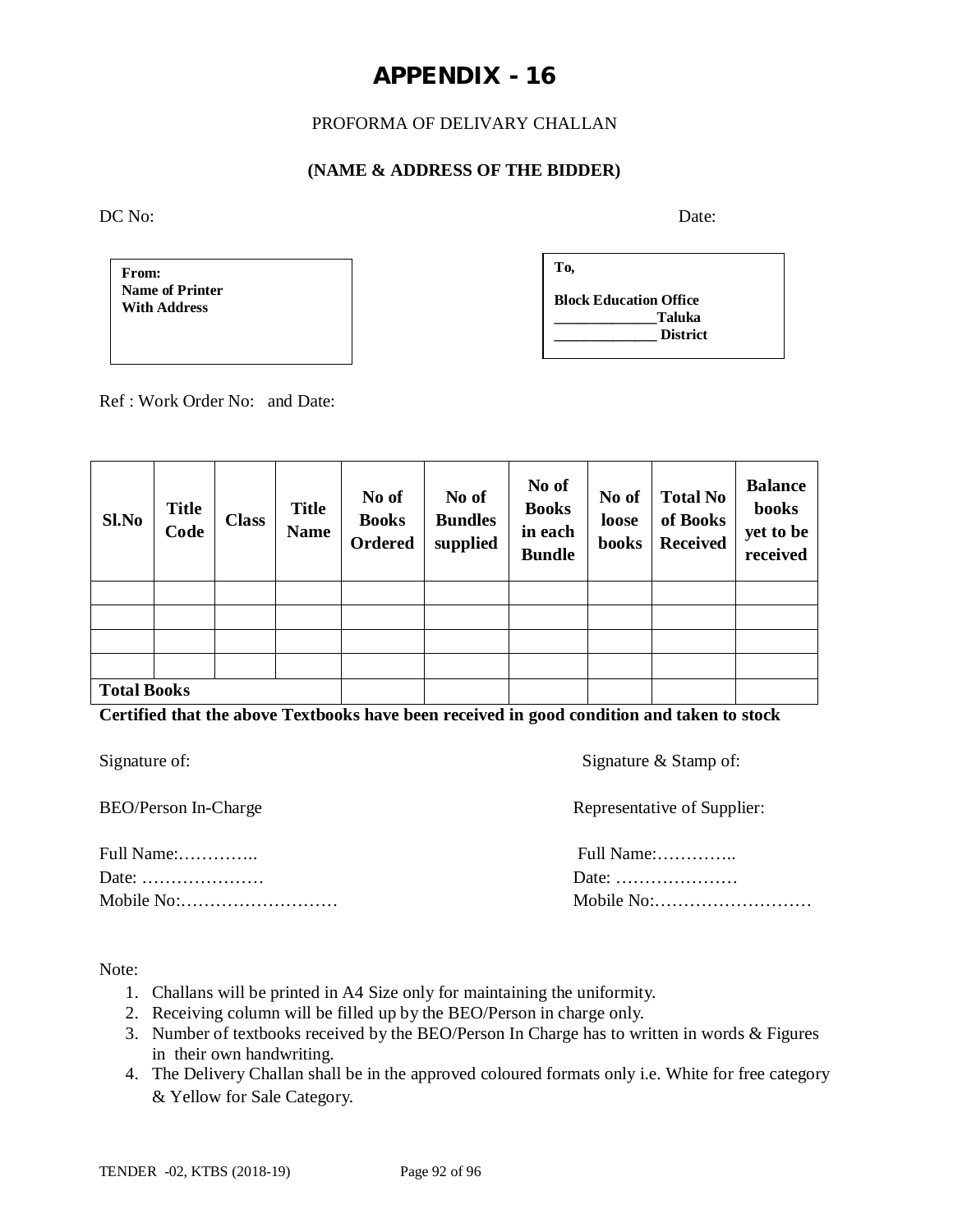#### **GOVERNMENT OF KARNATAKA**

OFFICE OF THE DIRECTOR OF PRINTING, STATIONERY AND PUBLICATIONS. Government Central Press, 8th Mile, R.V. College Post, Mysore Road, Bengaluru – 560 059

No: Date: Department of the contract of the contract of the contract of the contract of the contract of the contract of the contract of the contract of the contract of the contract of the contract of the contract of the co

## **CERTIFICATE**

This is to certify that the M/s ……………………………………………………….. has been awarded ……….. Packages during the year 2018-19 for printing and supply of Text Books for the academic year 2019-20. This bidder required ……………MT quantity………………………. Quality of paper for fulfillment of tender obligation, including all the packages. The bidder has procured the required paper as mentioned below as per the suppliers certificate/Inspection.

| SI No. | <b>Mill Certificate</b><br>No. | Date  | Name of the<br>mill | Quantity to<br>be procured | Quantity<br>procured | <b>Balance to</b><br>be<br>procured |
|--------|--------------------------------|-------|---------------------|----------------------------|----------------------|-------------------------------------|
|        |                                |       |                     |                            |                      |                                     |
|        |                                |       |                     |                            |                      |                                     |
| っ      |                                |       |                     |                            |                      |                                     |
|        |                                |       |                     |                            |                      |                                     |
|        |                                |       |                     |                            |                      |                                     |
|        |                                | Total |                     |                            |                      |                                     |

DIRECTOR Printing, Stationery and Publication. Government of Karnataka.

#### **Note:-**

- 1) This certificate should only be signed and the same should be uploaded in the e-portal.
- 2) There is no need to fill this document while submitting the tender.
- 3) This is only a acceptance of the format from the bidder.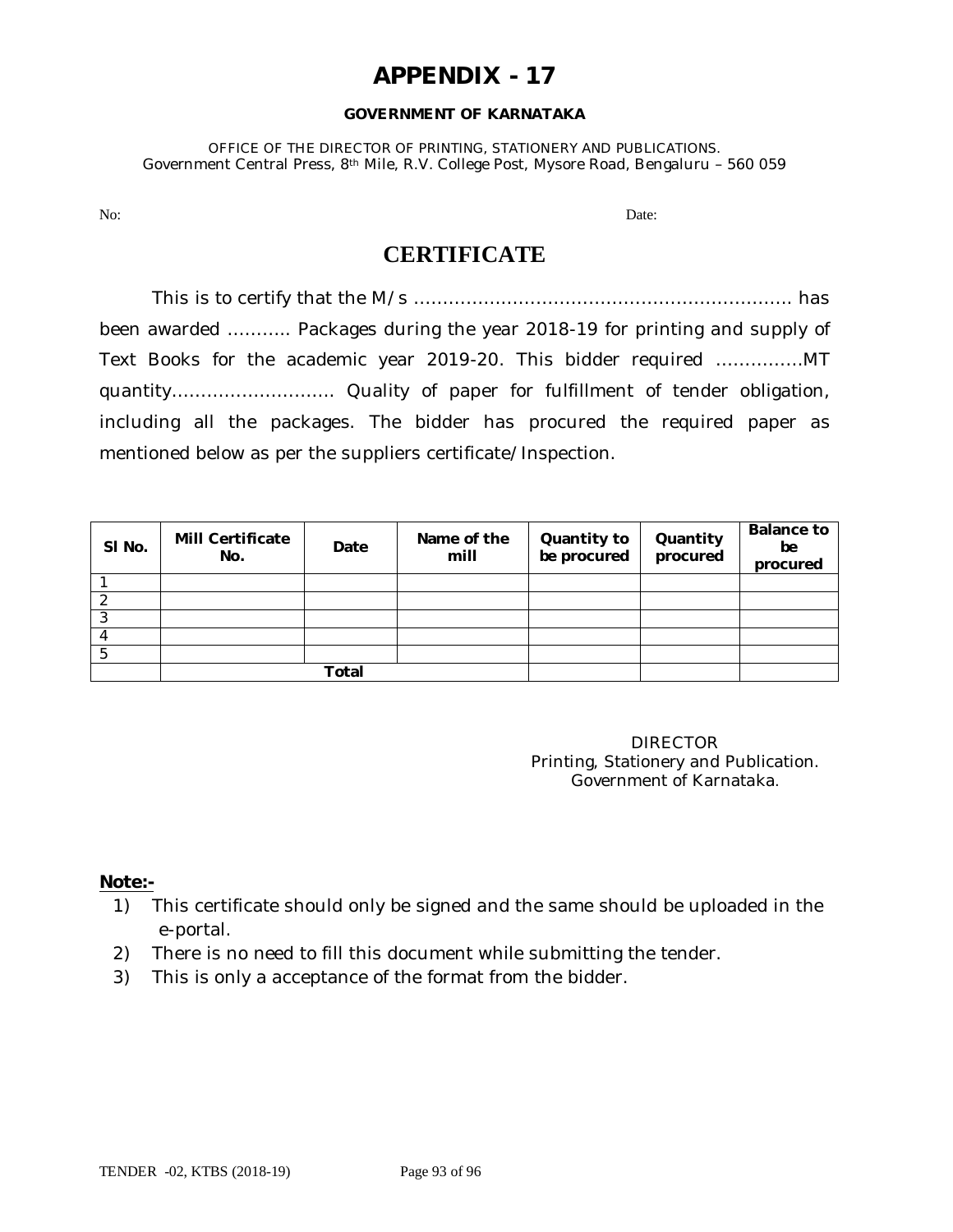#### **CONTRACT FORM**

#### **(to be executed on Rs 500/- Stamp Paper)**

**THIS AGREEMENT** entered into on this the day of (Month), Two Thousand and \_\_\_\_\_ in Bengaluru,

#### **BETWEEN**

The Managing Director, The Karnataka Textbook Society®, Government of Karnataka, ("KTBS"), having its office at No.4, DSERT Building,100 Ft ring Road, BSK III Stage, Bengaluru - 560 085, Karnataka State, India (hereinafter referred to as "**PURCHASER**") which expression shall unless repugnant to the context include the successors and assigns), on the one part,

#### **AND**

\_\_\_\_\_\_\_\_\_\_\_\_\_\_\_\_\_\_(name and address), a Legal Entity having its registered office at \_\_\_\_\_\_\_\_\_\_\_\_\_\_\_\_\_\_\_(hereinafter referred to as "**SUPPLIER**") which expression shall unless repugnant to the context include its successors and permitted assigns, on the other part,

#### **WHEREAS,**

KTBS, floated a Tender to print and supply, Free textbooks to 1<sup>st</sup> to 10<sup>th</sup> Standard students of all government schools and  $9<sup>th</sup>$ &  $10<sup>th</sup>$  class students of all Aided Schools as per the Government policy and to 1<sup>st</sup> to 8<sup>th</sup> Standard students of all aided schools as sponsored under the project of Samagra Shiksha Abhiyana (SSA), Karnataka and all students of unaided schools in Karnataka on **Sale** basis and has accepted the Tender submitted by the Supplier for the printing and supply of those School Textbooks for a sum of Rs. (Rupees only) (hereinafter called "The Contract Price").

After evaluating the proposals, KTBS, has accepted the proposal submitted by M/s. \_\_\_\_\_\_\_\_\_\_ and issued to such **Successful Bidder** a Purchase Order No. \_\_\_\_\_\_\_\_\_\_\_\_\_dated \_\_\_\_\_\_\_\_\_\_.

The Parties hereto are required to enter into an Agreement, being these presents, to record the terms & conditions and covenants set forth hereunder.

#### **NOW THIS AGREEMENT WITNESSETH AS FOLLOWS:**

- 1. In this Agreement words and expressions shall have the same meanings as are respectively assigned to them in Conditions of Contract referred to.
- 2. The following documents shall be deemed to form and be read and construed as part of this Agreement, viz.,
	- a) The Tender Form and the Price Schedule submitted by the Tenderer
	- b) The Schedule of requirements
	- c) The Technical Specifications
	- d) The General Conditions of Contract
	- e) The Special Conditions of Contract, and
	- f) The Purchase Order
- 3. In consideration of the payments to be made by the Purchaser to the Supplier as hereinafter mentioned, the Supplier hereby covenants with the Purchaser to print and supply school text books and to remedy defects therein in conformity in all respects with the provisions of contract.
- 4. The Purchaser hereby covenants to pay the Supplier in consideration of the printing & supply of school text books and the remedying of defects therein, the Contract Price or such other sum as may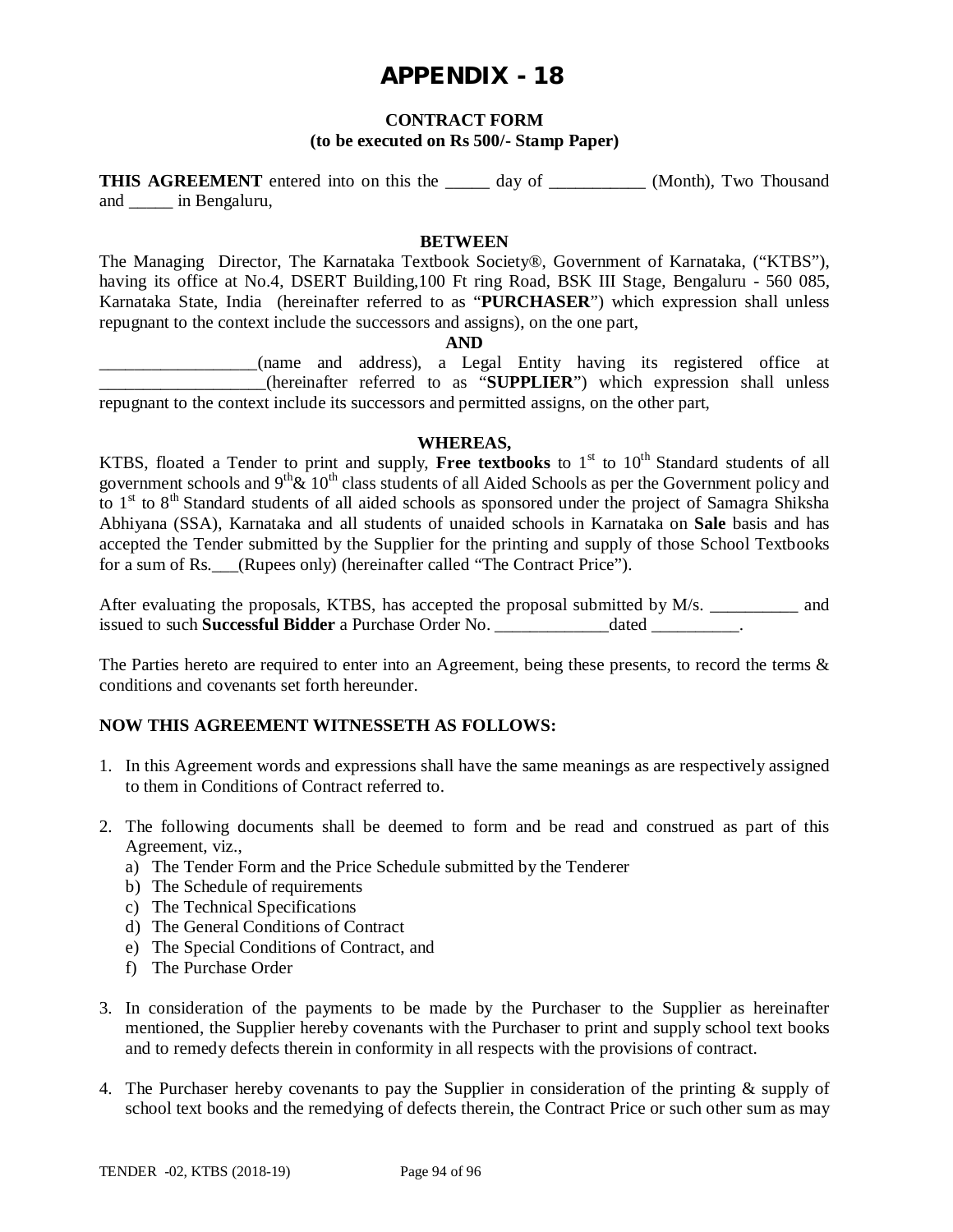become payable under the provisions of the Contract at the times and in the manner prescribed by the Contract.

Brief particulars of the School Textbooks which shall be supplied by the Supplier are as follows:

| Schedule | Package No | Title | Color/Size | Page Nos | No of Copies | Agreed Price |
|----------|------------|-------|------------|----------|--------------|--------------|
|          |            |       |            |          |              |              |

Total Value: Rs. \_\_\_\_\_\_\_(Rupees\_\_\_\_\_\_\_only)

| <b>Time Schedule</b>        | :120 days from the next date of the Purchase Order or issue of CD |
|-----------------------------|-------------------------------------------------------------------|
|                             | whichever is later.                                               |
| <b>Performance Security</b> | :Bank Guarantee $(5\% \text{ of the package value})$              |

#### 5. **Assigning of Contract Agreement in whole or part**

The Supplier shall not assign or make over the contract, the benefit or burden thereof to any other person or persons or body corporate. No under letting or subletting to any persons or body corporate for the execution of the contract or any other part thereof is permitted, without the written consent of the Purchaser.

6. Supplier agrees to supply the entire quantity of textbooks printed, to the Karnataka Text Books Society  $\otimes$  and no textbook shall be sold or any portion reproduced in the open market. He further agrees that failing to adhere to this clause shall attract penal provisions and invite blacklisting of Supplier.

IN WITNESS whereof, the parties hereto have caused this Agreement to be executed in accordance with their respective laws the day and year first above written. Signed, Sealed and Delivered by the

Said\_\_\_\_\_\_\_\_\_\_\_\_\_\_\_\_\_\_\_(For the Purchaser) In the presence of : $\frac{1}{2}$ 

Signed, Sealed and Delivered by the Said (For the Supplier)

In the presence of :\_\_\_\_\_\_\_\_\_\_\_\_\_\_\_\_\_\_